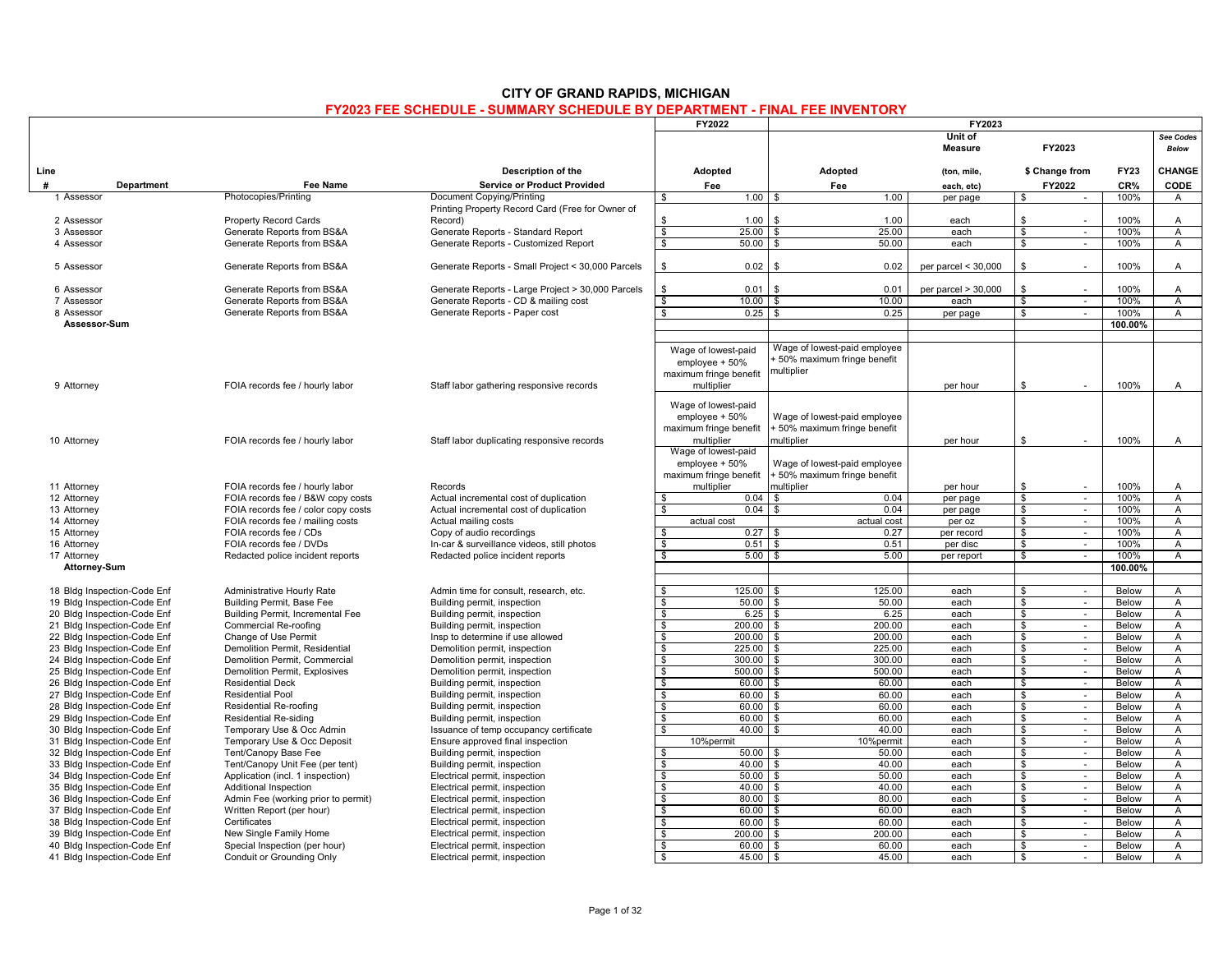|                                                            |                                                                                |                                                                | <b>FY2022</b>            |                             |                | FY2023       |                                                        |                |                                |
|------------------------------------------------------------|--------------------------------------------------------------------------------|----------------------------------------------------------------|--------------------------|-----------------------------|----------------|--------------|--------------------------------------------------------|----------------|--------------------------------|
|                                                            |                                                                                |                                                                |                          |                             |                | Unit of      |                                                        |                | <b>See Codes</b>               |
|                                                            |                                                                                |                                                                |                          |                             |                | Measure      | FY2023                                                 |                | <b>Below</b>                   |
|                                                            |                                                                                |                                                                |                          |                             |                |              |                                                        |                |                                |
| Line                                                       |                                                                                | Description of the                                             | Adopted                  |                             | Adopted        | (ton, mile,  | \$ Change from                                         | <b>FY23</b>    | CHANGE                         |
| $\boldsymbol{\mu}$<br>Department                           | Fee Name                                                                       | <b>Service or Product Provided</b>                             | Fee                      |                             | Fee            | each, etc)   | FY2022                                                 | CR%            | CODE                           |
| 42 Bldg Inspection-Code Enf                                | <b>Hazardous Locations</b>                                                     | Electrical permit, inspection                                  | (2x permit)              |                             | (2x permit)    | each         | \$                                                     | Below          | $\overline{A}$                 |
| 43 Bldg Inspection-Code Enf                                | Meter Set, Mast Repair                                                         | Electrical permit, inspection                                  | Ŝ.                       | 10.00<br>\$                 | 10.00          | each         | \$<br>$\mathcal{L}_{\mathcal{A}}$                      | Below          | A                              |
| 44 Bldg Inspection-Code Enf                                | <b>Temporary Service</b>                                                       | Electrical permit, inspection                                  | $\mathbf{s}$             | $17.00$ \ \$                | 17.00          | each         | \$<br>$\sim$                                           | Below          | A                              |
| 45 Bldg Inspection-Code Enf                                | Up to 200 Amp Service                                                          | Electrical permit, inspection                                  | \$                       | $17.00$ \ \$                | 17.00          | each         | \$<br>$\sim$                                           | Below          | A                              |
| 46 Bldg Inspection-Code Enf                                | 201-600 Amp Service                                                            | Electrical permit, inspection                                  | S.                       | $30.00$ \$                  | 30.00          | each         | $\frac{1}{2}$<br>$\sim$                                | <b>Below</b>   | $\overline{A}$                 |
| 47 Bldg Inspection-Code Enf                                | 601-1,000 Amp Service                                                          | Electrical permit, inspection                                  | \$                       | $60.00$ \ \$                | 60.00          | each         | \$<br>$\sim$                                           | Below          | A                              |
| 48 Bldg Inspection-Code Enf                                | Over 1,000 Amp Service & GFPE                                                  | Electrical permit, inspection                                  | s.                       | 100.00<br>. ድ<br>-8         | 100.00         | each         | \$<br>$\sim$<br>$\sim$                                 | Below          | A                              |
| 49 Bldg Inspection-Code Enf<br>50 Bldg Inspection-Code Enf | Alternative Power, first 10 KW<br>Alternative Power, ea add'l 1 KW             | Electrical permit, inspection<br>Electrical permit, inspection | <b>S</b><br>\$           | 40.00<br>$4.00 \, \text{S}$ | 40.00<br>4.00  | each<br>each | \$<br>$\frac{1}{2}$<br>$\sim$                          | Below<br>Below | $\mathsf{A}$<br>$\overline{A}$ |
| 51 Bldg Inspection-Code Enf                                | Fire Alarm, up to 10 Devices                                                   | Electrical permit, inspection                                  | \$                       | $60.00$   \$                | 60.00          | each         | \$<br>$\sim$                                           | Below          | A                              |
| 52 Bldg Inspection-Code Enf                                | Fire Alarm, each additional device                                             | Electrical permit, inspection                                  | <b>S</b>                 | $6.00$ \$                   | 6.00           | each         | \$<br>$\sim$                                           | Below          | $\overline{A}$                 |
| 53 Bldg Inspection-Code Enf                                | General Branch Circuit                                                         | Electrical permit, inspection                                  | <b>S</b>                 | $10.00$ \$                  | 10.00          | each         | \$<br>$\mathcal{L}_{\mathcal{A}}$                      | Below          | A                              |
| 54 Bldg Inspection-Code Enf                                | Lighting Branch Circuit                                                        | Electrical permit, inspection                                  | s.                       | $10.00$ \ \$                | 10.00          | each         | \$<br>$\omega$                                         | Below          | $\overline{A}$                 |
| 55 Bldg Inspection-Code Enf                                | Alter, Repair Existing, per 25 Devices                                         | Electrical permit, inspection                                  | Ŝ.                       | 10.00                       | 10.00          | each         | \$<br>$\sim$                                           | Below          | $\mathsf{A}$                   |
| 56 Bldg Inspection-Code Enf                                | Electric Range                                                                 | Electrical permit, inspection                                  | <b>S</b>                 | $10.00$   \$                | 10.00          | each         | \$<br>$\sim$                                           | Below          | A                              |
| 57 Bldg Inspection-Code Enf                                | <b>Electric Dryer</b>                                                          | Electrical permit, inspection                                  | \$                       | $10.00$ \$                  | 10.00          | each         | \$<br>$\sim$                                           | Below          | $\mathsf{A}$                   |
| 58 Bldg Inspection-Code Enf                                | A/C                                                                            | Electrical permit, inspection                                  | s,                       | 10.00<br>$\hat{\mathbf{r}}$ | 10.00          | each         | $\boldsymbol{\mathsf{s}}$<br>$\sim$                    | Below          | $\mathsf{A}$                   |
| 59 Bldg Inspection-Code Enf                                | Furnace                                                                        | Electrical permit, inspection                                  | Ŝ.                       | $10.00$ \ \$                | 10.00          | each         | \$<br>$\sim$                                           | Below          | $\mathsf{A}$                   |
| 60 Bldg Inspection-Code Enf                                | Microwave                                                                      | Electrical permit, inspection                                  | $\mathbf{s}$             | $10.00$   \$                | 10.00          | each         | $\overline{\mathbf{s}}$<br>$\mathcal{L}_{\mathcal{A}}$ | Below          | $\overline{A}$                 |
| 61 Bldg Inspection-Code Enf                                | Electric Water Heater                                                          | Electrical permit, inspection                                  | <b>S</b>                 | $10.00$ \ \$                | 10.00          | each         | \$<br>$\sim$                                           | Below          | $\mathsf{A}$                   |
| 62 Bldg Inspection-Code Enf                                | Vehicle Charging Station                                                       | Electrical permit, inspection                                  | - \$                     | $20.00$ \ \$                | 20.00          | each         | \$<br>$\sim$                                           | Below          | $\overline{A}$                 |
| 63 Bldg Inspection-Code Enf                                | Heating Device (per 5,000 watts)                                               | Electrical permit, inspection                                  | \$                       | $10.00$ \$                  | 10.00          | each         | \$<br>$\sim$                                           | Below          | A                              |
| 64 Bldg Inspection-Code Enf                                | Pool/Hot-Tub (with 2 inspections)                                              | Electrical permit, inspection                                  | $\sqrt{2}$               | $60.00$   \$                | 60.00          | each         | \$<br>$\omega$                                         | Below          | $\mathsf{A}$                   |
| 65 Bldg Inspection-Code Enf                                | Other Fixed Appliances                                                         | Electrical permit, inspection                                  | <b>S</b>                 | 10.00                       | 10.00          | each         | \$<br>$\sim$                                           | Below          | $\mathsf{A}$                   |
| 66 Bldg Inspection-Code Enf                                | Illuminated Signs (per circuit)                                                | Electrical permit, inspection                                  | $\mathbf{s}$             | $20.00$   \$                | 20.00          | each         | \$<br>$\sim$                                           | Below          | $\overline{A}$                 |
| 67 Bldg Inspection-Code Enf                                | Neon Transformers / LED (per unit)                                             | Electrical permit, inspection                                  | <b>S</b>                 | $20.00$ \ \$                | 20.00          | each         | \$<br>$\omega$                                         | <b>Below</b>   | A                              |
| 68 Bldg Inspection-Code Enf                                | Feeders (each)                                                                 | Electrical permit, inspection                                  | <b>S</b>                 | 11.00                       | 11.00          | each         | \$<br>$\sim$                                           | Below          | $\mathsf{A}$                   |
| 69 Bldg Inspection-Code Enf<br>70 Bldg Inspection-Code Enf | Bus Duct (per 50')<br>Motor/Gen/Trans up to 5 HP/KVA                           | Electrical permit, inspection<br>Electrical permit, inspection | Ŝ.<br>s,                 | $11.00$ \$<br>10.00<br>. ድ  | 11.00<br>10.00 | each<br>each | \$<br>$\sim$<br>$\mathbf{\$}$<br>$\sim$                | Below<br>Below | A<br>$\overline{A}$            |
| 71 Bldg Inspection-Code Enf                                | Motor/Gen/Trans 5-75 HP/KVA                                                    | Electrical permit, inspection                                  | \$                       | 25.00<br>\$                 | 25.00          | each         | \$<br>$\sim$                                           | Below          | $\overline{A}$                 |
| 72 Bldg Inspection-Code Enf                                | Motor/Gen/Trans over 75 HP/KVA                                                 | Electrical permit, inspection                                  | s.                       | 50.00                       | 50.00          | each         | \$<br>$\sim$                                           | Below          | $\overline{A}$                 |
|                                                            |                                                                                |                                                                |                          |                             |                |              |                                                        |                |                                |
| 73 Bldg Inspection-Code Enf                                | Data/Communication Outlets per 20                                              | Electrical permit, inspection                                  | - \$                     | 10.00<br>$\mathbf{\hat{S}}$ | 10.00          | each         | \$                                                     | Below          | $\overline{A}$                 |
| 74 Bldg Inspection-Code Enf                                | Application (incl. 1 inspection)                                               | Mechanical permit, inspection                                  | $\mathbf{s}$             | 50.00<br>- \$               | 50.00          | each         | \$<br>$\sim$                                           | Below          | A                              |
| 75 Bldg Inspection-Code Enf                                | <b>Additional Inspection</b>                                                   | Mechanical permit, inspection                                  | s.                       | $40.00$ \ \ \$              | 40.00          | each         | \$<br>$\sim$                                           | Below          | $\overline{A}$                 |
| 76 Bldg Inspection-Code Enf                                | Admin Fee (working prior to permit)                                            | Mechanical permit, inspection                                  | \$                       | 80.00<br>- \$               | 80.00          | each         | \$<br>$\sim$                                           | Below          | A                              |
| 77 Bldg Inspection-Code Enf                                | Written Report (per hour)                                                      | Mechanical permit, inspection                                  | $\mathbf{s}$             | $60.00$   \$                | 60.00          | each         | \$<br>$\mathcal{L}_{\mathcal{A}}$                      | Below          | Α                              |
| 78 Bldg Inspection-Code Enf                                | A/C, Refrigeration Self-Contained                                              | Mechanical permit, inspection                                  | $\overline{\mathcal{S}}$ | $20.00$ \$                  | 20.00          | each         | $\frac{1}{2}$<br>$\sim$                                | Below          | $\overline{A}$                 |
| 79 Bldg Inspection-Code Enf                                | A/C, Refrigeration Split System                                                | Mechanical permit, inspection                                  | s,                       | 30.00                       | 30.00          | each         | $\mathbf{s}$<br>$\sim$                                 | Below          | $\overline{A}$                 |
| 80 Bldg Inspection-Code Enf                                | Chillers                                                                       | Mechanical permit, inspection                                  | Ŝ.                       | 95.00                       | 95.00          | each         | \$<br>$\sim$                                           | <b>Below</b>   | $\overline{A}$                 |
| 81 Bldg Inspection-Code Enf                                | Chimney Factory Built / Chimney Liner                                          | Mechanical permit, inspection                                  | $\overline{\mathbf{s}}$  | 30.00<br>$\mathbf{\hat{z}}$ | 30.00          | each         | $\mathbf{s}$<br>$\sim$                                 | Below          | $\overline{A}$                 |
| 82 Bldg Inspection-Code Enf                                | Compressors                                                                    | Mechanical permit, inspection                                  | \$                       | 45.00<br>$\mathbf{\hat{z}}$ | 45.00          | each         | \$<br>$\sim$                                           | Below          | A                              |
| 83 Bldg Inspection-Code Enf                                | Condensers                                                                     | Mechanical permit, inspection                                  | Ŝ.                       | 45.00                       | 45.00          | each         | -S<br>$\sim$                                           | <b>Below</b>   | $\overline{A}$                 |
| 84 Bldg Inspection-Code Enf                                | <b>Cooling Towers</b>                                                          | Mechanical permit, inspection                                  | <b>S</b>                 | $45.00$ \ \$                | 45.00          | each         | \$<br>$\mathcal{L}_{\mathcal{A}}$                      | Below          | A                              |
| 85 Bldg Inspection-Code Enf                                | <b>Evaporator Coils</b>                                                        | Mechanical permit, inspection                                  | $\overline{\mathbf{s}}$  | $30.00$   \$                | 30.00          | each         | $\mathbf{s}$<br>$\sim$                                 | Below          | $\overline{A}$                 |
| 86 Bldg Inspection-Code Enf                                | Gas/Oil Burning Equipment/RTU                                                  | Mechanical permit, inspection                                  | \$                       | 35.00<br>. ድ                | 35.00          | each         | \$<br>$\sim$                                           | Below          | $\overline{A}$                 |
| 87 Bldg Inspection-Code Enf                                | Heaters: Unit, Space, Water, Gas FP                                            | Mechanical permit, inspection                                  | <b>S</b>                 | 15.00<br>$\mathbf{\hat{z}}$ | 15.00          | each         | \$<br>$\sim$                                           | Below          | $\overline{A}$                 |
| 88 Bldg Inspection-Code Enf                                | Kitchen Hoods (add duct work)                                                  | Mechanical permit, inspection                                  | \$                       | 30.00<br>$\mathbf{\hat{z}}$ | 30.00          | each         | $\bullet$<br>$\mathcal{L}_{\mathcal{A}}$               | Below          | A                              |
| 89 Bldg Inspection-Code Enf<br>90 Bldg Inspection-Code Enf | Solar Equipment Panels (incl. piping)<br>Solid Fuel Equip. (wood or FP stoves) | Mechanical permit, inspection<br>Mechanical permit, inspection | $\mathbf{s}$<br>Ŝ.       | 25.00<br>$30.00$ \$         | 25.00<br>30.00 | each<br>each | \$<br>$\sim$<br>\$<br>$\sim$                           | Below<br>Below | A<br>A                         |
| 91 Bldg Inspection-Code Enf                                | Tanks                                                                          | Mechanical permit, inspection                                  | S.                       | $13.00$ \$                  | 13.00          | each         | $\boldsymbol{\mathsf{s}}$<br>$\sim$                    | Below          | $\overline{A}$                 |
| 92 Bldg Inspection-Code Enf                                | Testina                                                                        | Mechanical permit, inspection                                  | $\mathbf{s}$             | $40.00$ \ \$                | 40.00          | each         | \$<br>$\sim$                                           | Below          | $\overline{A}$                 |
| 93 Bldg Inspection-Code Enf                                | Vent/Exh Fan under 2000 cfm                                                    | Mechanical permit, inspection                                  | $\mathbf{s}$             | 7.00<br>$\mathbf{\hat{z}}$  | 7.00           | each         | \$<br>$\sim$                                           | Below          | $\overline{A}$                 |
| 94 Bldg Inspection-Code Enf                                | Vent/Exh Fan 2001-10000 cfm                                                    | Mechanical permit, inspection                                  | $\mathbf{s}$             | 35.00<br>$\mathbf{\hat{z}}$ | 35.00          | each         | \$<br>$\sim$                                           | Below          | A                              |
| 95 Bldg Inspection-Code Enf                                | Vent/Exh Fan over 10000 cfm                                                    | Mechanical permit, inspection                                  | $\mathbf{s}$             | $65.00$   \$                | 65.00          | each         | \$                                                     | Below          | $\overline{A}$                 |
| 96 Bldg Inspection-Code Enf                                | Air Handler Units under 2000 cfm                                               | Mechanical permit, inspection                                  | <b>S</b>                 | $20.00$   \$                | 20.00          | each         | \$<br>$\sim$                                           | Below          | A                              |
| 97 Bldg Inspection-Code Enf                                | Air Handler Units 2001-10000 cfm                                               | Mechanical permit, inspection                                  | $\mathbf{s}$             | $40.00$ \ \$                | 40.00          | each         | \$<br>$\sim$                                           | Below          | $\overline{A}$                 |
| 98 Bldg Inspection-Code Enf                                | Air Handler Units over 10000 cfm                                               | Mechanical permit, inspection                                  | $\mathbf{\hat{s}}$       | $65.00$ \$                  | 65.00          | each         | $\overline{\mathbf{s}}$<br>$\mathcal{L}$               | Below          | $\overline{A}$                 |
|                                                            |                                                                                |                                                                |                          |                             |                |              |                                                        |                |                                |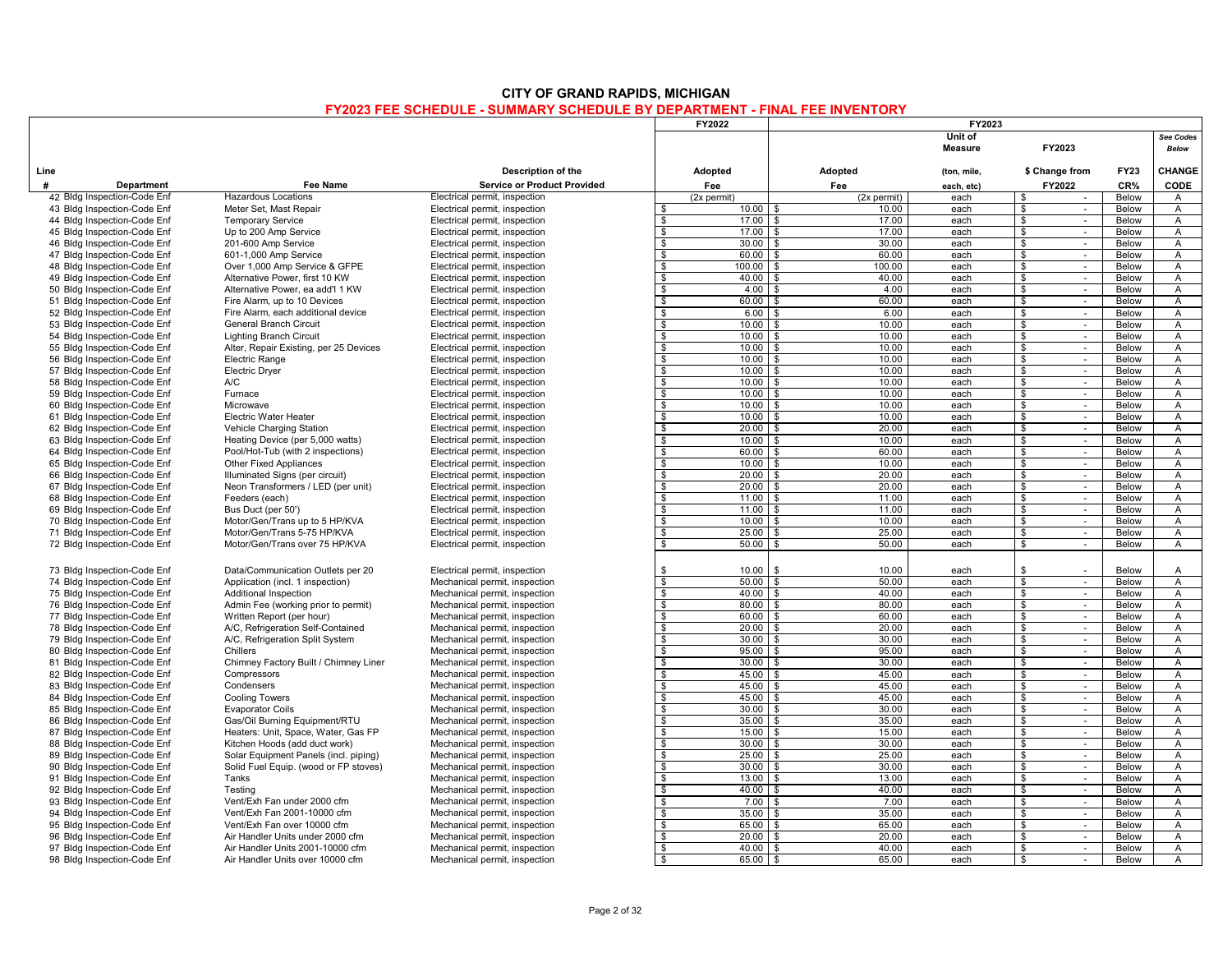|      |                                                              |                                                               |                                                                        | FY2022                  |                                    |                | FY2023                    |                                                   |                       |                                  |
|------|--------------------------------------------------------------|---------------------------------------------------------------|------------------------------------------------------------------------|-------------------------|------------------------------------|----------------|---------------------------|---------------------------------------------------|-----------------------|----------------------------------|
|      |                                                              |                                                               |                                                                        |                         |                                    |                | Unit of<br><b>Measure</b> | FY2023                                            |                       | See Codes<br><b>Below</b>        |
| Line |                                                              |                                                               | Description of the                                                     | Adopted                 |                                    | Adopted        | (ton, mile,               | \$ Change from                                    | <b>FY23</b>           | <b>CHANGE</b>                    |
| #    | Department                                                   | Fee Name                                                      | <b>Service or Product Provided</b>                                     | Fee                     |                                    | Fee            | each, etc)                | FY2022                                            | CR%                   | <b>CODE</b>                      |
|      | 99 Bldg Inspection-Code Enf                                  | Air Cleaners or Humidifiers                                   | Mechanical permit, inspection                                          | \$                      |                                    | 10.00          | each                      | \$                                                | Below                 | $\mathsf{A}$                     |
|      | 100 Bldg Inspection-Code Enf                                 | ERV or HRV                                                    | Mechanical permit, inspection                                          | $\mathbf{s}$            | $10.00$ \ \$                       | 10.00          | each                      | \$<br>$\sim$                                      | Below                 | $\overline{A}$                   |
|      | 101 Bldg Inspection-Code Enf                                 | Heat Pumps or VAV Boxes                                       | Mechanical permit, inspection                                          | $\mathbf{s}$            | 10.00<br>$\mathbf{\hat{z}}$        | 10.00          | each                      | \$<br>$\sim$                                      | <b>Below</b>          | $\overline{A}$                   |
|      | 102 Bldg Inspection-Code Enf                                 | <b>PTACS</b>                                                  | Mechanical permit, inspection                                          | \$                      | 10.00                              | 10.00          | each                      | \$<br>$\sim$                                      | <b>Below</b>          | Α                                |
|      | 103 Bldg Inspection-Code Enf                                 | Ductwork / Piping under \$3,000                               | Mechanical permit, inspection                                          | $\mathbf{s}$            | $30.00$ \ \$                       | 30.00          | each                      | $\mathbf{\hat{s}}$<br>$\mathcal{L}_{\mathcal{A}}$ | Below                 | $\overline{A}$                   |
|      | 104 Bldg Inspection-Code Enf                                 | Ductwork / Piping \$3,000-\$7,999                             | Mechanical permit, inspection                                          | \$                      | 40.00                              | 40.00          | each                      | \$<br>$\sim$                                      | Below                 | A                                |
|      | 105 Bldg Inspection-Code Enf                                 | Ductwork / Piping \$8,000-\$10,999                            | Mechanical permit, inspection                                          | \$                      | $55.00$ \ \$                       | 55.00          | each                      | \$<br>$\sim$                                      | Below                 | $\overline{A}$                   |
|      | 106 Bldg Inspection-Code Enf                                 | Ductwork / Piping \$11,000-\$14,999                           | Mechanical permit, inspection                                          | $\overline{\mathbf{s}}$ | $70.00$ \ \$<br>11.00<br>. \$      | 70.00<br>11.00 | each                      | $\bullet$                                         | Below<br>Below        | $\overline{A}$                   |
|      | 107 Bldg Inspection-Code Enf                                 | Ductwork / Piping over \$15,000                               | Mechanical permit, inspection                                          | $\bullet$               | $30.00$ \$                         | 30.00          | each                      | $\boldsymbol{\theta}$<br>$\sim$                   |                       | $\overline{A}$                   |
|      | 108 Bldg Inspection-Code Enf                                 | Air Conditioning Units                                        | Mechanical permit, inspection                                          | \$                      |                                    |                | each                      | \$<br>$\sim$<br>÷                                 | <b>Below</b>          | A                                |
|      | 109 Bldg Inspection-Code Enf                                 | Bath and Kitchen Exhaust Fans                                 | Mechanical permit, inspection                                          | $\mathbf{s}$<br>-S      | $5.00$ \$                          | 5.00<br>10.00  | each                      | $\mathbf{\hat{s}}$                                | <b>Below</b>          | $\overline{A}$                   |
|      | 110 Bldg Inspection-Code Enf                                 | Chimneys: Factory Built Class A                               | Mechanical permit, inspection                                          |                         | $10.00$ \ \$                       |                | each                      | \$<br>$\sim$                                      | Below                 | A                                |
|      | 111 Bldg Inspection-Code Enf                                 | <b>Chimney Liners</b>                                         | Mechanical permit, inspection                                          | -S                      | 5.00                               | 5.00           | each                      | \$<br>$\sim$                                      | Below                 | A                                |
|      | 112 Bldg Inspection-Code Enf                                 | Heaters: Unit, Space, Water, Gas                              | Mechanical permit, inspection                                          | \$                      | $15.00$ \ \$                       | 15.00          | each                      | \$<br>$\sim$                                      | Below                 | A                                |
|      | 113 Bldg Inspection-Code Enf                                 | Heating System (add duct work)<br><b>Humidifiers</b>          | Mechanical permit, inspection                                          | $\mathbf{s}$            | $50.00$ \ \$<br>$\hat{\mathbf{r}}$ | 50.00<br>5.00  | each                      | \$<br>$\sim$                                      | Below                 | $\overline{A}$                   |
|      | 114 Bldg Inspection-Code Enf                                 |                                                               | Mechanical permit, inspection                                          | $\mathbf{s}$            | 5.00                               |                | each                      | \$<br>$\sim$                                      | Below                 | $\overline{A}$                   |
|      | 115 Bldg Inspection-Code Enf                                 | Solid Fuel Equip. (wood or FP stoves)                         | Mechanical permit, inspection                                          | \$                      | $20.00$ \$                         | 20.00          | each                      | \$<br>$\sim$                                      | <b>Below</b>          | A                                |
|      | 116 Bldg Inspection-Code Enf                                 | Water Heaters (new construction)                              | Mechanical permit, inspection                                          | $\overline{\mathbf{s}}$ | $20.00$ \$                         | 20.00          | each                      | $\overline{\mathcal{E}}$                          | Below                 | $\overline{A}$                   |
|      | 117 Bldg Inspection-Code Enf                                 | Air Conditioning Units / Heat Pumps                           | Mechanical permit, inspection                                          | \$                      | $20.00$ \ \$                       | 20.00          | month                     | \$<br>$\sim$                                      | Below                 | A                                |
|      | 118 Bldg Inspection-Code Enf                                 | Furnaces                                                      | Mechanical permit, inspection                                          | <b>S</b>                | $20.00$ \$                         | 20.00          | each                      | \$<br>$\sim$                                      | Below                 | $\overline{A}$                   |
|      | 119 Bldg Inspection-Code Enf                                 | Water Heaters (replacement)                                   | Mechanical permit, inspection                                          | $\mathbf{s}$            | $20.00$ \$                         | 20.00          | each                      | $\bullet$                                         | Below                 | $\overline{A}$                   |
|      | 120 Bldg Inspection-Code Enf                                 | Application (incl. 1 inspection)                              | Plumbing permit, inspection                                            | $\bullet$               | $50.00$ \$                         | 50.00          | each                      | $\boldsymbol{\theta}$<br>$\sim$                   | Below                 | $\overline{A}$                   |
|      | 121 Bldg Inspection-Code Enf                                 | Additional Inspection                                         | Plumbing permit, inspection                                            | \$                      | $40.00$ \$                         | 40.00          | each                      | \$<br>$\sim$                                      | <b>Below</b>          | A                                |
|      | 122 Bldg Inspection-Code Enf                                 | Admin Fee (working prior to permit)                           | Plumbing permit, inspection                                            | $\mathbf{s}$            | $80.00$ \$                         | 80.00          | each                      | $\mathbf{\hat{s}}$<br>÷                           | Below                 | $\overline{A}$                   |
|      | 123 Bldg Inspection-Code Enf                                 | Written Report (per hour)                                     | Plumbing permit, inspection                                            | $\overline{s}$          | $60.00$ \$                         | 60.00          | each                      | \$<br>$\overline{\phantom{a}}$                    | Below                 | A                                |
|      | 124 Bldg Inspection-Code Enf                                 | Stacks: Soil, Waste, Vent                                     | Plumbing permit, inspection                                            | \$                      | 5.00                               | 5.00           | each                      | \$<br>$\sim$                                      | Below                 | A                                |
|      | 125 Bldg Inspection-Code Enf                                 | <b>Backwater Valve</b>                                        | Plumbing permit, inspection                                            | -S                      | 5.00<br>$\mathbf{R}$               | 5.00           | each                      | \$<br>$\sim$                                      | Below                 | A                                |
|      | 126 Bldg Inspection-Code Enf                                 | <b>Water Closet</b>                                           | Plumbing permit, inspection                                            | $\sqrt{3}$              | $5.00$ \$                          | 5.00           | each                      | $\mathbf{s}$<br>$\overline{\phantom{a}}$          | <b>Below</b>          | $\overline{A}$                   |
|      | 127 Bldg Inspection-Code Enf                                 | Lavatory                                                      | Plumbing permit, inspection                                            | $\mathbf{s}$            | 5.00                               | 5.00           | each                      | \$<br>$\sim$                                      | Below                 | $\overline{A}$                   |
|      | 128 Bldg Inspection-Code Enf                                 | <b>Bath Tub-Shower</b>                                        | Plumbing permit, inspection                                            | <b>S</b>                | 5.00                               | 5.00           | each                      | \$<br>$\sim$                                      | <b>Below</b>          | A                                |
|      | 129 Bldg Inspection-Code Enf                                 | Sink-Kitchen                                                  | Plumbing permit, inspection                                            | \$                      | 5.00<br>\$                         | 5.00           | each                      | $\bullet$<br>$\omega$                             | Below                 | $\overline{A}$                   |
|      | 130 Bldg Inspection-Code Enf                                 | Sink-Other than for Family Use                                | Plumbing permit, inspection                                            | S.                      | 5.00                               | 5.00           | each                      | \$<br>$\sim$                                      | Below                 | A                                |
|      | 131 Bldg Inspection-Code Enf                                 | 3 Compartment Pot and Pan                                     | Plumbing permit, inspection                                            | <b>S</b>                | $5.00$ \$                          | 5.00           | each                      | \$<br>$\sim$                                      | Below                 | $\overline{A}$                   |
|      | 132 Bldg Inspection-Code Enf                                 | Garbage Disposal                                              | Plumbing permit, inspection                                            | $\mathbf{s}$            | $5.00$ \$<br>. ድ                   | 5.00<br>5.00   | each                      | $\mathbf{\hat{s}}$<br>$\sim$                      | Below                 | $\overline{A}$                   |
|      | 133 Bldg Inspection-Code Enf                                 | Water Connected Appliance                                     | Plumbing permit, inspection                                            | $\bullet$               | 5.00                               |                | each                      | $\boldsymbol{\phi}$<br>$\sim$                     | Below                 | $\overline{A}$                   |
|      | 134 Bldg Inspection-Code Enf                                 | Dishwashing Machine                                           | Plumbing permit, inspection                                            | - \$                    | 5.00                               | 5.00           | each                      | \$<br>$\sim$<br>÷                                 | <b>Below</b>          | A                                |
|      | 135 Bldg Inspection-Code Enf                                 | <b>Floor Drain</b>                                            | Plumbing permit, inspection                                            | S.                      | 5.00                               | 5.00           | each                      | \$                                                | Below                 | A                                |
|      | 136 Bldg Inspection-Code Enf                                 | Slop or Service Sink                                          | Plumbing permit, inspection                                            | -S                      | $5.00$ \$                          | 5.00           | each                      | \$<br>$\sim$                                      | Below                 | A                                |
|      | 137 Bldg Inspection-Code Enf                                 | Grease Trap-Oil Separator<br>Urinal                           | Plumbing permit, inspection                                            | -S                      | 5.00                               | 5.00           | each                      | \$<br>$\sim$<br>$\sim$                            | Below                 | A                                |
|      | 138 Bldg Inspection-Code Enf                                 |                                                               | Plumbing permit, inspection                                            | -S<br>$\sqrt{s}$        | 5.00                               | 5.00<br>5.00   | each                      | \$                                                | Below                 | A<br>$\overline{A}$              |
|      | 139 Bldg Inspection-Code Enf                                 | Drinking Fountain                                             | Plumbing permit, inspection                                            | $\mathbf{s}$            | $5.00$ \$<br>50.00                 | 50.00          | each<br>each              | \$<br>$\overline{\phantom{a}}$                    | <b>Below</b><br>Below | $\overline{A}$                   |
|      | 140 Bldg Inspection-Code Enf                                 | <b>Medical Gas Zones</b>                                      | Plumbing permit, inspection                                            | $\mathbf{s}$            |                                    |                |                           | \$<br>$\sim$                                      |                       |                                  |
|      | 141 Bldg Inspection-Code Enf                                 | Gas Piping per Opening                                        | Plumbing permit, inspection                                            |                         | 5.00<br><b>¢</b>                   | 5.00<br>5.00   | each                      | \$<br>$\sim$                                      | Below                 | A                                |
|      | 142 Bldg Inspection-Code Enf                                 | Lawn Sprinkler<br>Catch Basin-Sump-Roof Drain                 | Plumbing permit, inspection                                            | \$<br>S.                | 5.00<br>5.00                       | 5.00           | each                      | $\bullet$<br>$\omega$                             | Below<br>Below        | $\overline{A}$                   |
|      | 143 Bldg Inspection-Code Enf                                 |                                                               | Plumbing permit, inspection                                            |                         | . ድ                                |                | each                      | \$<br>$\sim$                                      |                       | A                                |
|      | 144 Bldg Inspection-Code Enf                                 | <b>Backflow Preventer</b><br>Water Distribution 3/4"          | Plumbing permit, inspection                                            | \$<br>$\mathbf{s}$      | 5.00<br>6.00<br>. ድ                | 5.00<br>6.00   | each<br>each              | \$<br>$\sim$<br>$\mathbf{\hat{s}}$<br>$\sim$      | Below<br>Below        | $\overline{A}$<br>$\overline{A}$ |
|      | 145 Bldg Inspection-Code Enf                                 | Water Distribution 1"                                         | Plumbing permit, inspection                                            | $\sqrt{3}$              | 10.00                              | 10.00          |                           |                                                   | Below                 | $\overline{A}$                   |
|      | 146 Bldg Inspection-Code Enf                                 |                                                               | Plumbing permit, inspection                                            |                         | 20.00                              | 20.00          | each                      | $\boldsymbol{\theta}$<br>$\overline{\phantom{a}}$ |                       |                                  |
|      | 147 Bldg Inspection-Code Enf                                 | Water Distribution 1-1/4"                                     | Plumbing permit, inspection                                            | - \$<br>\$              | 25.00                              | 25.00          | each<br>each              | \$<br>$\sim$<br>\$<br>$\sim$                      | 100%<br>100%          | $\overline{A}$<br>A              |
|      | 148 Bldg Inspection-Code Enf                                 | Water Distribution 1-1/2"                                     | Plumbing permit, inspection                                            | -S                      | $30.00$ \$                         | 30.00          |                           |                                                   | 100%                  | A                                |
|      | 149 Bldg Inspection-Code Enf                                 | Water Distribution System 2"                                  | Plumbing permit, inspection                                            |                         |                                    | 35.00          | each                      | \$<br>$\sim$                                      |                       |                                  |
|      | 150 Bldg Inspection-Code Enf                                 | Water Distribution System Over 2"<br>Laundry Tray-Stand Pipes | Plumbing permit, inspection                                            | \$<br>$\mathbf{s}$      | 35.00<br>5.00                      | 5.00           | each<br>each              | \$<br>$\sim$<br>\$<br>$\sim$                      | 100%<br>100%          | A<br>A                           |
|      | 151 Bldg Inspection-Code Enf                                 |                                                               | Plumbing permit, inspection                                            | $\mathbf{s}$            | $20.00$ \$                         | 20.00          |                           |                                                   |                       | $\overline{A}$                   |
|      | 152 Bldg Inspection-Code Enf<br>153 Bldg Inspection-Code Enf | Water Heater<br>Inspection Hourly Rate                        | Plumbing permit, inspection<br>Inspection                              | $\mathbf{s}$            | 125.00<br>$\hat{\mathbf{r}}$       | 125.00         | 1st page<br>page          | \$<br>$\sim$<br>$\mathbf{\hat{s}}$<br>$\sim$      | 100%<br>100%          | $\overline{A}$                   |
|      | 154 Bldg Inspection-Code Enf                                 | Failure to Gain Access                                        |                                                                        | \$                      | $80.00$ \$                         | 80.00          |                           | \$<br>$\sim$                                      | 100%                  | $\mathsf{A}$                     |
|      | 155 Bldg Inspection-Code Enf                                 | Work Not Ready to be Inspected                                | Requested insp; work not accessible<br>Requested inspection; not ready | \$                      | 80.00 \$                           | 80.00          | each<br>2 photos          | \$<br>$\sim$                                      | 100%                  | $\overline{A}$                   |
|      | 156 Bldg Inspection-Code Enf                                 | Evening, Weekend, Holiday Insp Hourly                         | Inspection                                                             | <b>S</b>                | 180.00 \$                          | 180.00         | each                      | \$                                                | 100%                  | $\overline{A}$                   |
|      |                                                              |                                                               |                                                                        |                         |                                    |                |                           | $\sim$                                            |                       |                                  |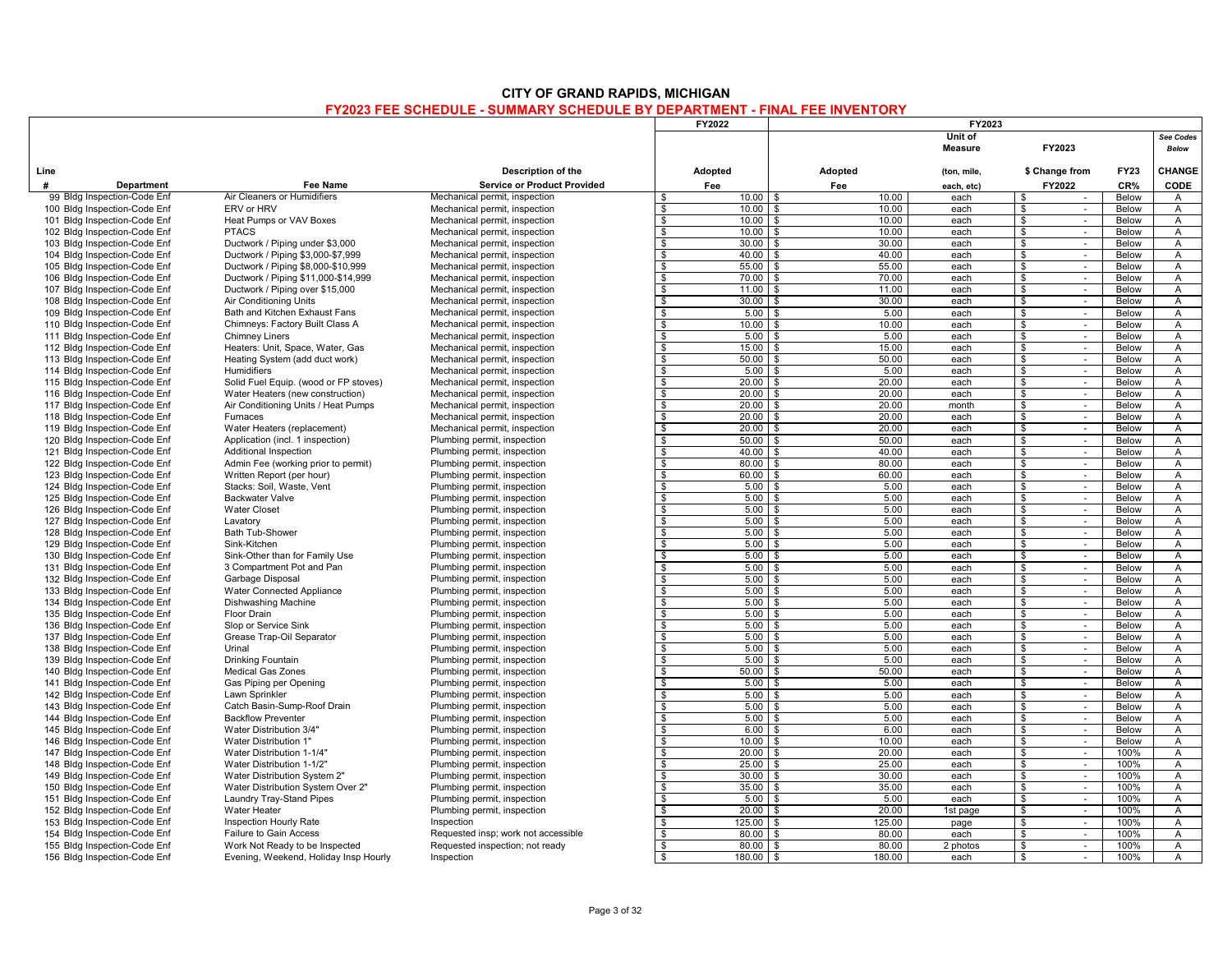|                                                               |                                                                             |                                            |                                 | FY2022              |                                      | FY2023                 |                               |                  |              |                                  |
|---------------------------------------------------------------|-----------------------------------------------------------------------------|--------------------------------------------|---------------------------------|---------------------|--------------------------------------|------------------------|-------------------------------|------------------|--------------|----------------------------------|
|                                                               |                                                                             |                                            |                                 |                     |                                      | Unit of                |                               |                  |              | See Codes                        |
|                                                               |                                                                             |                                            |                                 |                     |                                      | <b>Measure</b>         |                               | FY2023           |              | <b>Below</b>                     |
|                                                               |                                                                             |                                            |                                 |                     |                                      |                        |                               |                  |              |                                  |
| Line                                                          |                                                                             | Description of the                         |                                 | Adopted             | Adopted                              | (ton, mile,            |                               | \$ Change from   | <b>FY23</b>  | CHANGE                           |
| #<br><b>Department</b>                                        | <b>Fee Name</b>                                                             | <b>Service or Product Provided</b>         |                                 | Fee                 | Fee                                  | each, etc)             |                               | FY2022           | CR%          | CODE                             |
| 157 Bldg Inspection-Code Enf                                  | Re-open (Extend) Expired Permit                                             | Processing time                            | \$                              | 50.00               | 50.00<br>\$                          | each                   | \$                            |                  | 100%         | $\overline{A}$                   |
| 158 Bldg Inspection-Code Enf                                  | Requested Research (per hour)                                               | Research time                              | \$                              | 125.00              | 125.00<br>\$                         | 1st page               | \$                            | $\sim$           | 100%         | Α                                |
| 159 Bldg Inspection-Code Enf                                  | Const Code Board of Appeal, First Item                                      | Agenda prep, research, board expenses      | \$                              | 250.00              | 250.00<br>\$                         | page                   | \$                            | $\sim$           | 100%         | $\overline{A}$                   |
| 160 Bldg Inspection-Code Enf                                  | Const Code Board of Appeal, Add'l Item                                      | Agenda prep, research, board expenses      | $\overline{\mathbf{s}}$         | 50.00               | 50.00<br>\$                          | each                   | $\bullet$                     | $\sim$           | 100%         | $\overline{A}$                   |
| 161 Bldg Inspection-Code Enf                                  | Const Code Board of Appeal, MRC                                             | Agenda prep, research, board expenses      | $\mathbf{s}$                    | 150.00              | 150.00                               | each                   | $\mathbf{s}$                  | $\sim$           | 100%         | A                                |
| 162 Bldg Inspection-Code Enf                                  | Working Without a Permit                                                    | Inspection; processing time                | \$                              | 150.00              | 150.00<br>\$                         | page                   | \$                            | $\sim$           | 100%         | A                                |
| 163 Bldg Inspection-Code Enf                                  | <b>Correction Notice</b>                                                    | Correction notice preparation, follow-up   | \$                              | 150.00              | $\mathbf{s}$<br>150.00               | election               | $\mathfrak s$                 | $\mathcal{L}$    | 100%         | A                                |
| 164 Bldg Inspection-Code Enf                                  | Notice of Violation                                                         | Notice of Violation preparation, follow-up | \$                              | 250.00              | 250.00<br>\$                         | per FY                 | \$                            | $\sim$           | 100%         | Α                                |
|                                                               |                                                                             |                                            |                                 |                     |                                      |                        |                               |                  |              |                                  |
| 165 Bldg Inspection-Code Enf                                  | <b>Administrative Extension</b>                                             | Processing time                            | \$                              | 120.00              | 120.00<br>\$                         | each                   | $\mathbb{S}$                  | $\sim$           | 100%         | $\mathsf{A}$                     |
| 166 Bldg Inspection-Code Enf                                  | <b>Attorney Warning Letter</b>                                              | Attorney Warning preparation, follow-up    | $\overline{\mathbf{s}}$         | 275.00              | 275.00<br>\$                         | per 30 days            | $\overline{\mathbf{s}}$       | $\sim$           | 100%         | $\overline{A}$                   |
| 167 Bldg Inspection-Code Enf                                  | Warning of Prosecution Action                                               | Administrative Warning Prep, follow-up     | \$                              | 285.00              | 290.00<br>\$                         | init apprvl            | \$                            | 5.00             | 100%         | B                                |
| 168 Bldg Inspection-Code Enf                                  | Warrant Preparation & Prosecution                                           | Warrant preparation, follow-up             | \$                              | 325.00              | 350.00<br>\$                         | renewal                | \$                            | 25.00            | 100%         | $\mathsf{C}$                     |
| 169 Bldg Inspection-Code Enf                                  | Search Warrant                                                              | Warrant preparation, follow-up             | \$                              | 450.00              | 470.00                               | init apprvl            | \$                            | 20.00            | 100%         | $\overline{c}$                   |
| 170 Bldg Inspection-Code Enf                                  | Search Warrant                                                              | Warrant preparation, follow-up             |                                 | actual cost         | actual cost                          | renewal                | $\bullet$                     | $\sim$           | 100%         | Α                                |
| 171 Bldg Inspection-Code Enf                                  | <b>Title Search</b>                                                         | Research time, costs                       | \$                              | 265.00              | 265.00<br>ደ                          | init apprvl            | \$                            | $\sim$           | 100%         | $\overline{A}$                   |
| 172 Bldg Inspection-Code Enf                                  | <b>Title Search</b>                                                         | Research time, costs                       |                                 | actual cost         | actual cost                          | renewal                | \$                            | $\sim$           | 100%         | $\overline{A}$                   |
|                                                               |                                                                             |                                            |                                 |                     |                                      |                        |                               |                  |              |                                  |
| 173 Bldg Inspection-Code Enf                                  | Recording Document with Kent County                                         | Document preparation, recording fees       | \$                              | 90.00               | \$<br>90.00                          | init apprvl            | \$                            | $\sim$           | 100%         | A                                |
| 174 Bldg Inspection-Code Enf                                  | Recording Document with Kent County                                         | Document preparation, recording fees       |                                 | actual cost         | actual cost                          | renewal                | $\overline{\mathbf{s}}$       | $\sim$           | 100%         | $\overline{A}$                   |
| 175 Bldg Inspection-Code Enf                                  | Civil Infraction Preparation                                                | Civil infraction preparation, follow-up    | \$                              | 335.00              | 350.00<br>\$                         | init apprvl            | \$                            | 15.00            | 100%         | $\mathsf{C}$                     |
| 176 Bldg Inspection-Code Enf                                  | <b>Condemned Building Monitoring</b>                                        | Monthly inspection of condemned bldg       | s.                              | 110.00              | 110.00                               | init apprvl            | $\mathbb{S}$                  | $\sim$           | 100%         | A                                |
| 177 Bldg Inspection-Code Enf                                  | <b>Boiler Engineer Examination</b>                                          | Application, examination                   | \$                              | 25.00               | 25.00<br>ፍ                           | init apprvl            | $\mathbb{S}$                  | $\sim$           | 100%         | $\overline{A}$                   |
| 178 Bldg Inspection-Code Enf                                  | <b>Boiler Engineer License</b>                                              | License, renewal                           | S.                              | 40.00               | 40.00<br>\$                          | per FY                 | \$                            | $\sim$           | 100%         | $\overline{A}$                   |
| 179 Bldg Inspection-Code Enf                                  | <b>Boiler Operator Examination</b>                                          | Application, examination                   | $\overline{\mathcal{S}}$        | 25.00               | 25.00<br>\$                          | per FY                 | $\overline{\mathbf{s}}$       | $\sim$           | 100%         | $\overline{A}$                   |
| 180 Bldg Inspection-Code Enf                                  | <b>Boiler Operator License</b>                                              | License, renewal                           | $\mathbf{s}$                    | 20.00               | 20.00<br>\$                          | per FY                 | $\mathbf{s}$                  | $\sim$           | 100%         | $\overline{A}$                   |
| 181 Bldg Inspection-Code Enf                                  | <b>Electrical Apprentice Registration</b>                                   |                                            | \$                              | 10.00               | 10.00<br>\$                          |                        | $\mathbf{s}$                  | $\sim$           | 100%         | Α                                |
| 182 Bldg Inspection-Code Enf                                  | <b>Electrical City Contractor License</b>                                   | Registration, renewal<br>License, renewal  | $\overline{s}$                  | 100.00              | 100.00<br>$\mathbf{s}$               | per FY<br>per FY       | $\bullet$                     | $\sim$           | 100%         | A                                |
| 183 Bldg Inspection-Code Enf                                  | <b>Electrical Examination Fee</b>                                           | Application, examination                   | \$                              | 25.00               | 25.00<br>\$                          | per FY                 | \$                            | $\sim$           | 100%         | $\overline{A}$                   |
| 184 Bldg Inspection-Code Enf                                  | Electrical Factory-Bldg Affidavit                                           | License, renewal                           | s.                              | 100.00              | 100.00<br>\$                         | per FY                 | $\mathbb{S}$                  | $\sim$           | 100%         | $\overline{A}$                   |
| 185 Bldg Inspection-Code Enf                                  | <b>Electrical Journey License</b>                                           | License, renewal                           | $\mathbf{s}$                    | 25.00               | 25.00<br>-S                          | per FY                 | \$                            | $\sim$           | 100%         | A                                |
| 186 Bldg Inspection-Code Enf                                  | Electrical Late License Fee                                                 | License, renewal                           | S.                              | 50.00               | 50.00<br>. ፍ                         | per FY                 | \$                            | $\sim$           | 100%         | $\mathsf{A}$                     |
| 187 Bldg Inspection-Code Enf                                  | <b>Electrical Master License</b>                                            | License, renewal                           | $\overline{\mathcal{S}}$        | 50.00               | 50.00<br>\$                          | per FY                 | $\overline{\mathbf{s}}$       | Ŧ                | 100%         | $\overline{A}$                   |
| 188 Bldg Inspection-Code Enf                                  |                                                                             |                                            | \$                              | 25.00               | 25.00<br>ፍ                           | per FY                 | \$                            |                  | 100%         | A                                |
|                                                               | Electrical State Contractor Registration                                    | Registration, renewal                      | \$                              | 100.00              | 100.00<br>\$                         | per FY                 | $\mathfrak s$                 | $\sim$<br>$\sim$ | 100%         | $\overline{A}$                   |
| 189 Bldg Inspection-Code Enf<br>190 Bldg Inspection-Code Enf  | Fire Alarm Contractor License                                               | License, renewal                           | $\overline{s}$                  | 25.00               | 25.00<br>\$                          | per FY                 | $\bullet$                     | $\sim$           | 100%         | $\overline{A}$                   |
|                                                               | Fire Alarm Contractor Registration                                          | Registration, renewal                      |                                 | 10.00               | \$                                   |                        |                               |                  |              |                                  |
| 191 Bldg Inspection-Code Enf<br>192 Bldg Inspection-Code Enf  | Fire Alarm Specialty Apprentice Reg.                                        | Registration, renewal<br>License, renewal  | \$<br>\$                        | 25.00               | 10.00<br>25.00<br>$\mathbf{\hat{z}}$ | per FY<br>per FY       | \$<br>\$                      | $\sim$<br>$\sim$ | 100%<br>100% | $\overline{A}$<br>Α              |
| 193 Bldg Inspection-Code Enf                                  | Fire Alarm Specialty Tech License<br>Mechanical Contractor Lic Registration |                                            | $\mathbf{s}$                    | 15.00               | \$<br>15.00                          | each                   | $\overline{\mathbf{s}}$       | $\sim$           | 100%         | $\overline{A}$                   |
|                                                               |                                                                             | Registration, renewal                      |                                 | 25.00               | 25.00<br>. ጽ                         | per FY                 |                               |                  | 100%         |                                  |
| 194 Bldg Inspection-Code Enf                                  | Mech. Specialty Operator Examination                                        | Application, examination                   | - \$<br>$\overline{\mathbf{s}}$ | 20.00               | 20.00<br>\$                          |                        | \$<br>$\overline{\mathbf{s}}$ | $\sim$<br>$\sim$ | 100%         | $\mathsf{A}$<br>$\overline{A}$   |
| 195 Bldg Inspection-Code Enf                                  | Mechanical Specialty Operator License                                       | License, renewal                           |                                 |                     |                                      | each                   |                               |                  |              |                                  |
| 196 Bldg Inspection-Code Enf                                  | Plumbing Contractor Lic Registration                                        | Registration, renewal                      | \$                              | 15.00               | 15.00<br>$\mathbf{\hat{z}}$          | per FY                 | \$                            | $\sim$           | 100%         | A                                |
| 197 Bldg Inspection-Code Enf                                  | Residential Builder Lic Registration                                        | Registration, renewal                      | \$<br>$\overline{\mathcal{S}}$  | 20.00               | 20.00                                | each                   | \$<br>$\overline{\mathbf{s}}$ | $\sim$           | 100%         | $\overline{A}$                   |
| 198 Bldg Inspection-Code Enf                                  | Sign Specialty Contractor License                                           | License, renewal                           |                                 | 100.00<br>25.00     | 100.00<br>\$<br>25.00<br>£.          | each                   |                               | $\sim$           | 100%<br>100% | $\overline{A}$<br>$\overline{A}$ |
| 199 Bldg Inspection-Code Enf                                  | Sign Specialty Contractor Registration                                      | Registration, renewal<br>License, renewal  | $\bullet$<br>S.                 | 25.00               | 25.00                                | init apprvl<br>renewal | \$<br>\$                      | $\sim$<br>$\sim$ | 100%         | $\overline{A}$                   |
| 200 Bldg Inspection-Code Enf                                  | Sign Specialty Technician License                                           |                                            |                                 |                     |                                      |                        |                               |                  | 100%         | $\overline{A}$                   |
| 201 Bldg Inspection-Const Plan                                | <b>Construction Plan Review</b>                                             | Review of construction documents           |                                 | 10% permit<br>20.00 | 10% permit<br>20.00                  | init apprvl            | \$                            | $\sim$           |              |                                  |
| 202 Bldg Inspection-Const Plan                                | Re-review of Plans (per page)                                               | Review of construction documents           | \$<br>S                         | 80.00               | 80.00                                | renewal                | $\mathbb{S}$                  | $\sim$           | 100%<br>100% | $\overline{A}$<br>$\overline{A}$ |
| 203 Bldg Inspection-Const Plan                                | Incomplete Building Permit App                                              | Extra processing for multiple submittals   | \$                              |                     | 15.00<br>\$                          | init apprvl            | $\bullet$                     | $\omega$         | 100%         |                                  |
| 204 Bldg Inspection-Const Plan                                | Large Format Scanning, first page                                           | Digitize plans for electronic processing   |                                 | 15.00<br>5.00       | 5.00                                 | each                   | \$<br>\$                      | $\sim$<br>$\sim$ | 100%         | Α<br>$\overline{A}$              |
| 205 Bldg Inspection-Const Plan<br><b>Bldg Inspections-Sum</b> | Large Format Scanning, additional page                                      | Digitize plans for electronic processing   | \$                              |                     |                                      | renewal                |                               |                  | 100.00%      |                                  |
|                                                               |                                                                             |                                            |                                 |                     |                                      |                        |                               |                  |              |                                  |
| 206 City Commission                                           | Marriage Ceremony                                                           | Solemnization of Marriage(s)               | ¢                               | 75.00               | 75.00<br>$\mathcal{S}$               | each                   | S.                            | $\sim$           | 100%         | $\overline{A}$                   |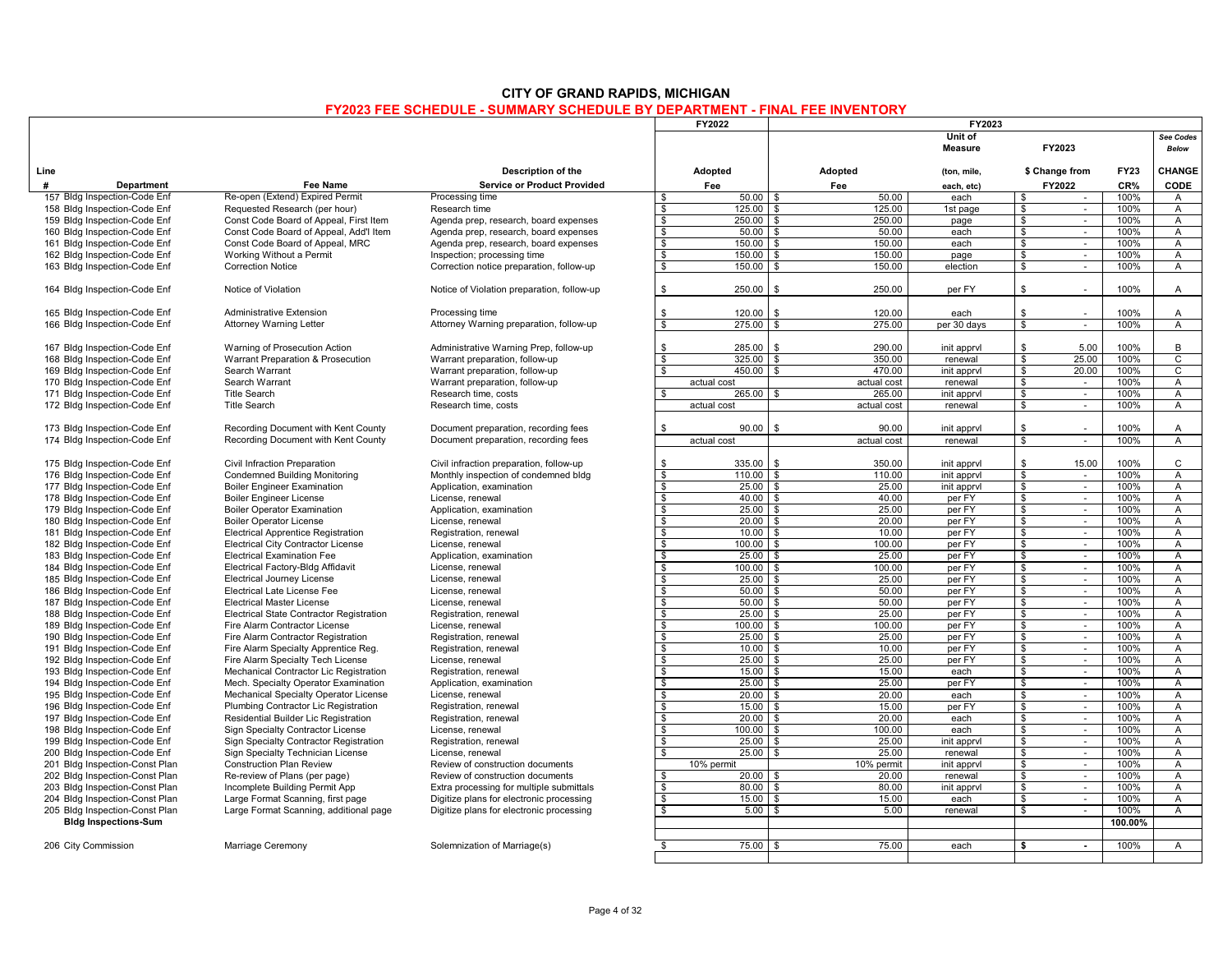|                                                    |                                            |                                                                |                         | <b>FY2022</b>            | FY2023                       |                           |                         |                  |              |                           |
|----------------------------------------------------|--------------------------------------------|----------------------------------------------------------------|-------------------------|--------------------------|------------------------------|---------------------------|-------------------------|------------------|--------------|---------------------------|
|                                                    |                                            |                                                                |                         |                          |                              | Unit of<br><b>Measure</b> |                         | FY2023           |              | See Codes<br><b>Below</b> |
| Line                                               |                                            | Description of the                                             |                         | Adopted                  | Adopted                      | (ton, mile,               |                         | \$ Change from   | <b>FY23</b>  | CHANGE                    |
| #<br>Department                                    | Fee Name                                   | <b>Service or Product Provided</b>                             |                         | Fee                      | Fee                          | each, etc)                |                         | FY2022           | CR%          | CODE                      |
| 207 Clerk-Maps                                     | City Ward & Precinct Maps                  | Large City Maps                                                | - \$                    | $15.00$ \$               | 15.00                        | each                      | \$                      | $\sim$           | 100%         | A                         |
| 208 Clerk-Misc                                     | Misc photocopies                           | Document copying                                               | \$                      | $1.00$ \$                | 1.00                         | 1st page                  | \$                      | $\sim$           | 100%         | $\mathsf{A}$              |
| 209 Clerk-Misc                                     | Misc photocopies                           | Document copying                                               | \$                      | $0.10-5$                 | 0.10                         | page                      | $\mathbf{s}$            | $\sim$           | 100%         | $\mathsf{A}$              |
| 210 Clerk-Passports                                | Passport Acceptance Fee<br>Passport Photo  | Passport Acceptance Fee                                        | $\mathbf{s}$<br>s,      | $35.00$ \$<br>$15.00$ \$ | 35.00<br>15.00               | each<br>2 photos          | \$<br>$\mathbf{s}$      | $\sim$<br>$\sim$ | 100%<br>100% | A<br>$\overline{A}$       |
| 211 Clerk-Passports<br>212 Clerk-Voter Information | Voter info - CD                            | Two official passport photos<br>Voter registration information | $\overline{\mathbf{s}}$ | $10.00$ \$               | 10.00                        | each                      | \$                      | $\mathcal{L}$    | 100%         | A                         |
| 213 Clerk-Voter Information                        | Voter info - custom report via e-mail      | Voter registration information                                 | \$                      | $5.00$ \$                | 5.00                         | each                      | \$                      | $\sim$           | 100%         | $\mathsf{A}$              |
| 214 Clerk-Voter Information                        | Voter info - printed list                  | Voter registration information                                 | $\overline{\mathbf{s}}$ | $1.00$ \$                | 1.00                         | 1st page                  | $\overline{\mathbf{s}}$ | $\mathbf{r}$     | 100%         | $\overline{A}$            |
| 215 Clerk-Voter Information                        | Voter info - printed list                  | Voter registration information                                 | \$                      |                          | 0.10                         | page                      | \$                      | $\sim$           | 100%         | A                         |
| 216 Clerk-Voter Information                        | Voter info - USB (provided)                | Voter registration information                                 | S,                      | $5.00$ \$                | 5.00                         | each                      | \$                      | $\sim$           | 100%         | $\overline{A}$            |
| 217 Clerk-Voter Information                        | Voter info - USB (not provided)            | Voter registration information                                 | $\overline{\mathbf{s}}$ | $10.00$ \ \$             | 10.00                        | each                      | $\mathbf{s}$            | $\mathcal{L}$    | 100%         | $\overline{A}$            |
| 218 Clerk-Voter Information                        | Voter info - labels                        | Mailing labels                                                 | \$                      | 1.00                     | 1.00                         | page                      | \$                      | $\sim$           | 100%         | A                         |
| 219 Clerk-Voter Information                        | Voter info - e-mail election pkg           | Daily AV Reports                                               | \$                      | 50.00                    | 50.00                        | election                  | \$                      | $\omega$         | 100%         | A                         |
| 220 Clerk-Business License                         | Downtown Vendor                            | <b>Application Fee</b>                                         | \$                      | 310.00                   | 321.00<br>\$                 | per FY                    | \$                      | 11.00            | 100%         | B                         |
| 221 Clerk-Business License                         | Downtown Vendor - Additional Carts         | Additional carts fee                                           | \$                      | 26.00                    | 27.00<br>\$                  | each                      | \$                      | 1.00             | 100%         | B                         |
| 222 Clerk-Business License                         | Going Out of Business License              | Fee Established by State of MI                                 | \$                      | 50.00                    | 50.00<br>\$                  | per 30 days               | \$                      | $\sim$           | 10%          | A,D                       |
| 223 Clerk-Business License                         | Home Occupation - Class B                  | <b>Application Fee</b>                                         | \$                      | 464.00                   | 480.00<br>\$                 | init apprvl               | \$                      | 16.00            | 100%         | B                         |
| 224 Clerk-Business License                         | Home Occupation - Class B Renewal          | Application renewal fee                                        | \$                      | 144.00                   | 149.00                       | renewal                   | \$                      | 5.00             | 100%         | B                         |
| 225 Clerk-Business License                         | Home Occupation - Class C                  | <b>Application Fee</b>                                         | \$                      | 473.00                   | 488.00<br>. ጽ                | init apprvl               | \$                      | 15.00            | 100%         | B                         |
| 226 Clerk-Business License                         | Home Occupation - Class C Renewal          | Application renewal fee                                        | \$                      | 134.00                   | 139.00<br>\$                 | renewal                   | \$                      | 5.00             | 100%         | В                         |
| 227 Clerk-Business License                         | Hotel/Motel                                | <b>Application Fee</b>                                         | \$                      | 580.00                   | 599.00<br>\$                 | init apprvl               | \$                      | 19.00            | 100%         | B                         |
| 228 Clerk-Business License                         | <b>Hotel/Motel Renewal</b>                 | Application renewal fee                                        | \$                      | 125.00                   | 129.00<br>- \$               | renewal                   | \$                      | 4.00             | 100%         | B                         |
| 229 Clerk-Business License                         | <b>Indoor Events</b>                       | <b>Application Fee</b>                                         | \$                      | 525.00                   | 543.00<br>$\mathbf{\hat{S}}$ | init apprvl               | ${\mathbb S}$           | 18.00            | 100%         | B                         |
| 230 Clerk-Business License                         | Indoor Events Renewal                      | Application renewal fee                                        | \$                      | 125.00                   | 129.00<br>\$                 | renewal                   | \$                      | 4.00             | 100%         | B                         |
| 231 Clerk-Business License                         | Liquor License                             | <b>Application Fee</b>                                         | \$                      | 1,107.00                 | 1,143.00<br>- \$             | init apprvl               | \$                      | 36.00            | 100%         | B                         |
| 232 Clerk-Business License                         | Liquor License - Development District      | <b>Application Fee</b>                                         | \$                      | 1,607.00                 | 1,660.00<br>\$               | init apprvl               | \$                      | 53.00            | 100%         | B                         |
| 233 Clerk-Business License                         | Liquor License - Temporary                 | <b>Application Fee</b>                                         | \$                      | 928.00                   | 958.00<br>\$                 | init apprvl               | \$                      | 30.00            | 100%         | B                         |
| 234 Clerk-Business License                         | Marihuana - Secure Transporter             | <b>Application Fee</b>                                         | \$                      | 5,000.00                 | 5,000.00<br>\$               | per FY                    | \$                      | ÷.               | 100%         | A                         |
| 235 Clerk-Business License                         | Marihuana<br>- Safety Compliance Facility  | <b>Application Fee</b>                                         | \$                      | 5.000.00                 | 5.000.00<br>\$               | per FY                    | \$                      | ÷.               | 100%         | A                         |
| 236 Clerk-Business License                         | Marihuana - Medical Grower Class A         | <b>Application Fee</b>                                         | \$                      | 5,000.00                 | 5,000.00<br>. ድ              | per FY                    | \$                      |                  | 100%         | Α                         |
| 237 Clerk-Business License                         | - Medical Grower Class B<br>Marihuana      | <b>Application Fee</b>                                         | \$                      | 5,000.00                 | 5,000.00<br>\$               | per FY                    | \$                      |                  | 100%         | A                         |
| 238 Clerk-Business License                         | - Medical Grower Class C<br>Marihuana      | <b>Application Fee</b>                                         | \$                      | 5,000.00                 | 5,000.00<br>\$               | per FY                    | \$                      | $\sim$           | 100%         | A                         |
| 239 Clerk-Business License                         | Marihuana<br>- Medical Processor           | <b>Application Fee</b>                                         | \$                      | $5,000.00$ \$            | 5,000.00                     | per FY                    | \$                      | ÷,               | 100%         | $\overline{A}$            |
| 240 Clerk-Business License                         | - Medical Provisioning Center<br>Marihuana | <b>Application Fee</b>                                         | \$                      | 5,000.00                 | 5,000.00<br>\$               | per FY                    | \$                      | ÷.               | 100%         | $\mathsf{A}$              |
| 241 Clerk-Business License                         | Marihuana - Recreational Grower Class A    | <b>Application Fee</b>                                         | \$                      | 5,000.00                 | 5,000.00<br>- \$             | per FY                    | \$                      |                  | 100%         | A                         |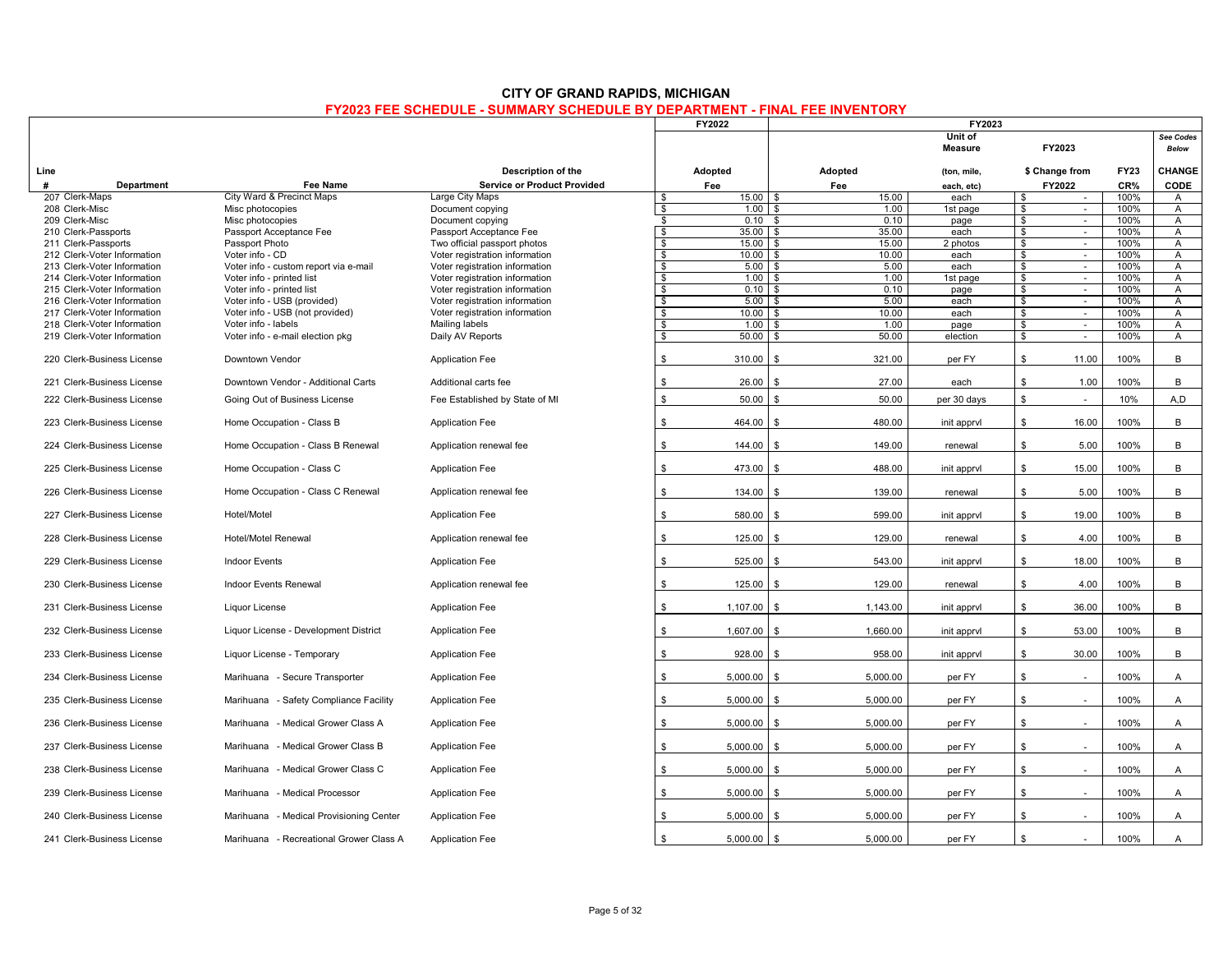|           |                            |                                                          |                                                          |    | FY2022         | FY2023                       |                           |              |                          |                    |                           |
|-----------|----------------------------|----------------------------------------------------------|----------------------------------------------------------|----|----------------|------------------------------|---------------------------|--------------|--------------------------|--------------------|---------------------------|
|           |                            |                                                          |                                                          |    |                |                              | Unit of<br>Measure        |              | FY2023                   |                    | See Codes<br><b>Below</b> |
| Line<br># | Department                 | <b>Fee Name</b>                                          | Description of the<br><b>Service or Product Provided</b> |    | Adopted<br>Fee | Adopted<br>Fee               | (ton, mile,<br>each, etc) |              | \$ Change from<br>FY2022 | <b>FY23</b><br>CR% | CHANGE<br>CODE            |
|           | 242 Clerk-Business License | Marihuana - Recreational Grower Class B                  | <b>Application Fee</b>                                   | \$ | 5,000.00       | 5,000.00<br>$\mathbf{s}$     | per FY                    | \$           |                          | 100%               | $\mathsf{A}$              |
|           | 243 Clerk-Business License | Marihuana - Recreational Grower Class C                  | <b>Application Fee</b>                                   | \$ | 5,000.00       | \$<br>5,000.00               | per FY                    | \$           | $\sim$                   | 100%               | A                         |
|           | 244 Clerk-Business License | - Recreational Excess Grower<br>Marihuana                | <b>Application Fee</b>                                   | \$ | 5,000.00       | 5,000.00<br>\$               | per FY                    | \$           |                          | 100%               | A                         |
|           | 245 Clerk-Business License | Marihuana - Recreational Processor                       | <b>Application Fee</b>                                   | S. | 5.000.00       | 5,000.00<br>\$               | per FY                    | \$           |                          | 100%               | $\mathsf{A}$              |
|           | 246 Clerk-Business License | Marihuana - Recreational Retailer                        | <b>Application Fee</b>                                   | \$ | 5,000.00       | \$<br>5,000.00               | per FY                    | \$           | $\sim$                   | 100%               | A                         |
|           | 247 Clerk-Business License | Marihuana - Microbusiness                                | <b>Application Fee</b>                                   | \$ | 5,000.00       | 5,000.00<br>\$               | per FY                    | \$           | $\sim$                   | 100%               | A                         |
|           | 248 Clerk-Business License | Mobile Food Vending Truck                                | <b>Application Fee</b>                                   | \$ | 293.00         | 302.00<br>\$                 | per FY                    | \$           | 9.00                     | 100%               | B                         |
|           | 249 Clerk-Business License | Mobile Food Vending Truck - Additional Trucks            | Additional trucks fee                                    | \$ | 18.00          | 18.00<br>\$                  | each                      | $\mathbb S$  | ÷.                       | 100%               | A                         |
|           | 250 Clerk-Business License | Mobile Food Vending Truck - Special Event                | <b>Application Fee</b>                                   | \$ | 224.00         | 232.00<br>\$                 | per FY                    | \$           | 8.00                     | 100%               | B                         |
|           | 251 Clerk-Business License | Mobile Food Vending Truck - Additional Special<br>Events | Additional events fee                                    | \$ | 35.00          | 36.00<br>\$                  | each                      | \$.          | 1.00                     | 100%               | В                         |
|           | 252 Clerk-Business License | Mobile Vending Cart                                      | <b>Application Fee</b>                                   | \$ | 279.00         | 288.00<br>\$                 | per FY                    | \$           | 9.00                     | 100%               | B                         |
|           | 253 Clerk-Business License | Mobile Vending Cart - Additional Carts                   | Additional carts fee                                     | \$ | 18.00          | 18.00<br>\$.                 | each                      | \$           | $\sim$                   | 100%               | A                         |
|           | 254 Clerk-Business License | Noise Variance                                           | <b>Application for Permit</b>                            | \$ | 338.00         | $\mathfrak{L}$<br>349.00     | each                      | \$           | 11.00                    | 100%               | B                         |
|           | 255 Clerk-Business License | Parking Facility (structure/surface lot)                 | <b>Application Fee</b>                                   | \$ | 473.00         | 488.00<br>\$                 | init apprvl               | $\mathbb{S}$ | 15.00                    | 100%               | B                         |
|           | 256 Clerk-Business License | Parking Facility Renewal                                 | Application renewal fee                                  | \$ | 125.00         | 129.00<br>\$                 | renewal                   | \$           | 4.00                     | 100%               | B                         |
|           | 257 Clerk-Business License | Pawnbroker                                               | <b>Application Fee</b>                                   | \$ | 512.00         | 529.00<br>\$                 | init apprvl               | \$           | 17.00                    | 100%               | B                         |
|           | 258 Clerk-Business License | Pawnbroker Renewal                                       | Application renewal fee                                  | \$ | 125.00         | 129.00<br>\$                 | renewal                   | \$           | 4.00                     | 100%               | B                         |
|           | 259 Clerk-Business License | Pedicab Company                                          | <b>Application Fee</b>                                   | \$ | 282.00         | 292.00<br>\$                 | init apprvl               | \$.          | 10.00                    | 100%               | B                         |
|           | 260 Clerk-Business License | Pedicab Company - Additional Vehicles                    | Additional vehicles fee                                  | \$ | 26.00          | 27.00<br>$\mathbf{\hat{z}}$  | each                      | \$           | 1.00                     | 100%               | B                         |
|           | 261 Clerk-Business License | Pedicab Company Renewal                                  | Application renewal fee                                  | \$ | 128.00         | 132.00                       | renewal                   | \$           | 4.00                     | 100%               | B                         |
|           | 262 Clerk-Business License | Second Hand                                              | Application Fee                                          | \$ | 473.00         | 488.00<br>$\mathbf{s}$       | init apprvl               | \$           | 15.00                    | 100%               | B                         |
|           | 263 Clerk-Business License | Second Hand Renewal                                      | Application renewal fee                                  | \$ | 161.00         | 167.00                       | renewal                   | \$           | 6.00                     | 100%               | B                         |
|           | 264 Clerk-Business License | Snowplow                                                 | Application Fee                                          | \$ | 378.00         | 390.00                       | per FY                    | $\mathbb{S}$ | 12.00                    | 100%               | B                         |
|           | 265 Clerk-Business License | Snowplow - Additional Vehicles                           | Additional vehicles fee                                  | \$ | 18.00          | 18.00<br>\$                  | each                      | \$           | $\sim$                   | 100%               | A                         |
|           | 266 Clerk-Business License | Solid Waste Hauler                                       | <b>Application Fee</b>                                   | \$ | 336.00         | 347.00<br>\$                 | init apprvl               | \$           | 11.00                    | 100%               | B                         |
|           | 267 Clerk-Business License | Solid Waste Hauler Renewal                               | Application renewal fee                                  | \$ | 147.00         | 152.00<br>ፍ                  | renewal                   | \$           | 5.00                     | 100%               | B                         |
|           | 268 Clerk-Business License | Sound Truck (commercial/non-commercial)                  | <b>Application Fee</b>                                   | \$ | 216.00         | 223.00<br>\$                 | init apprvl               | \$           | 7.00                     | 100%               | B                         |
|           | 269 Clerk-Business License | Sound Truck - Additional Days                            | Additional days fee                                      | \$ | 18.00          | 18.00                        | each                      | \$           |                          | 100%               | A                         |
|           | 270 Clerk-Business License | <b>Transient Merchant</b>                                | <b>Application Fee</b>                                   | \$ | 252.00         | 261.00<br>$\mathbf{\hat{S}}$ | per FY                    | $\mathbb{S}$ | 9.00                     | 100%               | B                         |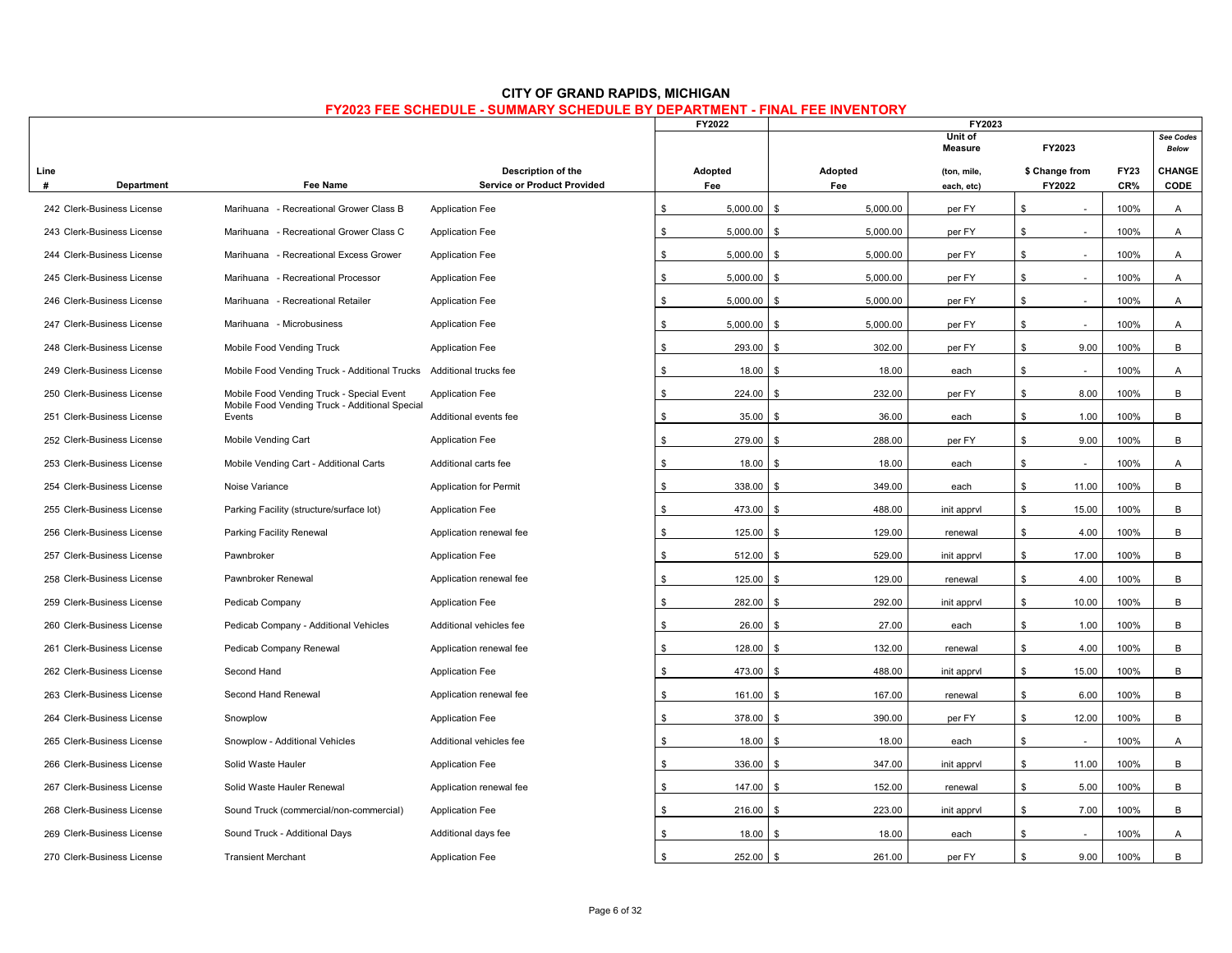|                                          |                                                                               |                                                                              | FY2022                                                              | FY2023<br>Unit of                   |                      |                                         |                           |                                |
|------------------------------------------|-------------------------------------------------------------------------------|------------------------------------------------------------------------------|---------------------------------------------------------------------|-------------------------------------|----------------------|-----------------------------------------|---------------------------|--------------------------------|
|                                          |                                                                               |                                                                              |                                                                     |                                     | FY2023               |                                         | See Codes<br><b>Below</b> |                                |
| Line                                     |                                                                               | Description of the                                                           | Adopted                                                             | Adopted                             | (ton, mile,          | \$ Change from                          | <b>FY23</b>               | CHANGE                         |
| #<br>Department                          | <b>Fee Name</b>                                                               | <b>Service or Product Provided</b>                                           | Fee                                                                 | Fee                                 | each, etc)           | FY2022                                  | CR%                       | <b>CODE</b>                    |
| 271 Clerk-Business License               | Valet Parking Drop Off Location<br>Valet Parking Drop Off Location Additional | 30 Ft Segment of Curb for Vehicle Use                                        | \$<br>1,686.00                                                      | 1,742.00<br>$\mathbf{s}$            | per FY               | \$<br>56.00                             | 100%                      | B                              |
| 272 Clerk-Business License               | Footage                                                                       | Additional 30 Ft Segment of Curb                                             | \$<br>1,365.00                                                      | 1,410.00<br>\$                      | per FY               | \$<br>45.00                             | 100%                      | B                              |
| 273 Clerk-Business License               | Valet Company                                                                 | <b>Application Fee</b>                                                       | \$<br>274.00                                                        | 283.00                              | init apprvl          | \$<br>9.00                              | 100%                      | B                              |
| 274 Clerk-Business License               | Valet Company Renewal                                                         | Application renewal fee                                                      | \$<br>128.00                                                        | 132.00                              | renewal              | \$<br>4.00                              | 100%                      | B                              |
| 275 Clerk-Business License               | Valet Parking - Fixed Location                                                | <b>Application Fee</b>                                                       | \$<br>441.00                                                        | 455.00<br>- \$                      | init apprvl          | \$<br>14.00                             | 100%                      | B                              |
| 276 Clerk-Business License               | Valet Parking - Fixed Location Renewal                                        | Application renewal fee                                                      | \$<br>161.00                                                        | $\mathbf{\hat{s}}$<br>167.00        | renewal              | \$<br>6.00                              | 100%                      | B                              |
| 277 Clerk-Business License               | Valet Parking - Map Addition                                                  | <b>Application Fee</b>                                                       | \$<br>566.00                                                        | 584.00                              | init apprvl          | 18.00<br>\$                             | 100%                      | B                              |
| 278 Clerk-Business License               | Valet Parking - Special Event                                                 | <b>Application Fee</b>                                                       | 423.00<br>\$                                                        | 437.00<br>£.                        | per FY               | \$<br>14.00                             | 100%                      | B                              |
| 279 Clerk-Business License               | Valet Parking - Special Event Additional Events                               | Additional events fee<br>25% late fee assessed 31 days after license renewal | \$.<br>36.00<br>25% Late Fee 31 days                                | 37.00<br>25% Late Fee 31 days after | each                 | \$<br>1.00                              | 100%                      | B                              |
| 280 Clerk-Business License               | Late Fee                                                                      | due date                                                                     | after renewal date                                                  | renewal date                        | each                 | \$                                      | 100%                      | $\mathsf{A}$                   |
| 281 Clerk-Archives                       | Archival Storage Fee                                                          | Storage fees charged to inter-governmental entities                          | $6.36$ \$<br>\$                                                     | 6.36                                | cubic foot, annually | \$<br>$\mathcal{L}_{\mathcal{A}}$       | 100%                      | $\overline{A}$                 |
| 282 Clerk-Archives                       | Archival Storage Container                                                    | Archival Storage Container                                                   | \$<br>8.20                                                          | 8.20<br>- \$                        | each                 | \$<br>$\sim$                            | 100%                      | $\mathsf{A}$                   |
| 283 Clerk-Archives                       | Preservation and Conservation work                                            | Preservation and Conservation work.                                          | $\overline{\mathbf{s}}$<br>38.50                                    | 38.50<br>l \$                       | hour                 | \$<br>$\sim$                            | 100%                      | A                              |
| 284 Clerk-Archives                       | <b>Research Projects</b>                                                      | <b>Research Projects</b>                                                     | $\overline{\mathbf{s}}$                                             | 38.50                               | hour                 | \$<br>$\overline{\phantom{a}}$          | 100%                      | $\overline{A}$                 |
| 285 Clerk-Archives                       | Delivery/Pickup Services                                                      | Delivery/Pickup Service - 0-35 Miles                                         | \$<br>30.00                                                         | 30.00<br>- \$                       | occurrence           | \$<br>$\sim$                            | 100%                      | A                              |
| 286 Clerk-Archives                       | Delivery/Pickup Services                                                      | Delivery/Pickup Service - 36-45 Miles                                        | 35.00<br>\$                                                         | l \$<br>35.00                       | occurrence           | \$<br>$\sim$                            | 100%                      | A                              |
| 287 Clerk-Archives                       | Delivery/Pickup Services                                                      | Delivery/Pickup Service - 46-55 Miles                                        | $\overline{\mathbf{s}}$<br>$40.00$ \ \$                             | 40.00<br>. ድ                        | occurrence           | \$<br>$\mathcal{L}_{\mathcal{A}}$       | 100%<br>100%              | $\overline{A}$                 |
| 288 Clerk-Archives<br>289 Clerk-Archives | Delivery/Pickup Services<br><b>Additional Records Destruction</b>             | Delivery/Pickup Service - 56+ Miles<br><b>Additional Records Destruction</b> | $\overline{\mathbf{s}}$<br>65.00<br>$\overline{\mathbf{s}}$<br>3.00 | 65.00<br>3.00<br>l \$               | occurrence<br>each   | $\mathbf{\$}$<br>$\sim$<br>\$<br>$\sim$ | 100%                      | $\overline{A}$<br>$\mathsf{A}$ |
| 290 Clerk-Archives                       | Records Management & Archives Training                                        | Records Management & Archives Training                                       | \$<br>39.00                                                         | 39.00<br>l \$                       | hour                 | \$<br>×.                                | 100%                      | A                              |
| 291 Clerk-Archives                       | Develop/Update Records Retention Schedule                                     | Develop/Update Records Retention Schedule                                    | \$<br>39.00                                                         | 39.00<br>- \$                       | hour                 | \$<br>$\sim$                            | 100%                      | A                              |
| 292 Clerk-Archives                       | Priority Records Retrieval or Delivery                                        | Priority Records Retrieval or Delivery                                       | \$<br>39.00                                                         | 39.00<br>l \$                       | hour                 | \$<br>$\sim$                            | 100%                      | A                              |
| 293 Clerk-Archives                       | Late Fee (applies 31 days after due date)                                     | Late Fee (applies 31 days after due date)                                    | \$20 or 5%                                                          | \$20 or 5%                          | each                 | \$<br>$\sim$                            | 100%                      | $\overline{A}$                 |
| Clerk-Sum                                |                                                                               |                                                                              |                                                                     |                                     |                      |                                         |                           |                                |
| 294 Community Dev-Housing Code           | <b>Additional Inspections</b>                                                 | Securing Vacant Property                                                     | \$<br>135.00                                                        | \$<br>135.00                        | occurrence           | \$<br>$\sim$                            | below                     | A,D                            |
| 295 Community Dev-Housing Code           | Administrative Fee-SEC                                                        | <b>Securing Vacant Property</b>                                              | ${\mathbb S}$<br>120.00                                             | $\mathfrak{F}$<br>120.00            | occurrence           | $\mathbf{\hat{s}}$<br>$\blacksquare$    | below                     | A.D                            |
| 296 Community Dev-Housing Code           | Notice to Abate                                                               | Securing Vacant Property                                                     | \$<br>90.00                                                         | 90.00<br>\$                         | occurrence           | \$<br>$\sim$                            | below                     | A,D                            |
| 297 Community Dev-Housing Code           | Repeat Offender-Securing                                                      | Securing Vacant Property                                                     | $\mathbb{S}$<br>80.00                                               | 80.00                               | occurrence           | \$<br>$\sim$                            | below                     | A.D                            |
| 298 Community Dev-Housing Code           | Units of Lower Securing                                                       | Securing Vacant Property                                                     | cost                                                                | cost                                |                      | \$<br>$\sim$                            | below                     | A.D                            |
| 299 Community Dev-Housing Code           | Units of Upper Securing                                                       | Securing Vacant Property                                                     |                                                                     |                                     | opening              | \$                                      |                           | A.D                            |
|                                          |                                                                               |                                                                              | cost                                                                | cost                                | opening              | $\sim$<br>$\overline{a}$                | below                     |                                |
| 300 Community Dev-Housing Code           | Vendor Securing Miscellaneous                                                 | <b>Housing Demolition</b>                                                    | cost                                                                | cost                                | occurrence           | \$                                      | below                     | A,D                            |
| 301 Community Dev-Housing Code           | <b>Recordings Admin</b>                                                       | Recordings Admin                                                             | \$<br>90.00                                                         | 90.00                               | occurrence           | \$<br>$\sim$                            | below                     | A,D                            |
| 302 Community Dev-Housing Code           | Cost of Recordings                                                            | <b>Housing Demolition</b>                                                    | cost                                                                | cost                                | occurrence           | \$<br>$\sim$                            | below                     | A.D                            |
| 303 Community Dev-Housing Code           | <b>Demolition Admin Fee</b>                                                   | <b>Housing Demolition</b>                                                    | \$<br>400.00                                                        | 400.00                              | bldg                 | \$<br>÷,                                | below                     | A,D                            |
| 304 Community Dev-Housing Code           | <b>Demolition Vendor Cost</b>                                                 | <b>Housing Demolition</b>                                                    | cost                                                                | cost                                | bldg                 | \$<br>$\sim$                            | below                     | A,D                            |
| 305 Community Dev-Housing Code           | Monitoring Fee 120-180 Days                                                   | <b>Blight Monitoring</b>                                                     | \$<br>250.00                                                        | 250.00<br><b>S</b>                  | occurrence           | \$<br>$\sim$                            | below                     | A,D                            |
| 306 Community Dev-Housing Code           | Monitoring Fee 60-120 Days                                                    | <b>Blight Monitoring</b>                                                     | $\mathbb S$<br>125.00                                               | $\mathfrak{L}$<br>125.00            | occurrence           | \$<br>$\sim$                            | below                     | A.D                            |
| 307 Community Dev-Housing Code           | Monitoring Fee Over 180 Days                                                  | <b>Blight Monitoring</b>                                                     | $\mathbb{S}$<br>350.00                                              | \$<br>350.00                        | occurrence           | \$<br>$\sim$                            | below                     | A,D                            |
| 308 Community Dev-Housing Code           | Nbr of Recordings with County                                                 | <b>Housing Demolition</b>                                                    | $\mathbb S$<br>90.00                                                | $\mathbf{s}$<br>90.00               | occurrence           | \$<br>$\sim$                            | below                     | A, D                           |
| 309 Community Dev-Housing Code           | Notice to Repair or Demolish                                                  | <b>Housing Demolition</b>                                                    | $\mathbb S$<br>350.00                                               | 350.00<br>$\mathbf{\hat{S}}$        | occurrence           | \$<br>$\sim$                            | below                     | A.D                            |
| 310 Community Dev-Housing Code           | Ownership Research/Lack of Registration                                       | <b>Housing Demolition</b>                                                    | \$<br>120.00                                                        | $\mathbf{s}$<br>120.00              | occurrence           | \$<br>$\sim$                            | below                     | A.D                            |
| 311 Community Dev-Housing Code           | Search Warrant                                                                | <b>Housing Demolition</b>                                                    | $\mathbb{S}$<br>450.00                                              | $\mathbf{\hat{s}}$<br>470.00        | occurrence           | \$<br>20.00                             | below                     | C, D                           |
| 312 Community Dev-Housing Code           | Special Inspection                                                            | <b>Housing Demolition</b>                                                    | \$<br>180.00                                                        | 180.00<br>\$                        | inspection           | \$<br>n.                                | below                     | A.D                            |
|                                          |                                                                               |                                                                              |                                                                     |                                     |                      |                                         |                           |                                |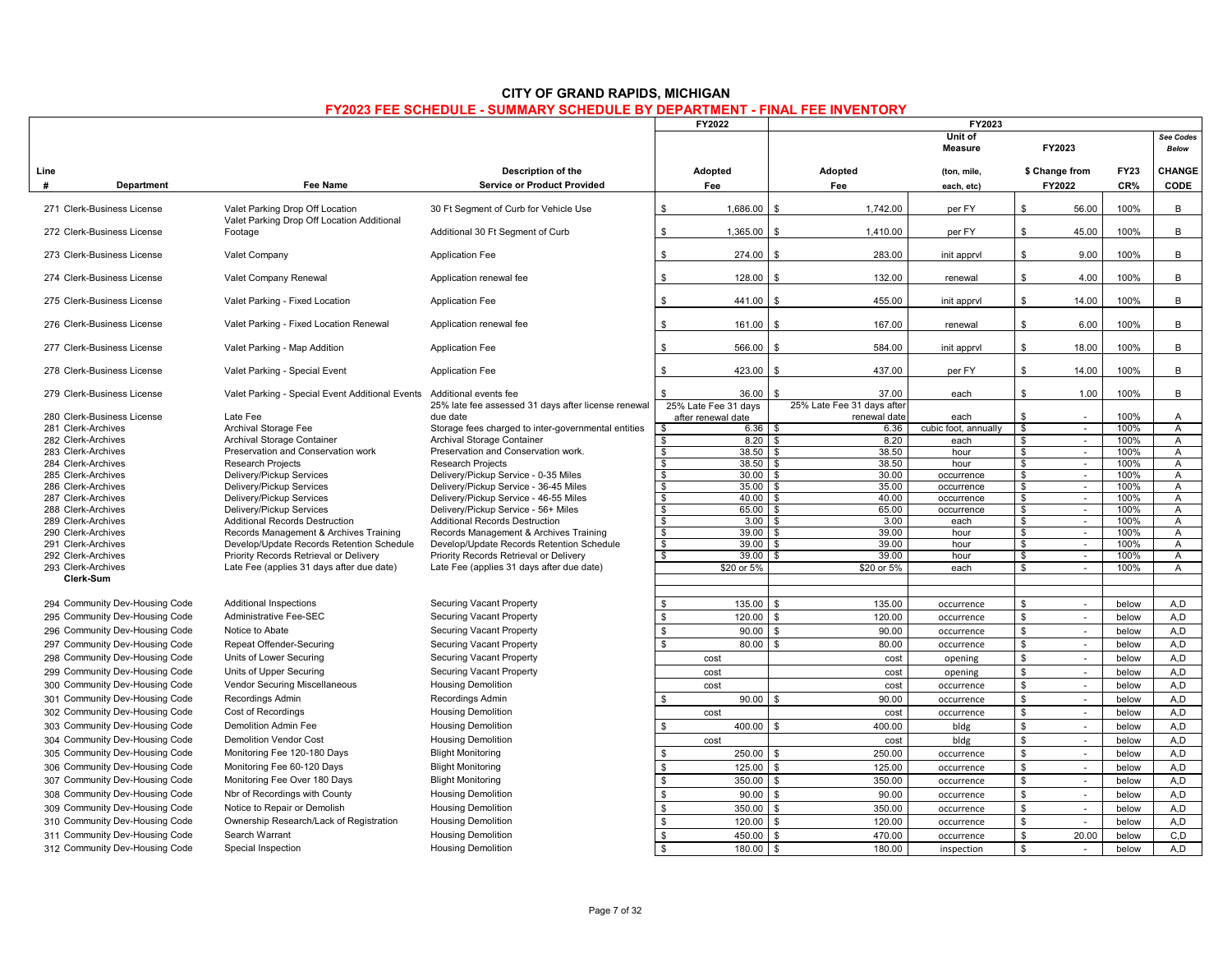|                                           |                                            |                                      |                    | FY2022      | FY2023                       |                           |               |                |             |                           |
|-------------------------------------------|--------------------------------------------|--------------------------------------|--------------------|-------------|------------------------------|---------------------------|---------------|----------------|-------------|---------------------------|
|                                           |                                            |                                      |                    |             |                              | Unit of<br><b>Measure</b> |               | FY2023         |             | See Codes<br><b>Below</b> |
| Line                                      |                                            | Description of the                   |                    | Adopted     | Adopted                      | (ton, mile,               |               | \$ Change from | <b>FY23</b> | CHANGE                    |
| #<br><b>Department</b>                    | Fee Name                                   | <b>Service or Product Provided</b>   |                    | Fee         | Fee                          | each, etc)                |               | FY2022         | CR%         | CODE                      |
| 313 Community Dev-Housing Code            | Title Search Admin Fee                     | <b>Housing Demolition</b>            | $\mathbf{\hat{S}}$ | 265.00      | <b>S</b><br>265.00           | occurrence                | \$            | $\sim$         | below       | A,D                       |
| 314 Community Dev-Housing Code            | Title Search Cost                          | <b>Housing Demolition</b>            |                    | cost        | cost                         | occurrence                | \$            | $\sim$         | below       | A,D                       |
| 315 Community Dev-Housing Code            | Additional Inspection-BMC                  | Vacant Commercial Code Enforcement   | \$                 | 200.00      | 200.00<br>$\mathbf{\hat{S}}$ | inspection                | \$            | $\sim$         | below       | A.D                       |
| 316 Community Dev-Housing Code            | Attorney Warning Letter-BMC                | Vacant Commercial Code Enforcement   | $\mathbf{s}$       | 100.00      | \$<br>100.00                 | occurrence                | $\$$          | ä,             | below       | A,D                       |
| 317 Community Dev-Housing Code            | Notice of Violation-BMC                    | Vacant Commercial Code Enforcement   | $\mathbf{s}$       | 175.00      | 175.00<br>$\mathbf{s}$       | occurrence                | \$            | $\mathcal{L}$  | below       | A, D                      |
| 318 Community Dev-Housing Code            | Code Book                                  | Vacant Commercial Code Enforcement   |                    | cost        | cost                         | application               | \$            | $\sim$         | below       | A,D                       |
| 319 Community Dev-Housing Code            | Housing Appeal Application Fee             | Housing Complaint Code Enforcement   | <b>S</b>           | 115.00      | 115.00                       | application               | \$            | $\sim$         | below       | A,D                       |
| 320 Community Dev-Housing Code            | Housing Appeal Application Fee Late Filing | Housing Complaint Code Enforcement   | $\mathbf{s}$       | 160.00      | 165.00<br>. \$               | application               | $\mathbb{S}$  | 5.00           | below       | B.D                       |
| 321 Community Dev-Housing Code            | Additional Attorney Authorized Fee         | Vacant Commercial Code Enforcement   | $\zeta$            | $\sim$      | <sup>\$</sup><br>$\omega$    | occurrence                | \$            | $\mathcal{L}$  | below       | A,D                       |
| 322 Community Dev-Housing Code            | Additional Inspection - Bldg               | Housing Complaint Code Enforcement   | $\mathbf{s}$       | 135.00      | 135.00<br>$\mathbf{\hat{z}}$ | inspection                | \$            | $\sim$         | below       | A, D                      |
| 323 Community Dev-Housing Code            | Additional Inspection - Units              | Housing Complaint Code Enforcement   | $\mathbb{S}$       | 65.00       | \$<br>65.00                  | inspection                | \$            | $\sim$         | below       | A,D                       |
| 324 Community Dev-Housing Code            | <b>Administrative Extension</b>            | Housing Complaint Code Enforcement   | $\mathbb S$        | 120.00      | 120.00<br>$\mathbf{\hat{z}}$ | application               | \$            | $\sim$         | below       | A.D                       |
| 325 Community Dev-Housing Code            | Warning of Prosecution                     | Housing Complaint Code Enforcement   | \$                 | 285.00      | 290.00                       | occurrence                | $\mathbb S$   | 5.00           | below       | B.D                       |
| 326 Community Dev-Housing Code            | Condemned for Human Occup                  | Housing Complaint Code Enforcement   | \$                 | 285.00      | 300.00<br>\$                 | occurrence                | \$            | 15.00          | below       | C, D                      |
| 327 Community Dev-Housing Code            | <b>Contact Request</b>                     | Housing Complaint Code Enforcement   | S.                 | 75.00       | £.<br>75.00                  | occurrence                | \$            | $\sim$         | below       | A,D                       |
| 328 Community Dev-Housing Code            | Failure to Arrange Inspection              | Housing Complaint Code Enforcement   | \$                 | 90.00       | 95.00<br>\$                  | occurrence                | \$            | 5.00           | below       | C, D                      |
| 329 Community Dev-Housing Code            | Failure to Keep Appointment                | Housing Complaint Code Enforcement   | \$                 | 90.00       | 95.00<br>$\mathbf{\hat{S}}$  | occurrence                | $\mathbb S$   | 5.00           | below       | C, D                      |
| 330 Community Dev-Housing Code            | Failure to Provide Entry                   | Housing Complaint Code Enforcement   | \$                 | 90.00       | 95.00<br>\$                  | occurrence                | $\mathbb{S}$  | 5.00           | below       | C, D                      |
| 331 Community Dev-Housing Code            | Monitoring Fee 120-180 Days                | Housing Complaint Code Enforcement   | $\mathbb{S}$       | 250.00      | \$<br>250.00                 | inspection                | $\$$          | $\sim$         | below       | A,D                       |
| 332 Community Dev-Housing Code            | Monitoring Fee 60-120 Days                 | Housing Complaint Code Enforcement   | \$                 | 125.00      | 125.00<br>\$                 | inspection                | \$            | $\sim$         | below       | A,D                       |
| 333 Community Dev-Housing Code            | Monitoring Fee Over 180 Days               | Housing Complaint Code Enforcement   | \$                 | 350.00      | 350.00<br>\$                 | inspection                | \$            | $\sim$         | below       | A, D                      |
| 334 Community Dev-Housing Code            | Notice of Violation - Bldg                 | Housing Complaint Code Enforcement   | $\mathbf{s}$       | 250.00      | 250.00<br>$\mathbf{\hat{S}}$ | occurrence                | \$            | $\sim$         | below       | A.D                       |
| 335 Community Dev-Housing Code            | Notice of Violation - Units                | Housing Complaint Code Enforcement   | \$                 | 90.00       | 90.00<br>\$                  | occurrence                | \$            | $\sim$         | below       | A,D                       |
| 336 Community Dev-Housing Code            | Notice to Vacate - Bldg                    | Housing Complaint Code Enforcement   | $\mathbb{S}$       | 260.00      | 275.00<br>$\mathbf{\hat{S}}$ | occurrence                | $\mathbb{S}$  | 15.00          | below       | C, D                      |
| 337 Community Dev-Housing Code            | Notice to Vacate - Rooms                   | Housing Complaint Code Enforcement   | $\mathbb{S}$       | 35.00       | 35.00                        | occurrence                | \$            | $\sim$         | below       | A,D                       |
| 338 Community Dev-Housing Code            | Notice to Vacate - Units                   | Housing Complaint Code Enforcement   | \$                 | 100.00      | 105.00<br>- \$               | occurrence                | $\mathbb{S}$  | 5.00           | below       | C, D                      |
| 339 Community Dev-Housing Code            | Ownership Research/Lack of Registration    | Housing Complaint Code Enforcement   | $\mathbb{S}$       | 120.00      | 120.00<br>\$                 | occurrence                | $\$$          |                | below       | A, D                      |
| 340 Community Dev-Housing Code            | Prosecution-Receivership Prep              | Housing Complaint Code Enforcement   | $\mathbb{S}$       | 335.00      | 350.00<br>$\mathbf{s}$       | occurrence                | $\mathbb S$   | 15.00          | below       | C, D                      |
| 341 Community Dev-Housing Code            | <b>Relocation Admin Fee</b>                | Housing Complaint Code Enforcement   | s.                 | $210.00$ \$ | 210.00                       | occurrence                | \$            | $\sim$         | below       | A,D                       |
| 342 Community Dev-Housing Code            | <b>Relocation Payment</b>                  | Housing Complaint Code Enforcement   |                    | cost        | cost                         | occurrence                | \$            | $\sim$         | below       | A,D                       |
| 343 Community Dev-Housing Code            | Search Warrant                             | Housing Complaint Code Enforcement   | $\mathbf{s}$       | 450.00      | 470.00<br>- \$               | occurrence                | $\mathbb{S}$  | 20.00          | below       | C, D                      |
| 344 Community Dev-Housing Code            | Special Inspection                         | Housing Complaint Code Enforcement   | \$                 | 180.00      | 180.00<br>\$                 | inspection                | \$            | $\sim$         | below       | A,D                       |
| 345 Community Dev-Housing Code            | Warning of Prosecution                     | Housing Complaint Code Enforcement   | $\mathbb{S}$       | 285.00      | 290.00                       | occurrence                | $\mathbb{S}$  | 5.00           | below       | B,D                       |
| 346 Community Dev-Housing Code            | Additional Inspection                      | Housing Complaint Code Enforcement   | \$                 | 135.00      | \$<br>135.00                 | occurrence                | \$            | $\sim$         | below       | A,D                       |
| 347 Community Dev-Housing Code            | Warning of Prosecution                     | Housing Complaint Code Enforcement   | $\mathbf{\hat{s}}$ | 285.00      | $\mathbf{\hat{S}}$<br>290.00 | occurrence                | $\mathbb S$   | 5.00           | below       | B.D                       |
| 348 Community Dev-Housing Code            | Administrative Hourly Rate                 | Housing Complaint Code Enforcement   | \$                 | 135.00      | 135.00<br>\$                 | hourly                    | \$            | $\sim$         | below       | A,D                       |
| 349 Community Dev-Housing Code            | <b>Contact Request</b>                     | Housing Complaint Code Enforcement   | $\mathbb{S}$       | 75.00       | \$<br>75.00                  | occurrence                | \$            | $\sim$         | below       | A,D                       |
| 350 Community Dev-Housing Code            | Failure to Keep Appointment                | Housing Complaint Code Enforcement   | $\mathbf{\hat{s}}$ | 90.00       | 95.00<br>$\mathbf{\hat{S}}$  | occurrence                | $\mathbb S$   | 5.00           | below       | C, D                      |
| 351 Community Dev-Housing Code            | Notice of Violation Zoning                 | Housing Complaint Code Enforcement   | \$                 | 250.00      | 250.00<br>\$                 | occurrence                | \$            | $\sim$         | below       | A,D                       |
| 352 Community Dev-Housing Code            | Prosecution-Civil Infraction Prep          | Housing Complaint Code Enforcement   | s.                 | 335.00      | 350.00<br>\$                 | occurrence                | $\mathbb{S}$  | 15.00          | below       | C, D                      |
| 353 Community Dev-Housing Code            | Prosecution-Receivership Prep              | Housing Complaint Code Enforcement   | \$                 | 335.00      | 350.00                       | occurrence                | ${\mathbb S}$ | 15.00          | below       | C, D                      |
| 354 Community Dev-Housing Code            | Repeat NOV Last Six Months                 | Housing Complaint Code Enforcement   | $\mathbf{s}$       | 310.00      | 325.00<br>$\mathbf{\hat{S}}$ | occurrence                | ${\mathbb S}$ | 15.00          | below       | C, D                      |
| <b>Community Dev-Housing Code-</b><br>Sum |                                            |                                      |                    |             |                              |                           | \$            |                | 39.40%      |                           |
|                                           |                                            |                                      |                    |             |                              |                           |               |                |             |                           |
| 355 Community Dev-Rental Prop             | Additional Inspection-Bldg                 | <b>Rental Property Certification</b> | $\mathbf{s}$       | 135.00 \$   | 135.00                       | inspection                | \$            | $\sim$         | below       | A,D                       |
| 356 Community Dev-Rental Prop             | Additional Inspection-Units                | Rental Property Certification        | \$                 | 65.00       | 65.00<br>\$                  | inspection                | \$            | $\sim$         | below       | A,D                       |
| 357 Community Dev-Rental Prop             | Administrative Extension                   | <b>Rental Property Certification</b> | \$                 | 120.00      | 120.00<br>$\mathbf{\hat{S}}$ | inspection                | $\mathbb{S}$  | $\sim$         | below       | A.D                       |
| 358 Community Dev-Rental Prop             | Cert Issued After Expiration-Bldg          | <b>Rental Property Certification</b> | <b>S</b>           | $310.00$ \$ | 315.00                       | certification             | \$            | 5.00           | below       | B.D                       |

Community Dev-Rental Prop Cert Issued After Expiration-Unit Rental Property Certification \$ 110.00 \$ 115.00 certification \$ 5.00 below C,D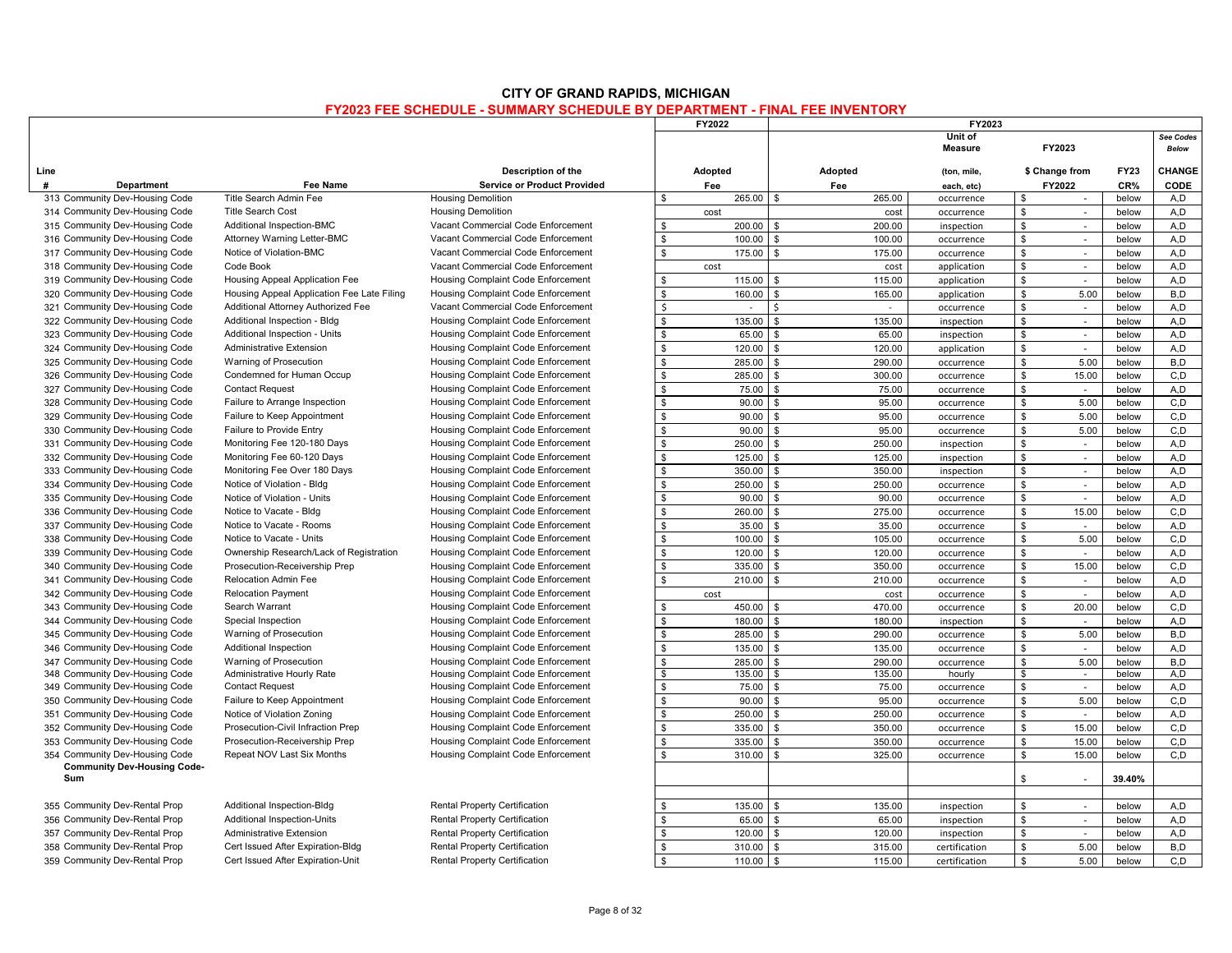|                               |                                              |                                      |               | FY2022  |                              | FY2023                    |                |                          |             |                           |
|-------------------------------|----------------------------------------------|--------------------------------------|---------------|---------|------------------------------|---------------------------|----------------|--------------------------|-------------|---------------------------|
|                               |                                              |                                      |               |         |                              | Unit of<br><b>Measure</b> |                | FY2023                   |             | See Codes<br><b>Below</b> |
| Line                          |                                              | Description of the                   |               | Adopted | Adopted                      | (ton, mile,               |                | \$ Change from           | <b>FY23</b> | CHANGE                    |
| #<br><b>Department</b>        | <b>Fee Name</b>                              | <b>Service or Product Provided</b>   |               | Fee     | Fee                          | each, etc)                |                | FY2022                   | CR%         | CODE                      |
| 360 Community Dev-Rental Prop | Cert Issued Before Expiration-Bldg           | <b>Rental Property Certification</b> | \$            | 200.00  | \$<br>200.00                 | certification             | \$             | $\sim$                   | below       | A,D                       |
| 361 Community Dev-Rental Prop | Cert Issued Before Expiration-Room           | <b>Rental Property Certification</b> | $\mathbf{\$}$ | 25.00   | 25.00                        | certification             | $\mathbf{\$}$  | $\sim$                   | below       | A.D                       |
| 362 Community Dev-Rental Prop | Cert Issued Before Expiration-Unit           | <b>Rental Property Certification</b> | \$            | 70.00   | 70.00<br>\$                  | certification             | \$             | $\sim$                   | below       | A.D                       |
| 363 Community Dev-Rental Prop | <b>Contact Request</b>                       | <b>Rental Property Certification</b> | \$            | 75.00   | 75.00<br>$\mathbf{s}$        | occurrence                | \$             | ×.                       | below       | A,D                       |
| 364 Community Dev-Rental Prop | Failure to Arrange Inspection                | <b>Rental Property Certification</b> | \$            | 90.00   | 95.00<br>\$                  | occurrence                | \$             | 5.00                     | below       | C, D                      |
| 365 Community Dev-Rental Prop | Failure to Keep Appointment                  | <b>Rental Property Certification</b> | \$            | 90.00   | 95.00<br><sup>\$</sup>       | occurrence                | \$             | 5.00                     | below       | C, D                      |
| 366 Community Dev-Rental Prop | Failure to Provide Entry                     | <b>Rental Property Certification</b> | \$            | 90.00   | 95.00                        | occurrence                | $\mathbf{\$}$  | 5.00                     | below       | C, D                      |
| 367 Community Dev-Rental Prop | Monitoring Fee Over 180 Days                 | <b>Rental Property Certification</b> | \$            | 350.00  | 350.00<br>\$                 | inspection                | \$             | $\sim$                   | below       | A,D                       |
| 368 Community Dev-Rental Prop | New Construction - Certificate of Compliance | <b>Rental Property Certification</b> | \$            | 150.00  | 150.00<br>\$                 | certification             | \$             | $\sim$                   | below       | A,D                       |
| 369 Community Dev-Rental Prop | Notice of Violation-Bldg                     | <b>Rental Property Certification</b> | \$            | 250.00  | 250.00<br>ፍ                  | occurrence                | \$             | $\sim$                   | below       | A,D                       |
| 370 Community Dev-Rental Prop | Notice of Violation-Rooms                    | <b>Rental Property Certification</b> | \$            | 35.00   | 35.00<br>\$                  | occurrence                | \$             |                          | below       | A,D                       |
| 371 Community Dev-Rental Prop | Notice of Violation-Units                    | <b>Rental Property Certification</b> | $\mathbb{S}$  | 90.00   | $\mathbf{\hat{S}}$<br>90.00  | occurrence                | \$             | $\sim$                   | below       | A, D                      |
| 372 Community Dev-Rental Prop | Occupied without a Cert                      | <b>Rental Property Certification</b> | \$            | 360.00  | 360.00                       | occurrence                | \$             | $\overline{\phantom{a}}$ | below       | A,D                       |
| 373 Community Dev-Rental Prop | Ownership Research/Lack of Registration      | <b>Rental Property Certification</b> | \$            | 120.00  | 120.00<br>\$                 | occurrence                | \$             | $\sim$                   | below       | A,D                       |
| 374 Community Dev-Rental Prop | Prosecution Receivership Prep                | <b>Rental Property Certification</b> | \$            | 335.00  | 350.00<br>$\mathbf{s}$       | occurrence                | \$             | 15.00                    | below       | C, D                      |
| 375 Community Dev-Rental Prop | Warning of Prosecution                       | <b>Rental Property Certification</b> | \$            | 285.00  | 290.00<br>\$                 | occurrence                | \$             | 5.00                     | below       | B,D                       |
| 376 Community Dev-Rental Prop | Additional Inspection-Bldg                   | <b>Rental Property Certification</b> | \$            | 135.00  | 135.00<br>\$                 | inspection                | \$             | $\sim$                   | below       | A,D                       |
| 377 Community Dev-Rental Prop | Additional Inspection-Units                  | <b>Rental Property Certification</b> | \$            | 65.00   | 65.00<br>\$                  | inspection                | \$             | $\omega$                 | below       | A,D                       |
| 378 Community Dev-Rental Prop | <b>Administrative Extension</b>              | <b>Rental Property Certification</b> | \$            | 120.00  | 120.00<br>\$                 | application               | \$             | $\sim$                   | below       | A, D                      |
| 379 Community Dev-Rental Prop | Warning of Prosecution                       | <b>Rental Property Certification</b> | \$            | 285.00  | 290.00<br><sup>\$</sup>      | application               | ${\mathbb S}$  | 5.00                     | below       | B.D                       |
| 380 Community Dev-Rental Prop | Cert Issued After Expiration-Bldg            | <b>Rental Property Certification</b> | \$            | 310.00  | 315.00<br>\$                 | certification             | $\mathbb S$    | 5.00                     | below       | B,D                       |
| 381 Community Dev-Rental Prop | Cert Issued After Expiration-Unit            | <b>Rental Property Certification</b> | $\mathbf{s}$  | 110.00  | 115.00<br>$\mathbf{s}$       | certification             | ${\mathbb S}$  | 5.00                     | below       | C, D                      |
| 382 Community Dev-Rental Prop | Cert Issued Before Expiration-Bldg           | <b>Rental Property Certification</b> | \$            | 200.00  | $\mathbf{s}$<br>200.00       | certification             | \$             | $\sim$                   | below       | A,D                       |
| 383 Community Dev-Rental Prop | Cert Issued Before Expiration-Unit           | Rental Property Certification        | $\mathbf{s}$  | 70.00   | 70.00                        | certification             | $\mathbf{\$}$  | $\sim$                   | below       | A,D                       |
| 384 Community Dev-Rental Prop | <b>Contact Request</b>                       | <b>Rental Property Certification</b> | \$            | 75.00   | 75.00<br>$\mathfrak{L}$      | occurrence                | \$             | $\sim$                   | below       | A.D                       |
| 385 Community Dev-Rental Prop | Condemned for Human Occup                    | <b>Rental Property Certification</b> | \$            | 285.00  | 300.00<br>\$                 | occurrence                | \$             | 15.00                    | below       | C, D                      |
| 386 Community Dev-Rental Prop | Failure to Arrange Inspection                | <b>Rental Property Certification</b> | $\mathbf{s}$  | 90.00   | 95.00                        | occurrence                | ${\mathbb S}$  | 5.00                     | below       | C, D                      |
| 387 Community Dev-Rental Prop | Failure to Keep Appointment                  | Rental Property Certification        | \$            | 90.00   | 95.00<br>\$                  | occurrence                | \$             | 5.00                     | below       | C, D                      |
| 388 Community Dev-Rental Prop | Failure to Provide Entry                     | <b>Rental Property Certification</b> | ${\mathbb S}$ | 90.00   | 95.00<br>$\mathbf{s}$        | occurrence                | ${\mathbb S}$  | 5.00                     | below       | C, D                      |
| 389 Community Dev-Rental Prop | Monitoring Fee 120-180 Days                  | <b>Rental Property Certification</b> | \$            | 250.00  | 250.00<br>\$                 | inspection                | \$             | $\sim$                   | below       | A, D                      |
| 390 Community Dev-Rental Prop | Monitoring Fee 60-120 Days                   | <b>Rental Property Certification</b> | \$            | 125.00  | 125.00<br><sup>\$</sup>      | inspection                | \$             | $\sim$                   | below       | A,D                       |
| 391 Community Dev-Rental Prop | Monitoring Fee over 180 Days                 | <b>Rental Property Certification</b> | \$            | 350.00  | 350.00<br>\$                 | occurrence                | $$\mathbb{S}$$ | $\sim$                   | below       | A.D                       |
| 392 Community Dev-Rental Prop | New Construction - Certificate of Compliance | <b>Rental Property Certification</b> | \$            | 150.00  | 150.00<br>\$                 | certification             | \$             | $\mathcal{L}$            | below       | A, D                      |
| 393 Community Dev-Rental Prop | Notice of Violation-Bldg                     | <b>Rental Property Certification</b> | \$            | 250.00  | 250.00<br>\$                 | occurrence                | \$             | ×.                       | below       | A.D                       |
| 394 Community Dev-Rental Prop | Notice of Violation-Rooms                    | <b>Rental Property Certification</b> | \$            | 35.00   | 35.00<br>ፍ                   | occurrence                | \$             | $\sim$                   | below       | A,D                       |
| 395 Community Dev-Rental Prop | Notice of Violation-Units                    | <b>Rental Property Certification</b> | \$            | 90.00   | 90.00<br>£.                  | occurrence                | \$             |                          | below       | A,D                       |
| 396 Community Dev-Rental Prop | Notice to Vacate-Bldg                        | <b>Rental Property Certification</b> | $\mathbb S$   | 260.00  | $\mathbf{s}$<br>275.00       | occurrence                | \$             | 15.00                    | below       | C, D                      |
| 397 Community Dev-Rental Prop | Notice to Vacate-Units                       | <b>Rental Property Certification</b> | \$            | 100.00  | 105.00<br>\$                 | occurrence                | ${\mathbb S}$  | 5.00                     | below       | C, D                      |
| 398 Community Dev-Rental Prop | Occupied without a Cert                      | <b>Rental Property Certification</b> | \$            | 360.00  | 360.00<br>\$                 | occurrence                | \$             | $\sim$                   | below       | A.D                       |
| 399 Community Dev-Rental Prop | Ownership Research/Lack of Registration      | <b>Rental Property Certification</b> | \$            | 120.00  | 120.00<br>\$                 | occurrence                | \$             | $\sim$                   | below       | A,D                       |
| 400 Community Dev-Rental Prop | Prosecution Receivership Prep                | <b>Rental Property Certification</b> | \$            | 335.00  | 350.00<br>£.                 | occurrence                | \$             | 15.00                    | below       | C, D                      |
| 401 Community Dev-Rental Prop | Warning of Prosecution                       | <b>Rental Property Certification</b> | \$            | 285.00  | 290.00<br>£.                 | occurrence                | \$             | 5.00                     | below       | B.D                       |
| 402 Community Dev-Rental Prop | Additional Inspection-Room                   | <b>Rental Property Certification</b> | \$            | 35.00   | 35.00<br>\$                  | occurrence                | \$             | $\overline{\phantom{a}}$ | below       | A,D                       |
| 403 Community Dev-Rental Prop | Additional Inspection-Unit                   | <b>Rental Property Certification</b> | \$            | 65.00   | 65.00<br>\$                  | occurrence                | \$             | $\sim$                   | below       | A, D                      |
| 404 Community Dev-Rental Prop | Additional Inspection-Bldg                   | <b>Rental Property Certification</b> | $\mathfrak s$ | 135.00  | $\mathbf{s}$<br>135.00       | occurrence                | \$             | $\overline{\phantom{a}}$ | below       | A,D                       |
| 405 Community Dev-Rental Prop | <b>Administrative Extension</b>              | <b>Rental Property Certification</b> | \$            | 120.00  | ፍ<br>120.00                  | occurrence                | \$             | $\sim$                   | below       | A,D                       |
| 406 Community Dev-Rental Prop | Administrative Hourly Rate                   | <b>Rental Property Certification</b> | \$            | 135.00  | 135.00                       | hourly                    | \$             | $\sim$                   | below       | A.D                       |
| 407 Community Dev-Rental Prop | Warning of Prosecution                       | Rental Property Certification        | \$            | 285.00  | $\hat{\mathbf{r}}$<br>290.00 | occurrence                | \$             | 5.00                     | below       | B,D                       |
| 408 Community Dev-Rental Prop | Cert After Expiration-Bldg                   | <b>Rental Property Certification</b> | \$            | 310.00  | 315.00<br>- \$               | occurrence                | \$             | 5.00                     | below       | B.D                       |
|                               |                                              |                                      |               |         |                              |                           |                |                          |             |                           |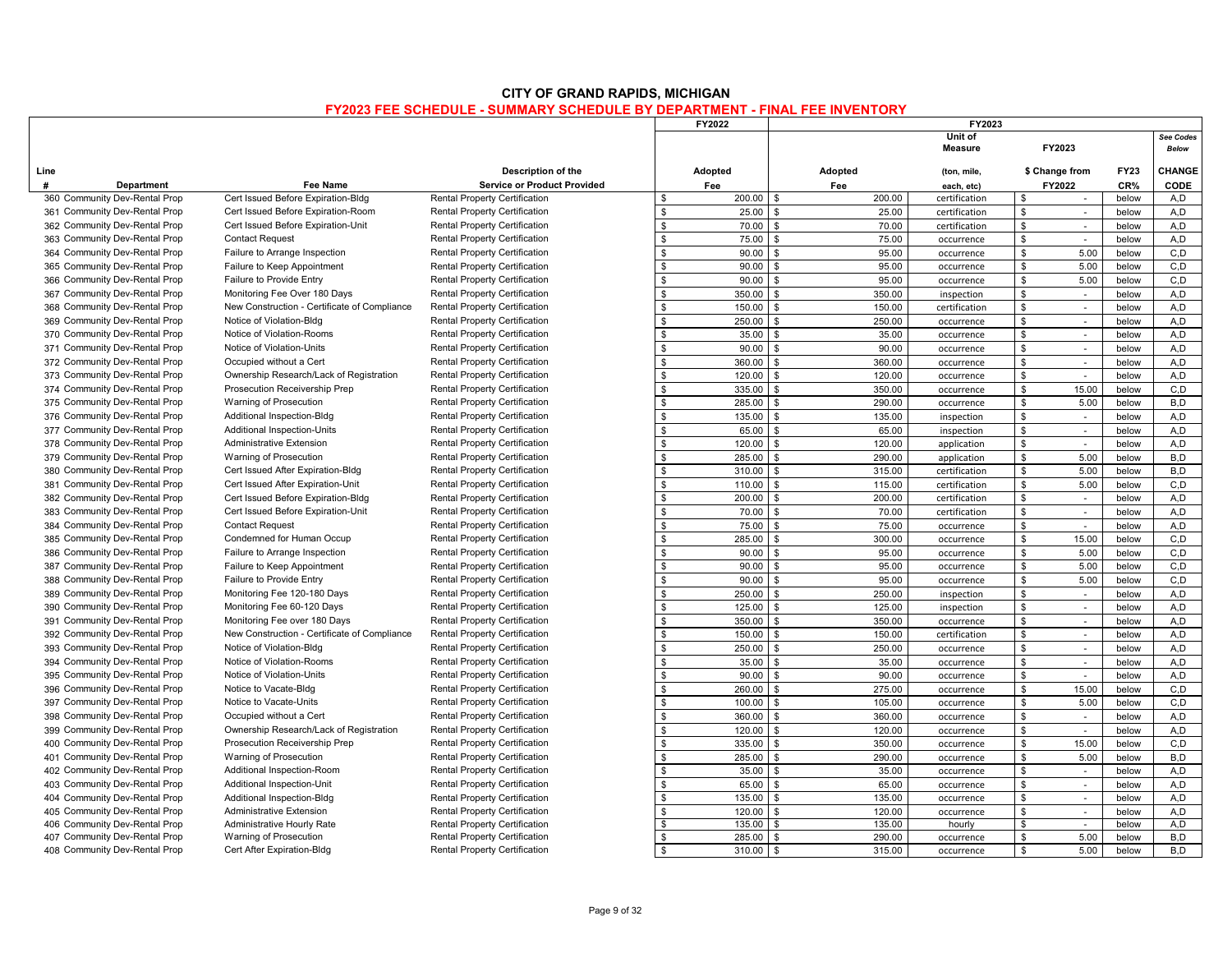|                                                                      |                                                               |                                                        |                    | FY2022           | FY2023                |                          |                             |                |                    |
|----------------------------------------------------------------------|---------------------------------------------------------------|--------------------------------------------------------|--------------------|------------------|-----------------------|--------------------------|-----------------------------|----------------|--------------------|
|                                                                      |                                                               |                                                        |                    |                  |                       | Unit of<br>Measure       | FY2023                      |                | See Codes<br>Below |
| Line                                                                 |                                                               | Description of the                                     |                    | Adopted          | Adopted               | (ton, mile,              | \$ Change from              | <b>FY23</b>    | <b>CHANGE</b>      |
| <b>Department</b><br>#                                               | Fee Name                                                      | <b>Service or Product Provided</b>                     |                    | Fee              | Fee                   | each, etc)               | FY2022                      | CR%            | <b>CODE</b>        |
| 409 Community Dev-Rental Prop                                        | Cert After Expiration-Unit                                    | Rental Property Certification                          | \$                 | 110.00           | \$<br>115.00          | occurrence               | \$<br>5.00                  | below          | C, D               |
| 410 Community Dev-Rental Prop                                        | Cert Before Expiration-Bldg                                   | Rental Property Certification                          | \$                 | 200.00           | 200.00<br>\$          | occurrence               | \$<br>$\sim$                | below          | A.D                |
| 411 Community Dev-Rental Prop                                        | Cert Before Expiration-Rooms                                  | <b>Rental Property Certification</b>                   | $$\mathbb{S}$$     | 25.00            | 25.00<br>\$           | occurrence               | \$<br>$\sim$                | below          | A.D                |
| 412 Community Dev-Rental Prop                                        | Cert Before Expiration-Unit                                   | Rental Property Certification                          | \$                 | 70.00            | 70.00<br>\$           | occurrence               | \$<br>$\sim$                | below          | A,D                |
| 413 Community Dev-Rental Prop                                        | <b>Contact Request</b>                                        | <b>Rental Property Certification</b>                   | \$                 | 75.00            | 75.00                 | occurrence               | \$<br>$\sim$                | below          | A, D               |
| 414 Community Dev-Rental Prop                                        | Failure to Arrange Inspection                                 | Rental Property Certification                          | \$                 | 90.00            | 95.00<br>\$           | occurrence               | \$<br>5.00                  | below          | C.D                |
| 415 Community Dev-Rental Prop                                        | Failure to Keep Appointment                                   | Rental Property Certification                          | \$                 | 90.00            | \$<br>95.00           | occurrence               | \$<br>5.00                  | below          | C, D               |
| 416 Community Dev-Rental Prop                                        | Failure to Provide Entry                                      | Rental Property Certification                          | \$                 | 90.00            | 95.00<br>\$           | occurrence               | \$<br>5.00                  | below          | C, D               |
| 417 Community Dev-Rental Prop                                        | Monitoring Fee 120-180 Days                                   | Rental Property Certification                          | \$                 | 250.00           | 250.00<br>\$          | occurrence               | \$<br>$\sim$                | below          | A,D                |
| 418 Community Dev-Rental Prop                                        | Monitoring Fee 60-120 Days                                    | <b>Rental Property Certification</b>                   | $\mathbb{S}$       | 125.00           | 125.00<br>\$          |                          | \$<br>$\sim$                | below          | A.D                |
|                                                                      |                                                               |                                                        |                    |                  |                       | occurrence               |                             |                |                    |
| 419 Community Dev-Rental Prop                                        | Monitoring Fee over 180 Days                                  | Rental Property Certification                          | \$                 | 350.00           | 350.00                | occurrence               | \$<br>$\sim$                | below          | A,D                |
| 420 Community Dev-Rental Prop                                        | New Construction - Certificate of Compliance                  | <b>Rental Property Certification</b>                   | \$                 | 150.00           | 150.00                | occurrence               | \$<br>$\sim$                | below          | A,D                |
| 421 Community Dev-Rental Prop                                        | Notice of Violation-Bldg                                      | <b>Rental Property Certification</b>                   | \$                 | 250.00           | 250.00                | occurrence               | \$<br>$\sim$                | below          | A,D                |
| 422 Community Dev-Rental Prop                                        | Notice of Violation-Unit                                      | <b>Rental Property Certification</b>                   | \$                 | 90.00            | 90.00                 | occurrence               | \$<br>$\sim$                | below          | A.D                |
| 423 Community Dev-Rental Prop                                        | Occupied without a Cert                                       | Rental Property Certification                          | \$                 | 360.00           | 360.00                | occurrence               | $\mathbb{S}$<br>$\sim$      | below          | A,D                |
| 424 Community Dev-Rental Prop                                        | Ownership Research/Lack of Registration                       | Rental Property Certification                          | ${\mathbb S}$      | 120.00           | 120.00                | occurrence               | \$<br>$\blacksquare$        | below          | A,D                |
| 425 Community Dev-Rental Prop                                        | Prosecution-Receivership Prep                                 | <b>Rental Property Certification</b>                   | $\mathbb{S}$       | 335.00           | 350.00                | occurrence               | \$<br>15.00                 | below          | C.D                |
| 426 Community Dev-Rental Prop                                        | <b>Relocation Payment</b>                                     | <b>Rental Property Certification</b>                   |                    | cost             | cost                  | occurrence               | \$<br>$\sim$                | below          | A,D                |
| 427 Community Dev-Rental Prop                                        | Warning of Prosecution                                        | <b>Rental Property Certification</b>                   | \$                 | 285.00           | 290.00                | occurrence               | $\mathbb{S}$<br>5.00        | below          | B,D                |
|                                                                      |                                                               |                                                        |                    |                  |                       |                          |                             |                |                    |
| <b>Community Dev-Rental Prop-Sum</b>                                 |                                                               |                                                        |                    |                  |                       |                          |                             | 93.06%         |                    |
|                                                                      |                                                               |                                                        |                    |                  |                       |                          |                             |                |                    |
| 428 Community Dev-Trash Reduc                                        | Warning of Prosecution                                        | Nuisance Code Enforcement                              |                    | 285.00           | 290.00                | occurrence               | 5.00<br>\$                  | below          | B,D                |
| 429 Community Dev-Trash Reduc<br>430 Community Dev-Trash Reduc       | <b>Additional Inspections</b><br>Civil Infraction Preparation | Nuisance Code Enforcement<br>Nuisance Code Enforcement | \$<br>$\mathbf{s}$ | 135.00<br>335.00 | 135.00<br>350.00<br>S | occurrence<br>occurrence | \$<br>$\sim$<br>s,<br>15.00 | below<br>below | A,D<br>C, D        |
| 431 Community Dev-Trash Reduc                                        | Notice to Abate                                               | Nuisance Code Enforcement                              | \$                 | 100.00           | 100.00<br>ድ           | occurrence               | \$<br>$\sim$                | below          | A.D                |
| 432 Community Dev-Trash Reduc                                        | Search Warrant                                                | Nuisance Code Enforcement                              | \$                 | 450.00           | 470.00<br>£.          | occurrence               | 20.00<br>\$                 | below          | C.D                |
| 433 Community Dev-Trash Reduc                                        | Vehicle Removal                                               | Nuisance Abatement                                     | \$                 | 175.00           | 175.00<br>\$.         | vehicle                  | \$<br>$\sim$                | below          | A,D                |
| 434 Community Dev-Trash Reduc                                        | 2nd Time Vehicle Removal                                      | Nuisance Abatement                                     | s.                 | 220.00           | 230.00                | vehicle                  | 10.00<br>\$                 | below          | C.D                |
| 435 Community Dev-Trash Reduc                                        | <b>Additional Inspections</b>                                 | Nuisance Code Enforcement                              | $\mathbf{s}$       | 135.00           | 135.00                | inspection               | \$<br>$\sim$                | below          | A,D                |
| 436 Community Dev-Trash Reduc                                        | Warning of Prosecution                                        | Nuisance Code Enforcement                              | \$                 | 285.00           | 290.00                | occurrence               | \$<br>5.00                  | below          | B,D                |
| 437 Community Dev-Trash Reduc                                        | Civil Infraction Preparation                                  | Nuisance Code Enforcement                              | s.                 | 335.00           | 350.00<br>\$          | occurrence               | s,<br>15.00                 | below          | C.D                |
| 438 Community Dev-Trash Reduc                                        | Denied Entry-VENDOR                                           | Nuisance Abatement                                     | \$                 | 60.00            | 60.00                 | occurrence               | \$<br>$\sim$<br>$\sim$      | below          | A,D<br>A.D         |
| 439 Community Dev-Trash Reduc<br>440 Community Dev-Trash Reduc       | <b>Forestry Vendor</b><br>Notice to Abate                     | Nuisance Abatement<br>Nuisance Code Enforcement        | \$                 | cost<br>100.00   | cost<br>100.00        | occurrence<br>occurrence | \$<br>\$<br>$\sim$          | below<br>below | A,D                |
| 441 Community Dev-Trash Reduc                                        | Number of Tires                                               | Nuisance Abatement                                     | \$                 | 5.00             | 5.00                  | tire                     | \$<br>$\sim$                | below          | A,D                |
|                                                                      |                                                               |                                                        | \$                 | 80.00            | 90.00<br>\$           |                          | ${\mathbb S}$               |                |                    |
| 442 Community Dev-Trash Reduc<br>443 Community Dev-Trash Reduc       | Repeat Offender-Yard<br>Search Warrant                        | Nuisance Abatement<br>Nuisance Code Enforcement        | \$                 | 450.00           | 470.00                | occurrence<br>occurrence | 10.00<br>\$<br>20.00        | below<br>below | C.D<br>C, D        |
| 444 Community Dev-Trash Reduc                                        | <b>Contact Request</b>                                        | Nuisance Code Enforcement                              | s,                 | 75.00            | 75.00<br>£.           | occurrence               | $\frac{1}{2}$<br>$\sim$     | below          | A,D                |
| 445 Community Dev-Trash Reduc                                        | Yard Abatement - Vendor                                       | Nuisance Abatement                                     | \$                 | 100.00           | 100.00                | hour                     | \$<br>$\sim$                | below          | A,D                |
| 446 Community Dev-Trash Reduc                                        | Yard Abatement Hazard - Vendor                                | Nuisance Abatement                                     | S.                 | 150.00           | 150.00                | hour                     | \$<br>$\sim$                | below          | A.D                |
| 447 Community Dev-Trash Reduc                                        | Yard Vendor Miscellaneous                                     | Nuisance Abatement                                     |                    | cost             | cost                  | varies                   | \$<br>$\sim$                | below          | A,D                |
| 448 Community Dev-Trash Reduc                                        | Administrative Fee for Vendor Activity                        | Nuisance Abatement                                     | \$                 | 120.00           | 120.00                | occurrence               | \$<br>$\sim$                | below          | A.D                |
| 449 Community Dev-Trash Reduc                                        | Denied Entry Administrative                                   | Nuisance Abatement                                     | \$                 | 75.00            | 75.00                 | occurrence               | \$<br>$\sim$                | below          | A,D                |
| <b>Community Dev-Trash Reduc-Sum</b><br><b>Grand Total Community</b> |                                                               |                                                        |                    |                  |                       |                          |                             | 69.55%         |                    |
| Development                                                          |                                                               |                                                        |                    |                  |                       |                          |                             |                |                    |
| 450 Diversity-Administration                                         | Contract Compliance Administrative Fee                        | Program overview and reporting                         | \$                 | 100.00           |                       | <b>REMOVED FEE</b>       |                             |                | $\mathsf{C}$       |
|                                                                      |                                                               |                                                        |                    |                  |                       |                          |                             |                |                    |
| 451 Economic Development                                             | PA 146 OPRA application                                       | Reviewing and processing                               |                    | 2%               | 2%                    | \$ saved                 | $\mathbf{\hat{s}}$<br>÷     | 48%            | A,D                |
| 452 Economic Development                                             | PA 198 IFT application                                        | Reviewing and processing                               |                    | 2%               | 2%                    | \$ saved                 | \$<br>$\sim$                | 48%            | A.D                |
| 453 Economic Development                                             | PA 328 application                                            | Reviewing and processing                               |                    | 2%               | 2%                    | \$ saved                 | \$<br>$\sim$                | 48%            | A.D                |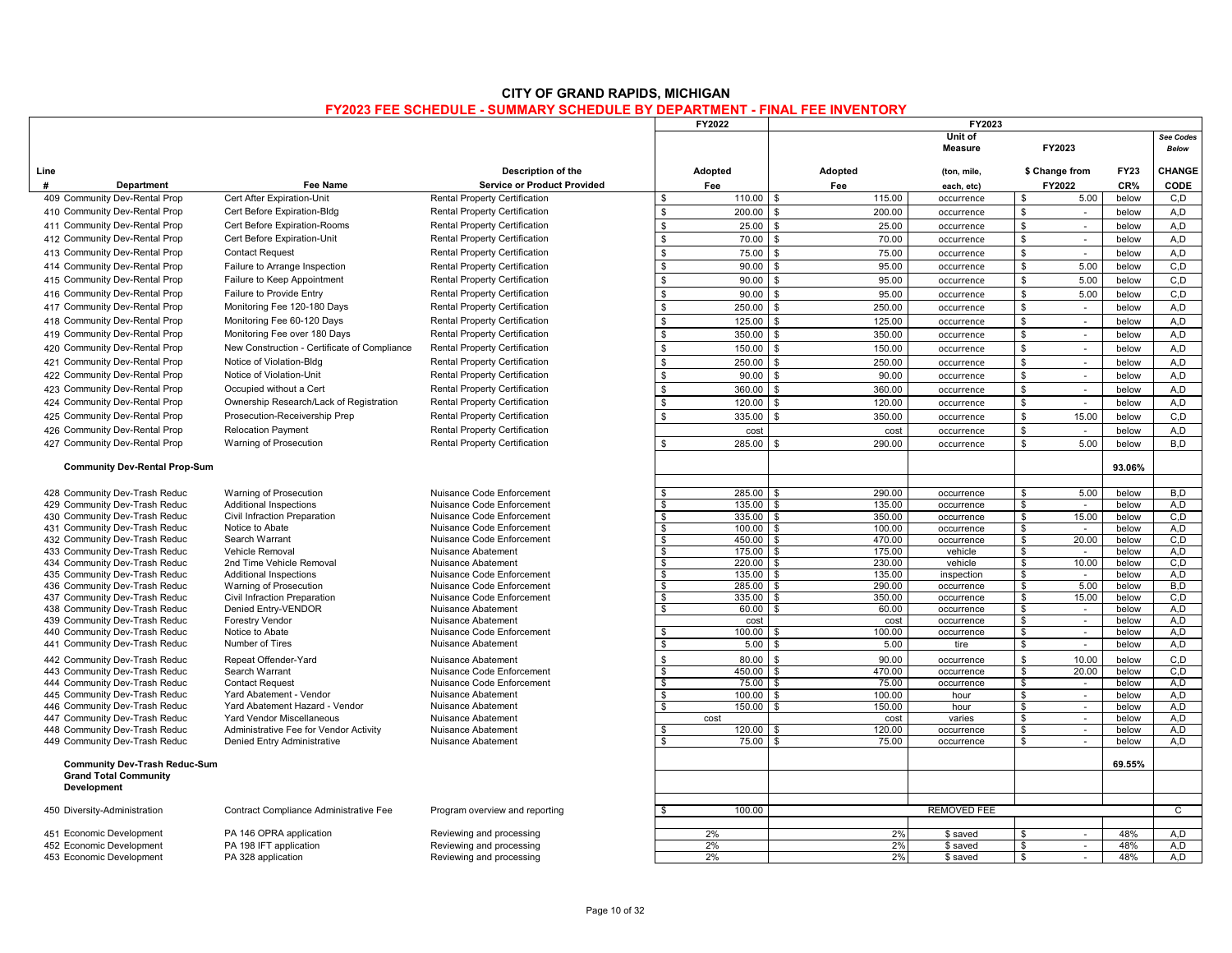|                                 |                                                                                  |                                                                                             | FY2022                                       | FY2023                            |                           |                    |            |             |                           |
|---------------------------------|----------------------------------------------------------------------------------|---------------------------------------------------------------------------------------------|----------------------------------------------|-----------------------------------|---------------------------|--------------------|------------|-------------|---------------------------|
|                                 |                                                                                  |                                                                                             |                                              |                                   | Unit of<br><b>Measure</b> |                    | FY2023     |             | See Codes<br><b>Below</b> |
| Line                            |                                                                                  | Description of the                                                                          | Adopted                                      | Adopted                           | (ton, mile,               | \$ Change from     |            | <b>FY23</b> | CHANGE                    |
| #<br>Department                 | Fee Name                                                                         | <b>Service or Product Provided</b>                                                          | Fee                                          | Fee                               | each, etc)                |                    | FY2022     | CR%         | CODE                      |
| 454 Economic Development        | PA 146 OPRA certificate transfer                                                 | Reviewing and processing                                                                    | $1,131.50$ \$<br>\$                          | 1,168.84                          | each                      | \$                 | 37.34      | 100%        | B                         |
| 455 Economic Development        | PA 198 IFT certificate transfer                                                  | Reviewing and processing                                                                    | $\sqrt{2}$<br>$1.131.50$ \$                  | 1.168.84                          | each                      | \$                 | 37.34      | 100%        | B                         |
| 456 Economic Development        | PA 328 certificate transfer                                                      | Reviewing and processing                                                                    | $\frac{1}{2}$<br>1,131.50                    | 1,168.84<br>$\mathbf{s}$          | each                      | $\mathbf{s}$       | 37.34      | 100%        | B                         |
| 457 Economic Development        | PA 147 NEZ New application                                                       | Reviewing and processing                                                                    | $\boldsymbol{\phi}$<br>166.52                | \$<br>172.01                      | each                      | \$                 | 5.50       | 100%        | B                         |
| 458 Economic Development        | PA 147 NEZ Rehab application                                                     | Reviewing and processing                                                                    | $\bullet$                                    | 172.01                            | each                      | s.                 | 5.50       | 100%        | B                         |
| 459 Economic Development        | PA 147 NEZ transfer request                                                      | Reviewing and processing                                                                    | 112.74<br>\$                                 | 116.46<br><b>S</b>                | each                      | s.                 | 3.72       | 100%        | B                         |
|                                 |                                                                                  |                                                                                             | \$3,402 + 1% of TIF amt<br>(min \$3,000, max | \$3,514 + 1% of TIF amt (min      |                           |                    |            |             |                           |
|                                 |                                                                                  |                                                                                             | \$20,000                                     | \$3,000, max \$20,000             | each                      | \$                 | 112.00     | 100%        | В                         |
| 460 Economic Development        | Brownfield project application                                                   | Reviewing and processing                                                                    |                                              |                                   |                           |                    | 37.44      |             |                           |
| 461 Economic Development        | Brownfield TIF Assignment to bank                                                | Reviewing and processing                                                                    | $1.134.61$ \$<br>\$                          | 1.172.05                          | each                      | \$                 |            | 100%        | B                         |
| 462 Economic Development        | Brownfield TIF Assignment to new owner                                           | Reviewing and processing                                                                    | $2.841.17$ \\$<br>\$                         | 2.934.93                          | each                      | \$                 | 93.76      | 100%        | B                         |
| 463 Economic Development        | Garden permit                                                                    | Reviewing and processing                                                                    | $\frac{1}{2}$<br>124.11                      | $\overline{\mathbf{s}}$<br>128.21 | each                      | $\mathbf{s}$       | 4.10       | 100%        | $\overline{B}$            |
| 464 Economic Development        | Garden permit - Year 2 and beyond                                                | Reviewing and processing                                                                    | \$<br>55.85                                  | $\mathfrak{L}$<br>57.69           | each                      | \$                 | 1.84       | 100%        | B                         |
| 465 Economic Development        | Temp occupancy permit (TOP)                                                      | Reviewing and processing                                                                    | varies                                       | varies                            | time                      | \$                 | $\sim$     | 100%        | A                         |
|                                 |                                                                                  | Initial application fee for Industrial Revenue (i.e.                                        |                                              |                                   |                           |                    |            |             |                           |
| 466 Economic Development        | <b>Bond Application Fee</b>                                                      | Private Activity) Bonds.                                                                    | 1,131.50<br>\$                               | \$<br>1.168.84                    | each                      | \$                 | 37.34      | 100%        | B                         |
| 467 Economic Development        | Industrial revenue bond application                                              | Reviewing and processing                                                                    | 1/5 of 1%                                    | 1/5 of 1%                         | each                      | $\mathbf{\hat{s}}$ | $\sim$     | 450%        | $\overline{A}$            |
| 468 Economic Development        | Econ. Dev. Agreement Amendment                                                   | Reviewing and processing                                                                    | $\bullet$<br>1,134.61                        | 1.172.05<br>\$                    | each                      | \$                 | 37.44      | 100%        | B                         |
| 469 Economic Development        | PA 210 application                                                               | Reviewing and processing                                                                    | 2% or 1.704                                  | 2% or 1,760                       | % saved                   | \$                 | 56.00      | 100%        | B                         |
| 470 Economic Development        | PA 147 NEZ District                                                              | Reviewing and processing                                                                    | 1.703.46<br>\$                               | 1.759.67<br>\$                    | each                      | s.                 | 56.21      | 100%        | B                         |
| 471 Economic Development        | <b>LBRF Grant Application</b>                                                    | Reviewing and processing                                                                    | 1.134.61<br>\$                               | 1.172.05                          | each                      | s.                 | 37.44      | 100%        | B                         |
|                                 |                                                                                  |                                                                                             | $$1,135 + 1\%$ of approved                   | $$1,172 + 1\%$ of approved loar   |                           |                    |            |             |                           |
| 472 Economic Development        | <b>LBRF Loan Application</b>                                                     | Reviewing and processing                                                                    | loan amount                                  | amoun                             | each                      | \$                 | 37.00      | 100%        | B                         |
| 473 Economic Development        | LBRF Site Assessment Grant Application                                           | Reviewing grant application                                                                 | 569.89<br>- \$                               | 588.69<br>\$                      | each                      | \$                 | 18.81      | 100%        | B                         |
| 474 Economic Development        | Prop Sales Fee                                                                   | Reviewing and processing                                                                    | 3.50%                                        | 3.50%                             | each                      | \$                 | $\sim$     | 100%        | $\overline{A}$            |
|                                 |                                                                                  |                                                                                             |                                              |                                   |                           |                    |            |             |                           |
| 475 Economic Development        | <b>VEDA Application Fee</b>                                                      | Negotiation, execution and implementation of a<br>Voluntary Equitable Development Agreement | $$2,459 - $5,476$                            | $$2,540 - $5,657$                 | each                      |                    | \$81-\$181 | 100%        | В                         |
|                                 |                                                                                  |                                                                                             |                                              |                                   |                           |                    |            |             |                           |
| 476 Economic Development        | <b>EDC Bond Reporting Fee</b>                                                    | Reporting to EDC for Low-Income Housing Projects                                            | \$<br>538.86                                 | 556.64<br><b>S</b>                | each                      | \$                 | 17.78      | 100%        | В                         |
| 477 Economic Development        | EDC Bond Discharge Fee                                                           | Release of Real Property Interest                                                           | \$<br>107.57                                 | $\mathbf{s}$<br>111.11            | each                      | s.                 | 3.55       | 100%        | B                         |
| 478 Economic Development        | Groundwater Ordinance Amendment                                                  | Ordinance Amendment                                                                         | \$<br>4,398.79 \$                            | 4,543.95                          | each                      | s.                 | 145.16     | 100%        | B                         |
| <b>Economic Development-Sum</b> |                                                                                  |                                                                                             |                                              |                                   |                           |                    |            |             |                           |
| 479 Energy, Lighting & Comm.    | Pole Line and Duct Rental - Pole Attachment                                      | Per Attachment                                                                              | 3.74<br>\$                                   | 3.74<br>- \$                      | attachment                | \$                 | $\sim$     | 100%        | A                         |
|                                 |                                                                                  |                                                                                             |                                              |                                   | annually per enhanced     |                    |            |             |                           |
| 480 Energy, Lighting & Comm.    | Pole Line and Duct Rental - Enhanced Service                                     | Per enhanced pole                                                                           | \$<br>306.00                                 | 306.00                            | pole                      | \$                 | ÷,         | 100%        | A                         |
| 481 Energy, Lighting & Comm.    | Pole Line and Duct Rental - 1" Duct                                              | Per Foot                                                                                    | \$<br>1.25                                   | 1.27<br>. \$                      | foot                      | \$                 | 0.02       | 100%        | B                         |
| 482 Energy, Lighting & Comm.    | Pole Line and Duct Rental - 1.25" Duct                                           | Per Foot                                                                                    | \$<br>1.86                                   | 1.91                              | foot                      | \$                 | 0.05       | 100%        | B                         |
| 483 Energy, Lighting & Comm.    | Pole Line and Duct Rental - 4" Duct                                              | Per Foot                                                                                    | 6.63<br>\$                                   | 6.73<br>- \$                      | foot                      | \$                 | 0.10       | 100%        | В                         |
|                                 | Pole Line and Duct Rental - Existing Fiber                                       |                                                                                             |                                              |                                   |                           |                    |            |             |                           |
| 484 Energy, Lighting & Comm.    | 14mm Duct<br>Pole Line and Duct Rental - Microducts 10mm                         | Per Foot                                                                                    | 0.62<br>\$                                   | 0.63                              | foot                      | \$                 | 0.01       | 100%        | B                         |
| 485 Energy, Lighting & Comm.    | Duct                                                                             | Per Foot                                                                                    | \$<br>0.36                                   | 0.37<br>$\mathbf{s}$              | foot                      | \$                 | 0.01       | 100%        | В                         |
| 486 Energy, Lighting & Comm.    | Pole Line and Duct Rental - Fiberglass Small<br><b>Cell Wireless Facility</b>    | Per Attachment                                                                              | 1,242.22<br>\$                               | 1,184.76<br>-8                    | attachment                | \$                 | (57.46)    | 100%        | B                         |
| 487 Energy, Lighting & Comm.    | Pole Line and Duct Rental - Ornamental Small<br><b>Cell Wireless Facility</b>    | Per Attachment                                                                              | 2.226.48<br>\$.                              | 1,700.35<br>- \$                  | attachment                | \$                 | (526.13)   | 100%        | $\mathsf{C}$              |
| 488 Energy, Lighting & Comm.    | Pole Line and Duct Rental - Square Tapered<br>Steel Small Cell Wireless Facility | Per Attachment                                                                              | 888.41<br>\$                                 | 655.65<br>- \$                    | attachment                | \$                 | (232.76)   | 100%        | $\mathsf{C}$              |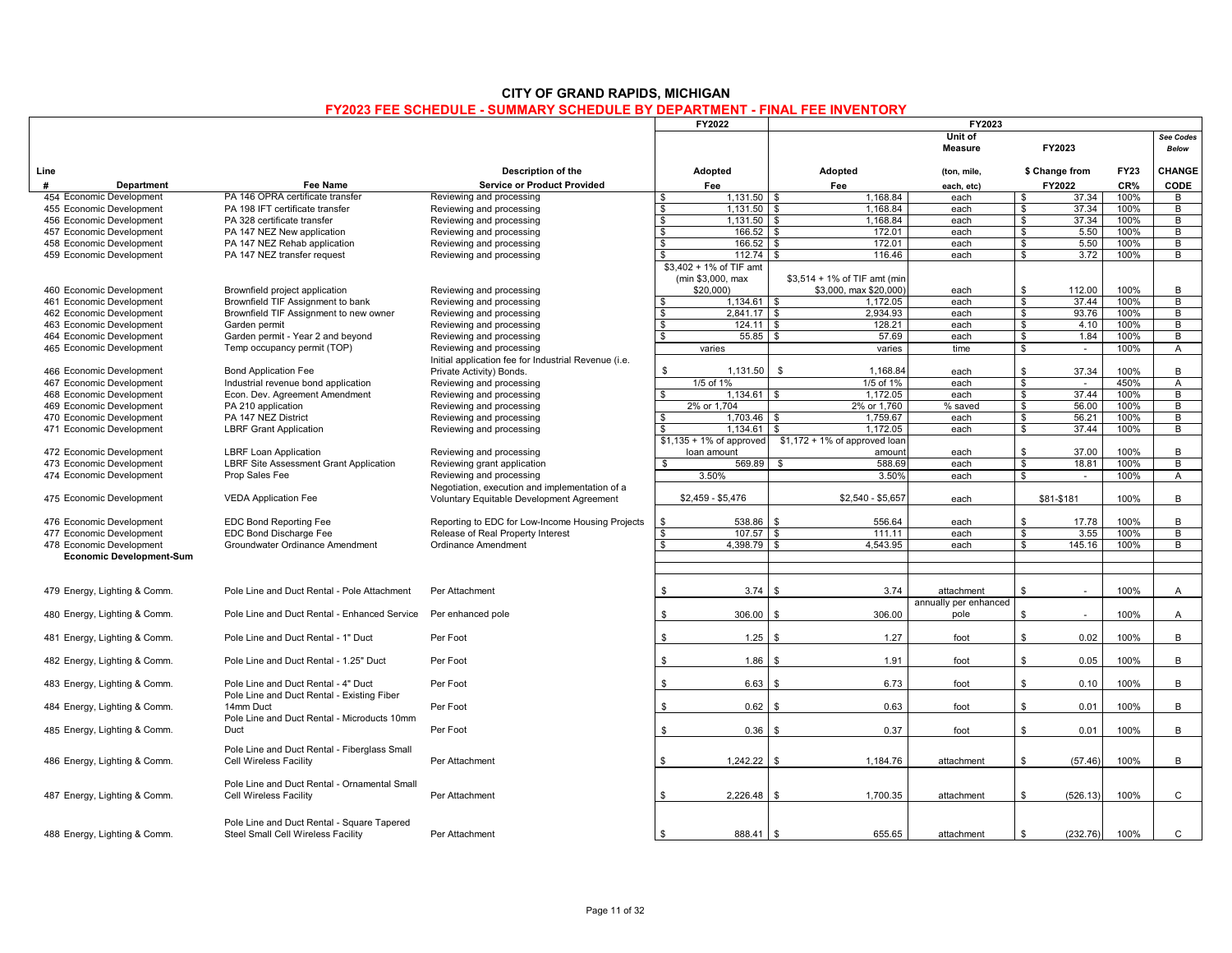|                 |                                                              |                                                                                    |                                                                                                   |                    | FY2022                         | FY2023                         |                               |                               |                    |              |                                |
|-----------------|--------------------------------------------------------------|------------------------------------------------------------------------------------|---------------------------------------------------------------------------------------------------|--------------------|--------------------------------|--------------------------------|-------------------------------|-------------------------------|--------------------|--------------|--------------------------------|
|                 |                                                              |                                                                                    |                                                                                                   |                    |                                |                                | Unit of<br><b>Measure</b>     |                               | FY2023             |              | See Codes<br><b>Below</b>      |
| Line            |                                                              |                                                                                    | Description of the                                                                                |                    | Adopted                        | Adopted                        | (ton, mile,                   |                               | \$ Change from     | <b>FY23</b>  | CHANGE                         |
| #               | Department                                                   | <b>Fee Name</b>                                                                    | <b>Service or Product Provided</b>                                                                |                    | Fee                            | Fee                            | each, etc)                    |                               | FY2022             | CR%          | <b>CODE</b>                    |
|                 |                                                              |                                                                                    |                                                                                                   |                    |                                |                                |                               |                               |                    |              |                                |
|                 |                                                              | Pole Line and Duct Rental - Wood Small Cell                                        |                                                                                                   |                    |                                |                                |                               |                               |                    |              |                                |
|                 | 489 Energy, Lighting & Comm.                                 | <b>Wireless Facility</b><br>Electric Utility - energy consumption                  | Per Attachment                                                                                    |                    | 368.21<br>Admin Cost of \$0.03 | 259.77<br>Admin Cost of \$0.03 | attachment                    | \$<br>\$                      | (108.44)<br>$\sim$ | 100%<br>100% | C<br>$\mathsf{A}$              |
|                 | 490 Energy, Lighting & Comm.                                 |                                                                                    | Admin cost for system use                                                                         |                    |                                |                                | kilowatt hours                |                               |                    |              |                                |
|                 | 491 Energy, Lighting & Comm.                                 | Electric Utility - ready to serve                                                  | Admin cost for system access                                                                      | \$                 | 20.00                          | \$<br>20.00                    | per site per month            | \$                            | ÷.                 | 100%         | A                              |
|                 | 492 Energy, Lighting & Comm.                                 | Damages and Accidents-Street Lighting Repair                                       | <b>Street Lighting Repair</b>                                                                     |                    | <b>Direct Costs</b>            | <b>Direct Costs</b>            | each                          | \$                            | ÷                  | 100%         | A                              |
|                 | 493 Energy, Lighting & Comm.                                 | Underground Maintenance - MDOT                                                     | Street Lighting Maintenance for MDOT                                                              |                    | <b>Direct Costs</b>            | <b>Direct Costs</b>            | each                          | $\overline{\mathbf{s}}$       | $\sim$             | 100%         | $\overline{A}$                 |
|                 | 494 Energy, Lighting & Comm.                                 | <b>Special Projects</b>                                                            | <b>Project Related Work</b>                                                                       |                    | <b>Direct Costs</b>            | <b>Direct Costs</b>            | each                          | \$                            | $\sim$             | 100%         | $\overline{A}$                 |
|                 |                                                              | Annual License Fee - Small Cell Wireless                                           |                                                                                                   |                    |                                |                                |                               |                               |                    |              |                                |
|                 | 495 Energy, Lighting & Comm.                                 | Facility                                                                           | Per contract                                                                                      | \$                 | 1.580.00                       | <b>S</b><br>1.580.00           | contract/fiscal year          | \$                            |                    | 100%         | $\overline{A}$                 |
|                 |                                                              | Application Fee - Small Cell Wireless Facility                                     |                                                                                                   |                    |                                |                                |                               |                               |                    |              |                                |
|                 | 496 Energy, Lighting & Comm.                                 | Placement Permit                                                                   | Per application                                                                                   | \$.                | 150.00                         | 155.00<br>- \$                 | site/application              | \$                            | 5.00               | n/a          | B                              |
|                 | 497 Energy, Lighting & Comm.                                 | Late Fee                                                                           | Late Fee                                                                                          |                    | \$38 & 2% of Balance           | \$38 & 2% of Balance           | n/a                           | $\overline{\mathbf{s}}$       | $\sim$             | n/a          | $\overline{A}$                 |
|                 |                                                              | Rental of an existing Authority-owned Utility                                      | Rental of an existing Authority-owned Utility Pole or                                             |                    |                                |                                |                               |                               |                    |              |                                |
|                 | 498 Energy, Lighting & Comm.                                 | Pole or Wireless Support Structure                                                 | Wireless Support Structure                                                                        | \$                 | 20.00                          | \$<br>20.00                    | annually per pole             | \$                            | ÷.                 | 2%           | A,D                            |
|                 | 499 Energy, Lighting & Comm.                                 | Collocation on an Authority-owned pole                                             | Collocation on an Authority-owned pole                                                            | \$                 | 30.00                          | - \$<br>30.00                  | annually per collocation   \$ |                               |                    | 3%           | A,D                            |
|                 |                                                              | Rental of an Authority-owned Utility Pole or                                       |                                                                                                   |                    |                                |                                |                               |                               |                    |              |                                |
|                 |                                                              | Wireless Support Structure that has been                                           | Rental of an Authority-owned Utility Pole or Wireless                                             |                    |                                |                                |                               |                               |                    |              |                                |
|                 |                                                              |                                                                                    | erected by or on behalf of the Wireless Provider Support Structure that has been erected by or on |                    |                                |                                |                               |                               |                    |              |                                |
|                 | 500 Energy, Lighting & Comm.                                 | after March 12, 2019.                                                              | behalf of the Wireless Provider after March 12, 2019.                                             | \$                 | $125.00$ \$                    | 125.00                         | upgrade for attacher          | \$                            | $\sim$             | 14%          | A,D                            |
|                 |                                                              |                                                                                    | Small Cell Wireless Facility on a pole owned by Small Cell Wireless Facility on a pole owned by a |                    |                                |                                |                               |                               |                    |              |                                |
|                 | 501 Energy, Lighting & Comm.                                 | a municipally-owned electric utility                                               | municipally-owned electric utility                                                                | \$                 | $200.00$ \$                    | 200.00                         | per application               | \$                            |                    | 21%          | A,D                            |
|                 |                                                              | Small Cell Wireless Facility on a pole owned by                                    |                                                                                                   |                    |                                |                                |                               |                               |                    |              |                                |
|                 | 502 Energy, Lighting & Comm.                                 | a municipally-owned electric utility in which an<br>engineering report is required | Permit for existing application w/ new pole                                                       | \$                 | 300.00                         | 300.00<br>ς.                   | per application               | \$                            | $\sim$             | 32%          | A,D                            |
|                 |                                                              | Addition of new utility pole to an existing Small                                  | Addition of new utility pole to an existing Small Cell                                            |                    |                                |                                |                               |                               |                    |              |                                |
|                 | 503 Energy, Lighting & Comm.                                 | Cell Wireless Facility                                                             | <b>Wireless Facility</b>                                                                          | \$                 | 100.00                         | \$<br>100.00                   | per application               | \$                            | ÷.                 | 11%          | A,D                            |
|                 |                                                              |                                                                                    | Small Cell Wireless Facility Engineering Review To determine feasability of site; review attacher |                    |                                |                                |                               |                               |                    |              |                                |
|                 | 504 Energy, Lighting & Comm.                                 | Report                                                                             | engineering report                                                                                | \$                 | 100.00                         | \$<br>100.00                   | per site                      | \$                            | $\sim$             | 11%          | A,D                            |
|                 |                                                              |                                                                                    | Make-ready work as described by section 7.660 of                                                  |                    |                                |                                |                               |                               |                    |              |                                |
|                 |                                                              |                                                                                    | City Code Ch. 117 Article VII Full Cost recovery                                                  |                    |                                |                                |                               |                               |                    |              |                                |
|                 |                                                              |                                                                                    | based on current Term Contract Rates for                                                          |                    |                                |                                |                               |                               |                    |              |                                |
|                 | 505 Energy, Lighting & Comm.                                 | Small Cell Wireless Facility Make-Ready Work                                       | Engineering.                                                                                      |                    | <b>Direct Costs</b>            | <b>Direct Costs</b>            | per site                      | \$                            | $\sim$             | 100%         | A                              |
|                 |                                                              | Small Cell Wireless Facility Site Bonding                                          |                                                                                                   |                    |                                |                                |                               |                               |                    |              |                                |
|                 | 506 Energy, Lighting & Comm.<br>507 Energy, Lighting & Comm. | Requirement<br>Banner Attachment Permit - Application Fee                          | This is to cover damages/refunds.<br>Per application                                              | \$<br>$\mathbf{s}$ | $1.000.00$ \ \$<br>$150.00$ \$ | 1.000.00<br>150.00             | per site<br>per application   | \$<br>$\overline{\mathbf{s}}$ | $\sim$             | 100%<br>100% | $\mathsf{A}$<br>$\overline{A}$ |
|                 | 508 Energy, Lighting & Comm.                                 | Banner Attachment Permit - Pole Rental Fee                                         | Per pole per day                                                                                  | \$                 | 0.10                           | <b>\$</b><br>0.10              | per site per day              | <b>S</b>                      | $\sim$             | 100%         | $\overline{A}$                 |
|                 | 509 Energy, Lighting & Comm.                                 | Banner Attachment Permit - Engineering Rate                                        | Structural review of poles                                                                        | $\mathbb{S}$       | $100.00$ \ \$                  | 100.00                         | per hour                      | s,                            |                    | 100%         | $\overline{A}$                 |
|                 | Energy, Lighting & Comm.-Sum                                 |                                                                                    |                                                                                                   |                    |                                |                                |                               |                               |                    |              |                                |
|                 |                                                              |                                                                                    |                                                                                                   |                    |                                |                                |                               |                               |                    |              |                                |
| 510 Engineering |                                                              | <b>Temporary Occupancy Permit</b>                                                  | Use/Closure of Public Right of Way                                                                |                    | Varies                         | Varies                         | $#$ . term                    | \$                            | $\sim$             | 100%         | $\mathsf{A}$                   |
| 511 Engineering |                                                              | <b>Utility Construction Permit</b>                                                 | Review, inspection, admin. of permit                                                              |                    | Varies                         | Varies                         | each                          | \$                            |                    | 100%         | $\overline{A}$                 |
| 512 Engineering |                                                              | <b>Encroachment Permit</b>                                                         | Review, inspection, admin. of permit                                                              | \$                 | 290.00                         | 300.00<br>l \$                 | each                          | \$                            | 10.00              | 100%         | B                              |
| 513 Engineering |                                                              | Private Development Preliminary Reviews                                            | Private Development Preliminary Review                                                            | $\mathbf{s}$       | 2,150.00                       | 2,225.00<br>\$                 | each                          | S,                            | 75.00              | 100%         | В                              |
|                 |                                                              |                                                                                    | Form and Final Sidewalk Inspection for Residential                                                |                    |                                |                                |                               |                               |                    |              |                                |
|                 | 514 Engineering-Sidewalks                                    | Sidewalk Permit/Inspection Fee-Residential                                         | Property; New Construction and Repair                                                             | \$                 | 75.00                          | 75.00<br>\$                    | both                          | \$                            |                    | 100%         | A                              |
|                 |                                                              |                                                                                    | Form and Final Sidewalk Inspection for Commercial                                                 |                    |                                |                                |                               |                               |                    |              |                                |
|                 | 515 Engineering-Sidewalks                                    | Sidewalk Permit/Inspection Fee-Commercial                                          | Property; New Construction and Repair                                                             | \$                 | 175.00 \$                      | 175.00                         | both                          | \$                            | $\sim$             | 100%         | A                              |
|                 |                                                              |                                                                                    |                                                                                                   |                    |                                |                                |                               |                               |                    |              |                                |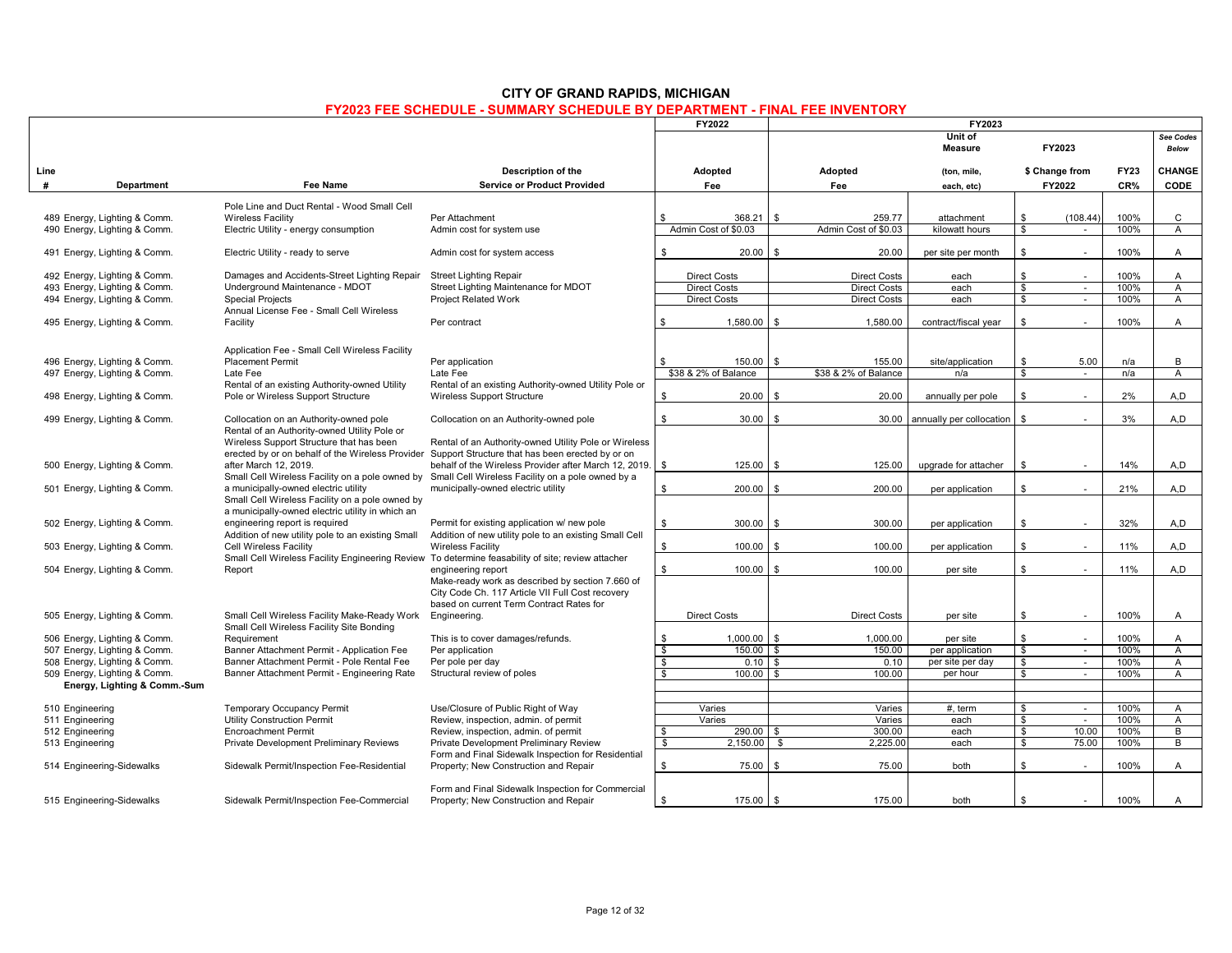# **Unit of** See Codes<br> **Measure** FY2023 Relow **Measure FY2023** *Below* **FY2023 FEE SCHEDULE - SUMMARY SCHEDULE BY DEPARTMENT - FINAL FEE INVENTORY FY2022 FY2023**

| <b>CITY OF GRAND RAPIDS, MICHIGAN</b>                                             |
|-----------------------------------------------------------------------------------|
| <b>FY2023 FEE SCHEDULE - SUMMARY SCHEDULE BY DEPARTMENT - FINAL FEE INVENTORY</b> |

|      |                                                              |                                                                                    |                                                                           |                                                         |                                            |              |                                                   |              | Delow                     |
|------|--------------------------------------------------------------|------------------------------------------------------------------------------------|---------------------------------------------------------------------------|---------------------------------------------------------|--------------------------------------------|--------------|---------------------------------------------------|--------------|---------------------------|
| Line |                                                              |                                                                                    | Description of the                                                        | Adopted                                                 | Adopted                                    | (ton, mile,  | \$ Change from                                    | <b>FY23</b>  | <b>CHANGE</b>             |
|      | Department                                                   | Fee Name                                                                           | <b>Service or Product Provided</b>                                        | Fee                                                     | Fee                                        | each, etc)   | FY2022                                            | CR%          | CODE                      |
|      |                                                              |                                                                                    |                                                                           |                                                         |                                            |              |                                                   |              |                           |
|      | 516 Engineering-Sidewalks                                    | Forced Snow Removal Fee                                                            | Inspection, Notice, Administration                                        | 95.00<br>\$                                             | 95.00                                      | each         | \$                                                | 25%          | A,D                       |
|      | 517 Engineering-Sidewalks                                    | Sidewalk Builder's License Fee-Renewal                                             | Review, administration of license issuance - renewal<br>and grace renewal | Varies                                                  | Varies                                     | each         | \$                                                | 100%         | $\mathsf{A}$              |
|      | 518 Engineering-Sidewalks                                    | Sidewalk Builder's License Fee-New                                                 | Review, administration of license issuance - new                          | 100.00<br>- \$                                          | 100.00                                     | each         | $\overline{\mathbf{s}}$                           | 100%         | $\overline{A}$            |
|      | <b>Engineering-Sum</b>                                       |                                                                                    |                                                                           |                                                         |                                            |              |                                                   | 100.00%      |                           |
|      |                                                              |                                                                                    |                                                                           |                                                         |                                            |              |                                                   |              |                           |
|      | 519 Env Services-SESC                                        | <b>SESC Application</b>                                                            | < 1 acre (prep'd by professional)                                         | 58.00<br>\$                                             | 71.00<br>\$                                | each         | \$<br>13.00                                       | 100%         | $\mathsf{C}$              |
|      | 520 Env Services-SESC                                        | <b>SESC Application</b>                                                            | < 1 acre (w/o professional services)                                      | 153.00<br>\$                                            | 190.00<br>\$                               | each         | \$<br>37.00                                       | 100%         | $\mathsf{C}$              |
|      | 521 Env Services-SESC                                        | <b>SESC Application</b>                                                            | Between 1 and 1.99 acres                                                  | \$<br>163.00                                            | 200.00<br>\$                               | each         | \$<br>37.00                                       | 100%         | $\mathsf{C}$              |
|      | 522 Env Services-SESC                                        | <b>SESC Application</b>                                                            | Between 2 and 4.99 acres                                                  | 211.00<br>\$                                            | 260.00<br>\$                               | each         | \$<br>49.00                                       | 100%         | $\mathsf{C}$              |
|      | 523 Env Services-SESC                                        | <b>SESC Application</b>                                                            | Between 5 and 9.99 acres                                                  | \$<br>254.00                                            | 312.00                                     | each         | \$<br>58.00                                       | 100%         | $\mathsf{C}$              |
|      | 524 Env Services-SESC                                        | <b>SESC Application</b>                                                            | Larger than 10 acres                                                      | 285.00<br>\$                                            | 351.00<br>\$.                              | each         | \$<br>66.00                                       | 100%         | $\mathsf{C}$              |
|      | 525 Env Services-Stormwater                                  | <b>Stormwater Application</b>                                                      | < 1 acre (prepared by professional)                                       | 74.00<br>\$                                             | 92.00<br>$\hat{\mathcal{F}}$               | each         | \$<br>18.00                                       | 100%         | $\mathsf{C}$              |
|      | 526 Env Services-Stormwater                                  | <b>Stormwater Application</b>                                                      | Smaller than 1 acre (w/o professional srvcs)                              | \$<br>449.00                                            | 552.00<br>\$                               | each         | $\mathbb{S}$<br>103.00                            | 100%         | $\mathsf{C}$              |
|      | 527 Env Services-Stormwater                                  | <b>Stormwater Application</b>                                                      | Between 1 and 1.99 acres                                                  | \$<br>464.00                                            | 570.00<br>\$                               | each         | \$<br>106.00                                      | 100%         | $\mathsf{C}$              |
|      | 528 Env Services-Stormwater                                  | <b>Stormwater Application</b>                                                      | Between 2 and 4.99 acres                                                  | \$<br>590.00                                            | ፍ<br>726.00                                | each         | \$<br>136.00                                      | 100%         | $\mathbf{C}$              |
|      | 529 Env Services-Stormwater                                  | <b>Stormwater Application</b>                                                      | Between 5 and 9.99 acres                                                  | 818.00<br>\$                                            | 1,005.00<br>\$                             | each         | \$<br>187.00                                      | 100%         | $\mathsf{C}$              |
|      | 530 Env Services-Stormwater<br>531 Env Services-Re-Review    | <b>Stormwater Application</b><br>Re-Review Fee (1/2 initial applic fee)            | Larger than 10 acres<br>Add'l staff time to review more than 2X           | \$<br>1,155.00<br>$50\%$ (1)                            | \$<br>1,420.00<br>$50\%$ (1)               | each<br>each | \$.<br>265.00<br>\$<br>$\sim$                     | 100%<br>100% | C<br>$\mathsf{A}$         |
|      |                                                              |                                                                                    |                                                                           |                                                         |                                            |              |                                                   |              |                           |
|      | 532 Env Services-Permits                                     | <b>SESC Permit</b>                                                                 | First Month Base Fee                                                      | 232.00<br>\$                                            | 286.00<br>\$                               | each         | \$<br>54.00                                       | 100%         | $\mathsf{C}$              |
|      | 533 Env Services-Permits                                     | <b>SESC Permit</b>                                                                 | Cost for Each Additional Month                                            | 100.00<br>$\mathbf{s}$                                  | 125.00<br>$\mathbf{R}$                     | each         | \$<br>25.00                                       | 100%         | $\mathsf{C}$              |
|      | 534 Env Services-Permits                                     | Stormwater Discharge Inspections                                                   | Construction site drainage facilities                                     | \$<br>580.00                                            | \$<br>715.00                               | each         | \$<br>135.00                                      | 100%         | $\mathsf{C}$              |
|      | 535 Env Services-Enforcement                                 | Re-Inspection Fee                                                                  | Cost to re-inspect location                                               | \$<br>445.00                                            | 548.00<br>\$                               | each         | 103.00<br>\$                                      | 100%         | $\mathsf{C}$              |
|      | 536 Env Services-Enforcement                                 | Corrective Action Order Fee                                                        | Cost to re-inspect location after order                                   | 818.00<br>\$                                            | 1,005.00<br>$\mathbf{\hat{z}}$             | each         | \$<br>187.00                                      | 100%         | C                         |
|      | 537 Env Services-Enforcement<br>538 Env Services-Enforcement | <b>Hearing Fee</b><br>Case Preparation Fee                                         | <b>Hearing Fee</b><br>Case Preparation Fee                                | $\sqrt{3}$<br>818.00<br>$\boldsymbol{\phi}$<br>1,093.00 | 845.00<br>\$<br>1,130.00<br>\$.            | each<br>each | $\overline{\mathbb{S}}$<br>27.00<br>37.00<br>\$   | 100%<br>100% | $\overline{B}$<br>B       |
|      | 539 Env Services-Documents                                   | Large Format Scanning, first page                                                  | Digitize plans for electronic processing                                  | \$<br>16.00                                             | 17.00                                      | each         | \$<br>1.00                                        | 100%         | $\mathsf{C}$              |
|      | 540 Env Services-Documents                                   | Large Format Scanning, each add'l page                                             | Digitize plans for electronic processing                                  | 6.00<br>\$                                              | 7.00<br>\$                                 | each         | \$<br>1.00                                        | 100%         | C                         |
|      | 541 Env Services - ISW High<br>542 Env Services - ISW Med    | Industrial Stormwater Permit Applicaton<br>Industrial Stormwater Permit Applicaton | High priority sites<br>Medium priority sites                              |                                                         | $\mathbf{s}$<br>1.800.00<br>1,600.00<br>\$ | each<br>each | $\overline{\mathbf{s}}$<br>$\sim$<br>\$<br>$\sim$ | 100%<br>100% | New Fee<br><b>New Fee</b> |
|      | 543 Env Services - ISW Low                                   | Industrial Stormwater Permit Applicaton                                            | Low priority sites.                                                       |                                                         | \$<br>1,300.00                             | each         | \$<br>$\sim$                                      | 100%         | <b>New Fee</b>            |
|      | 544 Env Services - Enforcement                               | Industrial SW Reinspection Fee                                                     | Cost to reinspect location after order/complaint                          |                                                         | \$<br>600.00                               | each         | \$<br>$\sim$                                      | 100%         | New Fee                   |
|      | <b>Env Services-Sum</b>                                      |                                                                                    |                                                                           |                                                         |                                            |              |                                                   | 100.00%      |                           |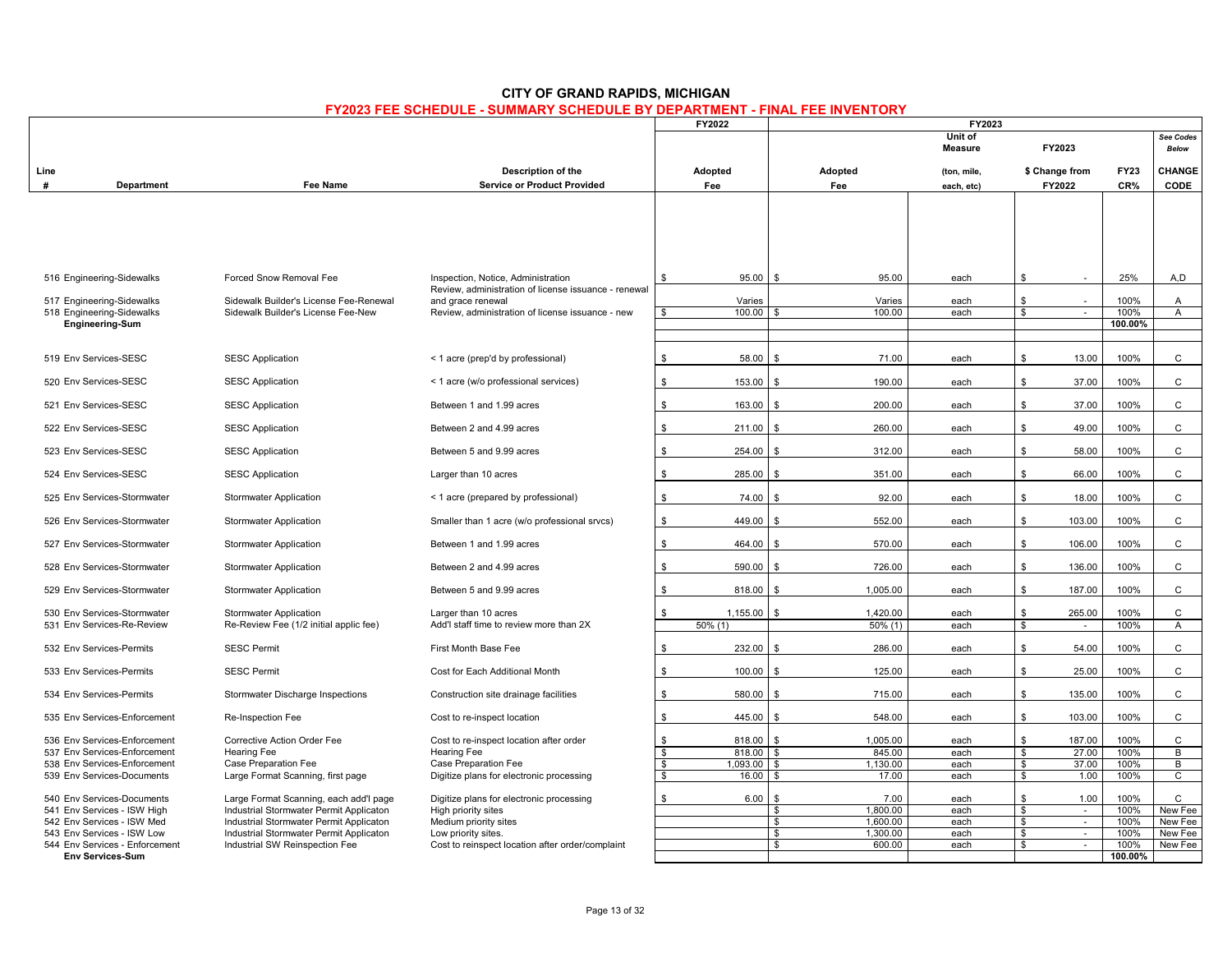|                         |                                                                  |                                                                                     |                                                    | <b>FY2022</b>            |                              | FY2023                    |                                   |                        |                           |
|-------------------------|------------------------------------------------------------------|-------------------------------------------------------------------------------------|----------------------------------------------------|--------------------------|------------------------------|---------------------------|-----------------------------------|------------------------|---------------------------|
|                         |                                                                  |                                                                                     |                                                    |                          |                              | Unit of<br><b>Measure</b> | FY2023                            |                        | See Codes<br><b>Below</b> |
| Line                    |                                                                  |                                                                                     | Description of the                                 | Adopted                  | Adopted                      | (ton, mile,               | \$ Change from                    | <b>FY23</b>            | CHANGE                    |
| #                       | Department                                                       | Fee Name                                                                            | <b>Service or Product Provided</b>                 | Fee                      | Fee                          | each, etc)                | FY2022                            | CR%                    | CODE                      |
|                         |                                                                  |                                                                                     |                                                    |                          |                              |                           |                                   |                        |                           |
|                         | 545 Exec Office-Special Events                                   | Equipment Rental-Showmobile                                                         | Special Event fee                                  | \$5-\$600                | \$300-\$600                  | each                      | \$<br>$\sim$                      | See below              | A.D                       |
|                         | 546 Exec Office-Special Events                                   | Equipment Rental-Showmobile Stage Panels                                            | Special Event fee                                  |                          | \$12.50-\$25.00              | each                      | \$<br>$\sim$                      | See below              | A,D                       |
|                         | 547 Exec Office-Special Events<br>548 Exec Office-Special Events | Equipment Rental-Bleachers<br>Equipment Rental-P.A. System                          | Special Event fee<br>Special Event fee             |                          | \$125-\$500<br>\$100-\$200   | each<br>each              | \$<br>$\sim$<br>\$<br>$\sim$      | See below<br>See below | A.D<br>A.D                |
|                         | 549 Exec Office-Special Events                                   | Equipment Rental-Podium w/ mic                                                      | Special Event fee                                  |                          | \$50-\$100                   | each                      | \$<br>$\sim$                      | See below              | A,D                       |
|                         | 550 Exec Office-Special Events                                   | <b>Equipment Rental-Power Boxes</b>                                                 | Special Event fee                                  |                          | \$40-\$80                    | each                      | $\bullet$<br>$\sim$               | See below              | A.D                       |
|                         | 551 Exec Office-Special Events                                   | <b>Equipment Rental-Stage Risers</b>                                                | Special Event fee                                  |                          | \$20-\$40                    | each                      | \$<br>$\sim$                      | See below              | A.D                       |
|                         | 552 Exec Office-Special Events                                   | Equipment Rental-Electric Cord Covers                                               | Special Event fee                                  |                          | \$5-\$10                     | each                      | \$<br>$\sim$                      | See below              | A,D                       |
|                         |                                                                  |                                                                                     |                                                    |                          |                              |                           |                                   |                        |                           |
|                         | 553 Exec Office-Special Events                                   | Equipment Rental-Metal Crowd Control Fencing                                        | Special Event fee                                  |                          | \$5-\$10                     | each                      | \$<br>÷.                          | See below              | A.D                       |
|                         | 554 Exec Office-Special Events                                   | <b>Equipment Rental-Drum Risers</b>                                                 | Special Event fee                                  |                          | \$7.50-\$15                  | each                      | \$<br>$\sim$                      | See below              | A,D                       |
|                         | 555 Exec Office-Special Events                                   | <b>Equipment Rental-Tents</b>                                                       | Special Event fee                                  |                          | \$25-\$150                   | each                      | \$<br>$\sim$                      | See below              | A.D                       |
|                         | 556 Exec Office-Special Events                                   | <b>Equipment Rental-Tent Sidewalls</b>                                              | Special Event fee                                  |                          | \$25-\$50                    | each                      | \$<br>$\sim$                      | See below              | A.D                       |
|                         | 557 Exec Office-Special Events                                   | Equipment Rental-Rectangle Tables                                                   | Special Event fee                                  |                          | \$3.50-\$7                   | each                      | \$<br>$\sim$                      | See below              | A.D                       |
|                         | 558 Exec Office-Special Events                                   | Equipment Rental-Narrow Tables                                                      | Special Event fee                                  |                          | $$3.50 - $7$                 | each                      | $\mathbf{s}$<br>$\sim$            | See below              | A, D                      |
|                         | 559 Exec Office-Special Events                                   | <b>Equipment Rental-Round Tables</b>                                                | Special Event fee                                  |                          | \$30-\$60                    | each                      | $\mathfrak s$<br>$\sim$           | See below              | A.D                       |
|                         | 560 Exec Office-Special Events                                   | <b>Equipment Rental-Chairs</b>                                                      | Special Event fee                                  |                          | $$.50 - $1.30$               | each                      | \$<br>$\sim$                      | See below              | A.D                       |
|                         | 561 Exec Office-Special Events                                   | <b>Equipment Rental-Stanchions</b>                                                  | Special Event fee                                  |                          | \$5-\$10                     | each                      | \$<br>$\mathcal{L}$               | See below              | A,D                       |
|                         | 562 Exec Office-Special Events                                   | Equipment-Game Rental: Kan Jam Disc Toss<br>Equipment-Game Rental: Giant Yard Dice- | Special Event fee                                  |                          | 5.00<br>\$                   | each                      | \$<br>$\sim$                      | See below              | A.D                       |
|                         | 563 Exec Office-Special Events                                   | Yardzee<br>Equipment-Game Rental: Giant Wooden                                      | Special Event fee                                  |                          | \$<br>5.00                   | each                      | \$<br>×.                          | See belov              | A,D                       |
|                         | 564 Exec Office-Special Events                                   | Dominoes                                                                            | Special Event fee                                  |                          | \$<br>5.00                   | each                      | \$                                | See below              | A.D                       |
|                         | 565 Exec Office-Special Events                                   | Equipment-Game Rental: Giant Checkers/ Tic-<br>Tac-Toe                              | Special Event fee                                  |                          | \$<br>10.00                  | each                      | \$                                | See below              | A.D                       |
|                         | 566 Exec Office-Special Events                                   | Equipment-Game Rental: Spikeball                                                    | Special Event fee                                  |                          | 10.00<br>\$                  |                           | \$<br>$\sim$                      | See below              | A.D                       |
|                         | 567 Exec Office-Special Events                                   | Equipment-Game Rental: Pro Sport Swingball                                          | Special Event fee                                  |                          | 15.00<br>\$                  | each<br>each              | $\sim$                            | See below              | A.D                       |
|                         |                                                                  |                                                                                     |                                                    |                          |                              |                           | \$                                |                        |                           |
|                         | 568 Exec Office-Special Events                                   | Equipment-Game Rental: Giant Tumbling Block                                         | Special Event fee                                  |                          | $\mathbb{S}$<br>15.00        | each                      | \$<br>$\sim$                      | See below              | A.D                       |
|                         | 569 Exec Office-Special Events                                   | Equipment-Game Rental: Cornhole                                                     | Special Event fee                                  |                          | 20.00<br>\$                  | each                      | \$<br>$\sim$                      | See below              | A.D                       |
|                         | 570 Exec Office-Special Events                                   | Equipment-Games Rental: Giant Connect 4                                             | Special Event fee                                  |                          | 20.00<br>\$                  | each                      | \$<br>$\sim$                      | See below              | A.D                       |
|                         | 571 Exec Office-Special Events                                   | Misc Permits-Level 1                                                                | Special Event fee                                  | \$25-\$1000              | \$500-\$1000                 | each                      | \$<br>$\sim$                      | See below              | A.D                       |
|                         | 572 Exec Office-Special Events                                   | Misc Permits-Level 2                                                                | Special Event fee                                  |                          | \$250-\$500                  | each                      | \$<br>$\sim$                      | See below              | A.D                       |
|                         | 573 Exec Office-Special Events                                   | Misc Permits-Level 3                                                                | Special Event fee                                  |                          | \$150-\$300                  | each                      | $\mathfrak s$<br>$\sim$           | See below              | A, D                      |
|                         | 574 Exec Office-Special Events                                   | Misc Permits-Level 4                                                                | Special Event fee                                  |                          | \$50-\$100                   | each                      | \$<br>$\mathcal{L}_{\mathcal{A}}$ | See below              | A.D                       |
|                         | 575 Exec Office-Special Events                                   | Misc Permits-Level 5                                                                | Special Event fee                                  |                          | \$25-\$50                    | each                      | \$<br>$\sim$                      | See below              | A.D                       |
|                         | 576 Exec Office-Special Events                                   | <b>City Street</b>                                                                  | Special Event fee                                  | \$125-\$2500             | \$100-\$200                  | each                      | \$<br>$\sim$                      | See below              | A,D<br>A.D                |
|                         | 577 Exec Office-Special Events<br>578 Exec Office-Special Events | Facility Use-Ah-Nab-Awen Park<br>Facility Use-Bleknap Park                          | Special Event fee<br>Special Event fee             |                          | \$300-\$1200<br>\$625-\$2500 | each                      | \$<br>$\mathcal{L}_{\mathcal{A}}$ | See below<br>See below | A.D                       |
|                         | 579 Exec Office-Special Events                                   | Facility Use-Blue Bridge                                                            | Special Event fee                                  |                          | \$187-\$750                  | each<br>each              | \$<br>$\sim$<br>\$<br>$\sim$      | See below              | A,D                       |
|                         | 580 Exec Office-Special Events                                   | Facility Use-Calder Plaza                                                           | Special Event fee                                  |                          | \$300-\$1200                 | each                      | \$<br>$\sim$                      | See below              | A.D                       |
|                         | 581 Exec Office-Special Events                                   | <b>Facility Use-Gillett Bridge</b>                                                  | Special Event fee                                  |                          | \$187-\$750                  | each                      | \$<br>$\sim$                      | See below              | A.D                       |
|                         | 582 Exec Office-Special Events                                   | Facility Use-Riverside Park                                                         | Special Event fee                                  |                          | \$187-\$750                  | each                      | \$<br>$\sim$                      | See below              | A,D                       |
|                         | 583 Exec Office-Special Events                                   | Facility Use-Rosa Parks Circle                                                      | Special Event fee                                  |                          | \$375-\$1500                 | each                      | \$<br>$\sim$                      | See below              | A.D                       |
|                         | 584 Exec Office-Special Events                                   | Facility Use-All other facility                                                     | Special Event fee                                  |                          | \$125-\$500                  | each                      | \$<br>$\sim$                      | See below              | A.D                       |
|                         | 585 Exec Office-Special Events                                   | Special Services Labor                                                              | Special Event fee                                  | \$36.31-66.21            | \$36.31-66.21                | each                      | \$<br>$\sim$                      | See below              | A.D                       |
|                         |                                                                  |                                                                                     | Permit fees for base and custom bridge lighting    | \$112 base/plus \$60 per | \$112 base/plus \$60 per hr  |                           |                                   |                        |                           |
|                         | 586 Exec Office-Special Events                                   | <b>Blue Bridge Active Lighting</b>                                                  | programming.                                       | hr custom                | custom                       | each                      | \$<br>$\sim$                      | See below              | A.D                       |
|                         | Exec Office-Sum                                                  |                                                                                     |                                                    |                          |                              |                           |                                   | 66.33%                 |                           |
| 587 Fire-Collection Fee |                                                                  | Collection Service Fee #1                                                           | For first past due notice                          | $10.40 + 1%$             | 10.40+1%                     | each                      | \$<br>$\sim$                      | 100%                   | A                         |
| 588 Fire-Collection Fee |                                                                  | Collection Service Fee #2                                                           | Additional past due Notice                         | 1% of unpaid pr          | 1% of unpaid pr              | each                      | \$<br>$\sim$                      | 100%                   | $\overline{A}$            |
| 589 Fire-Collection Fee |                                                                  | Collection Service Fee #3                                                           | Small Claims Court filing fee                      | 84.25<br>\$              | 87.00<br>-\$                 | each                      | \$<br>2.75                        | n/a                    | B,D                       |
| 590 Fire-False Alarms   |                                                                  | Failure to Register (FA01)                                                          | Failure to Register                                | \$<br>107.50             | 111.00<br><b>S</b>           | alarm                     | 3.50<br>\$                        | n/a                    | B.D                       |
| 591 Fire-False Alarms   |                                                                  | Failure to Return a Report (FA02)                                                   | Failure to Return a Report                         | \$<br>53.75              | 55.50<br>. \$                | alarm                     | \$<br>1.75                        | n/a                    | B.D                       |
|                         |                                                                  | False Fire Alarm Caused by Onsite Alarm                                             | False Fire Alarm Caused by Onsite Alarm Contractor |                          |                              |                           |                                   |                        |                           |
| 592 Fire-False Alarms   |                                                                  | Contractor Employee (FA03)                                                          | Employee                                           | \$<br>107.50             | 111.00<br>$\mathbf{s}$       | alarm                     | \$<br>3.50                        | 62%                    | B,D                       |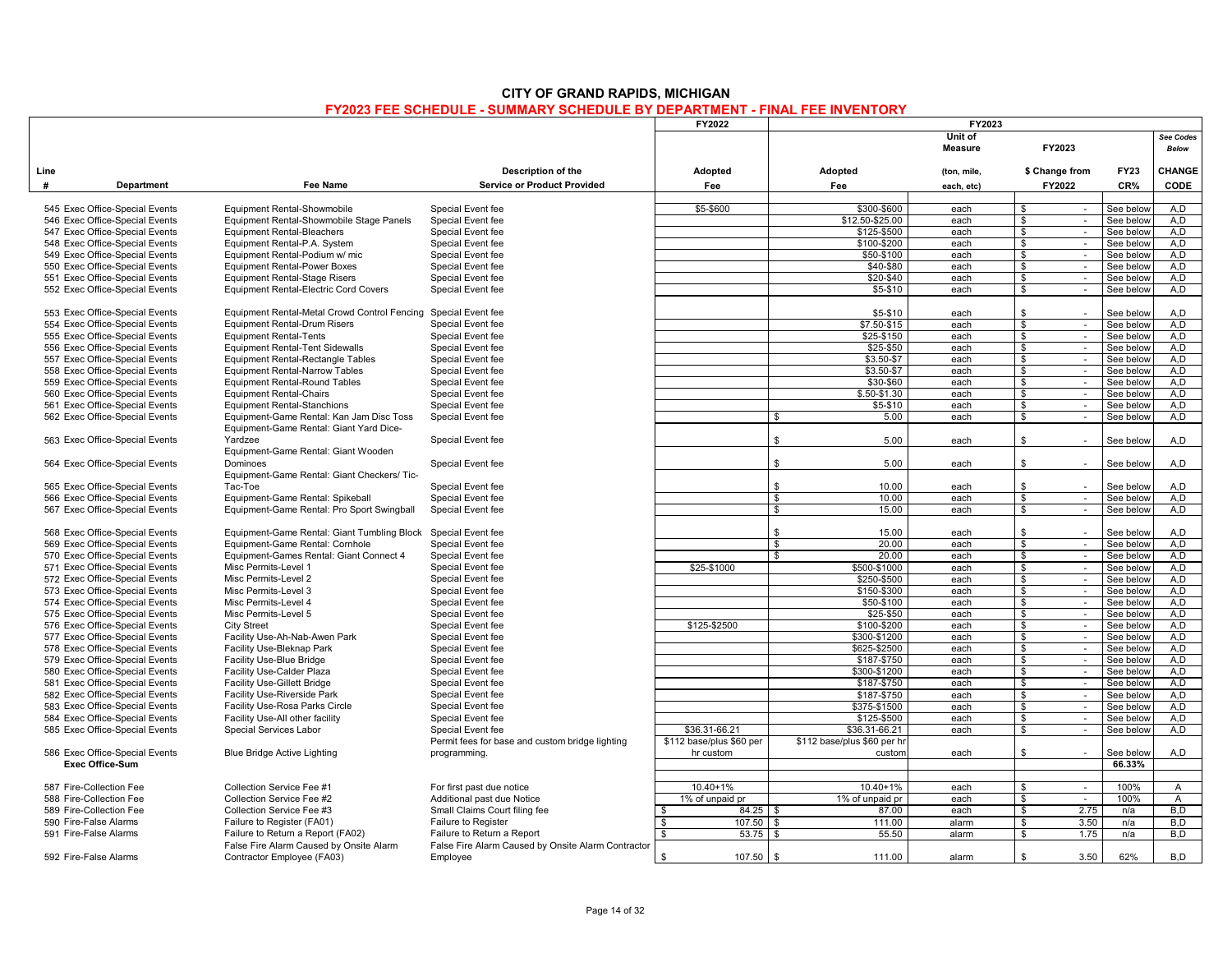# **CITY OF GRAND RAPIDS, MICHIGAN**

## **FY2023 FEE SCHEDULE - SUMMARY SCHEDULE BY DEPARTMENT - FINAL FEE INVENTORY**

|                                                              | FY2022                                                                     |                                                    |                         | <b>FY2023</b>       |                             |                |                         |                |              |                |
|--------------------------------------------------------------|----------------------------------------------------------------------------|----------------------------------------------------|-------------------------|---------------------|-----------------------------|----------------|-------------------------|----------------|--------------|----------------|
|                                                              |                                                                            |                                                    |                         |                     |                             | Unit of        |                         |                |              | See Codes      |
|                                                              |                                                                            |                                                    |                         |                     |                             | <b>Measure</b> |                         | FY2023         |              | <b>Below</b>   |
|                                                              |                                                                            |                                                    |                         |                     |                             |                |                         |                |              |                |
| Line                                                         |                                                                            | Description of the                                 | Adopted                 |                     | Adopted                     | (ton, mile,    |                         | \$ Change from | <b>FY23</b>  | CHANGE         |
| #<br>Department                                              | <b>Fee Name</b>                                                            | <b>Service or Product Provided</b>                 | Fee                     |                     | Fee                         | each, etc)     |                         | FY2022         | CR%          | <b>CODE</b>    |
| 593 Fire-False Alarms                                        | 1st Calendar Yr False Fire Alarm (FA04)                                    | 1st False Fire Alarm in a Calendar Year            | No Fee                  |                     | No Fee                      | alarm          | \$                      | $\sim$         | n/a          | A,D            |
| 594 Fire-False Alarms                                        | 2nd Calendar Yr False Fire Alarm (FA05)                                    | 2nd False Fire Alarm in a Calendar Year            | No Fee                  |                     | No Fee                      | alarm          | \$                      |                | n/a          | A.D            |
| 595 Fire-False Alarms                                        | 3rd Calendar Yr False Fire Alarm (FA06)                                    | 3rd False Fire Alarm in a Calendar Year            | - \$                    | 268.75              | <b>S</b><br>278.00          | alarm          | \$                      | 9.25           | 71%          | B.D            |
| 596 Fire-False Alarms                                        | 4th Calendar Yr False Fire Alarm (FA07)                                    | 4th False Fire Alarm in a Calendar Year            | \$                      | 323.25              | 334.00<br><b>S</b>          | alarm          | \$                      | 10.75          | 86%          | B,D            |
| 597 Fire-False Alarms                                        | 5th Calendar Yr False Fire Alarm (FA08)                                    | 5th False Fire Alarm in a Calendar Year            | $\mathbf{s}$            | $377.25$ \ \$       | 390.00                      | alarm          | s,                      | 12.75          | 100%         | В              |
| 598 Fire-False Alarms<br>599 Fire-False Alarms               | 6th and Above False Fire Alarm (FA09)                                      | 6 + False Fire Alarms in Calendar Year<br>Late Fee | \$                      | 539.00              | 560.00<br>\$                | alarm          | \$                      | 21.00          | 143%         | B              |
|                                                              | Late Fee (FA10)                                                            |                                                    | \$                      | $11.00$ \$          | 11.50                       | alarm          | \$                      | 0.50           | n/a          | C, D           |
| 600 Fire-Operational Permits<br>601 Fire-Operational Permits | Aerosol Products [APO]<br>Amusement Buildings [ABO]                        | Annual operational permit                          | S.<br>$\mathbf{s}$      | $93.50$ \$<br>93.50 | 96.50<br>96.50<br>-S        | Each<br>Each   | \$<br>\$                | 3.00<br>3.00   | 100%<br>100% | B<br>В         |
| 602 Fire-Operational Permits                                 | Aviation Facilities [AFO]                                                  | Annual operational permit                          | s,                      | $93.50$ \$          | 96.50                       | Each           | \$                      | 3.00           | 100%         | B              |
| 603 Fire-Operational Permits                                 | Battery Systems [BSO]                                                      | Annual operational permit                          | $\overline{\mathbf{s}}$ | $93.50$ \$          | 96.50                       | Each           | s,                      | 3.00           | 100%         | В              |
|                                                              |                                                                            | Annual operational permit                          | \$                      | 93.50               | 96.50                       | Each           | \$                      | 3.00           | 100%         | B              |
| 604 Fire-Operational Permits                                 | Cellulose Nitrate Film [CNFO]                                              | Annual operational permit                          |                         |                     | - \$                        |                |                         |                |              |                |
| 605 Fire-Operational Permits                                 | Combustible Dust-Producing Operations [CDO]                                | Annual operational permit                          | \$                      | 93.50               | 96.50<br>$\mathbf{\hat{z}}$ | Each           | - \$                    | 3.00           | 100%         | B              |
| 606 Fire-Operational Permits                                 | Combustible Fibers [CFO]                                                   | Annual operational permit                          | S.                      | $93.50$ \ \$        | 96.50                       | Each           | \$                      | 3.00           | 100%         | B              |
| 607 Fire-Operational Permits                                 | Compressed Gases [CGO]                                                     | Annual operational permit                          | s,                      | $93.50$ \$          | 96.50                       | Each           | s,                      | 3.00           | 100%         | В              |
| 608 Fire-Operational Permits                                 | Covered Mall Buildings [CMO]                                               | Operational permit                                 | $\overline{\mathbf{s}}$ | $93.50$ \ \$        | 96.50                       | Each           | s,                      | 3.00           | 100%         | B              |
| 609 Fire-Operational Permits                                 | Cryogenic Fluids [CFLO]                                                    | Annual operational permit                          | - \$                    | $93.50$ \$          | 96.50                       | Each           | - \$                    | 3.00           | 100%         | B              |
| 610 Fire-Operational Permits                                 | Cutting and Welding [CWO]                                                  | Annual operational permit                          | \$                      | $93.50$ \$          | 96.50                       | Each           | - \$                    | 3.00           | 100%         | B              |
| 611 Fire-Operational Permits                                 | Dry Cleaning Plants [DCO]                                                  | Operational permit                                 | \$                      | 93.50               | \$<br>96.50                 | Each           | \$                      | 3.00           | 100%         | В              |
| 612 Fire-Operational Permits                                 | Exhibits and Trade Shows [ETO]                                             | Operational permit                                 | \$                      | $93.50$ \$          | 96.50                       | Each           | S.                      | 3.00           | 100%         | B              |
| 613 Fire-Operational Permits                                 | Explosives [EXO]                                                           | Annual operational permit                          | $\mathbf{s}$            | $93.50$ \$          | 96.50                       | Each           | -S                      | 3.00           | 100%         | B              |
| 614 Fire-Operational Permits                                 | Flammable/Combustible Liquids [FCO]                                        | Operational permit                                 | \$                      | 93.50               | 96.50<br>l \$               | Each           | \$                      | 3.00           | 100%         | В              |
| 615 Fire-Operational Permits                                 | Floor Finishing [FFO]                                                      | Annual operational permit                          | \$                      | $93.50$ \$          | 96.50                       | Each           | S.                      | 3.00           | 100%         | B              |
| 616 Fire-Operational Permits                                 | Fruit and Crop Ripening [FCRO]                                             | Annual operational permit                          | \$                      | $93.50$ \$          | 96.50                       | Each           | \$                      | 3.00           | 100%         | В              |
| 617 Fire-Operational Permits                                 | Fumigation & Therman Insect Fog [FUO]                                      | Annual operational permit                          | \$                      | 93.50               | 96.50<br>- \$               | Each           | \$                      | 3.00           | 100%         | В              |
| 618 Fire-Operational Permits                                 | Hazardous Materials [HMO]                                                  | Annual operational permit                          | \$                      | $93.50$ \$          | 96.50                       | Each           | \$                      | 3.00           | 100%         | В              |
| 619 Fire-Operational Permits                                 | <b>HPM Facilities [HPMO]</b>                                               | Annual operational permit                          | $\overline{\mathbf{s}}$ | $93.50$ \$          | 96.50                       | Each           | s,                      | 3.00           | 100%         | В              |
| 620 Fire-Operational Permits                                 | High-Piled Storage [HPSO]                                                  | Annual operational permit                          | $\mathbf{s}$            | 93.50               | 96.50<br>- \$               | Each           | \$                      | 3.00           | 100%         | В              |
| 621 Fire-Operational Permits                                 | Hot Work Operations [HWO]                                                  | Annual operational permit                          | \$                      | $93.50$ \$          | 96.50                       | Each           | \$                      | 3.00           | 100%         | В              |
| 622 Fire-Operational Permits                                 | Industrial Ovens [IOO]                                                     | Annual operational permit                          | \$                      | $93.50$ \$          | 96.50                       | Each           | \$                      | 3.00           | 100%         | В              |
| 623 Fire-Operational Permits                                 | Lumberyard & Woodwork Plants [LYO]                                         | Annual operational permit                          | $\overline{\mathbf{s}}$ | 93.50               | 96.50<br>\$                 | Each           | \$                      | 3.00           | 100%         | B              |
|                                                              | Liquid or Gas Fueled Vehicles or Equipment in                              |                                                    |                         |                     |                             |                |                         |                |              |                |
| 624 Fire-Operational Permits                                 | Assembly Buildings [LGO]                                                   | Operational permit                                 | \$                      | 93.50               | $\mathbf{s}$<br>96.50       | Each           | \$                      | 3.00           | 100%         | B              |
| 625 Fire-Operational Permits                                 | LP-Gas [LPO]                                                               | Annual operational permit                          | $\mathbf{s}$            | 93.50               | 96.50<br>-S                 | Each           | -S                      | 3.00           | 100%         | В              |
| 626 Fire-Operational Permits                                 | Magnesium [MAGO]                                                           | Annual operational permit                          | $\mathbf{s}$            | $93.50$ \$          | 96.50                       | Each           | s                       | 3.00           | 100%         | В              |
| 627 Fire-Operational Permits                                 | Miscellaneous Combustible Storage [MCSO]                                   | Annual operational permit                          | \$                      | $93.50$ \$          | 96.50                       | Each           | \$                      | 3.00           | 100%         | В              |
| 628 Fire-Operational Permits                                 | Open Flames and Torches [OFT]                                              | Annual operational permit                          | S.                      | $93.50$ \ \$        | 96.50                       | Each           | S.                      | 3.00           | 100%         | B              |
| 629 Fire-Operational Permits                                 | Open Flames [OFCO]                                                         | Annual operational permit                          | $\overline{s}$          | $93.50$ \$          | 96.50                       | Each           | s                       | 3.00           | 100%         | $\overline{B}$ |
| 630 Fire-Operational Permits                                 | Organic Coatings [OCO]                                                     | Annual operational permit                          | s,                      | 93.50               | 96.50<br>$\mathbf{\hat{z}}$ | Each           | \$                      | 3.00           | 100%         | В              |
| 631 Fire-Operational Permits                                 | Places of Assembly [PAO]                                                   | Annual operational permit                          | \$                      | $93.50$ \$          | 96.50                       | Each           | \$                      | 3.00           | 100%         | В              |
| 632 Fire-Operational Permits                                 | Private Fire Hydrants [PFHO]                                               | <b>Operational Permit</b>                          | $\overline{\mathbf{s}}$ | $93.50$ \$          | 96.50                       | Each           | s,                      | 3.00           | 100%         | В              |
| 633 Fire-Operational Permits                                 | Pyrotechnic Special Effects Material [PYO]                                 | <b>Operational Permit</b>                          | $\mathbf{s}$            | 93.50               | 96.50<br>l \$               | Each           | s,                      | 3.00           | 100%         | В              |
| 634 Fire-Operational Permits                                 | Pyroxylin Plastics [PPO]                                                   | Annual operational permit                          | \$                      | $93.50$ \$          | 96.50                       | Each           | \$                      | 3.00           | 100%         | B              |
| 635 Fire-Operational Permits                                 | Refrigeration Equipment [REO]<br>Repair Garages/Fuel Dispensing Facilities | Annual operational permit                          | $\overline{\mathbf{s}}$ | $93.50$ \ \$        | 96.50                       | Each           | $\overline{\mathbf{s}}$ | 3.00           | 100%         | $\overline{B}$ |
| 636 Fire-Operational Permits                                 | [RGO]                                                                      |                                                    | \$                      | 93.50               | 96.50<br>. ድ                | Each           | -S                      | 3.00           | 100%         | B              |
|                                                              |                                                                            | Annual operational permit                          | \$                      | 93.50               | 96.50<br>\$                 | Each           |                         | 3.00           | 100%         | В              |
| 637 Fire-Operational Permits                                 | Rooftop Heliports [RHO]                                                    | Annual operational permit                          |                         |                     |                             |                | \$                      | 3.00           |              |                |
| 638 Fire-Operational Permits                                 | Spraying and Dipping [SDO]<br>Storage of Scrap Tires and Tire Byproducts   | Annual operational permit                          | S.                      | 93.50               | 96.50<br>-8                 | Each           | S.                      |                | 100%         | B              |
| 639 Fire-Operational Permits                                 | <b>ISTO1</b>                                                               | Annual operational permit                          | \$                      | 93.50               | $\mathbf{\hat{z}}$<br>96.50 | Each           | S.                      | 3.00           | 100%         | B              |
| 640 Fire-Operational Permits                                 | Tire-Rebuilding Plants [TRO]                                               | Annual operational permit                          | S.                      | 93.50               | 96.50<br>\$.                | Each           | \$                      | 3.00           | 100%         | B              |
| 641 Fire-Operational Permits                                 | Waste Handling [WHO]                                                       | Annual operational permit                          | \$                      | $93.50$ \$          | 96.50                       | Each           | \$                      | 3.00           | 100%         | В              |
| 642 Fire-Operational Permits                                 | Wood Products [WPO]                                                        | Annual operational permit                          | \$                      | 93.50               | l \$<br>96.50               | Each           | S.                      | 3.00           | 100%         | В              |
| 643 Fire-Operational Permits                                 | Operating Without a Permit [OWOP]                                          | Operating Without a Proper Permit                  | \$                      | 274.75              | 284.00<br>- \$              | Each           | -S                      | 9.25           | n/a          | В              |
|                                                              |                                                                            | Hazardous Material Planner Field Inspection per    |                         |                     |                             |                |                         |                |              |                |
| 644 Fire-Prevention-Haz Mat                                  | 18HFIF - HazMat Planner Field Inspection                                   | hour                                               | $\mathfrak s$           | 89.00               | $\mathbb{S}$<br>92.00       | Hour           | \$                      | 3.00           | 100%         | В              |
|                                                              |                                                                            |                                                    |                         |                     |                             |                |                         |                |              |                |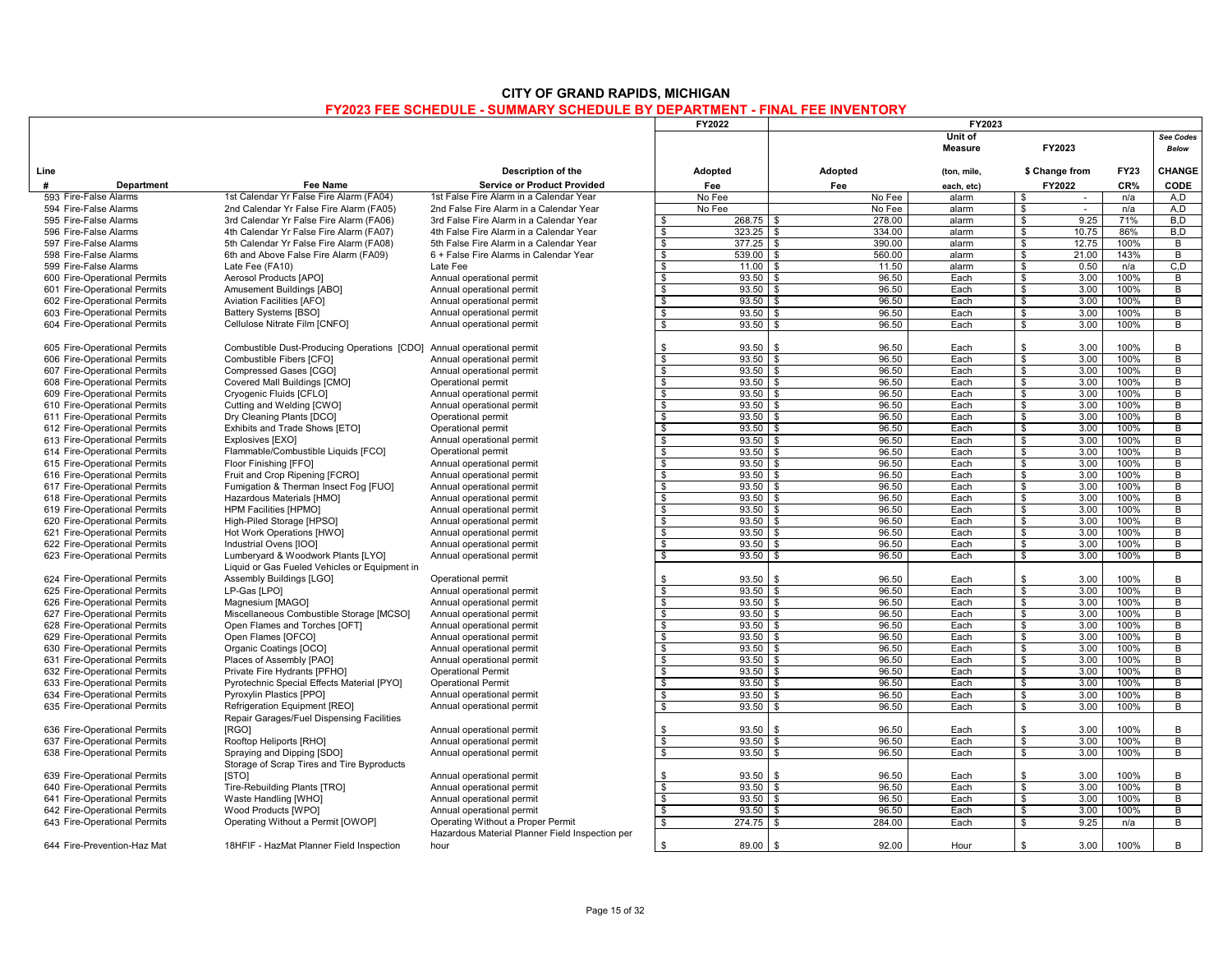|      |                                 |                                                                                          |                                                     | FY2022                           |                    |                       | FY2023                    |                         |                |             |                           |
|------|---------------------------------|------------------------------------------------------------------------------------------|-----------------------------------------------------|----------------------------------|--------------------|-----------------------|---------------------------|-------------------------|----------------|-------------|---------------------------|
|      |                                 |                                                                                          |                                                     |                                  |                    |                       | Unit of<br><b>Measure</b> |                         | FY2023         |             | See Codes<br><b>Below</b> |
| Line |                                 |                                                                                          | Description of the                                  | Adopted                          |                    | Adopted               | (ton, mile,               |                         | \$ Change from | <b>FY23</b> | CHANGE                    |
| #    | Department                      | Fee Name                                                                                 | <b>Service or Product Provided</b>                  | Fee                              |                    | Fee                   | each, etc)                |                         | FY2022         | CR%         | CODE                      |
|      |                                 | 18HAF - Hazardous Material Planner                                                       | Hazardous Material Planner Administrative Fees per  |                                  |                    |                       |                           |                         |                |             |                           |
|      | 645 Fire-Prevention-Haz Mat     | <b>Administrative Fees</b>                                                               | hour                                                |                                  | l \$               |                       |                           | \$                      |                |             |                           |
|      |                                 |                                                                                          |                                                     | \$<br>89.00                      |                    | 92.00                 | Hour                      |                         | 3.00           | 100%        | B                         |
|      |                                 | 18HFKA - Hazardous Material Planner Failure                                              | Hazardous Material Planner Failure to Keep          |                                  |                    |                       |                           |                         |                |             |                           |
|      | 646 Fire-Prevention-Haz Mat     | to Keep Appointment                                                                      | Appointment Fee                                     | \$<br>44.25                      | <b>\$</b>          | 46.00                 | Each                      | \$                      | 1.75           | 100%        | $\mathsf{C}$              |
|      |                                 | 18HFAI - Hazardous Material Planner Failure to                                           | Hazardous Material Planner Failure to Arrange for   |                                  |                    |                       |                           |                         |                |             |                           |
|      | 647 Fire-Prevention-Haz Mat     | Arrange for Re-inspection                                                                | Re-inspection Fee                                   | 44.25<br>\$                      | <b>S</b>           | 46.00                 | Each                      | \$                      | 1.75           | 100%        | $\mathtt{C}$              |
|      |                                 | 18HFPE - Hazardous Material Planner Failure                                              | Hazardous Material Planner Failure to Provide Entry |                                  |                    |                       |                           |                         |                |             |                           |
|      | 648 Fire-Prevention-Haz Mat     | to Provide Entry                                                                         | Fee                                                 | \$<br>44.25                      | $\mathbf{\hat{z}}$ | 46.00                 | Each                      | \$                      | 1.75           | 100%        | C                         |
|      |                                 | 18HSI - Hazardous Material Planner Inspection                                            | Hazardous Material Planner Inspection After         |                                  |                    |                       |                           |                         |                |             |                           |
|      | 649 Fire-Prevention-Haz Mat     | After Business Hours                                                                     | Business Hours per hour                             | $114.50$ \$<br>\$                |                    | 118.50                | Hour                      | \$                      | 4.00           | 100%        | B                         |
|      |                                 |                                                                                          |                                                     |                                  |                    |                       |                           |                         |                |             |                           |
|      | 650 Fire-Prevention-Haz Mat     | 18HPAF - Hazardous Material Plan Report Fee                                              | Hazardous Material Plan Report Fee per hour         | \$<br>89.00                      | $\mathbf{\hat{f}}$ | 92.00                 | Hour                      | \$                      | 3.00           | 100%        | В                         |
|      | 651 Fire-Prevention-Inspections | 18FFIF - Field Fire Inspection Fee                                                       | Field Inspection - 1 Hour Minimum                   | 89.00<br>\$                      |                    | 92.00                 | Hour                      | \$                      | 3.00           | 100%        | $\overline{B}$            |
|      | 652 Fire-Prevention-Inspections | 18FAF - Administrative Rate                                                              | Administrative rate to nearest 1/2 hour             | \$<br>89.00                      | l \$               | 92.00                 | Hour                      | \$                      | 3.00           | 100%        | B                         |
|      | 653 Fire-Prevention-Inspections | 18FKA - Failure to Keep Appointment                                                      | Failure to Keep Appointment                         | $\overline{\mathbf{s}}$          |                    | 46.00                 | Each                      | \$                      | 1.75           | 100%        | $\overline{c}$            |
|      | 654 Fire-Prevention-Inspections | 18FAI - Failure to Arrange for Re-inspection                                             | Failure to Arrange for Re-inspection                | \$<br>44.25                      | £.                 | 46.00                 | Each                      | \$                      | 1.75           | 100%        | $\overline{c}$            |
|      | 655 Fire-Prevention-Inspections | 18FPE - Failure to Provide Entry                                                         | Failure to Provide Entry                            | \$<br>44.25                      | -S                 | 46.00                 | Each                      | S.                      | 1.75           | 100%        | C                         |
|      |                                 |                                                                                          |                                                     |                                  |                    |                       |                           |                         |                |             |                           |
|      | 656 Fire-Prevention-Inspections | 18FSI - Inspection After Normal Business Hours                                           | Inspection After Normal Business Hours              | 114.50<br>s.                     |                    | 118.50                | Hour                      | \$                      | 4.00           | 100%        | B                         |
|      | 657 Fire-Prevention-Inspections | 18SEIF - Special Event Field Fire Inspection                                             | Special Event Field Fire Inspection                 | 89.00<br>\$                      |                    | 92.00                 | Hour                      | \$                      | 3.00           | 100%        | $\overline{B}$            |
|      |                                 | 18ESIF - Special Event Inspection After Normal                                           |                                                     |                                  |                    |                       |                           |                         |                |             |                           |
|      | 658 Fire-Prevention-Inspections | <b>Biz Hours</b>                                                                         | Special Event Inspection After Normal Biz Hours     | \$<br>114.50                     | \$                 | 118.50                | Hour                      | \$                      | 4.00           | 100%        | B                         |
|      |                                 | 18DFAL - Document Fee for Attorney Warning                                               |                                                     |                                  |                    |                       |                           |                         |                |             |                           |
|      | 659 Fire-Prevention-Inspections | Letter                                                                                   | Document Fee for Attorney Warning Letter            | 143.25<br>\$                     | <b>S</b>           | 148.00                | Each                      | \$                      | 4.75           | 100%        | B                         |
|      |                                 | 18DFVL - Document Fee for Notice of Violation                                            |                                                     |                                  |                    |                       |                           |                         |                |             |                           |
|      | 660 Fire-Prevention-Inspections | Letter                                                                                   | Document Fee for Notice of Violation Letter         | \$                               | $82.75$ \$         | 85.50                 |                           | \$                      | 2.75           | 100%        | B                         |
|      |                                 |                                                                                          |                                                     |                                  |                    |                       | Each                      |                         |                |             |                           |
|      |                                 | 18AFSR - Automatic Fire Suppression System                                               |                                                     |                                  |                    |                       |                           |                         |                |             |                           |
|      | 661 Fire-Prevention-Life Safety | Report                                                                                   | Annual inspection report                            | \$<br>89.00                      | <b>S</b>           | 92.00                 | Hour                      | \$                      | 3.00           | 100%        | В                         |
|      | 662 Fire-Prevention-Life Safety | 18AFAR - Fire Alarm System Report                                                        | Annual inspection report                            | $\overline{\mathbf{s}}$          | $89.00$ \ \$       | 92.00                 | Hour                      | s,                      | 3.00           | 100%        | В                         |
|      | 663 Fire-Prevention-Life Safety | 18AHSR - Hood Suppression System Report                                                  | Semi-annual inspection report                       | S.                               |                    | 46.00                 | Each                      | \$                      | 1.75           | 100%        | C                         |
|      | 664 Fire-Prevention-Life Safety | 18ALSR - Life Safety System Report                                                       | Annual inspection report                            | $\overline{\mathbf{s}}$          | $89.00$ \ \$       | 92.00                 | Hour                      | s,                      | 3.00           | 100%        | $\overline{B}$            |
|      | 665 Fire-Prevention-Life Safety | 18IPLF - Inspection Report Late Fee                                                      | Inspection Report Late Fee                          | $\bullet$                        |                    | 45.25                 | Each                      | $\bullet$               | 1.50           | 100%        | $\overline{B}$            |
|      | 666 Fire-Prevention-Life Safety | 18LRIRF-Low Risk Inspection Review Fee                                                   | RBIC inspection review                              | \$                               | $24.25$ \$         | 25.00                 | 25 Hour                   | \$                      | 0.75           | 100%        | B                         |
|      | 667 Fire-Prevention-Life Safety | 18LROIF- Low Risk On-site Inspection Fee                                                 | RBIC On-site inspection                             | $\overline{\mathbf{s}}$<br>95.00 | \$                 | 98.25                 | Hour                      | s,                      | 3.25           | 100%        | В                         |
|      |                                 | 18MRIRF- Moderate Risk Inspection Review                                                 |                                                     |                                  |                    |                       |                           |                         |                |             |                           |
|      | 668 Fire-Prevention-Life Safety | Fee                                                                                      | RBIC inspection review                              | 24.25<br>\$                      | l \$               | 25.00                 | 25 Hour                   | \$                      | 0.75           | 100%        | B                         |
|      |                                 | 18MROIF- Moderate Risk On-Site Inspection                                                |                                                     |                                  |                    |                       |                           |                         |                |             |                           |
|      | 669 Fire-Prevention-Life Safety | Fee                                                                                      | RBIC On-site inspection                             | s.<br>95.00                      | - \$               | 98.25                 | Hour                      | $\mathbf{s}$            | 3.25           | 100%        | B                         |
|      | 670 Fire-Prevention-Life Safety | 18HRIRF- High Risk Inspection Review Fee                                                 | RBIC inspection review                              | \$                               |                    | 25.00                 | 25 Hour                   | \$                      | 0.75           | 100%        | $\overline{B}$            |
|      | 671 Fire-Suppression            | 18ODEW - Downed Electrical Wires                                                         | <b>Downed Electrical Wires</b>                      | \$<br>$357.00$ \$                |                    | 369.00                | Hour                      | \$                      | 12.00          | 100%        | В                         |
|      |                                 |                                                                                          |                                                     |                                  |                    |                       |                           |                         |                |             |                           |
|      | 672 Fire-Suppression            | 18VAHA - Vehicle Accident Hazard Abatement                                               | Vehicle Accident Hazard Abatement                   | 143.25<br>s.                     | l \$               | 148.00                | Each                      | \$                      | 4.75           | 100%        | B                         |
|      | 673 Fire-Supp-Investigation     | 18FIPI - Fire Investigator Personnel Cost                                                | Fire investigator personnel cost/hour               | \$                               | $91.50$ \ \$       | 94.50                 | Hour                      | \$                      | 3.00           | 100%        | В                         |
|      | 674 Fire-Supp-Investigation     | 18FIT - Fire Investigator Transportation Cost                                            | Fire investigator transportation cost/mile          | $\overline{\mathbf{s}}$<br>0.90  | <b>S</b>           | 0.93                  | Mile                      | $\overline{\mathbf{s}}$ | 0.03           | 100%        | $\overline{B}$            |
|      |                                 | 18FIPO - Fire Investigator Cost After Normal                                             |                                                     |                                  |                    |                       |                           |                         |                |             |                           |
|      | 675 Fire-Supp-Investigation     | Hours                                                                                    | Fire investigator cost after normal hours           | 116.75<br>\$                     | <b>S</b>           | 120.50                | Hour                      | \$                      | 3.75           | 100%        | B                         |
|      |                                 |                                                                                          |                                                     |                                  |                    |                       |                           |                         |                |             |                           |
|      | 676 Fire-Supp-Investigation     | 18FIMB - Fire Investigator Meal Cost - Breakfast Fire Investigator Meal Cost - Breakfast |                                                     | s.<br>10.75                      | l \$               | 11.10                 | Meal                      | \$                      | 0.35           | 100%        | B                         |
|      | 677 Fire-Supp-Investigation     | 18FIML - Fire Investigator Meal Cost - Lunch                                             | Fire Investigator Meal Cost - Lunch                 | $\overline{\mathbf{s}}$<br>15.75 | . ድ                | 16.25                 | Meal                      | s,                      | 0.50           | 100%        | $\overline{B}$            |
|      | 678 Fire-Supp-Investigation     | 18FIMD - Fire Investigator Meal Cost - Dinner                                            | Fire Investigator Meal Cost - Dinner                | \$<br>26.25                      | \$                 | 27.25                 | Meal                      | \$                      | 1.00           | 100%        | B                         |
|      |                                 |                                                                                          |                                                     |                                  |                    |                       |                           |                         |                |             |                           |
|      | 679 Fire-Supp-Investigation     | 18FIL - Fire Investigator Lodging Cost                                                   | Fire Investigator Lodging Cost                      | $\mathbf{s}$<br>83.25            | l \$               | 86.00                 | Lodging                   | \$                      | 2.75           | 100%        | $\overline{B}$            |
|      | 680 Fire-Supp-Investigation     | Emergency Demolition, per incident                                                       | Use of contractor for emergency demolition          | $$200 +$ vendor costs            |                    | $$200 +$ vendor costs | Each                      | \$                      | $\sim$         | 100%        | A                         |
|      |                                 |                                                                                          |                                                     |                                  |                    |                       |                           |                         |                |             |                           |
|      | 681 Fire-Supp-Special Ops       | 18SOPE - Special Operations Engine Personnel Special Operations Engine Personnel Costs   |                                                     | \$<br>230.00                     | \$                 | 238.00                | Hour                      | \$                      | 8.00           | 100%        | B                         |
|      |                                 |                                                                                          |                                                     |                                  |                    |                       |                           |                         |                |             |                           |
|      | 682 Fire-Supp-Special Ops       | 18SOPT - Special Operations Truck Personnel                                              | Special Operations Truck Personnel Cost Per Hour    | s.<br>230.00                     | \$                 | 238.00                | Hour                      | \$                      | 8.00           | 100%        | B                         |
|      |                                 | 18SOPS - Special Operations Rescue                                                       | Special Operations Rescue Engine Personnel Cost     |                                  |                    |                       |                           |                         |                |             |                           |
|      | 683 Fire-Supp-Special Ops       | Personnel                                                                                | Per Hour                                            | $230.00$ \$<br>\$                |                    | 238.00                | Hour                      | \$                      | 8.00           | 100%        | B                         |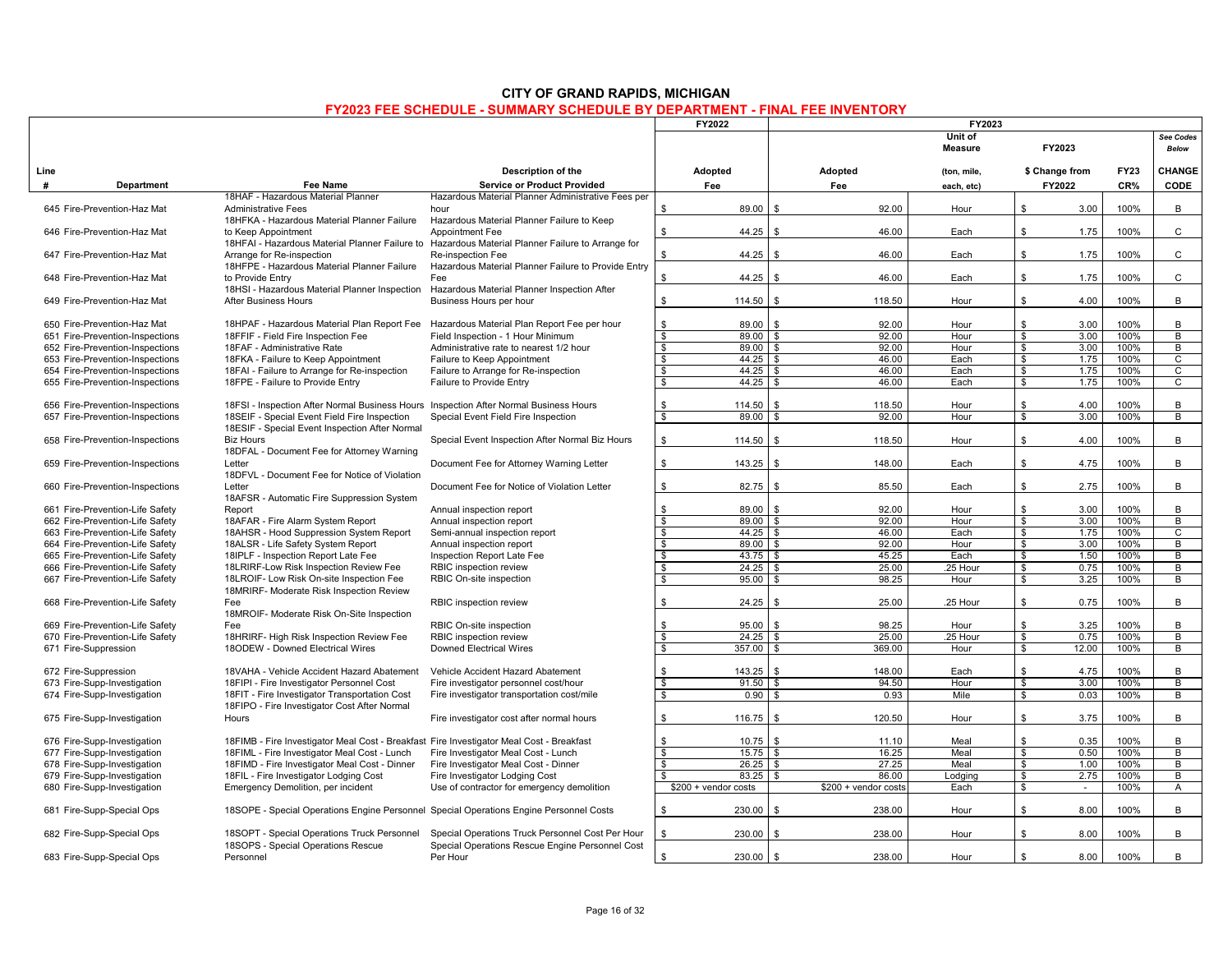| <b>CITY OF GRAND RAPIDS, MICHIGAN</b>                                             |
|-----------------------------------------------------------------------------------|
| <b>FY2023 FEE SCHEDULE - SUMMARY SCHEDULE BY DEPARTMENT - FINAL FEE INVENTORY</b> |

|           |                              |                                                                                             |                                                                                                                                           | FY2022                 | FY2023                       |                           |                          |                    |                           |
|-----------|------------------------------|---------------------------------------------------------------------------------------------|-------------------------------------------------------------------------------------------------------------------------------------------|------------------------|------------------------------|---------------------------|--------------------------|--------------------|---------------------------|
|           |                              |                                                                                             |                                                                                                                                           |                        | Unit of<br><b>Measure</b>    |                           | FY2023                   |                    | See Codes<br><b>Below</b> |
| Line<br># | Department                   | Fee Name                                                                                    | Description of the<br><b>Service or Product Provided</b>                                                                                  | Adopted<br>Fee         | Adopted<br>Fee               | (ton, mile,<br>each, etc) | \$ Change from<br>FY2022 | <b>FY23</b><br>CR% | CHANGE<br><b>CODE</b>     |
|           |                              | 18SOPM - Special Operations Medical Squad                                                   | Special Operations Medical Squad Personnel Cost                                                                                           |                        |                              |                           |                          |                    |                           |
|           | 684 Fire-Supp-Special Ops    | Personnel                                                                                   | Per Hour                                                                                                                                  | 118.75<br>\$           | 122.75<br><b>S</b>           | Hour                      | \$<br>4.00               | 100%               | B                         |
|           | 685 Fire-Supp-Special Ops    |                                                                                             | 18SOPS - Special Operations Squad Personnel Special Operations Squad Personnel Cost Per Hour                                              | \$<br>182.00           | $\mathbf{\hat{s}}$<br>188.00 | Hour                      | \$<br>6.00               | 100%               | B                         |
|           | 686 Fire-Supp-Special Ops    | 18SOPC - Special Operations Chief Personnel<br>18SOAE - Special Operations Engine Apparatus | Special Operations Chief Personnel Cost Per Hour                                                                                          | 67.50<br>\$            | 69.75<br>- \$                | Hour                      | \$<br>2.25               | 100%               | B                         |
|           | 687 Fire-Supp-Special Ops    | 1st Hr                                                                                      | Special Operations Engine Apparatus 1st Hr<br>18OAEA - Special Operations Engine Apparatus Special Operations Engine Apparatus Additional | \$.<br>182.00          | - \$<br>188.00               | Hour                      | \$<br>6.00               | 100%               | B                         |
|           | 688 Fire-Supp-Special Ops    | Add                                                                                         | Hours                                                                                                                                     | \$<br>91.50            | 94.00<br>\$                  | 1/2 Hour                  | \$<br>2.50               | 100%               | B                         |
|           | 689 Fire-Supp-Special Ops    | 18SOAT - Special Operations Truck Apparatus<br>1st Hr                                       | Special Operations Truck Apparatus 1st Hr                                                                                                 | \$<br>182.00           | 188.00<br>\$                 | Hour                      | \$<br>6.00               | 100%               | B                         |
|           | 690 Fire-Supp-Special Ops    | 18OATA- Special Operations Truck Apparatus<br>Add                                           | Special Operations Truck Apparatus Additional<br>Hours                                                                                    | \$<br>91.50            | <b>S</b><br>94.00            | 1/2 Hour                  | \$<br>2.50               | 100%               | B                         |
|           | 691 Fire-Supp-Special Ops    | 18SOAR - Special Operations Rescue<br>Apparatus 1st Hr                                      | Special Operations Rescue Engine Apparatus 1st Hr                                                                                         | $\mathbb{S}$<br>182.00 | 188.00<br>$\mathbf{\hat{s}}$ | Hour                      | \$<br>6.00               | 100%               | B                         |
|           | 692 Fire-Supp-Special Ops    | 18OARA - Special Operations Rescue<br>Apparatus Add                                         | Special Operations Rescue Engine Apparatus<br><b>Additional Hours</b>                                                                     | \$<br>91.50            | 100.00<br>\$                 | 1/2 Hour                  | \$<br>8.50               | 100%               | $\mathsf{C}$              |
|           | 693 Fire-Supp-Special Ops    | 18SOAM - Special Operations Medical Squad<br>Apparatus 1st Hr                               | Special Operations Medical Squad Apparatus 1st<br>Hour                                                                                    | \$<br>91.50            | 100.00<br><b>S</b>           | Hour                      | \$<br>8.50               | 100%               | $\mathsf{C}$              |
|           | 694 Fire-Supp-Special Ops    | 18OAMA - Special Operations Medical Squad<br>Apparatus Add                                  | Special Operations Medical Squad Apparatus<br><b>Additional Hours</b>                                                                     | \$<br>48.75            | 50.00<br>\$                  | 1/2 Hour                  | \$<br>1.25               | 100%               | B                         |
|           | 695 Fire-Supp-Special Ops    | 18SOAS - Special Operations Squad Apparatus<br>1st Hr                                       | Special Operations Squad Apparatus 1st Hr                                                                                                 | \$<br>91.50            | 100.00<br>- \$               | Hour                      | \$<br>8.50               | 100%               | $\mathsf{C}$              |
|           |                              | 18OASA - Special Operations Squad Apparatus                                                 | Special Operations Squad Apparatus Additional<br>Hours                                                                                    |                        |                              |                           | \$                       |                    |                           |
|           | 696 Fire-Supp-Special Ops    | Add<br>18SOAC - Special Operations Chief Apparatus                                          |                                                                                                                                           | \$<br>48.75            | 50.00<br>\$                  | 1/2 Hour                  | 1.25                     | 100%               | B                         |
|           | 697 Fire-Supp-Special Ops    | 1st Hr<br>18OACA - Special Operations Chief Apparatus                                       | Special Operations Chief Apparatus 1st Hr                                                                                                 | \$<br>91.50            | 100.00<br>- \$               | Hour                      | \$<br>8.50               | 100%               | $\mathtt{C}$              |
|           | 698 Fire-Supp-Special Ops    | Add<br>18SOAH - Special Operations Hazardous                                                | Special Operations Chief Apparatus Additional Hours                                                                                       | \$<br>48.75            | 50.00<br>\$                  | 1/2 Hour                  | \$<br>1.25               | 100%               | B                         |
|           | 699 Fire-Supp-Special Ops    | Material Apparatus 1st Hr<br>18OAHA - Special Operations Hazardous                          | Hazardous Material Apparatus 1st Hr                                                                                                       | \$<br>182.00           | 188.00<br>\$                 | Hour                      | \$<br>6.00               | 100%               | B                         |
|           | 700 Fire-Supp-Special Ops    | Material Apparatus Add<br>18SOAR - Special Operations Heavy Rescue                          | Haz Mat Apparatus Add'l Hours                                                                                                             | \$<br>91.50            | 100.00<br>- \$               | 1/2 Hour                  | \$<br>8.50               | 100%               | $\mathsf{C}$              |
|           | 701 Fire-Supp-Special Ops    | Apparatus 1st Hr<br>18OARA - Special Operations Heavy Rescue                                | Heavy Rescue Apparatus 1st Hr                                                                                                             | \$<br>192.00           | 200.00<br>\$                 | Hour                      | \$<br>8.00               | 100%               | $\mathsf{C}$              |
|           | 702 Fire-Supp-Special Ops    | Apparatus Add                                                                               | Heavy Rescue Apparatus Add'l Hours                                                                                                        | 91.50<br>\$            | 100.00<br>\$                 | 1/2 Hour                  | \$<br>8.50               | 100%               | $\mathsf{C}$              |
|           | 703 Fire-Supp-Special Ops    | 18SOAB - Special Operations River Rescue<br>Apparatus 1st Hr                                | River Rescue Apparatus 1st Hr                                                                                                             | \$<br>91.50            | 100.00<br>- \$               | 1/2 Hour                  | \$<br>8.50               | 100%               | $\mathsf{C}$              |
|           | 704 Fire-Supp-Special Ops    | 18OABA - Special Operations River Rescue<br>Apparatus Add                                   | River Rescue Apparatus Add'l Hours                                                                                                        | \$<br>48.75            | 50.00<br>\$                  | 1/2 Hour                  | \$<br>1.25               | 100%               | B                         |
|           | 705 Fire-Supp-Special Ops    | 18SOAW - Special Operations River Rescue<br>Wave Runners 1st Hr                             | River Rescue Wave Runners 1st Hr                                                                                                          | 91.50<br>\$            | 100.00<br>. \$               | Hour                      | \$<br>8.50               | 100%               | $\mathsf{C}$              |
|           | 706 Fire-Supp-Special Ops    | 18OAWA - Special Operations River Rescue<br><b>Wave Runners Add</b>                         | River Rescue Wave Runners Add'l Hours                                                                                                     | \$<br>48.75            | 50.00<br>$\mathbf{\hat{S}}$  | 1/2 Hour                  | \$<br>1.25               | 100%               | B                         |
|           | 707 Fire-Supp-Vehicle Extric | 18VEPE - Operations-Vehicle Extrication Engine<br>Personnel                                 | Vehicle Extrication Engine Personnel Cost Per Hour                                                                                        | \$<br>192.00           | 200.00<br>\$                 | 1/2 Hour                  | \$<br>8.00               | 100%               | $\mathsf{C}$              |
|           | 708 Fire-Supp-Vehicle Extric | 18VEPT - Operations-Vehicle Extrication Truck<br>Personnel                                  | Vehicle Extrication Truck Personnel Cost Per Hour                                                                                         | 230.00<br>\$.          | 238.00<br>\$                 | 1/2 Hour                  | \$<br>8.00               | 100%               | B                         |
|           | 709 Fire-Supp-Vehicle Extric | 18VEPR - Operations-Vehicle Extrication<br><b>Rescue Personnel</b>                          | Vehicle Extrication Rescue Engine Personnel Cost<br>Per Hour                                                                              | \$<br>230.00           | \$<br>238.00                 | Hour                      | \$<br>8.00               | 100%               | B                         |
|           |                              | 18VEPM - Operations-Vehicle Extrication Med                                                 | Vehicle Extrication Medical Squad Personnel Cost                                                                                          |                        |                              |                           |                          |                    |                           |
|           | 710 Fire-Supp-Vehicle Extric | Squad Personnel<br>18VEPS - Operations-Vehicle Extrication Squad                            | Per Hour                                                                                                                                  | \$<br>118.75           | \$<br>122.75                 | Hour                      | \$<br>4.00               | 100%               | B                         |
|           | 711 Fire-Supp-Vehicle Extric | Personnel<br>18VEPC - Operations-Vehicle Extrication Chief                                  | Vehicle Extrication Squad Personnel Cost Per Hour                                                                                         | 230.00<br>\$           | 238.00<br>\$                 | Hour                      | \$<br>8.00               | 100%               | B                         |
|           | 712 Fire-Supp-Vehicle Extric | Personnel                                                                                   | Vehicle Extrication Chief Personnel Cost Per Hour                                                                                         | \$<br>67.50            | 69.75<br>- \$                | Hour                      | \$<br>2.25               | 100%               | B                         |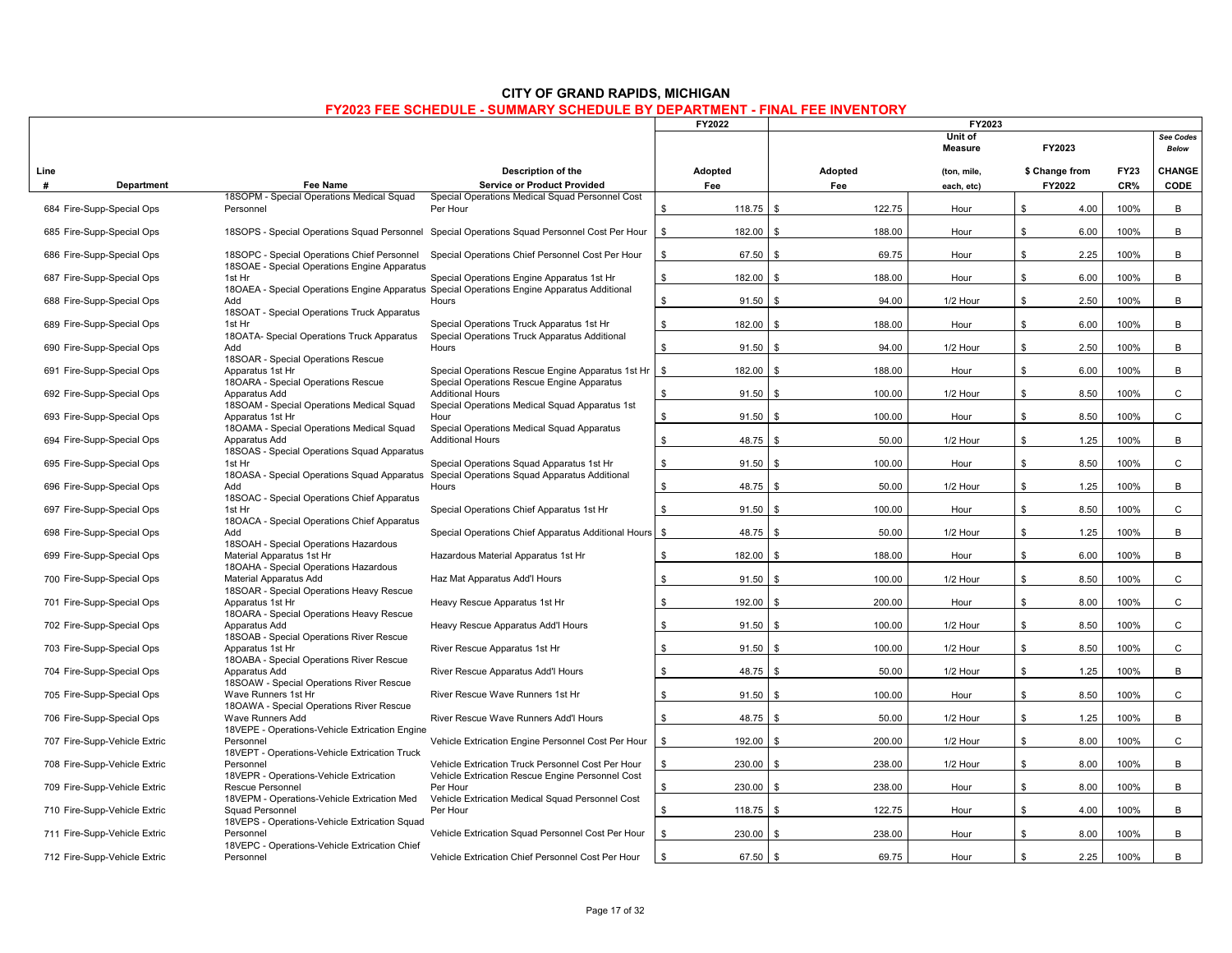|      |                                          |                                                                               |                                                                                                                                               | FY2022                      | FY2023                              |                           |                                    |             |                     |
|------|------------------------------------------|-------------------------------------------------------------------------------|-----------------------------------------------------------------------------------------------------------------------------------------------|-----------------------------|-------------------------------------|---------------------------|------------------------------------|-------------|---------------------|
|      |                                          |                                                                               |                                                                                                                                               |                             |                                     | Unit of<br><b>Measure</b> | FY2023                             |             | See Codes<br>Below  |
| Line |                                          |                                                                               | Description of the                                                                                                                            | Adopted                     | Adopted                             | (ton, mile,               | \$ Change from                     | <b>FY23</b> | CHANGE              |
| #    | <b>Department</b>                        | Fee Name                                                                      | <b>Service or Product Provided</b>                                                                                                            | Fee                         | Fee                                 | each, etc)                | FY2022                             | CR%         | CODE                |
|      |                                          | 18AFPC - Operations-Additional Fire                                           | Operations Additional Fire Department Personnel                                                                                               |                             |                                     |                           |                                    |             |                     |
|      | 713 Fire-Supp-Vehicle Extric             | <b>Department Personnel</b><br>18VEAE - Operations-Vehicle Extrication Engine | Cost                                                                                                                                          | \$<br>56.75                 | \$<br>60.00                         | Hour                      | $\mathbb{S}$<br>3.25               | 100%        | $\mathsf{C}$        |
|      |                                          | Apparatus 1st Hr                                                              |                                                                                                                                               | \$<br>192.00                | 200.00<br>\$                        | Hour                      | \$<br>8.00                         | 100%        | C                   |
|      | 714 Fire-Supp-Vehicle Extric             |                                                                               | Vehicle Extrication Engine Apparatus 1st Hr<br>18EAEA - Operations-Vehicle Extrication Engine Vehicle Extrication Engine Apparatus Additional |                             |                                     |                           |                                    |             |                     |
|      | 715 Fire-Supp-Vehicle Extric             | Apparatus Add                                                                 | Hours                                                                                                                                         | $\mathbb{S}$<br>91.50       | 100.00                              | 1/2 Hour                  | 8.50<br>\$                         | 100%        | $\mathsf{C}$        |
|      |                                          | 18VEAT - Operations-Vehicle Extrication Truck                                 |                                                                                                                                               |                             |                                     |                           |                                    |             |                     |
|      | 716 Fire-Supp-Vehicle Extric             | Apparatus 1st Hr                                                              | Vehicle Extrication Truck Apparatus 1st Hr                                                                                                    | \$<br>192.00                | $\mathbf{s}$<br>200.00              | Hour                      | \$<br>8.00                         | 100%        | $\mathsf{C}$        |
|      |                                          | 18EATA - Operations-Vehicle Extrication Truck                                 |                                                                                                                                               |                             |                                     |                           |                                    |             |                     |
|      | 717 Fire-Supp-Vehicle Extric             | Apparatus Add                                                                 | Vehicle Extrication Truck Apparatus Additional Hours                                                                                          | \$<br>91.50                 | \$<br>100.00                        | 1/2 Hour                  | \$<br>8.50                         | 100%        | $\mathbf C$         |
|      |                                          | 18VEAR - Operations-Vehicle Extrication                                       |                                                                                                                                               |                             |                                     |                           |                                    |             |                     |
|      | 718 Fire-Supp-Vehicle Extric             | Rescue Apparatus 1st Hr                                                       | Vehicle Extrication Rescue Engine Apparatus 1st Hr                                                                                            | 192.00<br>\$                | 200.00<br>$\mathbf{\hat{z}}$        | Hour                      | \$<br>8.00                         | 100%        | $\mathsf{C}$        |
|      |                                          | 18EARA - Operations-Vehicle Extrication                                       | Vehicle Extrication Rescue Engine Apparatus                                                                                                   |                             |                                     |                           |                                    |             |                     |
|      | 719 Fire-Supp-Vehicle Extric             | Rescue Apparatus Add                                                          | <b>Additional Hours</b>                                                                                                                       | \$<br>91.50                 | 100.00<br>$\mathbf{s}$              | 1/2 Hour                  | \$<br>8.50                         | 100%        | $\mathsf{C}$        |
|      |                                          | 18VEAM - Operations-Vehicle Extrication                                       |                                                                                                                                               |                             |                                     |                           |                                    |             |                     |
|      | 720 Fire-Supp-Vehicle Extric             | Medical Squad Apparatus 1st Hr                                                | Vehicle Extrication Medical Squad Apparatus 1st Hr                                                                                            | \$<br>91.50                 | \$<br>100.00                        | Hour                      | \$<br>8.50                         | 100%        | $\mathsf{C}$        |
|      |                                          | 18EAMA - Operations-Vehicle Extrication<br>Medical Squad Apparatus Add        | Vehicle Extrication Medical Squad Apparatus<br><b>Additional Hours</b>                                                                        | \$<br>48.75                 | \$<br>50.00                         | 1/2 Hour                  | \$<br>1.25                         | 100%        | B                   |
|      | 721 Fire-Supp-Vehicle Extric             | 18VEAR - Operations-Vehicle Extrication Squad                                 |                                                                                                                                               |                             |                                     |                           |                                    |             |                     |
|      | 722 Fire-Supp-Vehicle Extric             | Apparatus 1st Hr                                                              | Vehicle Extrication Squad Apparatus 1st Hr                                                                                                    | \$<br>91.50                 | 100.00<br>- \$                      | Hour                      | \$<br>8.50                         | 100%        | C                   |
|      |                                          |                                                                               | 18EARA - Operations-Vehicle Extrication Squad Vehicle Extrication Squad Apparatus Additional                                                  |                             |                                     |                           |                                    |             |                     |
|      | 723 Fire-Supp-Vehicle Extric             | Apparatus Add                                                                 | Hours                                                                                                                                         | $$\mathbb{S}$$<br>48.75     | \$<br>50.00                         | 1/2 Hour                  | \$<br>1.25                         | 100%        | В                   |
|      |                                          | 18VEAC - Operations-Vehicle Extrication Chief                                 |                                                                                                                                               |                             |                                     |                           |                                    |             |                     |
|      | 724 Fire-Supp-Vehicle Extric             | Apparatus 1st Hr                                                              | Vehicle Extrication Chief Apparatus 1st Hr                                                                                                    | \$<br>91.50                 | 100.00<br>\$                        | Hour                      | \$<br>8.50                         | 100%        | $\mathsf{C}$        |
|      |                                          | 18EACA - Operations-Vehicle Extrication Chief                                 |                                                                                                                                               |                             |                                     |                           |                                    |             |                     |
|      | 725 Fire-Supp-Vehicle Extric             | Apparatus Add                                                                 | Vehicle Extrication Chief Apparatus Additional Hours                                                                                          | $\mathbb{S}$<br>48.75       | \$<br>50.00                         | 1/2 Hour                  | \$<br>1.25                         | 100%        | B                   |
|      |                                          |                                                                               | Cost for running CPAT for other agencies and out of                                                                                           |                             |                                     |                           |                                    |             |                     |
|      | 726 Fire-General<br><b>Fire-Sum</b>      | CPAT Certification Out of City Fee                                            | area personnel                                                                                                                                | \$<br>200.00                | \$<br>200.00                        | Per Exam                  | \$<br>×.                           | 100%        | A                   |
|      |                                          |                                                                               |                                                                                                                                               |                             |                                     |                           |                                    |             |                     |
|      | 727 Parking System                       | Parking Violation Fines                                                       | Parking Violation Fines - 1 Ft from Curb                                                                                                      | \$<br>20.00                 | 20.00<br>- \$                       | vehicle                   | \$<br>$\sim$                       | N/A         | $\mathsf{A}$        |
|      | 728 Parking System                       | Parking Violation Fines                                                       | Parking Violation Fines - Alley Parking                                                                                                       | $\mathbf{s}$<br>20.00       | 20.00<br>- \$                       | vehicle                   | $\overline{s}$<br>$\sim$           | N/A         | A                   |
|      |                                          |                                                                               |                                                                                                                                               |                             |                                     |                           |                                    |             |                     |
|      | 729 Parking System                       | Parking Violation Fines                                                       | Parking Violation Fines - Angle Loading Over 1 Hour                                                                                           | \$<br>20.00                 | l \$<br>20.00                       | vehicle                   | \$                                 | N/A         | A                   |
|      | 730 Parking System                       | Parking Violation Fines                                                       | Parking Violation Fines - Angle Parked                                                                                                        | $\mathbf{\hat{s}}$<br>20.00 | 20.00<br><b>S</b>                   | vehicle                   | $\mathbf{s}$<br>in 19              | N/A         | $\overline{A}$      |
|      | 731 Parking System                       | Parking Violation Fines                                                       | Parking Violation Fines - Blocking Bike Lane                                                                                                  | $\bullet$<br>30.00          | l \$<br>30.00                       | vehicle                   | $\mathbf{s}$<br>$\sim$             | N/A         | $\mathsf{A}$        |
|      | 732 Parking System                       | Parking Violation Fines                                                       | Parking Violation Fines - Blocking Driveway                                                                                                   | 20.00<br>\$                 | 20.00<br>l \$                       | vehicle                   | \$<br>$\sim$                       | N/A         | $\mathsf{A}$        |
|      | 733 Parking System                       | Parking Violation Fines                                                       | Parking Violation Fines - Blocking Exit                                                                                                       | \$<br>20.00                 | \$<br>20.00                         | vehicle                   | $\mathbb{S}$<br>in 19              | N/A         | A                   |
|      |                                          |                                                                               |                                                                                                                                               |                             |                                     |                           |                                    |             |                     |
|      | 734 Parking System<br>735 Parking System | Parking Violation Fines<br>Parking Violation Fines                            | Parking Violation Fines - Blocking Theater Entrance<br>Parking Violation Fines - Brakes Not Set                                               | \$<br>20.00<br>s,<br>20.00  | 20.00<br>- \$<br>20.00<br><b>IS</b> | vehicle<br>vehicle        | $\mathbf{s}$<br>÷.<br>s,<br>$\sim$ | N/A<br>N/A  | A<br>$\overline{A}$ |
|      | 736 Parking System                       | Parking Violation Fines                                                       | Parking Violation Fines - City Reserved Zone                                                                                                  | $\bullet$<br>20.00          | 20.00<br><b>S</b>                   | vehicle                   | $\mathbf{s}$<br>$\sim$             | N/A         | $\mathsf{A}$        |
|      |                                          |                                                                               |                                                                                                                                               |                             |                                     |                           |                                    |             |                     |
|      | 737 Parking System                       | <b>Parking Violation Fines</b>                                                | Parking Violation Fines - Commercial Blocking Traffic                                                                                         | $\sqrt{3}$<br>30.00         | $\mathbf{\hat{z}}$<br>30.00         | vehicle                   | \$<br>×.                           | N/A         | A                   |
|      |                                          |                                                                               |                                                                                                                                               |                             |                                     |                           |                                    |             |                     |
|      | 738 Parking System                       | Parking Violation Fines                                                       | Parking Violation Fines - Commercial - Pk over 2 Hr                                                                                           | $\mathfrak{s}$<br>20.00     | 20.00<br>$\mathbf{\hat{S}}$         | vehicle                   | \$                                 | N/A         | $\overline{A}$      |
|      | 739 Parking System                       | <b>Parking Violation Fines</b>                                                | Parking Violation Fines - Disabled Zone                                                                                                       | 100.00<br>\$                | 100.00<br>-\$                       | vehicle                   | \$<br>$\sim$                       | N/A         | $\mathsf{A}$        |
|      |                                          |                                                                               | Parking Violation Fines - Disabled 3-HRS on                                                                                                   |                             |                                     |                           |                                    |             |                     |
|      | 740 Parking System                       | Parking Violation Fines                                                       | Freeway                                                                                                                                       | \$<br>15.00                 | 15.00<br>$\mathbf{\hat{z}}$         | vehicle                   | $\mathbf{\hat{s}}$                 | N/A         | $\overline{A}$      |
|      | 741 Parking System                       | <b>Parking Violation Fines</b>                                                | Parking Violation Fines - Double Parked                                                                                                       | \$<br>30.00                 | 30.00                               | vehicle                   | \$<br>$\sim$                       | N/A         | A                   |
|      | 742 Parking System                       | Parking Violation Fines                                                       | Parking Violation Fines - Electronic Payment<br>Offstreet                                                                                     | \$<br>20.00                 | $\mathbf{s}$                        | vehicle                   | $\mathbb{S}$<br>$\sim$             | N/A         |                     |
|      |                                          |                                                                               | Parking Violation Fines - Electronic Payment                                                                                                  |                             | 20.00                               |                           |                                    |             | A                   |
|      | 743 Parking System                       | Parking Violation Fines                                                       | OnStreet                                                                                                                                      | \$<br>20.00                 | \$<br>20.00                         | vehicle                   | \$                                 | N/A         | Α                   |
|      | 744 Parking System                       | Parking Violation Fines                                                       | Parking Violation Fines - Fire Station Zone                                                                                                   | $\bullet$<br>$20.00$ \$     | 20.00                               | vehicle                   | $\mathbf{s}$<br>$\blacksquare$     | N/A         | $\overline{A}$      |
|      | 745 Parking System                       | Parking Violation Fines                                                       | Parking Violation Fines - Freeway Parking                                                                                                     | \$<br>30.00                 | 30.00<br>\$                         | vehicle                   | \$<br>$\sim$                       | N/A         | $\mathsf{A}$        |
|      | 746 Parking System                       | Parking Violation Fines                                                       | Parking Violation Fines - In Intersection                                                                                                     | \$<br>$30.00$ \ \$          | 30.00                               | vehicle                   | \$<br>$\sim$                       | N/A         | $\overline{A}$      |
|      | 747 Parking System                       | Parking Violation Fines                                                       | Parking Violaiton Fines - Impairing Traffic View                                                                                              | $\sqrt{3}$<br>$20.00$ \$    | 20.00                               | vehicle                   | \$<br>$\sim$                       | N/A         | $\overline{A}$      |
|      |                                          |                                                                               |                                                                                                                                               |                             |                                     |                           |                                    |             |                     |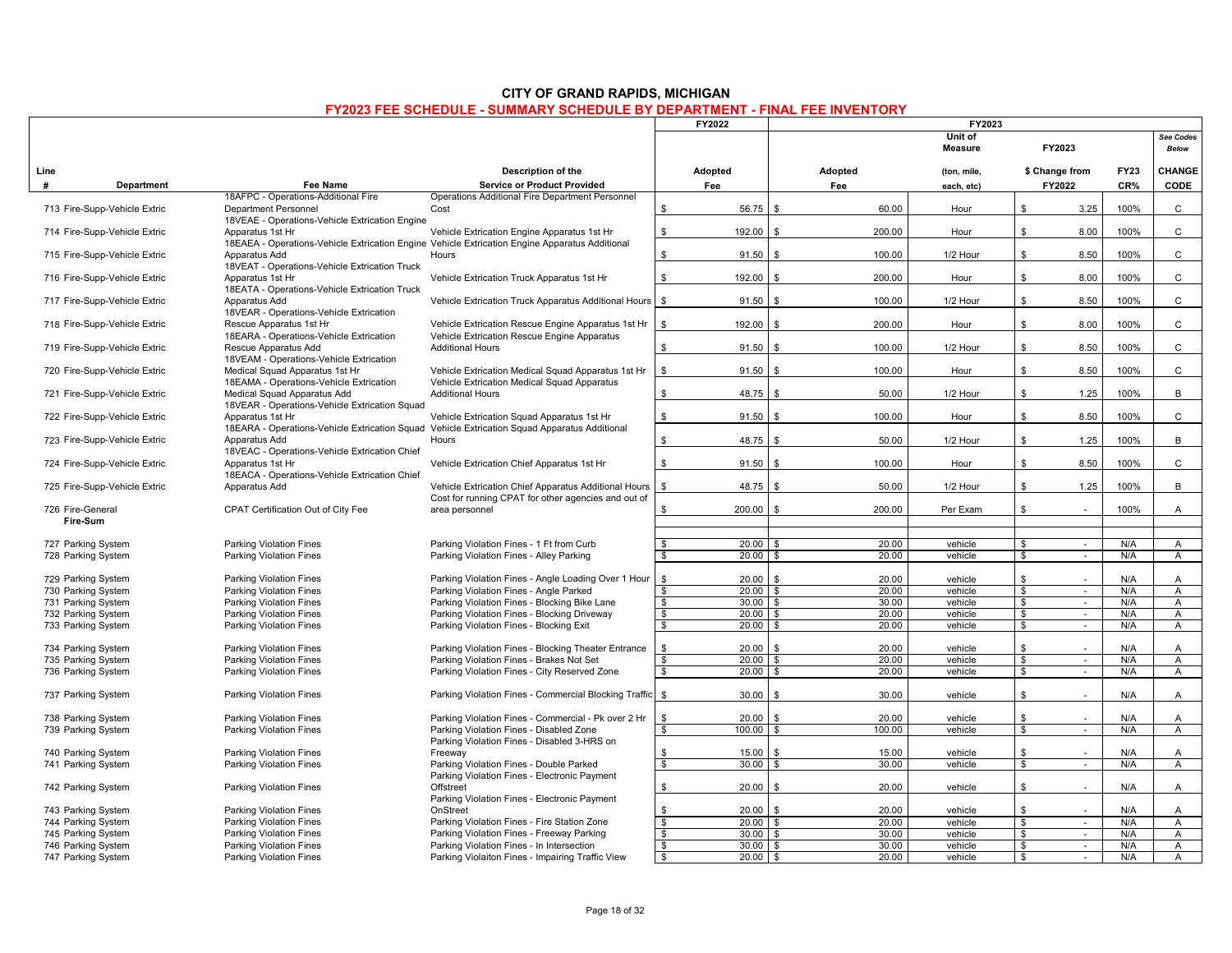|                                          |                                                                  |                                                                                                |                                | FY2022<br>FY2023      |                        |                    |                                              |             |                                  |  |  |
|------------------------------------------|------------------------------------------------------------------|------------------------------------------------------------------------------------------------|--------------------------------|-----------------------|------------------------|--------------------|----------------------------------------------|-------------|----------------------------------|--|--|
|                                          |                                                                  |                                                                                                |                                |                       |                        | Unit of<br>Measure | FY2023                                       |             | See Codes<br><b>Below</b>        |  |  |
| Line                                     |                                                                  | Description of the                                                                             |                                | Adopted               | Adopted                | (ton, mile,        | \$ Change from                               | <b>FY23</b> | CHANGE                           |  |  |
| #<br><b>Department</b>                   | Fee Name                                                         | <b>Service or Product Provided</b>                                                             |                                | Fee                   | Fee                    | each, etc)         | FY2022                                       | CR%         | <b>CODE</b>                      |  |  |
| 748 Parking System                       | <b>Parking Violation Fines</b>                                   | Parking Violation Fines - Left to Curb                                                         | \$                             | $20.00$ \$            | 20.00                  | vehicle            | \$<br>$\sim$                                 | N/A         | A                                |  |  |
| 749 Parking System                       | Parking Violation Fines                                          | Parking Violation Fines - Loading Zone                                                         | $\mathbf{\$}$                  | 20.00                 | 20.00<br>- \$          | vehicle            | <b>S</b><br>$\sim$                           | N/A         | $\mathsf{A}$                     |  |  |
| 750 Parking System                       | <b>Parking Violation Fines</b>                                   | Parking Violation Fines - Meter Downtown Central                                               | \$                             | 30.00                 | 30.00<br>\$            | vehicle            | \$<br>÷.                                     | N/A         | A                                |  |  |
|                                          |                                                                  | Parking Violation Fines - Meter Infraction Non                                                 |                                |                       |                        |                    |                                              |             |                                  |  |  |
| 751 Parking System                       | <b>Parking Violation Fines</b>                                   | Central<br>Parking Violation Fines - No Park Posted Hrs Off                                    | \$                             | 15.00                 | \$<br>15.00            | vehicle            | \$                                           | N/A         | A                                |  |  |
| 752 Parking System                       | <b>Parking Violation Fines</b>                                   | Street                                                                                         | \$                             | 30.00                 | 30.00                  | vehicle            | $\mathbf{\$}$                                | N/A         | A                                |  |  |
| 753 Parking System                       | <b>Parking Violation Fines</b>                                   | Parking Violation Fines - No Parking Off Street                                                | $\mathbf{\$}$                  | 40.00                 | 40.00<br>£.            | vehicle            | $\mathbf{\$}$                                | N/A         | $\mathsf{A}$                     |  |  |
| 754 Parking System                       | <b>Parking Violation Fines</b>                                   | Parking Violation Fines - No Parking Zone                                                      | \$                             | 40.00                 | 40.00<br>\$            | vehicle            | \$<br>$\sim$                                 | N/A         | A                                |  |  |
| 755 Parking System                       | <b>Parking Violation Fines</b>                                   | Parking Violation Fines - No Parking Posted HRS -<br>On Street                                 | \$.                            | 40.00                 | 40.00<br>- \$          | vehicle            | \$                                           | N/A         | $\overline{A}$                   |  |  |
| 756 Parking System                       | <b>Parking Violation Fines</b>                                   | Parking Violation Fines - No Reflectors                                                        | \$                             | $20.00$ \ \$          | 20.00                  | vehicle            | \$<br>$\sim$                                 | N/A         | $\overline{A}$                   |  |  |
| 757 Parking System                       | <b>Parking Violation Fines</b>                                   | Parking Violation Fines - Non Emergency Repairs                                                | \$                             | $30.00$ \$            | 30.00                  | vehicle            | \$<br>$\sim$                                 | N/A         | A                                |  |  |
| 758 Parking System                       | <b>Parking Violation Fines</b>                                   | Parking Violation Fines - Not in Metered Space                                                 | $\mathbf{\hat{s}}$             | $20.00$ \$            | 20.00                  | vehicle            | $\boldsymbol{\phi}$<br>$\bullet$             | N/A         | A                                |  |  |
| 759 Parking System                       | <b>Parking Violation Fines</b>                                   | Parking Violation Fines - Not Within Parking Lines                                             | \$                             | $20.00$ \$            | 20.00                  | vehicle            | \$<br>$\sim$                                 | N/A         | A                                |  |  |
| 760 Parking System                       | <b>Parking Violation Fines</b>                                   | Parking Violation Fines - Obstructing Traffic Lane                                             | \$                             | 30.00                 | 30.00<br>l \$          | vehicle            | \$<br>$\sim$                                 | N/A         | $\overline{A}$                   |  |  |
| 761 Parking System                       | <b>Parking Violation Fines</b>                                   | Parking Violation Fines - Offstreet Handicap Zone                                              | \$                             | $100.00$ \$           | 100.00                 | vehicle            | \$                                           | N/A         | A                                |  |  |
| 762 Parking System                       | <b>Parking Violation Fines</b>                                   | Parking Violation Fines - Offstreet Rule Violation                                             | \$                             | $20.00$ \$            | 20.00                  | vehicle            | \$<br>$\sim$                                 | N/A         | Α                                |  |  |
| 763 Parking System                       | <b>Parking Violation Fines</b>                                   | Parking Violation Fines - On Crosswalk                                                         | \$                             | $30.00$ \$            | 30.00                  | vehicle            | $\mathbb{S}$<br>$\sim$                       | N/A         | $\overline{A}$                   |  |  |
| 764 Parking System                       | <b>Parking Violation Fines</b>                                   | Parking Violation Fines - On Parkway                                                           | $\frac{1}{2}$                  | 20.00                 | 20.00<br>l \$          | vehicle            | $\boldsymbol{\theta}$<br>$\sim$              | N/A         | Α                                |  |  |
| 765 Parking System                       | <b>Parking Violation Fines</b>                                   | Parking Vioation Fines - On Sidewalk                                                           | \$                             | $20.00$ \ \$          | 20.00                  | vehicle            | \$<br>$\sim$                                 | N/A         | A                                |  |  |
| 766 Parking System                       | <b>Parking Violation Fines</b>                                   | Parking Violation Fines - Over 1 ft from Curb                                                  | <b>S</b>                       | $20.00$ \ \$          | 20.00                  | vehicle            | \$<br>$\sim$                                 | N/A         | $\overline{A}$                   |  |  |
| 767 Parking System                       | <b>Parking Violation Fines</b>                                   | Parking Violation Fines - Parked over 48 Hrs                                                   | \$                             | 20.00                 | 20.00                  | vehicle            | \$<br>$\sim$                                 | N/A         | A                                |  |  |
|                                          |                                                                  | Parking Violation Fines - Reserved-Off Street                                                  |                                |                       |                        |                    |                                              |             |                                  |  |  |
| 768 Parking System                       | <b>Parking Violation Fines</b>                                   | (Timed)                                                                                        |                                | 20.00                 | 20.00<br>£.            | vehicle            | \$                                           | N/A         | A                                |  |  |
| 769 Parking System                       | <b>Parking Violation Fines</b>                                   | Parking Violation Fines - Reserved Parking Zone                                                | \$                             | 20.00                 | 20.00<br>£.            | vehicle            | \$<br>$\sim$                                 | N/A         | A                                |  |  |
|                                          |                                                                  | Parking Violation Fines - Reserved Parking Zone                                                |                                |                       |                        |                    |                                              |             |                                  |  |  |
| 770 Parking System                       | <b>Parking Violation Fines</b>                                   | (Timed/Chalked)                                                                                |                                | 20.00                 | 20.00                  | vehicle            | \$                                           | N/A         | A                                |  |  |
| 771 Parking System                       | <b>Parking Violation Fines</b>                                   | Parking Violation Fines - Reserved-Off Street                                                  | \$                             | 20.00                 | 20.00                  | vehicle            | \$<br>$\sim$                                 | N/A         | Α                                |  |  |
| 772 Parking System                       | <b>Parking Violation Fines</b>                                   | Parking Violation Fines - Restrict Residential Parking                                         | \$                             | 30.00                 | 30.00<br>- \$          | vehicle            | \$<br>$\sim$                                 | N/A         | A                                |  |  |
|                                          |                                                                  | Parking Violation Fines - Restricted-On Street                                                 |                                |                       |                        |                    |                                              |             |                                  |  |  |
| 773 Parking System                       | <b>Parking Violation Fines</b>                                   | (Timed)                                                                                        |                                | 20.00<br>$20.00$ \ \$ | 20.00<br>\$<br>20.00   | vehicle<br>vehicle | \$                                           | N/A<br>N/A  | A                                |  |  |
| 774 Parking System                       | <b>Parking Violation Fines</b><br><b>Parking Violation Fines</b> | Parking Violation Fines - Restricted Parking                                                   | $\frac{1}{2}$<br>\$            | $20.00$ \$            | 20.00                  | vehicle            | $\mathbf{\hat{s}}$<br>$\sim$<br>\$<br>$\sim$ | N/A         | $\overline{A}$<br>$\overline{A}$ |  |  |
| 775 Parking System                       |                                                                  | Parking Violation Fines - Safety Zone                                                          |                                |                       |                        |                    |                                              |             |                                  |  |  |
|                                          |                                                                  | Parking Violation Fines - Seasonal Parking Odd-                                                |                                |                       |                        |                    |                                              |             |                                  |  |  |
| 776 Parking System                       | <b>Parking Violation Fines</b>                                   | Even                                                                                           |                                | $20.00$ \$            | 20.00                  | vehicle            | \$                                           | N/A         | A                                |  |  |
| 777 Parking System                       | <b>Parking Violation Fines</b>                                   | Parking Violation Fines - Snow Emergency Route                                                 | $\frac{1}{2}$                  | 30.00                 | 30.00<br><b>S</b>      | vehicle            | $\frac{1}{2}$<br>$\overline{\phantom{a}}$    | N/A         | $\overline{A}$                   |  |  |
| 778 Parking System                       | <b>Parking Violation Fines</b>                                   | Parking Violation Fines - Substitute Coin                                                      | \$                             | $20.00$ \$            | 20.00                  | vehicle            | $\mathbb{S}$<br>$\sim$                       | N/A         | $\overline{A}$                   |  |  |
| 779 Parking System                       | <b>Parking Violation Fines</b>                                   | Parking Violation Fines - Temporary No Parking<br>Parking Violation Fines - Too Near           | \$                             | 30.00                 | 30.00<br>l \$          | vehicle            | \$<br>$\sim$                                 | N/A         | A                                |  |  |
| 780 Parking System                       | <b>Parking Violation Fines</b>                                   | Intersection/Crosswalk                                                                         | \$                             | 20.00                 | 20.00<br>ς.            | vehicle            | \$                                           | N/A         | $\mathsf{A}$                     |  |  |
| 781 Parking System                       | <b>Parking Violation Fines</b>                                   | Parking Violation Fines - Traffic Obstruction                                                  | $\boldsymbol{\phi}$            | 20.00                 | 20.00<br>- \$          | vehicle            | \$<br>$\sim$                                 | N/A         | $\overline{A}$                   |  |  |
| 782 Parking System                       | <b>Parking Violation Fines</b>                                   | Parking Violation Fines - Unattached Trailer                                                   | \$                             | $20.00$ \ \$          | 20.00                  | vehicle            | \$<br>$\sim$                                 | N/A         | Α                                |  |  |
| 783 Parking System                       | <b>Parking Violation Fines</b>                                   | Parking Violation Fines - Unattended Vehicle                                                   | $\mathbf{s}$                   | $20.00$ \ \$          | 20.00                  | vehicle            | $\overline{\mathbf{s}}$<br>$\sim$            | N/A         | $\overline{A}$                   |  |  |
|                                          |                                                                  | Parking Violation Fines - Unauthorized Parking-Not                                             |                                |                       |                        |                    |                                              |             |                                  |  |  |
| 784 Parking System                       | <b>Parking Violation Fines</b><br><b>Parking Violation Fines</b> | Posted                                                                                         | \$<br>$\overline{\mathcal{S}}$ | 20.00<br>30.00        | 20.00<br>- \$<br>30.00 | vehicle<br>vehicle | \$<br>$\sim$<br>$\mathbf{\hat{s}}$<br>$\sim$ | N/A<br>N/A  | $\overline{A}$<br>$\overline{A}$ |  |  |
| 785 Parking System                       |                                                                  | Parking Violation Fines - Unauthorized Parking                                                 | \$                             | $20.00$ \ \$          | l \$<br>20.00          | vehicle            |                                              | N/A         | Α                                |  |  |
| 786 Parking System<br>787 Parking System | <b>Parking Violation Fines</b><br><b>Parking Violation Fines</b> | Parking Violation Fines - W/In 20 Ft Rail Crossing<br>Parking Violation Fines - Wheels Not Set | \$                             | $20.00$ \ \$          | 20.00                  | vehicle            | \$<br>$\sim$<br>\$<br>$\sim$                 | N/A         | $\overline{A}$                   |  |  |
| 788 Parking System                       | <b>Parking Violation Fines</b>                                   | Parking Violation Fines - Within 15 ft of Hydrant                                              | $\overline{\mathbf{s}}$        | $20.00$ \ \$          | 20.00                  | vehicle            | $\overline{\mathbf{s}}$<br>$\sim$            | N/A         | $\overline{A}$                   |  |  |
| 789 Parking System                       | <b>Parking Violation Fines</b>                                   | Parking Violation Fines - Within 3 ft of Driveway                                              | \$                             | $20.00$ \ \$          | 20.00                  | vehicle            | \$<br>$\sim$                                 | N/A         | A                                |  |  |
| 790 Parking System                       | <b>Parking Violation Fines</b>                                   | Parking Violation Fines - Within 30 Ft of Signal                                               | \$                             | 20.00                 | 20.00<br>. \$          | vehicle            | \$<br>$\sim$                                 | N/A         | $\overline{A}$                   |  |  |
|                                          |                                                                  | Parking Violation Fines - Within/On Marked Bike                                                |                                |                       |                        |                    |                                              |             |                                  |  |  |
| 791 Parking System                       | <b>Parking Violation Fines</b>                                   | Lane                                                                                           | \$                             | 30.00                 | 30.00<br>\$            | vehicle            | \$<br>×.                                     | N/A         | Α                                |  |  |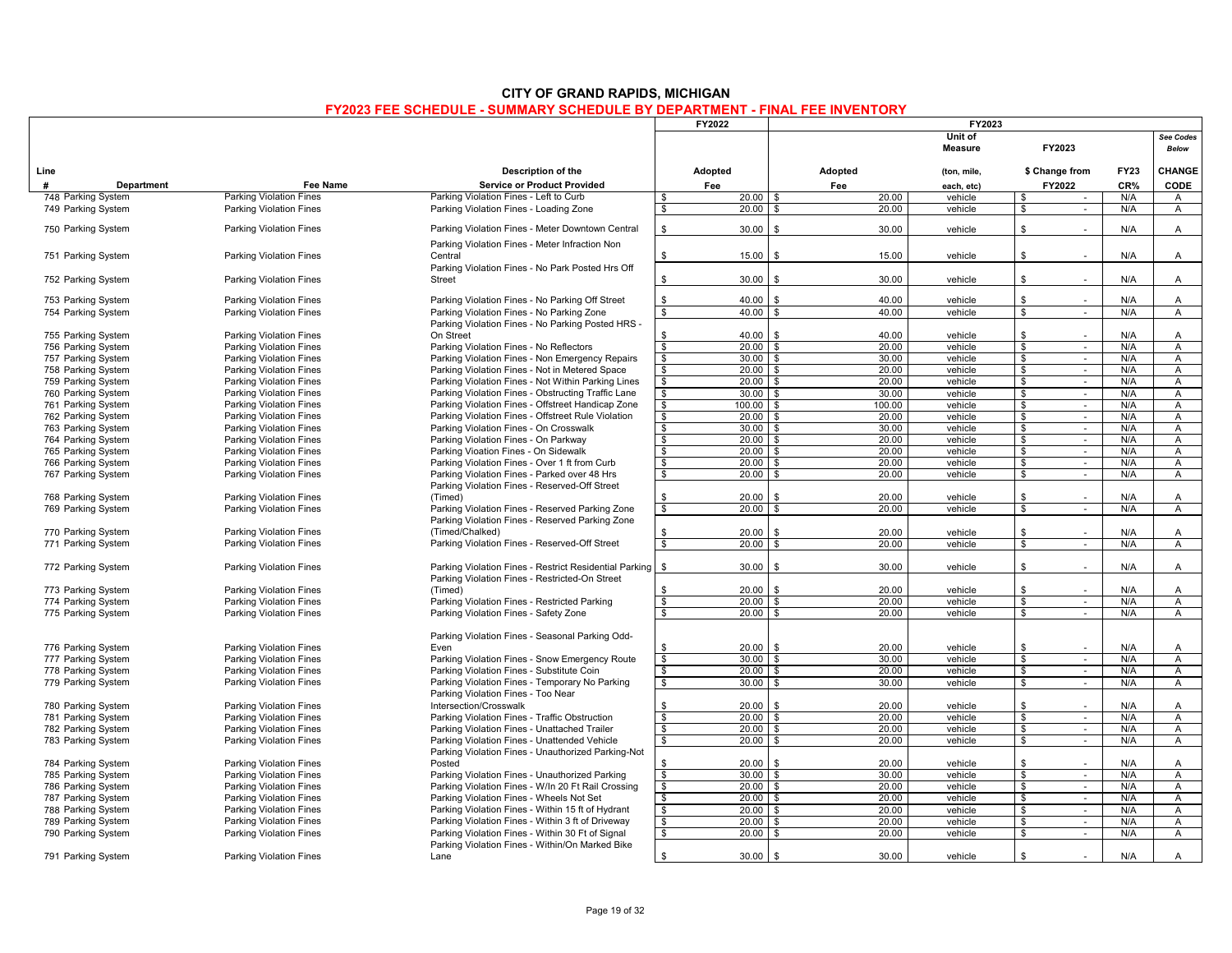|                                    |                      |                                            |                | FY2022          | FY2023                       |                                |              |                           |             |              |
|------------------------------------|----------------------|--------------------------------------------|----------------|-----------------|------------------------------|--------------------------------|--------------|---------------------------|-------------|--------------|
|                                    |                      |                                            |                |                 | Unit of<br>FY2023<br>Measure |                                |              | See Codes<br><b>Below</b> |             |              |
| Line                               |                      | Description of the                         |                | Adopted         | Adopted                      | (ton, mile,                    |              | \$ Change from            | <b>FY23</b> | CHANGE       |
| #<br>Department                    | <b>Fee Name</b>      | <b>Service or Product Provided</b>         |                | Fee             | Fee                          | each, etc)                     |              | FY2022                    | CR%         | CODE         |
| <b>Parking Violation Fines-Sum</b> |                      |                                            |                |                 |                              |                                |              |                           | N/A         |              |
|                                    |                      |                                            |                |                 |                              |                                |              |                           |             |              |
| 792 Parking System                 | Parking Fees - Daily | Daily Parking Fees - Ottawa Fulton         | \$             | 1.25            | \$<br>2.00                   | 1/2 hour                       | \$           | 0.75                      | 100%        | C            |
| 793 Parking System                 | Parking Fees - Daily | Daily Parking Fees - Monroe Center         | \$             | 1.25            | 2.00<br>$\mathbf{\hat{S}}$   | 1/2 hour                       | \$           | 0.75                      | 100%        | C            |
| 794 Parking System                 | Parking Fees - Daily | Daily Parking Fees - Louis Campau          | \$             | 1.25            | - \$<br>2.00                 | 1/2 hour                       | $\mathbf{s}$ | 0.75                      | 100%        | $\mathsf{C}$ |
| 795 Parking System                 | Parking Fees - Daily | Daily Parking Fees - Gallery on Fulton     | \$             | 1.00            | \$<br>2.00                   | 1/2 hour                       | $\mathbf{s}$ | 1.00                      | 100%        | $\mathsf{C}$ |
| 796 Parking System                 | Parking Fees - Daily | Daily Parking Fees - Weston Commerce       | \$             | 1.00            | 2.00<br>$\mathbf{\hat{S}}$   | 1/2 hour                       | \$           | 1.00                      | 100%        | $\mathsf{C}$ |
| 797 Parking System                 | Parking Fees - Daily | Daily Parking Fees - Cherry Commerce       | \$             | 1.00            | 2.00<br>$\mathbf{\hat{S}}$   | 1/2 hour                       | \$           | 1.00                      | 100%        | C            |
| 798 Parking System                 | Parking Fees - Daily | Daily Parking Fees - Market St             | $$\mathbb{S}$$ | 5.00            | \$<br>8.00                   | Flat Rate per day              | $\mathbf{s}$ | 3.00                      | 100%        | C            |
| 799 Parking System                 | Parking Fees - Daily | Daily Parking Fees - Pearl Ionia           | \$             | 1.25            | - \$<br>2.00                 | 1/2 hour                       | \$           | 0.75                      | 100%        | C            |
| 800 Parking System                 | Parking Fees - Daily | Daily Parking Fees - Government Center     | \$             | 1.25            | 2.00<br>$\mathbf{\hat{S}}$   | 1/2 hour                       | $\mathbf{s}$ | 0.75                      | 100%        | C            |
| 801 Parking System                 | Parking Fees - Daily | Daily Parking Fees - Scribner              | \$             | 4.00            | 5.00<br>\$                   | Flat Rate per day              | \$           | 1.00                      | 100%        | C            |
| 802 Parking System                 | Parking Fees - Daily | Daily Parking Fees - 601 Ottawa            |                | \$2, \$10, \$25 | \$2, \$10, \$25              | Flat Rate Time of Day<br>Entry | \$           | $\sim$                    | 100%        | A            |
| 803 Parking System                 | Parking Fees - Daily | Daily Parking Max Fees - Ottawa Fulton     | \$             | 20.00           | \$<br>24.00                  | Daily                          | \$           | 4.00                      | 100%        | C            |
| 804 Parking System                 | Parking Fees - Daily | Daily Parking Max Fees - Monroe Center     | \$             | 20.00           | 24.00<br>- \$                | Daily                          | $\mathbf{s}$ | 4.00                      | 100%        | $\mathsf{C}$ |
| 805 Parking System                 | Parking Fees - Daily | Daily Parking Max Fees - Louis Campau      | \$             | 12.00           | 24.00<br>- \$                | Daily                          | \$           | 12.00                     | 100%        | C            |
| 806 Parking System                 | Parking Fees - Daily | Daily Parking Max Fees - Gallery On Fulton | \$             | 15.00           | \$<br>24.00                  | Daily                          | \$           | 9.00                      | 100%        | C            |
| 807 Parking System                 | Parking Fees - Daily | Daily Parking Max Fees - Weston Commerce   | \$             | 15.00           | 24.00<br>- \$                | Daily                          | \$           | 9.00                      | 100%        | $\mathsf{C}$ |
| 808 Parking System                 | Parking Fees - Daily | Daily Parking Max Fees - Cherry Commerce   | \$             | 12.00           | 24.00<br>\$                  | Daily                          | \$           | 12.00                     | 100%        | C            |
| 809 Parking System                 | Parking Fees - Daily | Daily Parking Max Fees - Market            | \$             | 5.00            | 8.00<br>. \$                 | Daily                          | \$           | 3.00                      | 100%        | $\mathsf{C}$ |
| 810 Parking System                 | Parking Fees - Daily | Daily Parking Max Fees - Government Center | \$             | 12.00           | \$<br>24.00                  | Daily                          | \$           | 12.00                     | 100%        | $\mathsf{C}$ |
| 811 Parking System                 | Parking Fees - Daily | Daily Parking Max Fees - Pearl Ionia       | \$             | 18.00           | 24.00<br>- \$                | Daily                          | \$           | 6.00                      | 100%        | $\mathsf{C}$ |
| 812 Parking System                 | Parking Fees - Daily | Daily Parking Max Fees - Scribner          | \$             | 4.00            | 5.00<br>\$                   | Daily                          | \$           | 1.00                      | 100%        | $\mathsf{C}$ |
| 813 Parking System                 | Parking Fees - Daily | Daily Parking Max Fees - 601 Ottawa        | \$             | 25.00           | \$<br>25.00                  | Daily                          | \$           | $\sim$                    | 100%        | A            |
| 814 Parking System                 | Parking Fees - Daily | Lost Ticket Fee - Ottawa Fulton            | \$             | 24.00           | 28.00<br>\$                  | vehicle                        | \$           | 4.00                      | 100%        | C            |
| 815 Parking System                 | Parking Fees - Daily | Lost Ticket Fee - Monroe Center            | \$             | 24.00           | \$<br>28.00                  | vehicle                        | \$           | 4.00                      | 100%        | $\mathsf{C}$ |
| 816 Parking System                 | Parking Fees - Daily | Lost Ticket Fee - Louis Campau             | \$             | 24.00           | \$<br>28.00                  | vehicle                        | $\mathbf{s}$ | 4.00                      | 100%        | $\mathsf{C}$ |
| 817 Parking System                 | Parking Fees - Daily | Lost Ticket Fee - Gallery On Fulton        | \$             | 27.00           | 28.00<br>- \$                | vehicle                        | \$           | 1.00                      | 100%        | B            |
| 818 Parking System                 | Parking Fees - Daily | Lost Ticket Fee - Weston Commerce          | \$             | 28.00           | 28.00<br>\$                  | vehicle                        | \$           | $\sim$                    | 100%        | Α            |
| 819 Parking System                 | Parking Fees - Daily | Lost Ticket Fee - Cherry Commerce          | $\bullet$      | 27.00           | 28.00<br>-\$                 | vehicle                        | \$           | 1.00                      | 100%        | В            |
| 820 Parking System                 | Parking Fees - Daily | Lost Ticket Fee - Market                   | $\mathfrak{S}$ | 5.00            | 8.00<br>. ድ                  | vehicle                        | $\mathbf{s}$ | 3.00                      | 100%        | $\mathsf{C}$ |
| 821 Parking System                 | Parking Fees - Daily | Lost Ticket Fee - Government Center        | \$             | 24.00           | 28.00<br>\$                  | vehicle                        | $\mathbf{s}$ | 4.00                      | 100%        | $\mathsf{C}$ |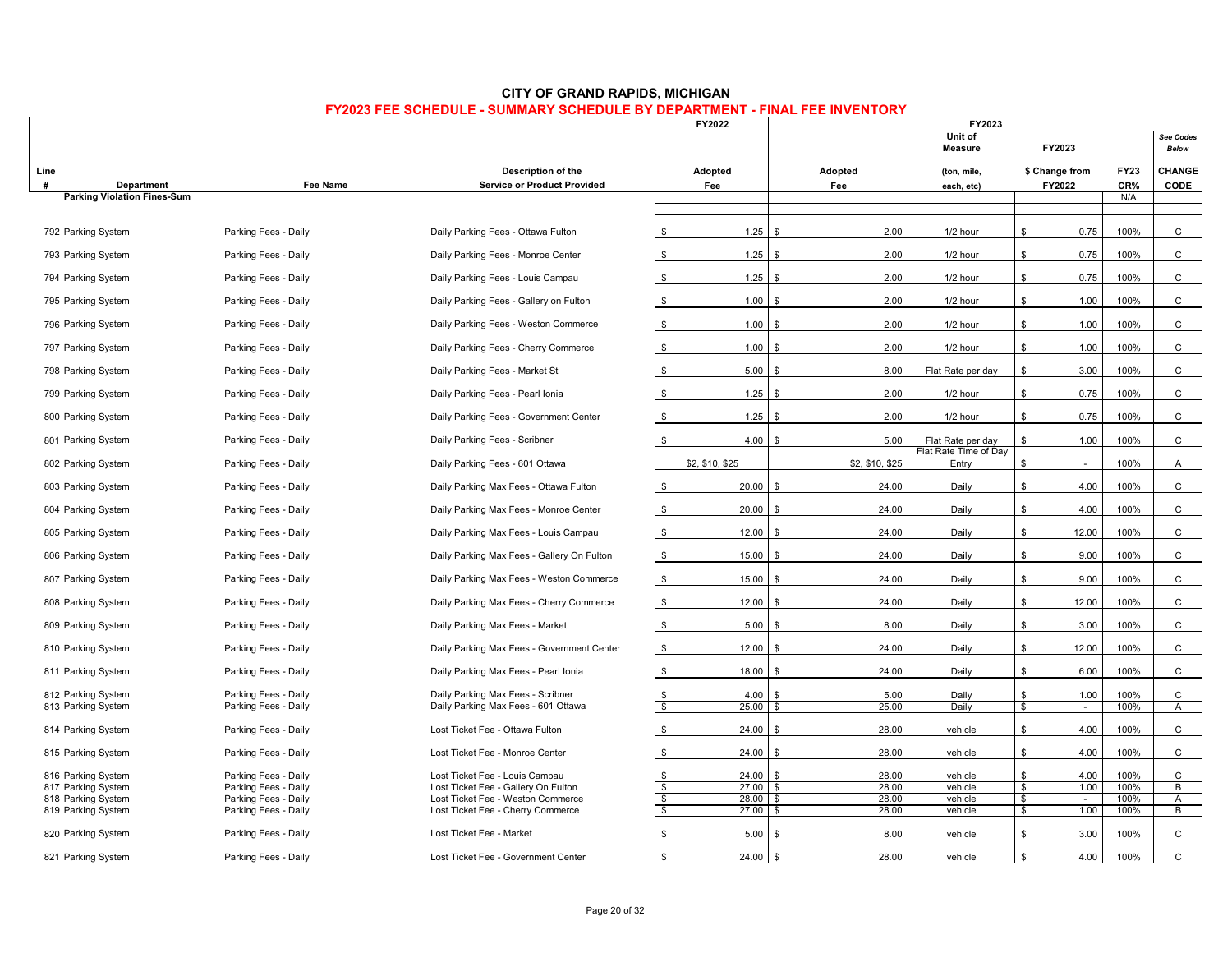|                                                  |                                              |                                                                                                | FY2022                        | FY2023            |                                |                                        |               |                          |                    |                                |
|--------------------------------------------------|----------------------------------------------|------------------------------------------------------------------------------------------------|-------------------------------|-------------------|--------------------------------|----------------------------------------|---------------|--------------------------|--------------------|--------------------------------|
|                                                  |                                              |                                                                                                |                               |                   |                                | Unit of<br><b>Measure</b>              |               | FY2023                   |                    | See Codes<br><b>Below</b>      |
| Line<br>#<br>Department                          | <b>Fee Name</b>                              | Description of the<br><b>Service or Product Provided</b>                                       | Adopted<br>Fee                |                   | Adopted<br>Fee                 | (ton, mile,<br>each, etc)              |               | \$ Change from<br>FY2022 | <b>FY23</b><br>CR% | CHANGE<br>CODE                 |
|                                                  |                                              |                                                                                                |                               |                   |                                |                                        |               |                          |                    |                                |
| 822 Parking System                               | Parking Fees - Daily                         | Lost Ticket Fee - Pearl Ionia                                                                  | \$                            | 24.00             | l \$<br>28.00                  | vehicle                                | \$            | 4.00                     | 100%               | $\mathsf{C}$                   |
| 823 Parking System                               | Parking Fees - Daily                         | Lost Ticket Fee - Scribner                                                                     | $\mathbf{\$}$                 | 4.00              | 5.00                           | vehicle                                | ${\mathbb S}$ | 1.00                     | 100%               | $\mathsf{C}$                   |
| 824 Parking System                               | Parking Fees - Daily                         | Lost Ticket Fee - 601 Ottawa                                                                   | \$                            | 25.00             | 25.00<br>$\mathbf{\hat{s}}$    | vehicle                                | $\mathbf{\$}$ | $\sim$                   | 100%               | $\overline{A}$                 |
|                                                  |                                              | Daily Validation Processing Fee - Fee to<br>process/print/invoice daily validation tickets for |                               |                   |                                |                                        |               |                          |                    |                                |
| 825 Parking System                               | Parking Fees - Daily                         | parking                                                                                        | \$                            | 6.95              | 6.95<br>\$                     | Each                                   | \$            |                          | 100%               | A                              |
|                                                  |                                              |                                                                                                |                               |                   |                                |                                        |               |                          |                    |                                |
| 826 Parking System                               | Parking Fees - Daily                         | Hotel Fee - Monroe Center                                                                      | \$                            | 25.00             | 25.00                          | vehicle                                | \$            |                          | 100%               | A                              |
| <b>Parking Fees Daily-Sum</b>                    |                                              |                                                                                                |                               |                   |                                |                                        |               |                          | 100%               |                                |
|                                                  |                                              |                                                                                                |                               |                   |                                |                                        |               |                          |                    |                                |
| 827 Parking System                               | Parking Fees - Daily                         | Daily Parking Fees - DDA (Area 3)                                                              | \$<br>\$                      | 10.00             | 12.00<br>l \$<br>10.00<br>l \$ | Flat Rate per day                      | \$<br>\$      | 2.00                     | 100%<br>100%       | $\overline{c}$                 |
| 828 Parking System                               | Parking Fees - Daily<br>Parking Fees - Daily | Daily Parking Fees - DDA (Area 6A)<br>Daily Parking Fees - DDA (Area 7)                        |                               | 8.00              |                                | Flat Rate per day                      |               | 2.00                     |                    | $\mathsf{C}$                   |
| 829 Parking System<br>830 Parking System         | Parking Fees - Daily                         | Daily Parking Fees - DDA (Area 8)                                                              | \$<br>$\overline{\mathbf{s}}$ | $2.00$ \$<br>3.00 | 4.00<br>l \$<br>5.00           | Flat Rate per day<br>Flat Rate per day | \$<br>\$      | 2.00<br>2.00             | 100%<br>100%       | $\mathsf{C}$<br>$\overline{c}$ |
| 831 Parking System                               | Parking Fees - Daily                         | Daily Parking Fees - DDA (Area 9)                                                              | $\bullet$                     | $2.00$ \$         | 3.00                           | Flat Rate per day                      | \$            | 1.00                     | 100%               | C                              |
| 832 Parking System                               | Parking Fees - Daily                         | Daily Parking Max Fees - DDA (Area 3)                                                          | $\frac{1}{2}$                 | $10.00$ \$        | 12.00                          | Flat Rate per day                      | \$            | 2.00                     | 100%               | $\mathsf{C}$                   |
| 833 Parking System                               | Parking Fees - Daily                         | Daily Parking Max Fees - DDA (Area 6A)                                                         | $\frac{1}{2}$                 | $8.00$ \$         | 10.00                          | Flat Rate per day                      | \$            | 2.00                     | 100%               | $\overline{c}$                 |
| 834 Parking System                               | Parking Fees - Daily                         | Daily Parking Max Fees - DDA (Area 7)                                                          | $\overline{\mathbf{s}}$       | $2.00$ \$         | 4.00                           | Flat Rate per day                      | \$            | 2.00                     | 100%               | $\overline{c}$                 |
| 835 Parking System                               | Parking Fees - Daily                         | Daily Parking Max Fees - DDA (Area 8)                                                          | \$                            | $3.00$ \ \$       | 5.00                           | Flat Rate per day                      | \$            | 2.00                     | 100%               | $\mathsf{C}$                   |
| 836 Parking System                               | Parking Fees - Daily                         | Daily Parking Max Fees - DDA (Area 9)                                                          | \$                            | $2.00$ \$         | 3.00                           | Flat Rate per day                      | \$            | 1.00                     | 100%               | $\mathsf{C}$                   |
| 837 Parking System                               | Parking Fees - Daily                         | Lost Ticket Fee - DDA (Area 3)                                                                 | $\overline{\mathbf{S}}$       | $10.00$ \$        | 12.00                          | Flat Rate per day                      | \$            | 2.00                     | 100%               | $\overline{c}$                 |
| 838 Parking System                               | Parking Fees - Daily                         | Lost Ticket Fees - DDA (Area 6A)                                                               | $\frac{1}{2}$                 | 8.00              | 10.00<br>l \$                  | Flat Rate per day                      | \$            | 2.00                     | 100%               | C                              |
| 839 Parking System                               | Parking Fees - Daily                         | Lost Ticket Fees - DDA (Area 7)                                                                | \$                            | $2.00$ \ \$       | 4.00                           | Flat Rate per day                      | \$            | 2.00                     | 100%               | C                              |
| 840 Parking System                               | Parking Fees - Daily                         | Lost Ticket Fees - DDA (Area 8)                                                                | $\bullet$                     | 3.00              | l \$<br>5.00                   | Flat Rate per day                      | \$            | 2.00                     | 100%               | $\overline{c}$                 |
| 841 Parking System                               | Parking Fees - Daily                         | Lost Ticket Fees - DDA (Area 9)                                                                | \$                            | $2.00$ \$         | 3.00                           | Flat Rate per day                      | \$            | 1.00                     | 100%               | $\mathsf{C}$                   |
| Parking Fees Daily DDA-Sum                       |                                              |                                                                                                |                               |                   |                                |                                        |               |                          | 100.00%            |                                |
| 842 Parking System                               | Parking Fees - Daily                         | Daily Parking Fees - Area 2                                                                    | \$                            | $12.00$ \ \$      | 12.00                          | Flat Rate per day                      | \$            | $\sim$                   | 100%               | $\overline{A}$                 |
| 843 Parking System                               | Parking Fees - Daily                         | Daily Parking Fees - DeVos Place                                                               | $\mathbf{\hat{s}}$            | 1.50              | 1.50<br>l \$                   | 1/2 hour                               | \$            | $\sim$                   | 100%               | A                              |
| 844 Parking System                               | Parking Fees - Daily                         | Daily Parking Max Fees - Area 2                                                                | \$                            | $12.00$ \$        | 12.00                          | Daily                                  | \$            | $\sim$                   | 100%               | $\mathsf{A}$                   |
| 845 Parking System                               | Parking Fees - Daily                         | Daily Parking Max Fees - DeVos Place                                                           | \$                            | $15.00$ \$        | 15.00                          | Daily                                  | \$            | $\sim$                   | 100%               | A                              |
| 846 Parking System                               | Parking Fees - Daily                         | Lost Parking Fees - Area 2                                                                     | \$                            | $12.00$ \$        | 12.00                          | vehicle                                | \$            | $\sim$                   | 100%               | A                              |
| 847 Parking System                               | Parking Fees - Daily                         | Lost Parking Fees - DeVos Place                                                                | \$                            |                   | 24.00                          | vehicle                                | \$            | $\sim$                   | 100%               | A                              |
| Parking Fees Daily CAA-Sum                       |                                              |                                                                                                |                               |                   |                                |                                        |               |                          | 100.00%            |                                |
| 848 Parking System                               | Parking Fees - Daily                         | Daily Parking Fees - GR Public Museum                                                          | \$                            | 1.25              | 1.25                           | 1/2 hour                               | \$            | $\sim$                   | 100%               | $\mathsf{A}$                   |
|                                                  |                                              |                                                                                                |                               |                   |                                |                                        |               |                          |                    |                                |
| 849 Parking System                               | Parking Fees - Daily                         | Daily Parking Max Fees - GR Public Museum                                                      | \$                            | 15.00             | 15.00                          | Daily                                  | \$            | $\sim$                   | 100%               | A                              |
| 850 Parking System                               | Parking Fees - Daily                         | Lost Ticket Fees - GR Public Museum                                                            | $\frac{1}{2}$                 | 20.00             | 20.00<br>l \$                  | vehicle                                | \$            | $\sim$                   | 100%<br>100.00%    | $\mathsf{A}$                   |
| Parking Fees Daily GRPM-Sum                      |                                              |                                                                                                |                               |                   |                                |                                        |               |                          |                    |                                |
| 851 Parking System                               | Parking Fees - Daily                         | Daily Parking Fees - Ionia/McConnell                                                           | \$                            | 1.00              | 1.00<br>l \$                   | Hour                                   | \$            | $\sim$                   | 100%               | $\overline{A}$                 |
| 852 Parking System                               | Parking Fees - Daily                         | Daily Parking Max Fees - Ionia/McConnell                                                       | \$                            | 10.00             | 10.00<br><b>S</b>              | Daily                                  | \$            | $\sim$                   | 100%               | A                              |
| 853 Parking System                               | Parking Fees - Daily                         | Lost Ticket Fees - Ionia/McConnell                                                             | \$                            | 24.00             | 24.00<br><b>S</b>              | vehicle                                | \$            | $\sim$                   | 100%               | $\mathsf{A}$                   |
| <b>Parking Fees Daily</b><br>Ionia/McConnell-Sum |                                              |                                                                                                |                               |                   |                                |                                        |               |                          | 100.00%            |                                |
| 854 Parking System                               | Parking Fees - Daily                         | Daily Parking Fees - GR Public Library                                                         | - \$                          | 1.10              | 1.10                           | 1/2 hour                               | \$.           | $\sim$                   | 100%               | $\mathsf{A}$                   |
|                                                  |                                              |                                                                                                | \$                            | 9.50              | <b>S</b><br>9.50               |                                        | \$            | $\sim$                   |                    |                                |
| 855 Parking System<br>856 Parking System         | Parking Fees - Daily<br>Parking Fees - Daily | Daily Parking Max Fees - GR Public Library<br>Lost Ticket Fees - GR Public Library             | $\overline{\mathbf{s}}$       | $9.50$ \$         | 9.50                           | Daily<br>vehicle                       | \$            | $\sim$                   | 100%<br>100%       | A<br>$\mathsf{A}$              |
| Parking Fees Daily GRPL-Sum                      |                                              |                                                                                                |                               |                   |                                |                                        |               |                          | 100.00%            |                                |
|                                                  |                                              |                                                                                                |                               |                   |                                |                                        |               |                          |                    |                                |
|                                                  |                                              | Monthly Parking Fees - Residential Reserved                                                    |                               |                   |                                |                                        |               |                          |                    |                                |
| 857 Parking System                               | Parking Fees - Monthly                       | Parking Gallery on Fulton                                                                      | \$                            | 182.00            | 182.00                         | Monthly                                | \$            |                          | 100%               | A                              |
|                                                  |                                              | Monthly Parking Fees - Reserved Parking Gallery on                                             |                               |                   |                                |                                        |               |                          |                    |                                |
| 858 Parking System                               | Parking Fees - Monthly                       | Fulton                                                                                         | \$                            | 240.00            | 240.00                         | Monthly                                | \$            |                          | 100%               | A                              |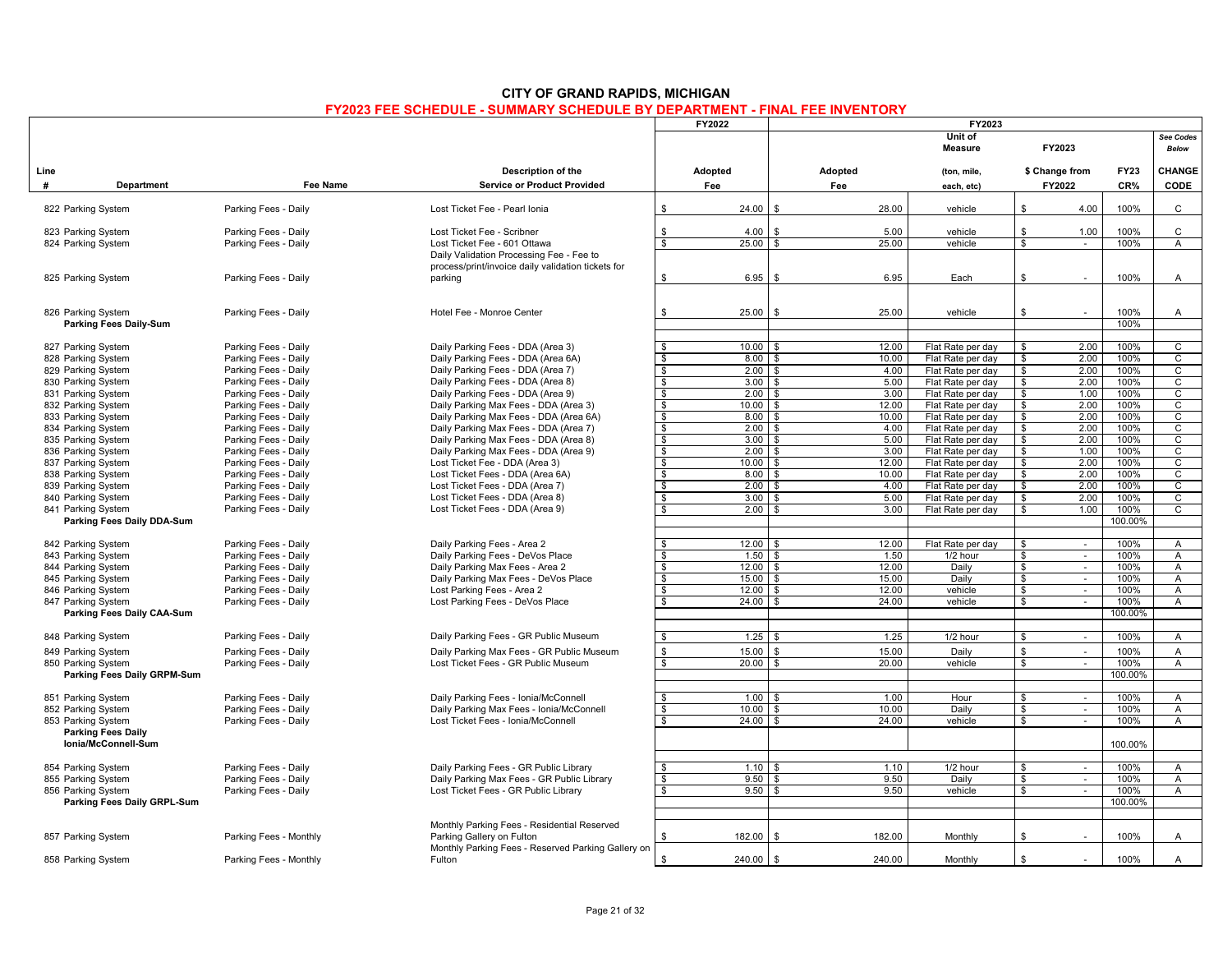|                                  |                                           |                                                                                |                         | <b>FY2022</b>  | FY2023                       |                       |                          |                    |                                  |  |  |
|----------------------------------|-------------------------------------------|--------------------------------------------------------------------------------|-------------------------|----------------|------------------------------|-----------------------|--------------------------|--------------------|----------------------------------|--|--|
|                                  |                                           |                                                                                |                         |                |                              | Unit of<br>Measure    | FY2023                   |                    | <b>See Codes</b><br><b>Below</b> |  |  |
| Line<br>#                        |                                           | Description of the                                                             |                         | Adopted<br>Fee | Adopted<br>Fee               | (ton, mile,           | \$ Change from<br>FY2022 | <b>FY23</b><br>CR% | CHANGE<br>CODE                   |  |  |
| Department<br>859 Parking System | <b>Fee Name</b><br>Parking Fees - Monthly | <b>Service or Product Provided</b><br>Monthly Parking Fees - Gallery on Fulton | \$                      | 140.00         | 140.00<br>l \$               | each, etc)<br>Monthly | \$<br>$\sim$             | 100%               | $\mathsf{A}$                     |  |  |
| 860 Parking System               | Parking Fees - Monthly                    | Monthly Parking Fees - Weston Commerce                                         |                         |                | ∣ \$                         |                       | $\sim$                   |                    |                                  |  |  |
|                                  |                                           |                                                                                | \$                      | 140.00         | 140.00                       | Monthly               | \$                       | 100%               | A                                |  |  |
|                                  |                                           | Monthly Parking Fees - Reserved Parking Weston                                 |                         |                |                              |                       | $\mathbf{\$}$            |                    |                                  |  |  |
| 861 Parking System               | Parking Fees - Monthly                    | Commerce                                                                       | \$                      | 240.00         | 240.00<br>$\mathbf{\hat{s}}$ | Monthly               |                          | 100%               | $\mathsf{A}$                     |  |  |
|                                  |                                           | Monthly Parking Fees - Residential Reserved                                    |                         |                |                              |                       |                          |                    |                                  |  |  |
| 862 Parking System               | Parking Fees - Monthly                    | Parking Weston Commerce                                                        | \$                      | 182.00         | 182.00                       | Monthly               | \$<br>÷.                 | 100%               | A                                |  |  |
|                                  |                                           | Monthly Parking Fees - Evening Parking Weston                                  |                         |                |                              |                       |                          |                    |                                  |  |  |
| 863 Parking System               | Parking Fees - Monthly                    | Commerce                                                                       | \$                      | 49.00          | 49.00                        | Monthly               | \$                       | 100%               | A                                |  |  |
| 864 Parking System               | Parking Fees - Monthly                    | Monthly Parking Fees - Cherry Commerce                                         | \$                      | 140.00         | 140.00<br>l \$               | Monthly               | \$<br>$\sim$             | 100%               | A                                |  |  |
|                                  |                                           | Monthly Parking Fees - Residential Reserved                                    |                         |                |                              |                       |                          |                    |                                  |  |  |
| 865 Parking System               | Parking Fees - Monthly                    | Parking Cherry Commerce                                                        | \$                      | 182.00         | 182.00<br>. ድ                | Monthly               | \$<br>$\sim$             | 100%               | A                                |  |  |
|                                  |                                           | Monthly Parking Fees - Evening Parking Cherry                                  |                         |                |                              |                       |                          |                    |                                  |  |  |
| 866 Parking System               | Parking Fees - Monthly                    | Commerce                                                                       | \$                      | 49.00          | 49.00                        | Monthly               | \$                       | 100%               | $\overline{A}$                   |  |  |
| 867 Parking System               | Parking Fees - Monthly                    | Monthly Parking Fees - Market St                                               | $\bullet$               | 54.00          | l \$<br>54.00                | Monthly               | \$<br>$\sim$             | 100%               | A                                |  |  |
| 868 Parking System               | Parking Fees - Monthly                    | Monthly Parking Fees - Napa Lot                                                | \$                      | $54.00$ \ \$   | 54.00                        | Monthly               | \$<br>$\sim$             | 100%               | A                                |  |  |
| 869 Parking System               | Parking Fees - Monthly                    | Monthly Parking Fees - Louis Campau                                            | $\mathbf{\hat{s}}$      | 140.00         | 140.00<br><b>S</b>           | Monthly               | \$<br>$\sim$             | 100%               | $\overline{A}$                   |  |  |
|                                  |                                           | Monthly Parking Fees - Reserved Parking Louis                                  |                         |                |                              |                       |                          |                    |                                  |  |  |
| 870 Parking System               | Parking Fees - Monthly                    | Campau                                                                         | \$                      | 240.00         | 240.00                       | Monthly               | \$                       | 100%               | A                                |  |  |
| 871 Parking System               | Parking Fees - Monthly                    | Monthly Parking Fees - Monroe Center                                           | \$                      | 140.00         | 140.00<br>\$                 | Monthly               | \$<br>$\sim$             | 100%               | A                                |  |  |
|                                  |                                           | Monthly Parking Fees - Reserved Parking Monroe                                 |                         |                |                              |                       |                          |                    |                                  |  |  |
| 872 Parking System               | Parking Fees - Monthly                    | Center                                                                         | \$                      | 240.00         | 240.00<br>- \$               | Monthly               | \$                       | 100%               | A                                |  |  |
|                                  |                                           | Monthly Parking Fees - Residential Reserved                                    |                         |                |                              |                       |                          |                    |                                  |  |  |
| 873 Parking System               | Parking Fees - Monthly                    | Monroe Center                                                                  | $\mathbb{S}$            | 182.00         | 182.00<br>$\mathbf{\hat{s}}$ | Monthly               | \$<br>÷.                 | 100%               | $\mathsf{A}$                     |  |  |
|                                  |                                           | Monthly Parking Fees - Evening Parking Monroe                                  |                         |                |                              |                       |                          |                    |                                  |  |  |
| 874 Parking System               | Parking Fees - Monthly                    | Center                                                                         | \$                      | 49.00          | 49.00<br>. ድ                 | Monthly               | \$                       | 100%               | A                                |  |  |
| 875 Parking System               | Parking Fees - Monthly                    | Monthly Parking Fees - Ottawa Fulton                                           | $\overline{\mathbf{s}}$ | 140.00         | l \$<br>140.00               | Monthly               | \$<br>$\mathcal{L}$      | 100%               | $\overline{A}$                   |  |  |
| 876 Parking System               | Parking Fees - Monthly                    | Monthly Parking Fees - Reserved Ottawa Fulton                                  | \$                      | 240.00         | 240.00<br>\$                 | Monthly               | \$<br>$\sim$             | 100%               | A                                |  |  |
|                                  |                                           | Monthly Parking Fees - Residential Reserved Ottawa                             |                         |                |                              |                       |                          |                    |                                  |  |  |
| 877 Parking System               | Parking Fees - Monthly                    | Fulton                                                                         | \$                      | 182.00         | 182.00                       | Monthly               | \$                       | 100%               | A                                |  |  |
| 878 Parking System               | Parking Fees - Monthly                    | Monthly Parking Fees - Pearl Ionia                                             | $\overline{\mathbf{s}}$ | 151.00         | 151.00<br>. ድ                | Monthly               | \$<br>$\sim$             | 100%               | A                                |  |  |
|                                  |                                           |                                                                                |                         |                |                              |                       |                          |                    |                                  |  |  |
| 879 Parking System               | Parking Fees - Monthly                    | Monthly Parking Fees - Reserved Parking Pearl Ionia                            | \$                      | 251.00         | 251.00                       | Monthly               | \$<br>÷.                 | 100%               | A                                |  |  |
|                                  |                                           | Monthly Parking Fees - Residential Reserved                                    |                         |                |                              |                       |                          |                    |                                  |  |  |
| 880 Parking System               | Parking Fees - Monthly                    | Parking Pearl Ionia                                                            | \$                      | 196.00         | 196.00<br>- \$               | Monthly               | \$                       | 100%               | A                                |  |  |
|                                  |                                           |                                                                                |                         |                |                              |                       |                          |                    |                                  |  |  |
| 881 Parking System               | Parking Fees - Monthly                    | Monthly Parking Fees - Evening Parking Pearl Ionia                             | \$                      | 49.00          | 49.00<br>$\mathbf{S}$        | Monthly               | \$                       | 100%               | $\mathsf{A}$                     |  |  |
| 882 Parking System               | Parking Fees - Monthly                    | Monthly Parking Fees - Government Center                                       | \$                      | 149.00         | 149.00                       | Monthly               | \$<br>$\sim$             | 100%               | A                                |  |  |
|                                  |                                           | Monthly Parking Fees - Residential Reserved                                    |                         |                |                              |                       |                          |                    |                                  |  |  |
| 883 Parking System               | Parking Fees - Monthly                    | <b>Parking Government Center</b>                                               | \$                      | 194.00         | 194.00<br>- \$               | Monthly               | \$                       | 100%               | A                                |  |  |
| 884 Parking System               | Parking Fees - Monthly                    | Monthly Parking Fees - Ionia North                                             | $\bullet$               | 58.00          | 58.00<br>l \$                | Monthly               | \$<br>$\sim$             | 100%               | $\overline{A}$                   |  |  |
| 885 Parking System               | Parking Fees - Monthly                    | Monthly Parking Fees - Ionia St Permits                                        | $\overline{\mathbf{s}}$ | $48.00$ \$     | 48.00                        | Monthly               | \$<br>$\sim$             | 100%               | $\mathsf{A}$                     |  |  |
| 886 Parking System               | Parking Fees - Monthly                    | Monthly Parking Fees - Ionia Mason                                             | $\frac{1}{2}$           | $48.00$ \$     | 48.00                        | Monthly               | $\mathbf{\$}$<br>$\sim$  | 100%               | $\mathsf{A}$                     |  |  |
| 887 Parking System               | Parking Fees - Monthly                    | Monthly Parking Fees - Scribner                                                | $\frac{1}{2}$           | $48.00$ \$     | 48.00                        | Monthly               | $\mathbf{\$}$<br>$\sim$  | 100%               | $\mathsf{A}$                     |  |  |
| 888 Parking System               | Parking Fees - Monthly                    | Monthly Parking Fees - Barth Lot                                               | \$                      | $35.00$ \$     | 35.00                        | Monthly               | \$<br>$\sim$             | 100%               | $\overline{A}$                   |  |  |
| 889 Parking System               | Parking Fees - Monthly                    | Monthly Parking Fees - Henry Charles Lot                                       | $\bullet$               | $35.00$ \$     | 35.00                        | Monthly               | \$                       | 100%               | A                                |  |  |
| 890 Parking System               | Parking Fees - Monthly                    | Monthly Parking Fees - State St Permits                                        | \$                      | $48.00$ \$     | 48.00                        | Monthly               | \$<br>$\sim$             | 100%               | $\mathsf{A}$                     |  |  |
| 891 Parking System               | Parking Fees - Monthly                    | Monthly Parking Fees - Michigan Ionia Lot                                      | $\frac{1}{2}$           | $48.00$ \ \$   | 48.00                        | Monthly               | \$<br>$\sim$             | 100%               | $\overline{A}$                   |  |  |
| 892 Parking System               | Parking Fees - Monthly                    | Monthly Parking Fees - 6th St Park                                             | $\bullet$               | $58.00$ \$     | 58.00                        | Monthly               | \$<br>$\sim$             | 100%               | $\mathsf{A}$                     |  |  |
| 893 Parking System               | Parking Fees - Monthly                    | Monthly Parking Fees - Canal St Park                                           | $\frac{1}{2}$           | $58.00$ \$     | 58.00                        | Monthly               | \$<br>$\sim$             | 100%               | $\mathsf{A}$                     |  |  |
| 894 Parking System               | Parking Fees - Monthly                    | Monthly Parking Fees - Ethel Lot                                               | \$                      | $35.00$ \$     | 35.00                        | Monthly               | \$<br>$\sim$             | 100%               | $\mathsf{A}$                     |  |  |
| 895 Parking System               | Parking Fees - Monthly                    | Monthly Parking Fees - Studio Park                                             | \$                      | 150.00         | 150.00<br><b>S</b>           | Monthly               | \$<br>$\sim$             | 100%               | A                                |  |  |
| 896 Parking System               | Parking Fees - Monthly                    | Monthly Parking Fees - Easttown Hampton Lot                                    | \$                      | 35.00          | 35.00<br>l \$                | Monthly               | \$<br>$\sim$             | 100%               | $\mathsf{A}$                     |  |  |
| 897 Parking System               | Parking Fees - Monthly                    | <b>Residential Parking Permits</b>                                             | $\frac{1}{2}$           | 15.00          | 15.00<br>l \$                | <b>Bi-Annual</b>      | \$<br>$\sim$             | 100%               | $\mathsf{A}$                     |  |  |
|                                  |                                           |                                                                                |                         |                |                              |                       |                          |                    |                                  |  |  |
| 898 Parking System               | Parking Fees - Monthly                    | Monthly Parking Fees - Job Share Admin                                         |                         |                | 10.00                        | Monthly               | \$                       | 100%               | New Fee                          |  |  |
| 899 Parking System               | Parking Fees - Monthly                    | Late Payment Fee (Monthly Parking)                                             | \$                      | 15.00          | 15.00                        | Each                  | \$<br>$\sim$             | 100%               | $\mathsf{A}$                     |  |  |
|                                  |                                           |                                                                                |                         |                |                              |                       |                          |                    |                                  |  |  |
| 900 Parking System               | Parking Fees - Monthly                    | Monthly Access Card Deposit                                                    | \$                      | 10.00          | 10.00<br>- \$                | Parker                | \$                       | 100%               | $\mathsf{A}$                     |  |  |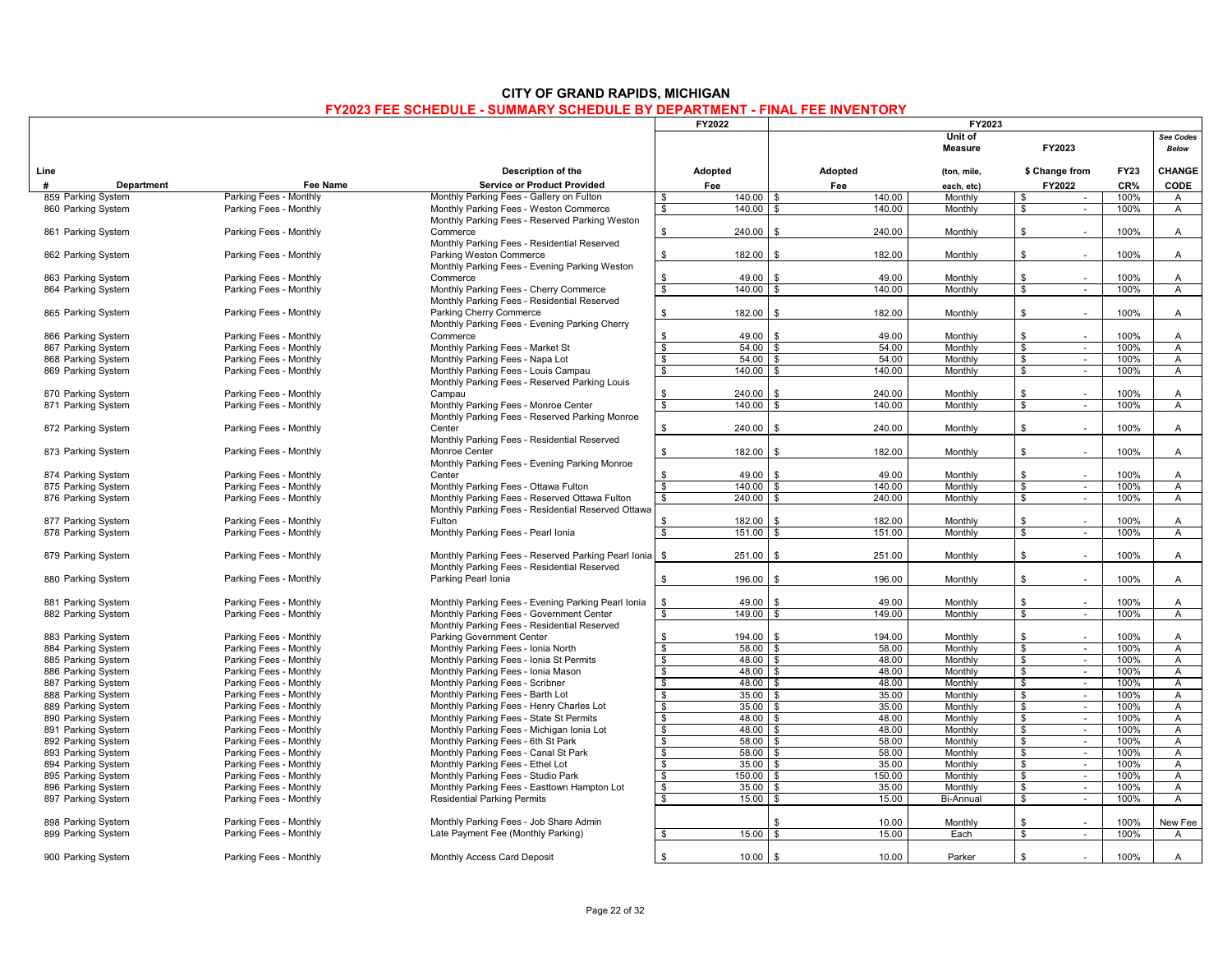|                                          |                                              |                                                                        | FY2022                                      | FY2023             |                 |                    |                                          |              |                                  |
|------------------------------------------|----------------------------------------------|------------------------------------------------------------------------|---------------------------------------------|--------------------|-----------------|--------------------|------------------------------------------|--------------|----------------------------------|
|                                          |                                              |                                                                        |                                             |                    |                 | Unit of<br>Measure | FY2023                                   |              | See Codes<br><b>Below</b>        |
| Line<br>#                                |                                              | Description of the                                                     | Adopted                                     | Adopted            |                 | (ton, mile,        | \$ Change from                           | <b>FY23</b>  | CHANGE                           |
| Department                               | Fee Name                                     | <b>Service or Product Provided</b>                                     | Fee                                         | Fee                |                 | each, etc)         | FY2022                                   | CR%          | CODE                             |
| 901 Parking System                       | Parking Fees - Monthly                       | Monthly Access Card Lost Card Fee                                      | 10.00<br>\$                                 | $\mathbf{s}$       | 10.00           | Parker             | \$                                       | 100%         | A                                |
| <b>Parking Fees Monthly-Sum</b>          |                                              |                                                                        |                                             |                    |                 |                    |                                          | 100.00%      |                                  |
|                                          |                                              |                                                                        |                                             |                    |                 |                    |                                          |              |                                  |
| 902 Parking System                       | Parking Fees - Monthly                       | Monthly Parking Fees - DDA (Area 3)                                    | 112.00<br>\$                                |                    | 112.00          | Monthly            | \$<br>$\sim$                             | 100%         | A                                |
| 903 Parking System                       | Parking Fees - Monthly                       | Monthly Parking Fees - DDA (Area 6A)                                   | 86.00<br>- \$                               |                    | 86.00           | Monthly            | $\mathbb{S}$<br>$\sim$                   | 100%         | $\overline{A}$                   |
| 904 Parking System                       | Parking Fees - Monthly                       | Monthly Parking Fees - DDA (Area 7)                                    | \$<br>48.00                                 | \$                 | 48.00           | Monthly            | $\mathbf{\hat{s}}$                       | 100%         | A                                |
| 905 Parking System                       | Parking Fees - Monthly                       | Monthly Parking Fees - DDA (Area 8)                                    | 48.00<br>\$                                 | \$.                | 48.00           | Monthly            | \$<br>$\sim$                             | 100%         | $\mathsf{A}$                     |
| 906 Parking System                       | Parking Fees - Monthly                       | Monthly Parking Fees - DDA (Area 9)                                    | <b>S</b><br>48.00                           | . ድ                | 48.00           | Monthly            | \$<br>$\sim$                             | 100%         | $\mathsf{A}$                     |
| Parking Fees Monthly DDA-Sum             |                                              |                                                                        |                                             |                    |                 |                    |                                          | 100.00%      |                                  |
| 907 Parking System                       | Parking Fees - Monthly                       | Monthly Parking Fees - Area 2                                          | 112.00<br>\$                                |                    | 112.00          | Monthly            | \$<br>$\sim$                             | 100%         | $\overline{A}$                   |
| 908 Parking System                       | Parking Fees - Monthly                       | Monthly Parking Fees - DeVos Place                                     | 154.00<br>\$                                |                    | 154.00          | Monthly            | \$<br>$\sim$                             | 100%         | $\overline{A}$                   |
| Parking Fees Monthly CAA-Sum             |                                              |                                                                        |                                             |                    |                 |                    |                                          | 100.00%      |                                  |
|                                          |                                              |                                                                        |                                             |                    |                 |                    |                                          |              |                                  |
|                                          |                                              | Monthly Parking Fees - Evening Parking                                 |                                             |                    |                 |                    |                                          |              |                                  |
| 909 Parking System                       | Parking Fees - Monthly                       | Ionia/McConnell                                                        | 49.00<br>\$                                 |                    | 49.00           | Monthly            | \$                                       | 100%         | A                                |
| 910 Parking System                       | Parking Fees - Monthly                       | Monthly Parking Fees - Ionia/McConnell                                 | 86.00<br>\$                                 |                    | 86.00           | Monthly            | \$<br>$\sim$                             | 100%         | $\mathsf{A}$                     |
| <b>Parking Fees Monthly</b>              |                                              |                                                                        |                                             |                    |                 |                    |                                          |              |                                  |
| Ionia/McConnell-Sum                      |                                              |                                                                        |                                             |                    |                 |                    |                                          | 100.00%      |                                  |
|                                          |                                              |                                                                        |                                             |                    |                 |                    |                                          |              |                                  |
| 911 Parking System                       | Parking Fees - Event                         | Evening/Event Parking Fees - Ottawa Fulton                             | 12.00<br>\$                                 | $\mathbf{\hat{S}}$ | 12.00           | vehicle            | \$<br>$\sim$                             | 100%         | $\mathsf{A}$                     |
| 912 Parking System                       | Parking Fees - Event                         | Evening/Event Parking Fees - Monroe Center                             | $\sqrt{3}$<br>8.00                          | . ጽ                | 8.00            | vehicle            | \$<br>$\blacksquare$                     | 100%         | $\mathsf{A}$                     |
| 913 Parking System                       | Parking Fees - Event                         | Evening/Event Parking Fees - Louis Campau                              | $\frac{1}{2}$<br>8.00                       | \$                 | 8.00            | vehicle            | \$<br>$\sim$                             | 100%         | $\mathsf{A}$                     |
| 914 Parking System                       | Parking Fees - Event                         | Evening/Event Parking Fees - Gallery On Fulton                         | \$<br>10.00                                 | \$                 | 10.00           | vehicle            | \$<br>$\sim$                             | 100%         | $\mathsf{A}$                     |
| 915 Parking System                       | Parking Fees - Event                         | Evening/Event Parking Fees - Weston Commerce                           | $\bullet$<br>10.00                          | £.                 | 10.00           | vehicle            | $\mathbf{s}$<br>$\overline{\phantom{a}}$ | 100%         | $\overline{A}$                   |
| 916 Parking System                       | Parking Fees - Event                         | Evening/Event Parking Fees - Cherry Commerce                           | \$<br>10.00                                 | S                  | 10.00           | vehicle            | \$<br>$\sim$                             | 100%         | $\mathsf{A}$                     |
| 917 Parking System                       | Parking Fees - Event                         | Evening/Event Parking Fees - Market                                    | \$<br>8.00                                  |                    | 8.00            | vehicle            | \$<br>$\sim$                             | 100%         | $\mathsf{A}$                     |
| 918 Parking System                       | Parking Fees - Event                         | Evening/Event Parking Fees - Government Center                         | $\sqrt{3}$<br>9.00                          | \$                 | 9.00            | vehicle            | $\overline{\mathbf{s}}$<br>$\sim$        | 100%         | $\overline{A}$                   |
| 919 Parking System                       | Parking Fees - Event                         | Evening/Event Parking Fees - Pearl Ionia                               | \$3/\$7<br>6.00                             |                    | \$3/\$7<br>6.00 | vehicle            | \$<br>$\sim$<br>\$<br>$\sim$             | 100%<br>100% | A                                |
| 920 Parking System                       | Parking Fees - Event                         | Evening/Event Parking Fees - Scribner                                  | \$                                          |                    |                 | vehicle            |                                          |              | A                                |
|                                          |                                              | Special Event Validation Processing Fee - Fee to                       |                                             |                    |                 |                    |                                          |              |                                  |
| 921 Parking System                       | Parking Fees - Event                         | process/print/invoice special event validation tickets                 | 6.95                                        | \$                 | 6.95            | Each               | \$                                       | 100%         | A                                |
|                                          |                                              |                                                                        |                                             |                    |                 |                    |                                          |              |                                  |
|                                          |                                              |                                                                        |                                             |                    |                 |                    |                                          |              |                                  |
| 922 Parking System                       | Parking Fees - Event                         | Gallery on Fulton Programmable Lighting                                | 60.00<br>\$                                 | \$                 | 60.00           | Event              | \$                                       | 100%         | A                                |
| <b>Parking Fees Event-Sum</b>            |                                              |                                                                        |                                             |                    |                 |                    |                                          | 100.00%      |                                  |
|                                          |                                              |                                                                        |                                             |                    |                 |                    |                                          |              |                                  |
| 923 Parking System                       | Parking Fees - Event                         | Event Parking Fees - DDA (Area 3)                                      | 12.00                                       |                    | 12.00           | vehicle            | \$<br>$\sim$                             | 100%         | A                                |
| 924 Parking System                       | Parking Fees - Event                         | Event Parking Fees - DDA (Area 6A)                                     | 12.00<br>\$                                 |                    | 12.00           | vehicle            | \$<br>$\sim$                             | 100%         | A                                |
| 925 Parking System<br>926 Parking System | Parking Fees - Event<br>Parking Fees - Event | Event Parking Fees - DDA (Area 7)<br>Event Parking Fees - DDA (Area 8) | $\sqrt{s}$<br>8.00<br>$\frac{1}{2}$<br>6.00 |                    | 8.00<br>6.00    | vehicle<br>vehicle | $\mathbf{s}$<br>$\sim$                   | 100%<br>100% | $\overline{A}$<br>$\overline{A}$ |
| 927 Parking System                       | Parking Fees - Event                         | Event Parking Fees - DDA (Area 9)                                      | \$<br>6.00                                  |                    | 6.00            | vehicle            | \$<br>$\sim$<br>\$<br>$\sim$             | 100%         | A                                |
| Parking Fees Event DDA-Sum               |                                              |                                                                        |                                             |                    |                 |                    |                                          | 100.00%      |                                  |
|                                          |                                              |                                                                        |                                             |                    |                 |                    |                                          |              |                                  |
| 928 Parking System                       | Parking Fees - Event                         | Event Parking Fees - Area 2                                            | 12.00<br>\$                                 |                    | 12.00           | vehicle            | \$<br>$\sim$                             | 100%         | $\overline{A}$                   |
| 929 Parking System                       | Parking Fees - Event                         | Event Parking Fees - DeVos Place                                       | \$<br>10.00                                 | \$                 | 10.00           | vehicle            | $\overline{\mathbf{s}}$<br>$\mathcal{L}$ | 100%         | A                                |
| Parking Fees Event CAA-Sum               |                                              |                                                                        |                                             |                    |                 |                    |                                          | 100.00%      |                                  |
|                                          |                                              |                                                                        |                                             |                    |                 |                    |                                          |              |                                  |
| 930 Parking System                       | Parking Fees - Event                         | Event Parking Fees - GR Public Museum                                  | set by GRPM                                 |                    | set by GRPM     | vehicle            | \$<br>$\sim$                             | 100%         | $\mathsf{A}$                     |
| Parking Fees Event GRPM-Sum              |                                              |                                                                        |                                             |                    |                 |                    |                                          | 100.00%      |                                  |
|                                          |                                              |                                                                        |                                             |                    |                 |                    |                                          |              |                                  |
| 931 Parking System                       | Parking Fees - Event                         | Event Parking Fees - Ionia/McConnell                                   | 8.00                                        |                    | 8.00            | vehicle            | $\mathbf{s}$<br>$\sim$                   | 100%         | A                                |
| <b>Parking Fees Event</b>                |                                              |                                                                        |                                             |                    |                 |                    |                                          |              |                                  |
| Ionia/McConnell-Sum                      |                                              |                                                                        |                                             |                    |                 |                    |                                          | 100%         |                                  |
| 932 Parking System                       | Parking Fees - Event                         | Event Parking Fees - GR Public Library                                 | 4.00<br>\$                                  | l \$               | 4.00            | vehicle            | \$<br>$\sim$                             | 100%         | $\mathsf{A}$                     |
|                                          |                                              |                                                                        |                                             |                    |                 |                    |                                          |              |                                  |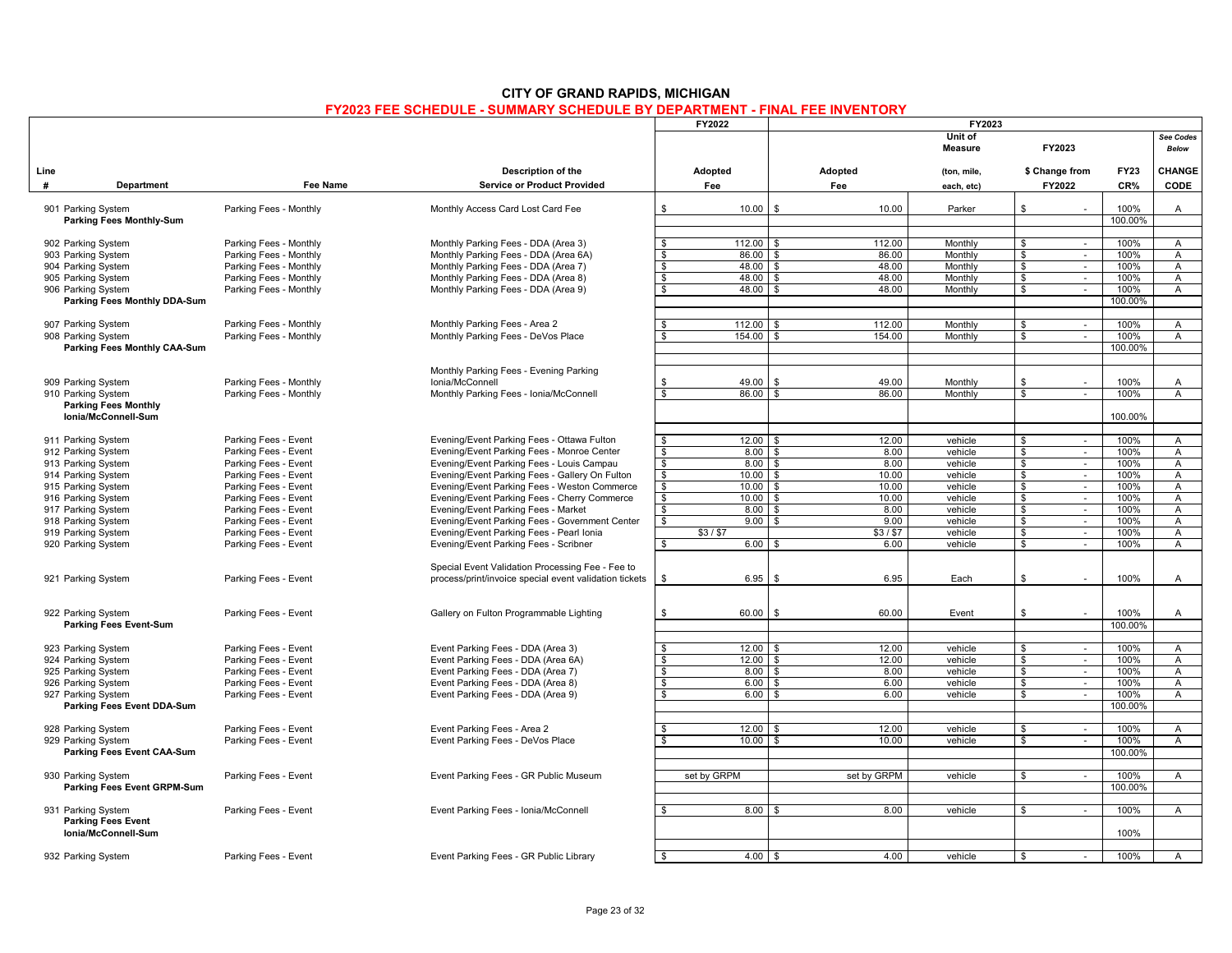|                                                                                        |                                                                                   |                                                                                                           | FY2022              | FY2023                     |                 |                                                 |                               |                  |                        |                           |
|----------------------------------------------------------------------------------------|-----------------------------------------------------------------------------------|-----------------------------------------------------------------------------------------------------------|---------------------|----------------------------|-----------------|-------------------------------------------------|-------------------------------|------------------|------------------------|---------------------------|
|                                                                                        |                                                                                   |                                                                                                           |                     |                            |                 | Unit of<br>Measure                              |                               | FY2023           |                        | See Codes<br><b>Below</b> |
| Line                                                                                   |                                                                                   | Description of the                                                                                        | Adopted             |                            | Adopted         | (ton, mile,                                     |                               | \$ Change from   | <b>FY23</b>            | CHANGE                    |
| #<br><b>Department</b>                                                                 | <b>Fee Name</b>                                                                   | <b>Service or Product Provided</b>                                                                        | Fee                 |                            | Fee             | each, etc)                                      |                               | FY2022           | CR%                    | CODE                      |
| Parking Fees Event GRPL-Sum                                                            |                                                                                   |                                                                                                           |                     |                            |                 |                                                 |                               |                  | 100%                   |                           |
|                                                                                        |                                                                                   |                                                                                                           |                     |                            |                 |                                                 |                               |                  |                        |                           |
| 933 Parking System                                                                     | Parking Meter Fee                                                                 | <b>Parking Meter Fees</b>                                                                                 | \$1.25-\$2.50       |                            | \$1.25-\$2.50   | hour                                            | \$                            | $\sim$           | 100%                   | A                         |
| 934 Parking System                                                                     | Parking Meter Fee Non On Street                                                   | Parking Meter Fees Offstreet                                                                              | \$1.25-\$2.50       |                            | \$1.25-\$2.50   | hour                                            | \$                            | $\sim$           | 100%                   | $\mathsf{A}$              |
| 935 Parking System                                                                     | Parking Fees - Pay by Cell                                                        | Parking Meter Fees through Pay by Cell provider                                                           | \$1.25-\$2.50       |                            | $$1.25 - $2.50$ | hour                                            | $\frac{1}{2}$                 |                  | 100%                   | $\overline{A}$            |
| 936 Parking System                                                                     | Parking Fees - Pay by Cell                                                        | Parking Meter Pay by Cell Transaction Fee                                                                 | \$                  | 0.25                       | 0.25            | Each                                            | \$                            | $\sim$           | 100%                   | A                         |
| Parking Meter Revenue-Sum                                                              |                                                                                   |                                                                                                           |                     |                            |                 |                                                 |                               |                  | 100.00%                |                           |
| 937 Parking System                                                                     | Parking Meter Hood Revenue                                                        | Parking Meter Hood Revenue                                                                                | \$<br>20.00         |                            | 23.00           | Daily                                           | <b>S</b>                      | 3.00             | 100%                   | $\overline{c}$            |
| 938 Parking System                                                                     | Parking Meter Hood Revenue                                                        | Parking Meter Temporary Removal                                                                           | 25.00<br>\$.        | \$                         | 28.00           | Daily                                           | s.                            | 3.00             | 100%                   | C                         |
| 939 Parking System                                                                     | Parking Meter Hood Revenue                                                        | Parking Meter Reservation Administative Fee                                                               | 10.00<br>\$         | <b>\$</b>                  | 10.00           | Each                                            | \$                            | $\sim$           | 100%                   | $\overline{A}$            |
| 940 Parking System                                                                     | Parking Meter Hood Revenue                                                        | Parking Meter Removal Parklet Seating                                                                     |                     | \$                         | 50.00           | Month                                           | \$                            | $\sim$           | 100%                   | New Fee                   |
|                                                                                        |                                                                                   |                                                                                                           |                     |                            |                 |                                                 |                               |                  |                        |                           |
| Parking Meter Hood Revenue-Sum<br>Parking-Sum (Excluding Parking<br><b>Violations)</b> |                                                                                   |                                                                                                           |                     |                            |                 |                                                 |                               |                  | 100.00%                |                           |
| 941 Parks & Rec-Cemeteries                                                             | Adult Intermt/Disintermt (inc lawn crypts)                                        | opening & closing grave                                                                                   | $1.590.04$ \$       |                            | 1,690.00        | each                                            | <b>S</b>                      | 99.96            | See Below              | C.D                       |
|                                                                                        |                                                                                   | New arboretum maintenance fee - Oakhill full body                                                         |                     |                            |                 |                                                 |                               |                  |                        |                           |
| 942 Parks & Rec-Cemeteries                                                             | Arboretum maintenance fee                                                         | interment only                                                                                            |                     |                            | 500.00          | each                                            | \$                            | $\sim$           | See Below              | New Fee                   |
| 943 Parks & Rec-Cemeteries                                                             | Infant Interment/Disintermt (includes lot)                                        | opening & closing grave                                                                                   | \$                  | $772.16$ \$                | 772.16          | each                                            | \$                            | $\sim$           | See Below              | A.D                       |
| 944 Parks & Rec-Cemeteries                                                             | Cremains Interment/Disinterment                                                   | opening & closing grave                                                                                   | $1.016.00$ \$<br>\$ |                            | 1.066.00        | each                                            | \$                            | 50.00            | See Below              | C.D                       |
| 945 Parks & Rec-Cemeteries                                                             | Second Right of Interment                                                         | for second burial in one space                                                                            | \$<br>800.00        | l \$                       | 800.00          | each                                            | \$                            | $\sim$           | See Below              | A.D                       |
| 946 Parks & Rec-Cemeteries                                                             | Columbarium Internment/Removal                                                    | opening & closing grave                                                                                   | \$                  | $309.88$ \$                | 309.88          | each                                            | \$                            | $\sim$           | See Below              | A.D                       |
| 947 Parks & Rec-Cemeteries                                                             | <b>Mausoleum Entombment</b>                                                       | opening & closing grave                                                                                   | \$                  | 878.84 \$                  | 878.84          | each                                            | \$                            | $\sim$           | See Below              | A.D                       |
| 948 Parks & Rec-Cemeteries                                                             | Overtime rate (weekdays & weekends)                                               | overtime                                                                                                  | \$                  | $198.12$ \$                | 210.00          | hour                                            | \$                            | 11.88            | See Below              | C.D                       |
| 949 Parks & Rec-Cemeteries                                                             | <b>Tent Rental</b>                                                                | canopy for graveside service                                                                              | \$                  | $157.48$ \$                | 165.00          | each                                            | \$                            | 7.52             | See Below              | C.D                       |
| 950 Parks & Rec-Cemeteries                                                             | Dept of Human Services Adult Burial                                               | opening & closing grave                                                                                   | \$                  | $670.56$ \$                | 670.56          | each                                            | \$                            | $\sim$           | See Below              | A, D                      |
| 951 Parks & Rec-Cemeteries                                                             | Dept of Human Services Infant Burial                                              | opening & closing grave                                                                                   | \$                  |                            | 157.48          | each                                            | \$                            | $\sim$           | See Below              | A.D                       |
| 952 Parks & Rec-Cemeteries                                                             | <b>Traditional burial</b>                                                         | Vault in ground body lowered into vault                                                                   | s,                  | $400.00$ \ \$              | 400.00          | each                                            | $\overline{\mathbf{s}}$       |                  | See Below              | A.D                       |
| 953 Parks & Rec-Cemeteries                                                             | Memorial Tree & marker                                                            | Tree planted in honor of a person with small marker<br>Tree planted with Biodegradeable cremains jar - No | \$<br>700.00        |                            | 850.00          | each                                            | \$                            | 150.00           | See Belov              | C, D                      |
| 954 Parks & Rec-Cemeteries                                                             | Memorial Tree with cremains                                                       | marker included                                                                                           | 1,710.00<br>\$      | \$                         | 1,800.00        | each                                            | \$                            | 90.00            | See Below              | C.D                       |
|                                                                                        |                                                                                   | Urn vault for purchase from Cemetery- Item #3                                                             |                     |                            |                 |                                                 |                               |                  |                        |                           |
| 955 Parks & Rec-Cemeteries                                                             | Cremains - Urn Vault                                                              | excluded                                                                                                  | 85.00<br>\$         |                            | 85.00           | each                                            | \$                            |                  | See Below              | A,D                       |
| 956 Parks & Rec-Cemeteries                                                             | Lot Sales                                                                         | burial space - cremains or full body                                                                      | 1.000.00<br>\$      | \$                         | 1.000.00        | each                                            | \$                            | $\sim$           | See Below              | A,D                       |
| 957 Parks & Rec-Cemeteries                                                             | Lawn Crypt - Individual                                                           | burial space - cremains or full body                                                                      | \$<br>$3.820.16$ \$ |                            | 3.820.16        | each                                            | \$                            | $\sim$           | See Below              | A.D                       |
| 958 Parks & Rec-Cemeteries                                                             | Lawn Crypt - Double Depth                                                         | burial space - cremains or full body                                                                      | \$<br>$5,161.28$ \$ |                            | 5,161.28        | each                                            | \$                            | $\sim$           | See Below              | A,D                       |
| 959 Parks & Rec-Cemeteries                                                             | Columbaria - Single Niche                                                         | burial space - cremains                                                                                   | \$<br>1,549.40 \$   |                            | 1,549.40        | each                                            | \$                            | $\sim$           | See Below              | A,D                       |
| 960 Parks & Rec-Cemeteries                                                             | Columbaria - Double/Companion                                                     | burial space - cremains                                                                                   | \$<br>$2,321.56$ \$ |                            | 2,321.56        | each                                            | \$                            | $\sim$           | See Below              | A,D                       |
| 961 Parks & Rec-Cemeteries<br>962 Parks & Rec-Cemeteries                               | Perpetual Care - Oakgrove only<br>Foundations (per square inch)                   | perpetual care<br>set for marker placement                                                                | \$<br>\$            | $1.00$ \$                  | 3.61<br>1.00    | sq foot<br>sq inch                              | $\overline{\mathbf{s}}$<br>\$ | $\sim$<br>$\sim$ | See Below<br>See Below | A.D<br>A,D                |
| 963 Parks & Rec-Cemeteries                                                             | Lawn Crypt Memorialization - Single                                               | set bronze plate                                                                                          | \$<br>350.00        | £.                         | 350.00          | each                                            | $\mathbf{s}$                  | $\sim$           | See Below              | A.D                       |
|                                                                                        |                                                                                   |                                                                                                           |                     |                            |                 |                                                 |                               |                  |                        |                           |
| 964 Parks & Rec-Cemeteries<br>965 Parks & Rec-Cemeteries                               | Lawn Crypt Memorialization - Double                                               | set bronze plate                                                                                          | 400.00<br>\$<br>\$  | $\mathbf{R}$<br>$90.00$ \$ | 400.00<br>95.00 | each<br>hour                                    | $\mathbf{s}$<br>\$            | 5.00             | See Below              | A,D<br>C.D                |
| 966 Parks & Rec-Cemeteries                                                             | <b>Service Requests</b><br>Certificate of Assignment                              | special requests for work<br>paperwork reg for transfer of grave space                                    | \$                  |                            | 40.64           | each                                            | \$                            |                  | See Below<br>See Below | A.D                       |
| <b>Cemeteries-Sum</b>                                                                  |                                                                                   |                                                                                                           |                     |                            |                 |                                                 |                               | $\sim$           | 53.10%                 |                           |
|                                                                                        |                                                                                   |                                                                                                           |                     |                            |                 |                                                 |                               |                  |                        |                           |
|                                                                                        |                                                                                   |                                                                                                           |                     |                            |                 | 2022 Calendar Year for Seasonally Adjusted Fees |                               |                  |                        |                           |
| 967 Parks & Rec-Golf Course                                                            | Spring/fall - 9 holes, walking                                                    | one round, 9 holes of golf, no cart                                                                       | \$                  | $13.00$ \ \$               | 13.00           | each                                            | \$                            | $\sim$           | See below              | $\mathsf{A}$              |
| 968 Parks & Rec-Golf Course                                                            | Spring/fall - 18 holes, walking                                                   | one round, 18 holes of golf, no cart                                                                      | 16.00<br>S.         | - \$                       | 17.00           | each                                            | \$                            | 1.00             | See below              | C                         |
| 969 Parks & Rec-Golf Course                                                            | Weekday Summer - 9 holes, walking<br>Weekday Summer - 9 holes, walking (M-TH 7am- | one round, 9 holes of golf, no cart                                                                       | \$<br>16.00         | \$                         | 17.00           | each                                            | \$                            | 1.00             | See below              | C                         |
| 970 Parks & Rec-Golf Course                                                            | 10am                                                                              | one round, 9 holes of golf, no cart                                                                       | 12.00               |                            | 13.00           | each                                            | <b>S</b>                      | 1.00             | See below              | C                         |
| 971 Parks & Rec-Golf Course                                                            | Weekday Summer - 18 holes, walking                                                | one round, 18 holes of golf, no cart                                                                      | S.                  | $23.00$ \$                 | 23.00           | each                                            | \$                            | $\sim$           | See below              | Α                         |
|                                                                                        |                                                                                   |                                                                                                           |                     |                            |                 |                                                 |                               |                  |                        |                           |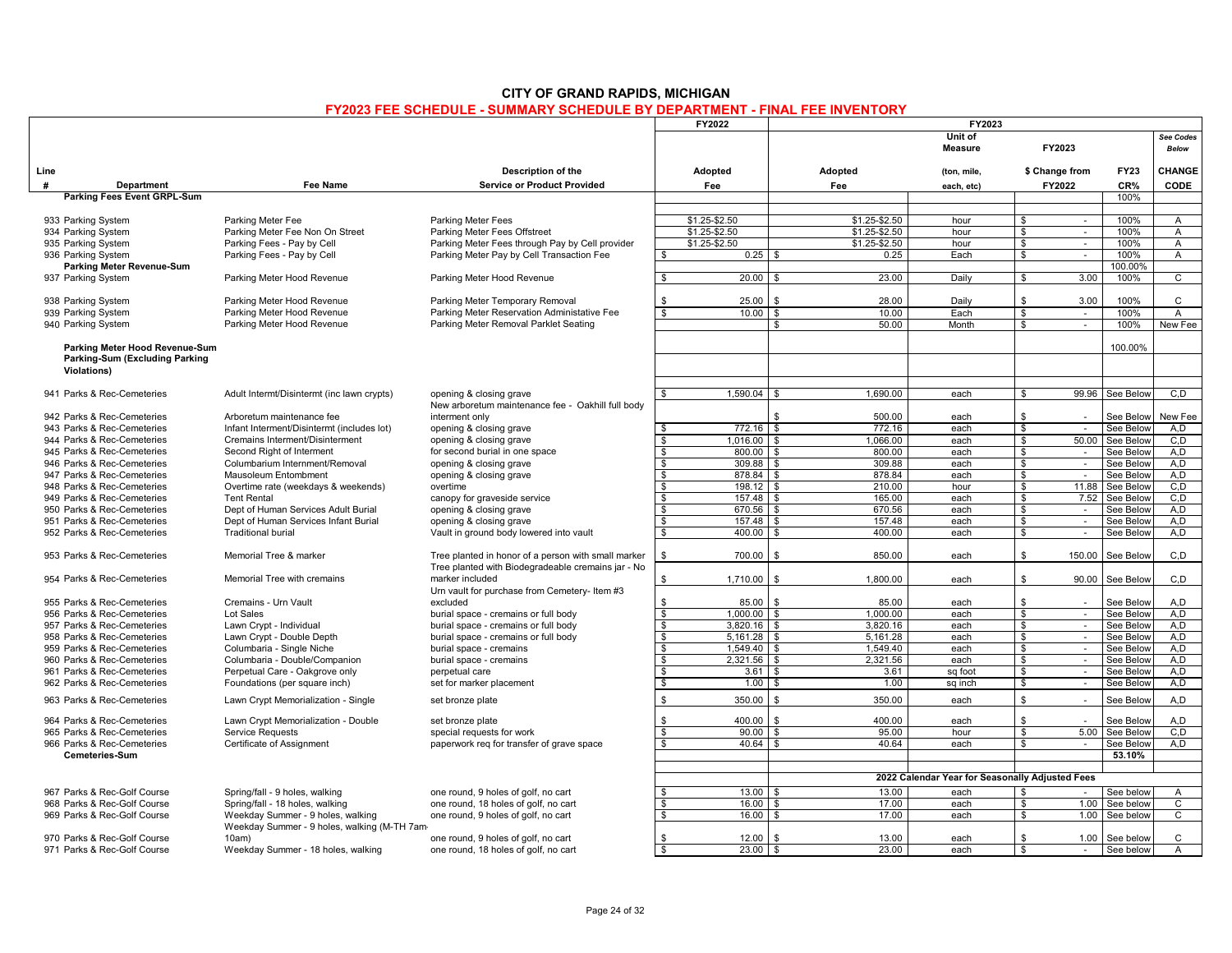|                              |                                                                              |                                                    |                         | FY2022        | FY2023                         |                           |                                   |                 |                    |
|------------------------------|------------------------------------------------------------------------------|----------------------------------------------------|-------------------------|---------------|--------------------------------|---------------------------|-----------------------------------|-----------------|--------------------|
|                              |                                                                              |                                                    |                         |               |                                | Unit of<br><b>Measure</b> | FY2023                            |                 | See Codes<br>Below |
| Line                         |                                                                              | Description of the                                 |                         | Adopted       | Adopted                        | (ton, mile,               | \$ Change from                    | <b>FY23</b>     | CHANGE             |
| #<br><b>Department</b>       | Fee Name                                                                     | <b>Service or Product Provided</b>                 |                         | Fee           | Fee                            | each, etc)                | FY2022                            | CR%             | <b>CODE</b>        |
|                              | Weekday Summer - 18 holes, walking (M-TH                                     |                                                    |                         |               |                                |                           |                                   |                 |                    |
| 972 Parks & Rec-Golf Course  | 7am-10am)                                                                    | one round, 18 holes of golf, no cart               | \$                      | 18.00         | 19.00<br>$\mathbf{\hat{z}}$    | each                      | \$.<br>1.00                       | See below       | $\mathsf{C}$       |
|                              | Weekday Senior Golf - Summer - 9 holes,                                      |                                                    |                         |               |                                |                           |                                   |                 |                    |
| 973 Parks & Rec-Golf Course  | walking                                                                      | age 55 plus, 9 holes of golf, no cart              | \$                      | 12.00         | 13.00                          | each                      | \$<br>1.00                        | See below       | $\mathsf{C}$       |
|                              | Weekday Senior Golf - Summer - 18 holes,                                     |                                                    |                         |               |                                |                           |                                   |                 |                    |
| 974 Parks & Rec-Golf Course  | walking                                                                      | age 55 plus, 18 holes of golf, no cart             | \$                      | 16.00         | 17.00<br>$\hat{\mathbf{r}}$    | each                      | \$                                | 1.00 See below  | $\mathsf{C}$       |
|                              | Weekday Junior Golf - Summer - 9 holes,                                      |                                                    |                         |               |                                |                           |                                   |                 |                    |
| 975 Parks & Rec-Golf Course  | walking                                                                      | one round, 9 holes of golf, no cart                | \$                      | 12.00         | 13.00<br>$\mathbf{\hat{S}}$    | each                      | ${\mathbb S}$<br>1.00             | See below       | $\mathbf{C}$       |
|                              | Weekday Twilight (after 6pm) - Summer - 9 hole                               |                                                    |                         |               |                                |                           |                                   |                 |                    |
| 976 Parks & Rec-Golf Course  | with a cart                                                                  | one round, 9 holes of golf, with a cart            | \$                      | 20.00         | 22.00<br>$\mathbf{\hat{z}}$    | each                      | s.<br>2.00                        | See below       | $\mathbf{C}$       |
| 977 Parks & Rec-Golf Course  | Weekend Summer - 9 holes, walking                                            | one round, 9 holes of golf, no cart                | $\overline{\mathbf{s}}$ | $18.00$ \ \$  | 19.00                          | each                      | S.                                | 1.00 See below  | $\overline{c}$     |
| 978 Parks & Rec-Golf Course  | Weekend Summer - 18 holes, walking                                           | one round, 18 holes of golf, no cart               | S.                      | 23.00         | 24.00                          | each                      | s.                                | 1.00 See below  | C                  |
|                              | Weekend Junior Golf - Summer - 9 holes.                                      |                                                    |                         |               |                                |                           |                                   |                 |                    |
| 979 Parks & Rec-Golf Course  | walking                                                                      | one round, 9 holes of golf, no cart                | \$                      | 14.00         | $\hat{\mathbf{r}}$<br>14.00    | each                      | \$                                | See below       | A                  |
|                              | Weekend Twilight (after 6pm) - Summer - 9                                    |                                                    |                         |               |                                |                           |                                   |                 |                    |
| 980 Parks & Rec-Golf Course  | holes with a cart                                                            | one round, 9 holes of golf, with a cart            | \$                      | 23.00         | 25.00<br>. ድ                   | each                      | \$<br>2.00                        | See below       | $\mathtt{C}$       |
|                              |                                                                              | Discounted rate for 40+ person outings-per player  |                         |               |                                |                           |                                   |                 |                    |
| 981 Parks & Rec-Golf Course  | Weekly Outing Rate - 9 holes                                                 | with carts                                         | $\mathbb{S}$            | 20.00         | 20.00                          | each                      | \$                                | 100%            | A                  |
|                              |                                                                              | Discounted rate for 40+ person outings-per player  |                         |               |                                |                           |                                   |                 |                    |
| 982 Parks & Rec-Golf Course  | Weekly Outing Rate - 18 holes                                                | with carts                                         | \$                      | 29.00         | 29.00<br>$\hat{\mathbf{r}}$    | each                      | \$                                | 100%            | A                  |
|                              |                                                                              | Discounted rate for 40+ person outings-per player  |                         |               |                                |                           |                                   |                 |                    |
| 983 Parks & Rec-Golf Course  | Weekend Outing Rate - 9 holes                                                | with carts                                         | \$                      | 23.00         | 28.00<br>$\mathbf{s}$          | each                      | \$<br>5.00                        | 100%            | $\mathtt{C}$       |
|                              |                                                                              | Discounted rate for 40+ person outings-per player  |                         |               |                                |                           |                                   |                 |                    |
| 984 Parks & Rec-Golf Course  | Weekend Outing Rate - 18 holes                                               | with carts                                         | S.                      | $33.00$ \ \$  | 37.00                          | each                      | 4.00<br>\$                        | 100%            | $\mathsf{C}$       |
| 985 Parks & Rec-Golf Course  | Season Course Membership - Single Walking                                    | Season Course Membership - Single Walking          | \$                      | 850.00 \$     | 900.00                         | each                      | s.<br>50.00                       | See below       | $\mathbf{C}$       |
| 986 Parks & Rec-Golf Course  | Season Course Membership - Single w/Cart                                     | Season Course Membership - Single w/Cart           |                         |               |                                | each                      | s.                                |                 | B                  |
|                              |                                                                              |                                                    | \$                      | $1,350.00$ \$ | 1,400.00                       |                           |                                   | 50.00 See below |                    |
| 987 Parks & Rec-Golf Course  |                                                                              |                                                    | \$                      | 1,200.00      | 1,250.00<br>. ድ                | each                      | \$<br>50.00                       |                 | $\mathsf{C}$       |
|                              | Season Course Membership - Couple Walking                                    | Season Course Membership - Couple Walking          |                         | 1.800.00      | . ድ                            |                           |                                   | See below       |                    |
| 988 Parks & Rec-Golf Course  | Season Course Membership - Couple w/Cart                                     | Season Course Membership - Couple w/Cart           | $\overline{\mathbf{s}}$ |               | 1,850.00                       | each                      | \$<br>50.00                       | See below       | В                  |
| 989 Parks & Rec-Golf Course  | Season Course Membership - Senior Walking                                    | Season Course Membership - Senior Walking          | \$                      | 700.00 \$     | 750.00                         | each                      | 50.00<br>s.                       | See below       | $\overline{c}$     |
|                              | Season Course Membership - Senior Couple                                     | Season Course Membership - Senior Couple           |                         |               |                                |                           |                                   |                 |                    |
| 990 Parks & Rec-Golf Course  | Walking                                                                      | Walking                                            | \$                      | 1,100.00      | 1,150.00<br>$\mathbf{\hat{z}}$ | each                      | \$                                | 50.00 See below | C                  |
|                              | Season Course Membership - Senior Single                                     |                                                    |                         |               |                                |                           |                                   |                 |                    |
| 991 Parks & Rec-Golf Course  | w/Cart                                                                       | Season Course Membership - Senior Single w/Cart    | \$                      | 1,000.00      | 1,150.00<br>$\mathbf{\hat{z}}$ | each                      | \$<br>150.00                      | See below       | $\mathtt{C}$       |
|                              | Season Course Membership - Senior Couple                                     |                                                    |                         |               |                                |                           |                                   |                 |                    |
| 992 Parks & Rec-Golf Course  | w/Cart                                                                       | Season Course Membership - Senior Couple w/Cart    | \$                      | 1.400.00      | $\mathbf{s}$<br>1.450.00       | each                      | \$.<br>50.00                      | See below       | B                  |
| 993 Parks & Rec-Golf Course  | Season Course Membership - Junior                                            | Season Course Membership - Junior                  |                         | 350/250 2nd   | 350/250 2nd                    | each                      | \$<br>$\sim$                      | See below       | $\overline{A}$     |
|                              | Season Course Membership - Early Bird w/cart                                 | Season Course Membership - Early Bird w/cart (Mon- |                         |               |                                |                           |                                   |                 |                    |
| 994 Parks & Rec-Golf Course  | (Mon-Thurs before 11am)                                                      | Thurs before 11am-new category)                    | \$                      | 1.000.00      | 1.000.00<br>$\hat{\mathbf{r}}$ | each                      | \$                                | See below       | $\overline{A}$     |
| 995 Parks & Rec-Golf Course  | Cart - 9 holes - Weekday                                                     | cart rental fee for 9 holes of golf                | \$                      | $8.00$ \$     | 8.00                           | each                      | \$<br>$\sim$                      | See below       | A                  |
| 996 Parks & Rec-Golf Course  | Cart - 18 holes - Weekday                                                    | cart rental fee for 18 holes of golf               | \$                      | 13.00         | 13.00                          | each                      | \$<br>$\sim$                      | See below       | A                  |
| 997 Parks & Rec-Golf Course  | Cart - 9 holes - Weekend                                                     | cart rental fee for 9 holes of golf                | \$                      | 9.00          | 9.00<br>. ድ                    | each                      | \$<br>$\sim$                      | See below       | A                  |
| 998 Parks & Rec-Golf Course  | Cart - 18 holes - Weekend                                                    | cart rental fee for 18 holes of golf               | S.                      |               | 13.00                          | each                      | \$<br>$\sim$                      | See below       | $\mathsf{A}$       |
| 999 Parks & Rec-Golf Course  | Pro Shop                                                                     | shirts, golf balls, shoes, clubs, etc.             |                         | $$1-300$      | $$1-300$                       | each                      | \$<br>$\sim$                      | See below       | A                  |
| 1000 Parks & Rec-Golf Course | <b>Golf Clinics</b>                                                          | Golf instruction clinics led by golf pros          |                         | \$20-\$30     | \$20-\$30                      | hour                      | \$<br>$\sim$                      | See below       | A                  |
| 1001 Parks & Rec-Golf Course | Concession sales                                                             | hot dog, pop, chips, beer, wine, etc.              |                         | \$1-300       | $$1-300$                       | each                      | \$<br>$\mathcal{L}$               | See below       | $\overline{A}$     |
| 1002 Parks & Rec-Golf Course | Driving Range - 50 Balls                                                     | Driving Range - 50 Balls                           | -\$                     | 7.50          | 7.50                           | each                      | \$<br>$\sim$                      | See below       | $\overline{A}$     |
| 1003 Parks & Rec-Golf Course | Driving Range - 100 Balls                                                    | Driving Range - 100 Balls                          | S,                      | 12.50         | 12.50<br>. ጽ                   | each                      | \$<br>$\mathcal{L}_{\mathcal{A}}$ | See below       | $\overline{A}$     |
|                              |                                                                              |                                                    |                         |               | $\mathbf{\hat{S}}$             |                           | $\mathbf{\$}$                     |                 |                    |
| 1004 Parks & Rec-Golf Course | Ball Dispenser - Driving Range - Small bucket                                | Driving Range - Small bucket                       | \$                      | 5.00          | 5.00                           | each                      |                                   | See below       | $\mathsf{A}$       |
|                              |                                                                              |                                                    |                         |               |                                |                           |                                   |                 |                    |
| 1005 Parks & Rec-Golf Course | Ball Dispenser - Driving Range - Medium bucket Driving Range - Medium bucket |                                                    | S.                      | 7.00          | 7.00                           | each                      | \$                                | See below       | A                  |
|                              |                                                                              |                                                    |                         |               |                                |                           |                                   |                 |                    |
| 1006 Parks & Rec-Golf Course | Ball Dispenser - Driving Range - Large bucket                                | Driving Range - Large bucket                       | \$                      | 12.00         | 12.00                          | each                      | \$                                | See below       | A                  |
| 1007 Parks & Rec-Golf Course | Driving Range Membership - Individual                                        | Driving Range Membership - Individual              | \$                      | 350.00        | 400.00                         | each                      | \$                                | 50.00 See below | $\mathsf{C}$       |
|                              | Driving Range Membership - Golf Member Add                                   | Driving Range Membership - Golf Member Add         |                         |               |                                |                           |                                   |                 |                    |
| 1008 Parks & Rec-Golf Course | Range                                                                        | Range                                              | $\mathbb S$             | 125.00        | 200.00<br>\$                   | each                      | \$                                | 75.00 See below | $\mathbf{C}$       |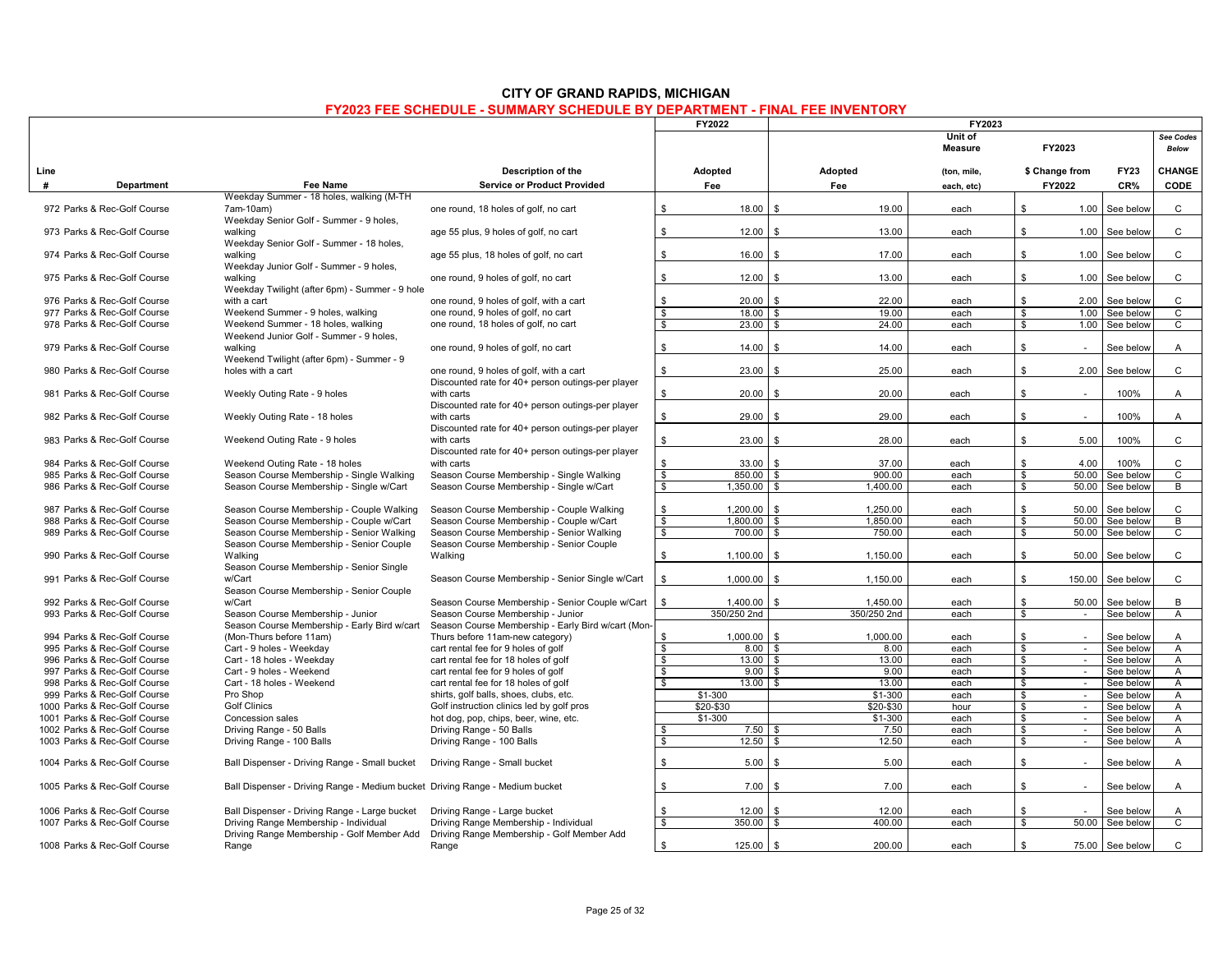|      |                              |                                           |                                                         | FY2022                                      |                             | FY2023                                          |                                   |                |                |
|------|------------------------------|-------------------------------------------|---------------------------------------------------------|---------------------------------------------|-----------------------------|-------------------------------------------------|-----------------------------------|----------------|----------------|
|      |                              |                                           |                                                         |                                             |                             | Unit of                                         |                                   |                | See Codes      |
|      |                              |                                           |                                                         |                                             |                             | <b>Measure</b>                                  | FY2023                            |                | <b>Below</b>   |
|      |                              |                                           |                                                         |                                             |                             |                                                 |                                   |                |                |
| Line |                              |                                           | Description of the                                      | Adopted                                     | Adopted                     | (ton, mile,                                     | \$ Change from                    | <b>FY23</b>    | CHANGE         |
| #    | Department                   | Fee Name                                  | <b>Service or Product Provided</b>                      | Fee                                         | Fee                         | each, etc)                                      | FY2022                            | CR%            | <b>CODE</b>    |
|      |                              |                                           | Rate for private and group lessons including            |                                             |                             |                                                 |                                   |                |                |
|      | 1009 Parks & Rec-Golf Course | Individual, group, and lessons packages   | packages                                                | \$25-\$150                                  | \$25-\$150                  | each                                            | $\mathbf{s}$<br>$\sim$            | See below      | $\overline{A}$ |
|      |                              |                                           | Includes practice facilities, range balls and tryout    |                                             |                             |                                                 |                                   |                |                |
|      | 1010 Parks & Rec-Golf Course | High school golf teams                    | rounds                                                  |                                             | 2.000.00<br>\$              | each                                            | $\mathbf{s}$<br>$\sim$            | See below      | New Fee        |
|      | 1011 Parks & Rec-Golf Course | College golf classes                      | establish fee - cart fees extra Includes range balls    |                                             | \$<br>100.00                | per student                                     | \$<br>$\sim$                      | See below      | New Fee        |
|      | 1012 Parks & Rec-Golf Course | Speed Golf - 9 holes                      | one round, 9 holes of golf, no cart                     |                                             | \$<br>10.00                 | each                                            | $\bullet$<br>$\sim$               | See below      | New Fee        |
|      | 1013 Parks & Rec-Golf Course | Speed Golf - 18 holes                     | one round, 18 holes of golf, no cart                    |                                             | 14.00<br>\$                 | each                                            | \$                                | See below      | New Fee        |
|      | 1014 Parks & Rec-Golf Course | Speed Golf Membership                     | Season Course Membership - Speed Golf                   |                                             |                             |                                                 | $\sim$<br>$\sim$                  |                |                |
|      |                              |                                           |                                                         |                                             | 300.00<br>\$<br>300.00      | each                                            | \$                                | See below      | New Fee        |
|      | 1015 Parks & Rec-Golf Course | Clubhouse Rental - Open to Close          | Rental of clubhouse for 4 Hours                         | 300.00<br>\$                                | <b>S</b>                    | each                                            | $\mathbf{s}$<br>$\sim$            | See below      | A              |
|      | 1016 Parks & Rec-Golf Course | Clubhouse rental add-on                   | Fee for each additional hour over original 4            | 50.00<br>\$                                 | 50.00<br>\$                 | hour                                            | \$<br>$\sim$                      | See below      | $\mathsf{A}$   |
|      | 1017 Parks & Rec-Golf Course | Snow Shoe rental                          | Daily rental during clubhouse hours                     | \$1 youth/\$3 adult                         | \$1 youth/\$3 adult         | day                                             | $\overline{\mathbf{s}}$<br>$\sim$ | See below      | $\overline{A}$ |
|      |                              |                                           |                                                         |                                             |                             |                                                 |                                   |                |                |
|      | 1018 Parks & Rec-Golf Course | Season Winter recreation pass             | Open use for fat tire biking, snowshoeing and skiing    | \$<br>15.00                                 | 15.00<br>. \$               | season                                          | $\mathbf{s}$<br>$\sim$            | See below      | A              |
|      | 1019 Parks & Rec-Golf Course | Daily winter recreation pass              | Drop-in rate for one day use (outdoor activities)       | 3.00<br>\$                                  | 3.00<br>$\mathbf{\hat{z}}$  | each                                            | \$<br>$\sim$                      | 100%           | $\overline{A}$ |
|      | Golf Course-Sum              |                                           |                                                         |                                             |                             |                                                 |                                   | 125.50%        |                |
|      |                              |                                           |                                                         |                                             |                             |                                                 |                                   |                |                |
|      |                              |                                           |                                                         |                                             |                             | 2022 Calendar Year for Seasonally Adjusted Fees |                                   |                |                |
|      | 1020 Parks & Rec-Ice Rink    | Ice Rink Admission                        | open ice skating                                        | $$1 - $3$                                   | $$2-$4$                     | each                                            | \$                                | 1.00 See Below | C.D            |
|      | 1021 Parks & Rec-Ice Rink    | Ice Rink Facility Rental                  | rental of the ice rink for private party                | 250.00<br>$\mathfrak{s}$                    | 250.00<br>- \$              | each                                            | $\overline{\mathbf{s}}$           | See Belov      | A, D           |
|      | 1022 Parks & Rec-Ice Rink    | Ice Rental - Sports (RPC)                 | Rental of RPC for Sports - 2 hours                      | s,<br>150.00                                | s,<br>150.00                | each                                            | S,                                | See Below      | A.D            |
|      | 1023 Parks & Rec-Ice Rink    | Ice Rink Punchcard Skating                | Punchcard for open ice skating                          | \$10-\$18                                   | \$16-32                     | each                                            | $$6 - $14$                        | See Below      | C.D            |
|      |                              |                                           |                                                         |                                             |                             |                                                 |                                   |                |                |
|      | 1024 Parks & Rec-Ice Rink    |                                           |                                                         | Youth \$25/Adult \$60                       | Youth \$25/Adult \$70       |                                                 | \$<br>10.00                       |                | C.D            |
|      |                              | Ice Rink Season Pass Skating              | Season pass for ice skating                             |                                             |                             | each                                            |                                   | See Below      |                |
|      | 1025 Parks & Rec-Ice Rink    | Ice Rink Concessions                      | Snacks & beverages at ice rink                          | \$0.75-\$2.50                               | $$1-5$                      | each                                            | $$.25 - $2.5$                     | See Below      | C.D            |
|      | 1026 Parks & Rec-Ice Rink    | Ice Rink Registrations                    | <b>Skating Lesson Registrations</b>                     | \$45R/\$55NR                                | \$45R/\$55NR                | each                                            | \$                                | See Below      | A,D            |
|      | Ice Rink-Sum                 |                                           |                                                         |                                             |                             |                                                 |                                   | 90.40%         |                |
|      |                              |                                           |                                                         |                                             |                             |                                                 |                                   |                |                |
|      |                              |                                           |                                                         |                                             |                             | 2022 Calendar Year for Seasonally Adjusted Fees |                                   |                |                |
|      | 1027 Parks & Rec-Maintenance | <b>Picnic Shelters</b>                    | Pavilion area for group picnics                         | \$65-125                                    | \$65-125                    | each                                            | . ድ                               | See below      | A              |
|      |                              |                                           | Cost for one additional hour if shelter is already      |                                             |                             |                                                 |                                   |                |                |
|      | 1028 Parks & Rec-Maintenance | Picnic Shelters add-on                    | rented                                                  | 10.00<br>\$                                 | 10.00<br>- \$               | each                                            | \$                                | See below      | A              |
|      | 1029 Parks & Rec-Maintenance | Open Space Rental                         | Rent open in space in parks                             | \$10-\$20                                   | \$5-\$20                    | each                                            | $($5)-$0$                         | See below      | $\mathsf{C}$   |
|      | 1030 Parks & Rec-Maintenance | Beer/Wine Permit for rentals              | Permit for alcohol consumption, shelter rentals         | $\overline{\mathbf{s}}$<br>35.00            | 35.00<br>ድ                  | each                                            | \$<br>$\sim$                      | See below      | $\overline{A}$ |
|      |                              |                                           |                                                         |                                             |                             |                                                 |                                   |                |                |
|      | 1031 Parks & Rec-Maintenance | Garfield Park and Roosevelt Gym           | Indoor gym for sports or events                         | \$90-100 for 2 hours                        | \$90-100 for 2 hours        | each                                            | \$<br>i al                        | See below      | $\overline{A}$ |
|      | <b>Parks Maintenance-Sum</b> |                                           |                                                         |                                             |                             |                                                 |                                   | 148.20%        |                |
|      |                              |                                           |                                                         |                                             |                             |                                                 |                                   |                |                |
|      |                              |                                           |                                                         |                                             |                             | 2022 Calendar Year for Seasonally Adjusted Fees |                                   |                |                |
|      |                              |                                           |                                                         |                                             |                             |                                                 |                                   |                |                |
|      | 1032 Parks & Rec-Recreation  | Adult Softball - Team Fee                 | Adult Softball - Team Fee                               | 620.00<br>\$                                |                             | <b>REMOVED FEE</b>                              |                                   |                | C              |
|      | 1033 Parks & Rec-Recreation  | Soccer Fields - Rentals                   | For area team practices and games                       | \$50-\$150                                  | \$50-\$150                  | $2-8$ hrs                                       | \$<br>$\sim$                      | 148%           | $\overline{A}$ |
|      | 1034 Parks & Rec-Recreation  | <b>Baseball Fields- Rentals</b>           | For area team practices and games                       | \$75-\$150                                  | \$75-\$150                  | 1-2 games                                       | \$<br>$\sim$                      | 148%           | $\overline{A}$ |
|      | 1035 Parks & Rec-Recreation  | Softball Fields - Rentals                 | For area team practices and games                       | \$20-\$75                                   | \$20-\$75                   | 2-3 hours                                       | \$<br>$\sim$                      | 148%           | $\overline{A}$ |
|      | 1036 Parks & Rec-Recreation  | Tennis/Pickleball/Basketball Court Rental | Tennis/Pickleball/Basketball Court Rental               | $$10-20$                                    | \$10-20                     | per day                                         | $\overline{\mathbf{s}}$<br>$\sim$ | 148%           | $\overline{A}$ |
|      |                              |                                           | High school cross country practice - fee for season (6) |                                             |                             |                                                 |                                   |                |                |
|      | 1037 Parks & Rec-Recreation  | <b>Cross Country Practice</b>             | weeks)                                                  | \$<br>250.00                                | \$75-\$250                  | per season                                      | \$75-\$0                          | 148%           | C              |
|      | 1038 Parks & Rec-Recreation  | Cross Country Meet - Riverside            | High school cross country meet at Riverside             | $\boldsymbol{\hat{\mathfrak{s}}}$<br>150.00 | 150.00                      | per event                                       | \$<br>$\sim$                      | 148%           | $\overline{A}$ |
|      | 1039 Parks & Rec-Recreation  | Cross Country Meet - Richmond             | High school cross country meet at Richmond              | \$<br>75.00                                 | 75.00<br>$\mathbf{\hat{z}}$ | per event                                       | \$                                | 148%           | Α              |
|      |                              |                                           | Permit for one day in parks designated by the           |                                             |                             |                                                 |                                   |                |                |
|      | 1040 Parks & Rec-Recreation  | <b>Food Truck Permit</b>                  | ordinance                                               | 35.00                                       | 35.00                       | each                                            | \$                                | 148%           | Α              |
|      | 1041 Parks & Rec-Recreation  | <b>Adult Fitness Punch Cards</b>          | Adult punchcard R/NR/EMP                                | \$20-\$132R/\$50-\$140NR                    | \$20-\$132R/\$50-\$140NR    | card                                            | \$<br>$\sim$                      | 92%            | A, D           |
|      |                              |                                           |                                                         |                                             |                             |                                                 |                                   |                |                |
|      | 1042 Parks & Rec-Recreation  | <b>Adult Fitness Class</b>                | Group exercise classes                                  | \$59-\$129R/\$69-\$139NR                    | \$42/\$52NR                 | per class                                       | (\$10) / (\$17) NR                | 92%            | C, D           |
|      |                              |                                           |                                                         |                                             |                             |                                                 |                                   |                |                |
|      |                              |                                           |                                                         |                                             |                             |                                                 |                                   |                |                |
|      | 1043 Parks & Rec-Recreation  | <b>Virtual Classes</b>                    | 4 week virtual class                                    | 16.00                                       |                             | <b>REMOVED FEE</b>                              |                                   |                | C              |
|      |                              |                                           |                                                         |                                             |                             |                                                 |                                   |                | A.D            |
|      | 1044 Parks & Rec-Recreation  | Adult Instructional/Enrichment            | Art/Technology/Tennis/kayak/SUP                         | \$50-125R/\$60-\$135NR                      | \$50-125R/\$60-\$135NR      | per class                                       | \$<br>$\sim$                      | 92%            |                |
|      |                              |                                           |                                                         |                                             |                             |                                                 |                                   |                |                |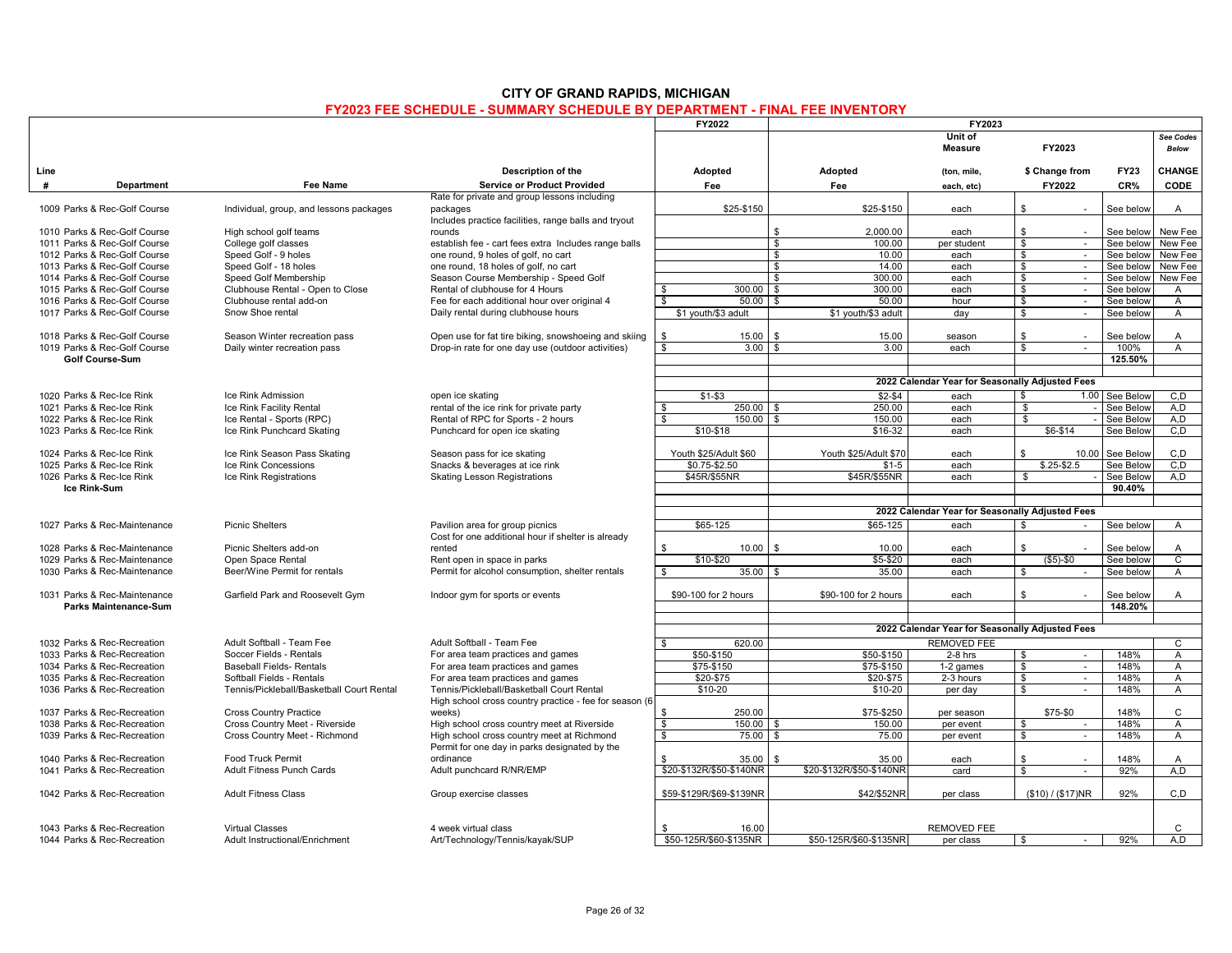|                                           |                                        |                                                             | <b>FY2022</b>                  |                                | <b>FY2023</b>                                   |                                          |              |                           |
|-------------------------------------------|----------------------------------------|-------------------------------------------------------------|--------------------------------|--------------------------------|-------------------------------------------------|------------------------------------------|--------------|---------------------------|
|                                           |                                        |                                                             |                                |                                | Unit of<br><b>Measure</b>                       | FY2023                                   |              | See Codes<br><b>Below</b> |
| Line                                      |                                        | Description of the                                          | Adopted                        | Adopted                        | (ton, mile,                                     | \$ Change from                           | <b>FY23</b>  | <b>CHANGE</b>             |
| #<br>Department                           | Fee Name                               | <b>Service or Product Provided</b>                          | Fee                            | Fee                            | each, etc)                                      | FY2022                                   | CR%          | CODE                      |
| 1045 Parks & Rec-Recreation               | Personal Training                      | Personal fitness training                                   | \$155-\$165R/\$185-<br>\$195NR | \$155-\$165R/\$185-\$195NR     |                                                 | \$                                       | 92%          |                           |
| 1046 Parks & Rec-Recreation               | Cooking/Nutrition/Wellness Program     | Cooking, nutrition, wellness lectures                       | \$10-\$50R/\$20-\$60NR         | \$10-\$50R/\$20-\$60NR         | per session                                     | $\overline{\mathbf{s}}$                  | 92%          | A.D<br>A.D                |
| 1047 Parks & Rec-Recreation               | Senior Programs                        | Senior wellness and fitness class                           | 3.00                           |                                | per class<br><b>REMOVED FEE</b>                 | $\sim$                                   |              | $\mathsf{C}$              |
| 1048 Parks & Rec-Recreation               |                                        | Kayaking Basics equipment included                          | \$35R/\$45NR                   |                                |                                                 | $\sim$                                   | 92%          | A, D                      |
|                                           | Intro to Kayaking                      | Kayak or Stand-Up Paddle board and all Gear                 |                                | \$35R/\$45NR                   | each                                            | \$                                       |              |                           |
| 1049 Parks & Rec-Recreation               | Kayak/SUP Rentals                      | needed                                                      | $$6-12$                        | $$6-12$                        | each                                            | \$                                       | 92%          | A,D                       |
| 1050 Parks & Rec-Recreation               | Youth Sports                           | Youth sports leagues for ages 4-16                          | \$45R-\$55NR                   | \$45R-\$55NR                   | each                                            | \$<br>$\overline{\phantom{a}}$           | 52%          | A,D                       |
| 1051 Parks & Rec-Recreation               | Youth Instructional Classes            | Gymnastics, dance, environmental education                  | \$50-\$75R/\$60-\$93NR         | \$50-\$75R/\$60-\$93NR         | each                                            | \$<br>$\sim$                             | 52%          | A,D                       |
| 1052 Parks & Rec-Recreation               | Youth Tennis                           | Summer youth tennis camp                                    | \$35R-\$45NR                   | \$35R-\$55NF                   | per session                                     | \$<br>10.00                              | 52%          | C.D                       |
| 1053 Parks & Rec-Recreation               | Swim Lessons                           | Swim Lessons                                                | \$42-\$56R/\$54-\$72NR         | \$40-60\$, \$50-\$70 NR        | each                                            | $(S2)-\$4/(*4)-(\$2)$                    | 82%          | C, D                      |
| 1054 Parks & Rec-Recreation               | <b>Private Swim Lessons</b>            | Small group and invidual swim training                      | \$25-35R/\$35-\$45NR           | \$25-35R/\$35-\$45NR           | per hour                                        | \$<br>$\sim$                             | 82%          | A.D                       |
| <b>Parks Recreation-Sum</b>               |                                        |                                                             |                                |                                |                                                 |                                          |              |                           |
|                                           |                                        |                                                             |                                |                                |                                                 |                                          |              |                           |
|                                           |                                        |                                                             |                                |                                | 2022 Calendar Year for Seasonally Adjusted Fees |                                          |              |                           |
| 1055 Parks & Recreation-Pools             |                                        |                                                             | $$2-$5$                        | $$1 - $5$                      | each                                            |                                          | 9%           | A.D                       |
| 1056 Parks & Recreation-Pools             | Open Swim<br><b>Punchcard Swimming</b> | Pools open to the general public<br>Punchcard for open swim | $$8-15$                        | $$16-32$                       | each                                            | $($1)-$0$<br>$$8-$17$                    | 9%           | C, D                      |
| 1057 Parks & Recreation-Pools             | Pool Season Pass                       | Open Swim for the season - family 6 or less                 | \$80R-\$90NR                   | \$80R-\$90NR                   | each                                            | \$                                       | 9%           | A,D                       |
| 1058 Parks & Recreation-Pools             | Pool Rental                            | Rental of pool for private party 2 hour block               | 400.00                         | 400.00<br>\$                   | 2 hrs                                           | $\overline{\phantom{a}}$<br>\$<br>$\sim$ | 9%           | A,D                       |
| 1059 Parks & Recreation-Pools             | Pool Concessions                       | Snacks & Beverages during open swim                         | $$1 - $4$                      | $$1 - $4$                      | each                                            | \$                                       | 9%           | A,D                       |
| Parks Pools-Sum                           |                                        |                                                             |                                |                                |                                                 |                                          | 9.00%        |                           |
|                                           |                                        |                                                             |                                |                                |                                                 |                                          |              |                           |
| <b>Grand Total Parks &amp; Recreation</b> |                                        |                                                             |                                |                                |                                                 |                                          |              |                           |
|                                           |                                        |                                                             |                                |                                |                                                 |                                          |              |                           |
|                                           |                                        |                                                             |                                |                                |                                                 |                                          |              |                           |
|                                           |                                        |                                                             |                                |                                |                                                 |                                          |              |                           |
| 1060 Planning-Develpmt Review             | PC/CC Zoning Ordinance Amendments      | Review - Zoning Change request                              | 3,021.00<br>- \$               | 4,753.00<br>- \$               | each                                            | 1,732.00<br>-S                           | Below        | $\mathsf{C}$              |
|                                           |                                        |                                                             |                                |                                |                                                 |                                          |              |                           |
| 1061 Planning-Develpmt Review             | Zone Change - Map Amendment            | Review - Zoning Change request                              |                                | \$<br>3,021.00                 | each                                            | \$                                       | Below        | New Fee                   |
|                                           |                                        |                                                             |                                |                                |                                                 |                                          |              |                           |
|                                           |                                        |                                                             |                                |                                |                                                 |                                          |              |                           |
| 1062 Planning-Develpmt Review             | PRD Amendment - Minor Change           | PRD amendment - minor change                                | 1,229.00<br>\$                 | 1,269.00<br>- \$               | each                                            | 40.00<br>\$                              | Below        | B,D                       |
|                                           |                                        |                                                             |                                |                                |                                                 |                                          |              |                           |
| 1063 Planning-Develpmt Review             | PRD Amendment - Major Change           | PRD amendment - major change                                | 2,125.00<br>\$                 | $\hat{\mathbf{r}}$<br>2,195.00 | each                                            | $\mathfrak s$<br>70.00                   | Below        | B,D                       |
|                                           |                                        |                                                             |                                |                                |                                                 |                                          |              |                           |
| 1064 Planning-Develpmt Review             | PRD Amendment - Major Amendment        | PRD Amendment - major amendment                             | 3,021.00<br>\$                 | 3,120.00<br>. ድ                | each                                            | \$<br>99.00                              | <b>Below</b> | B,D                       |
|                                           |                                        |                                                             |                                |                                |                                                 |                                          |              |                           |
| 1065 Planning-Develpmt Review             | <b>Qualified Review</b>                | Review - qualified review                                   | \$<br>1,229.00                 | $\mathbf{s}$<br>1,269.00       | each                                            | \$<br>40.00                              | Below        | B,D                       |
|                                           |                                        |                                                             |                                |                                |                                                 |                                          |              |                           |
|                                           |                                        |                                                             |                                |                                |                                                 |                                          |              |                           |
| 1066 Planning-Develpmt Review             | PC/CC Plats and Site Condos            | Review - plats and site condos                              | 5,596.00<br>-S                 | 5,780.00                       | each                                            | \$<br>184.00                             | Below        | B,D                       |
|                                           |                                        |                                                             |                                |                                |                                                 |                                          |              |                           |
|                                           |                                        |                                                             |                                |                                |                                                 |                                          |              |                           |
| 1067 Planning-Develpmt Review             | PC Approval Combination                | Review with other approval processes                        | 976.00<br>\$                   | 1,008.00<br>$\mathbf{\hat{z}}$ | each                                            | \$<br>32.00                              | Below        | B,D                       |
|                                           |                                        |                                                             |                                |                                |                                                 |                                          |              |                           |
|                                           |                                        |                                                             |                                |                                |                                                 |                                          |              |                           |
| 1068 Planning-Develpmt Review             | Special Land Uses/Optional Plan Review | Review - all Special Land Uses & OPR                        | 2,125.00<br>\$                 | 2,195.00<br>- \$               | each                                            | 70.00<br>\$                              | Below        | B,D                       |
|                                           |                                        |                                                             |                                |                                |                                                 |                                          |              |                           |
|                                           |                                        |                                                             |                                |                                |                                                 |                                          |              |                           |
| 1069 Planning-Develpmt Review             | PC Special Land Use Amendment          | Review - previously approved SLU                            | 1,509.00<br>S.                 | 1,558.00<br>. ድ                | each                                            | S.<br>49.00                              | Below        | B.D                       |
|                                           |                                        |                                                             |                                |                                |                                                 |                                          |              |                           |
|                                           |                                        |                                                             |                                |                                |                                                 |                                          |              |                           |
| 1070 Planning-Develpmt Review             | Planning Commission Site Plan Review   | Site plan review - designated projects                      | 1,732.00<br>S.                 | 1,789.00<br>- \$               | each                                            | 57.00<br>S.                              | Below        | B,D                       |
|                                           |                                        |                                                             |                                |                                |                                                 |                                          |              |                           |
|                                           |                                        |                                                             |                                |                                |                                                 |                                          |              |                           |
| 1071 Planning-Develpmt Review             | <b>Planning Director Review</b>        | Site plan review - designated projects                      | 1,229.00<br>\$                 | 1,269.00                       | each                                            | \$<br>40.00                              | Below        | B,D                       |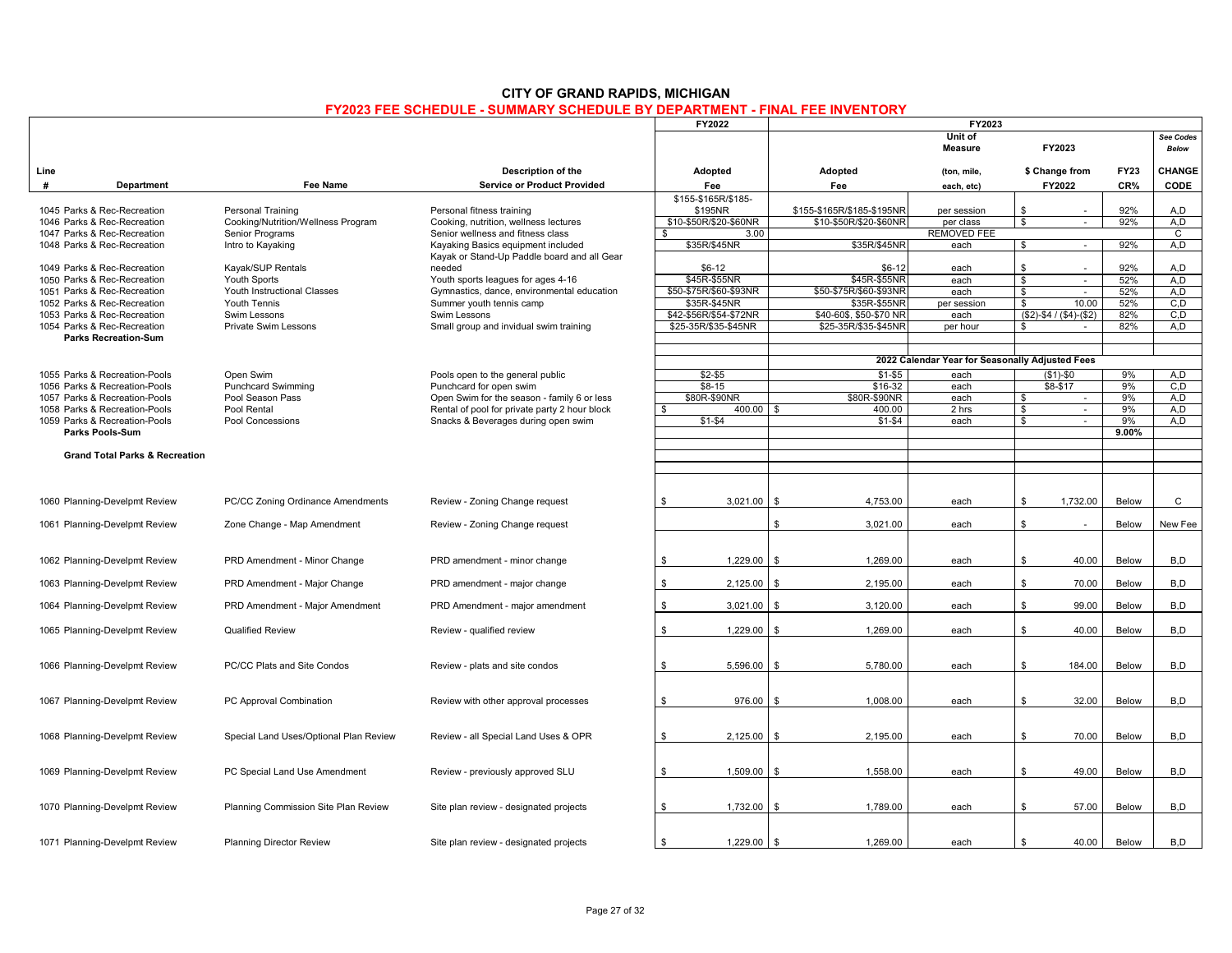|      |                                |                                                                                  |                                                     |                | FY2022            | FY2023                       |                           |                |                |              |                           |
|------|--------------------------------|----------------------------------------------------------------------------------|-----------------------------------------------------|----------------|-------------------|------------------------------|---------------------------|----------------|----------------|--------------|---------------------------|
|      |                                |                                                                                  |                                                     |                |                   |                              | Unit of<br><b>Measure</b> |                | FY2023         |              | See Codes<br><b>Below</b> |
| Line |                                |                                                                                  | Description of the                                  |                | Adopted           | Adopted                      | (ton, mile,               |                | \$ Change from | <b>FY23</b>  | CHANGE                    |
| #    | Department                     | <b>Fee Name</b>                                                                  | <b>Service or Product Provided</b>                  |                | Fee               | Fee                          | each, etc)                |                | FY2022         | CR%          | <b>CODE</b>               |
|      |                                |                                                                                  |                                                     |                |                   |                              |                           |                |                |              |                           |
|      | 1072 Planning-Develpmt Review  | Cell Tower Co-Location, Antenna, etc.                                            | Site plan review for changes to towers              | \$             | 892.00            | 921.00<br>$\mathbf{\hat{s}}$ | each                      | \$             | 29.00          | Below        | B,D                       |
|      | 1073 Planning-Develpmt Review  | <b>Consultant Fees</b>                                                           | Wireless Communctn Consultant Fees                  |                | Paid by applicant | Paid by applicant            | each                      | \$             | $\sim$         | Below        | A, D                      |
|      |                                | Zoning Approval for Facilities - new small-cell                                  |                                                     |                |                   |                              |                           |                |                |              |                           |
|      | 1074 Planning-Develpmt Review  | facility                                                                         | Per attachment                                      | \$             | 500.00            | 500.00<br>\$                 | each                      | $\mathbf{s}$   |                | Below        | A,D                       |
|      | 1075 Planning-Develpmt Review  | Zoning Approval for Facilities - modification to<br>existing small-cell facility | Per attachment                                      | \$             | 500.00            | 500.00<br>. ድ                | each                      | \$             |                | Below        | A,D                       |
|      |                                |                                                                                  |                                                     |                |                   |                              |                           |                |                |              |                           |
|      | 1076 Planning-Develpmt Review  | Zoning Approval for Wireless Support Structure                                   | Per pole                                            | \$             | 1,000.00          | \$<br>1,000.00               | each                      | \$             | $\sim$         | Below        | A,D                       |
|      | 1077 Planning-Develpmt Review  | Zoning Permit - Minor                                                            | Review - fences, small accessory structures, paving | $\mathbb S$    | 22.00             | 22.00<br>$\mathbf{\hat{s}}$  | each                      | $$\mathbb{S}$$ |                | Below        | A,D                       |
|      |                                |                                                                                  |                                                     |                |                   |                              |                           |                |                |              |                           |
|      | 1078 Planning-Develpmt Review  | Administrative Hourly Rate                                                       | Hourly rate for service                             | \$             | 190.00            | 196.00<br>£.                 | each                      | s.             | 6.00           | Below        | B.D                       |
|      | 1079 Planning-Develpmt Review  | <b>Temporary Use Permits</b>                                                     | Review - temporary use applications                 | \$             | 80.00             | 82.00<br>£.                  | each                      | <b>S</b>       | 2.00           | Below        | B,D                       |
|      | 1080 Planning-Develpmt Review  | Large Format Scanning                                                            | 1st page                                            | \$             | 15.00             | 15.00<br>- \$                | each                      | \$             | $\sim$         | Below        | A, D                      |
|      | 1081 Planning-Develpmt Review  | Large Format Scanning                                                            | All subsequent scanned pages                        | \$             | 5.00              | 5.00<br>\$                   | each                      | \$             | $\sim$         | Below        | A.D                       |
|      | 1082 Planning-Develpmt Review  | Verbatim Transcripts (Recording Sec)                                             | Hourly rate for service                             | \$             | 100.00            | 103.00<br>$\mathbf{R}$       | each                      | \$             | 3.00           | Below        | B,D                       |
|      | 1083 Planning-Develpmt Review  | BZA Dimensional Variance - Level I                                               | Fences, Pools                                       | \$             | 558.00            | 576.00                       | each                      | <b>S</b>       | 18.00          | Below        | B,D                       |
|      | 1084 Planning-Develpmt Review  | BZA Dimensional Variance - Level II                                              | All Others                                          | \$             | 1,453.00          | 1,500.00<br>\$               | each                      | \$             | 47.00          | Below        | B,D                       |
|      | 1085 Planning-Develpmt Review  | <b>BZA Use Variance</b>                                                          | Use Variance                                        | \$             | 2,125.00          | 2,195.00<br>. ድ              | each                      | s.             | 70.00          | Below        | B,D                       |
|      | 1086 Planning-Develpmt Review  | <b>BZA Regulated Use</b>                                                         | <b>Adult Uses</b>                                   | \$             | 3,916.00          | 4,045.00<br>. ድ              | each                      | <b>S</b>       | 129.00         | Below        | B,D                       |
|      | 1087 Planning-Develpmt Review  | Application Fee - Staff Review                                                   | Historic Projects - staff review                    | \$             | $25.00$ \$        | 25.00                        | each                      | \$             | $\sim$         | Below        | A,D                       |
|      |                                |                                                                                  |                                                     |                |                   |                              |                           |                |                |              |                           |
|      | 1088 Planning-Develpmt Review  | Application Fee - HPC Review                                                     | Historic Projects - HPC review                      | \$             | 80.00             | 80.00<br>\$                  | each                      | \$             | $\sim$         | Below        | A,D                       |
|      |                                |                                                                                  |                                                     |                |                   |                              |                           |                |                |              |                           |
|      | 1089 Planning-Develpmt Review  | <b>Demolition Permit</b>                                                         | Review - Demolition Permit                          | \$             | 1.100.00          | 1,136.00<br>. ድ              | each                      | s.             | 36.00          | Below        | B,D                       |
|      |                                |                                                                                  |                                                     |                |                   |                              |                           |                |                |              |                           |
|      | 1090 Planning-Develpmt Review  | New Construction                                                                 | <b>Review - Construction Permit</b>                 | \$             | 1.100.00          | 1.136.00<br>. ድ              | each                      | s.             | 36.00          | Below        | B,D                       |
|      |                                |                                                                                  |                                                     |                |                   |                              |                           |                |                |              |                           |
|      | 1091 Planning-Develpmt Review  | Large Scale Addition (over 1200 sq. ft.)                                         | Review - Construction Permit                        | -S             | 383.00            | 395.00<br>- \$               | each                      | s.             | 12.00          | Below        | B.D                       |
|      | 1092 Planning-Develpmt Review  | Marijuana Facility Special Land Use                                              | Review - If approved, includes 1st yr. op.          | \$             | $5,000.00$ \$     | 5,000.00                     | per type                  | \$             | $\sim$         | Below        | A,D                       |
|      | 1093 Planning-Devel Compliance | LUDS-Plan Comm/BZA/Director: Simple                                              | SLU/SPR/PRD/RezoningsVars, Other                    | \$             | 495.00 \$         | 495.00                       | each                      | \$             | $\sim$         | Below        | A,D                       |
|      | 1094 Planning-Devel Compliance | LUDS-Plan Comm/BZA/Dirctr: Complex                                               | SLU/SPR/PRD/Rezonings/Vars                          | \$             | 992.00 \$         | 992.00                       | each                      | \$             | $\sim$         | Below        | A,D                       |
|      | 1095 Planning-Devel Compliance | LUDS - Monitoring Fee                                                            | Monitoring fee for compliance                       | \$             | $94.00$ \$        | 94.00                        | per month                 | \$             | ×.             | Below        | A.D                       |
|      |                                |                                                                                  |                                                     |                |                   |                              |                           |                |                |              |                           |
|      |                                |                                                                                  |                                                     |                |                   |                              |                           |                |                |              |                           |
|      | 1096 Planning-Devel Compliance | <b>Administrative Departures</b>                                                 | Administrative Departure Review                     | \$             | 222.00            | 229.00<br>£.                 | each                      | \$             | 7.00           | Below        | B,D                       |
|      | 1097 Planning-Devel Compliance | Zoning Permit - Level I                                                          | Development review                                  | \$             | $22.00$ \$        | 22.00                        | each                      | \$             | $\omega$       | Below        | A, D                      |
|      |                                |                                                                                  |                                                     |                |                   |                              |                           |                |                |              |                           |
|      |                                |                                                                                  |                                                     |                |                   |                              |                           |                |                |              |                           |
|      | 1098 Planning-Devel Compliance | Zoning Permit - Level II                                                         | Development review                                  | \$             | 242.00            | 249.00<br>$\mathbf{R}$       | each                      | s.             | 7.00           | Below        | B,D                       |
|      | 1099 Planning-Devel Compliance | Backyard Chicken Permit Application - year 1                                     | Permit application review                           | \$             | 55.00             | 56.00<br>\$                  | each                      | <b>S</b>       | 1.00           | <b>Below</b> | B,D                       |
|      |                                | Backyard Chicken Permit Renewal - additional                                     |                                                     |                |                   |                              |                           |                |                |              |                           |
|      | 1100 Planning-Devel Compliance | years                                                                            | Permit application review                           | $\mathfrak{L}$ | 10.00             | 10.00<br>$\mathbf{R}$        | each                      | $\mathbf{s}$   |                | Below        | A,D                       |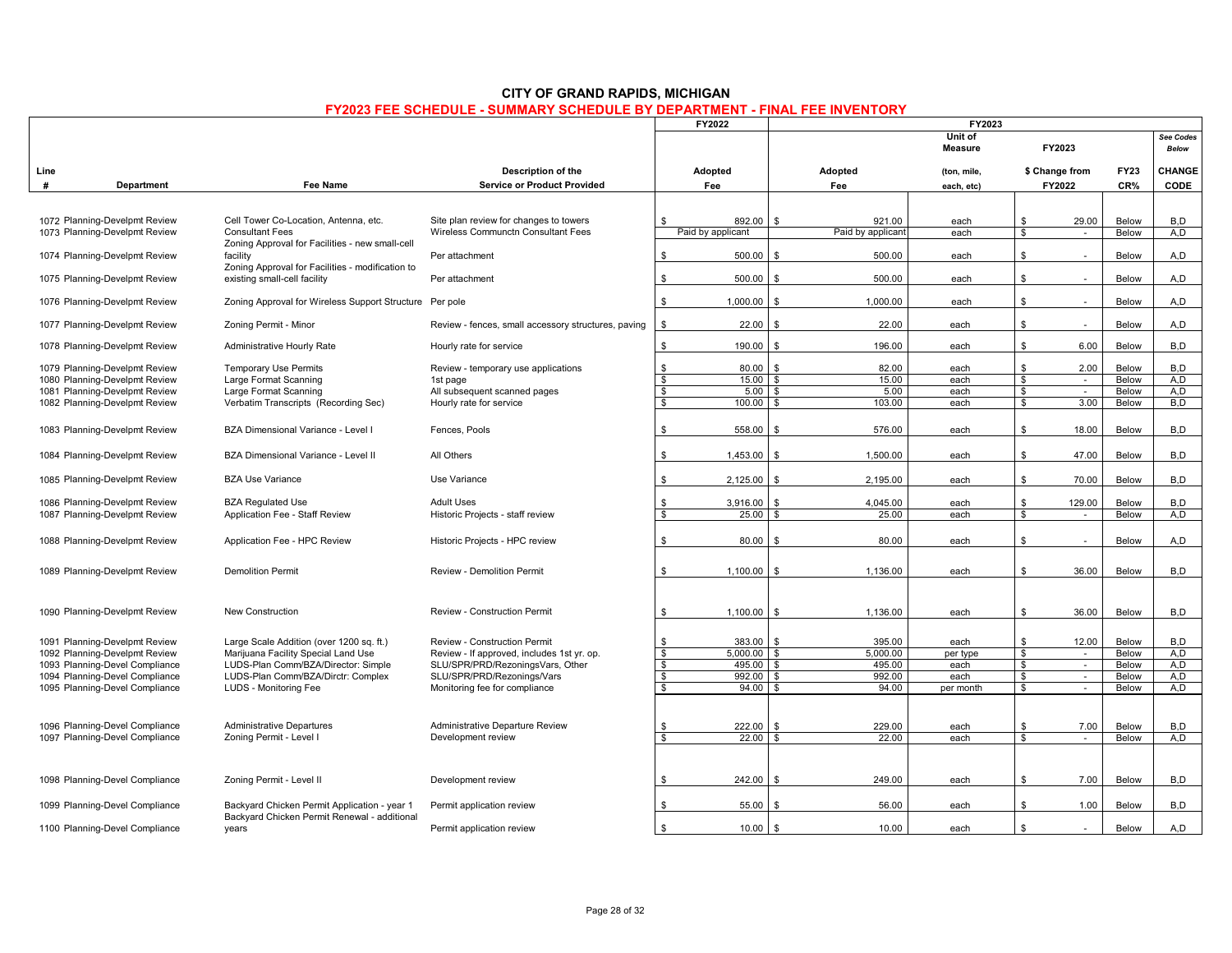|                                |                                                                                                |                                                  |              | FY2022           |                              | FY2023                    |                         |                          |              |                    |
|--------------------------------|------------------------------------------------------------------------------------------------|--------------------------------------------------|--------------|------------------|------------------------------|---------------------------|-------------------------|--------------------------|--------------|--------------------|
|                                |                                                                                                |                                                  |              |                  |                              | Unit of<br><b>Measure</b> |                         | FY2023                   |              | See Codes<br>Below |
| Line                           |                                                                                                | Description of the                               |              | Adopted          | Adopted                      | (ton, mile,               |                         | \$ Change from           | <b>FY23</b>  | CHANGE             |
| #<br>Department                | <b>Fee Name</b>                                                                                | <b>Service or Product Provided</b>               |              | Fee              | Fee                          | each, etc)                |                         | FY2022                   | CR%          | CODE               |
|                                |                                                                                                |                                                  |              |                  |                              |                           |                         |                          |              |                    |
| 1101 Planning-Devel Compliance | Recreational Fire Permit Application - year 1<br>Recreational Fire Permit Renewal - additional | Permit application review                        | \$           | 55.00            | 56.00<br>-S                  | each                      | \$                      | 1.00                     | Below        | B,D                |
| 1102 Planning-Devel Compliance | years                                                                                          | Permit application review                        | \$           | 10.00            | 10.00<br>£.                  | each                      | $\mathbf{\$}$           |                          | Below        | A, D               |
| 1103 Planning-Devel Compliance | <b>Property Use Verifications</b>                                                              | Determination of legal property use              | -S           | 222.00           |                              | REMOVED FEE               |                         |                          |              | C                  |
| 1104 Planning-Devel Compliance | Property Use Verifications - Level 1                                                           | Simple Determination of legal property use       |              |                  | 175.00<br>$\mathbf{s}$       | each                      | \$                      | $\sim$                   | 50%          | New Fee            |
| 1105 Planning-Devel Compliance | Property Use Verifications - Level 2                                                           | Complex Determination of legal property use      |              |                  | 300.00<br>$\mathbf{s}$       | each                      | $\overline{\mathbb{S}}$ | $\blacksquare$           | 50%          | <b>New Fee</b>     |
| 1106 Planning-Devel Compliance | Property Use Verifications - Expedited                                                         | 24 hour turnaround on PUV requests               | -S           | 388.00           | 400.00<br>-S                 | each                      | \$                      | 12.00                    | Below        | B.D                |
| 1107 Planning-Devel Compliance | Base Sign Application and 1 Sign                                                               | Sign permit application, incl 1st insp           | \$           | 301.00           | $\mathbf{\hat{S}}$<br>301.00 | each                      | \$                      |                          | Below        | A,D                |
| 1108 Planning-Devel Compliance | Each Additional Sign                                                                           | Sign permit application, incl 1st insp           | - \$         | 133.00           | \$<br>133.00                 | each                      | \$                      | $\sim$                   | Below        | A.D                |
| 1109 Planning-Devel Compliance | Electronic Message Center                                                                      | Sign permit application, incl 1st insp           | - \$         | 162.00           | 162.00<br>- \$               | each                      | \$                      | $\sim$                   | Below        | A,D                |
| 1110 Planning-Devel Compliance | Sign Permit - in comb w/ existing PRD                                                          | Sign permit application, incl 1st insp           | \$           | 357.00           | \$<br>357.00                 | each                      | \$                      | $\sim$                   | Below        | A,D                |
| 1111 Planning-Devel Compliance | Sign Permit PRD - in comb Zone Change                                                          | Sign permit application, incl 1st insp           | $\sqrt{s}$   | $284.00$ \ \$    | 284.00                       | each                      | \$                      | $\mathcal{L}$            | Below        | A.D                |
| 1112 Planning-Devel Compliance | Sign Permit Change Request                                                                     | Rework of sign permit application                |              | 50% of orig      | 50% of orig                  | each                      | \$                      | $\sim$                   | Below        | A,D                |
| 1113 Planning-Devel Compliance | <b>Temporary Sign Permit</b>                                                                   | Temporary sign permit, incl 1st insp             |              | 79.00            | 79.00<br>$\mathbf{s}$        | each                      | \$                      | $\sim$                   | Below        | A,D                |
| 1114 Planning-Devel Compliance | Enf - Correction Notice                                                                        | Inspection, Notice and Follow-up                 | - \$         | 153.00           | 153.00<br>\$                 | each                      | \$                      | $\sim$                   | Below        | A,D                |
| 1115 Planning-Devel Compliance | Enf - Notice of Violation                                                                      | Inspection, Notice and Follow-up                 | \$           | 250.00           | 250.00<br>\$                 | each                      | \$                      |                          | <b>Below</b> | A,D                |
| 1116 Planning-Devel Compliance | Enf - Attorney Warning Letter                                                                  | Inspection, Notice and Follow-up                 | \$           | 274.00           | 283.00<br>£.                 | each                      | \$                      | 9.00                     | Below        | B,D                |
| 1117 Planning-Devel Compliance | Enf - Misdemeanor Complaint                                                                    | Inspection, Notice and Follow-up                 | \$           | 331.00           | 341.00<br>$\mathbf{\hat{S}}$ | each                      | \$.                     | 10.00                    | <b>Below</b> | B,D                |
| 1118 Planning-CPTED            | <b>Correction Notice</b>                                                                       | CPTED Correction notice preparation, follow-up   | \$           | 152.00           | 157.00<br>$\mathbf{\hat{z}}$ | each                      | \$.                     | 5.00                     | Below        | B,D                |
| 1119 Planning-CPTED            | Notice of Violation                                                                            | CPTED Notice of Violation preparation, follow-up | \$           | 250.00           | 250.00<br>-S                 | each                      | \$                      | $\overline{\phantom{a}}$ | Below        | A, D               |
| 1120 Planning-CPTED            | Warning of Prosecution Action                                                                  | CPTED Attorney Warning preparation, follow-up    | \$           | 285.00           | 290.00                       | each                      | \$                      | 5.00                     | Below        | B,D                |
| 1121 Planning-CPTED            | Civil Infraction Preparation                                                                   | CPTED Civil infraction preparation, follow-up    | \$           | 335.00           | 350.00<br>ፍ                  | each                      | \$.                     | 15.00                    | <b>Below</b> | C, D               |
| 1122 Planning-CPTED            | Warrant Prep. & Prosecution                                                                    | CPTED Warrant preparation, follow-up             | \$           | 330.00           | $\mathbf{s}$<br>350.00       | each                      | \$                      | 20.00                    | Below        | C, D               |
| 1123 Planning-CPTED            | <b>Title Search</b>                                                                            | CPTED Research time, costs                       |              | \$265 plus costs | \$265 plus costs             | each                      | \$                      |                          | Below        | A.D                |
| 1124 Planning-CPTED            | Search Warrant                                                                                 | CPTED Warrant preparation, follow-up             |              | \$450 plus costs | \$470 plus costs             | each                      | \$                      | 20.00                    | Below        | C.D                |
| 1125 Planning-CPTED            | <b>CPTED Abatement Vendoring</b>                                                               | CPTED                                            |              | Actual cost      | Actual cost                  | each                      | \$                      | $\sim$                   | <b>Below</b> | A,D                |
| 1126 Planning-CPTED            | Admin Fee for Vendoring Activity                                                               | CPTED                                            | -S           | 122.00           | $\mathbf{\hat{S}}$<br>126.00 | each                      | \$                      | 4.00                     | Below        | B,D                |
| 1127 Planning-CPTED            | Administrative Hourly Rate                                                                     | CPTED                                            | \$           | 135.00           | 139.00<br>\$                 | each                      | \$                      | 4.00                     | Below        | B,D                |
| 1128 Planning-CPTED            | <b>Additional Inspections</b>                                                                  | <b>CPTED</b> Inspection                          | S.           | 135.00           | 139.00<br>. ድ                | each                      | \$                      | 4.00                     | Below        | B,D                |
| 1129 Planning-CPTED            | Special Inspections (outside of business hours)                                                | <b>CPTED</b> inspection                          | \$           | 183.00           | 189.00<br>$\mathbf{\hat{z}}$ | each                      | \$                      | 6.00                     | Below        | B,D                |
| 1130 Planning-CPTED            | <b>Administrative Extension</b>                                                                | <b>CPTED Processing time</b>                     | $\mathbb{S}$ | 112.00           | 115.00<br>$\mathbf{\hat{S}}$ | each                      | ${\mathbb S}$           | 3.00                     | Below        | B,D                |
|                                |                                                                                                |                                                  |              |                  |                              |                           |                         |                          |              |                    |
| 1131 Planning-CPTED            | Appeal Hearing                                                                                 | CPTED                                            | -S           | 259.00           | 267.00<br>\$                 | each                      | ${\mathbb S}$           | 8.00                     | Below        | B,D                |
| 1132 Planning-CPTED            | <b>Initial Offense</b>                                                                         | CPTED                                            | \$           | 101.00           | $\mathbf{s}$<br>104.00       | each                      | \$                      | 3.00                     | Below        | B,D                |
| 1133 Planning-CPTED            | First Repeat Offense                                                                           | CPTED                                            | S            | 203.00           | 209.00<br>. ድ                | each                      | \$                      | 6.00                     | <b>Below</b> | B,D                |
| 1134 Planning-CPTED            | Secont Repeat and Subsequent Offense                                                           | CPTED                                            |              | 406.00           | 419.00                       | each                      | \$                      | 13.00                    | Below        | B,D                |
| 1135 Planning-Community Engmnt | Community Engagement Hourly Rate                                                               | Staff support for community eng.                 | \$           | 141.00           | 141.00<br>\$                 | each                      | \$                      | $\sim$                   | 56%          | A,D                |
| 1136 Planning-Community Engmnt | <b>Community Engagement Consult Cost</b>                                                       | Consultant support for community eng.            |              | Actual cost      | Actual cost                  | each                      | $\mathbf{s}$            | $\overline{\phantom{a}}$ | 56%          | A.D                |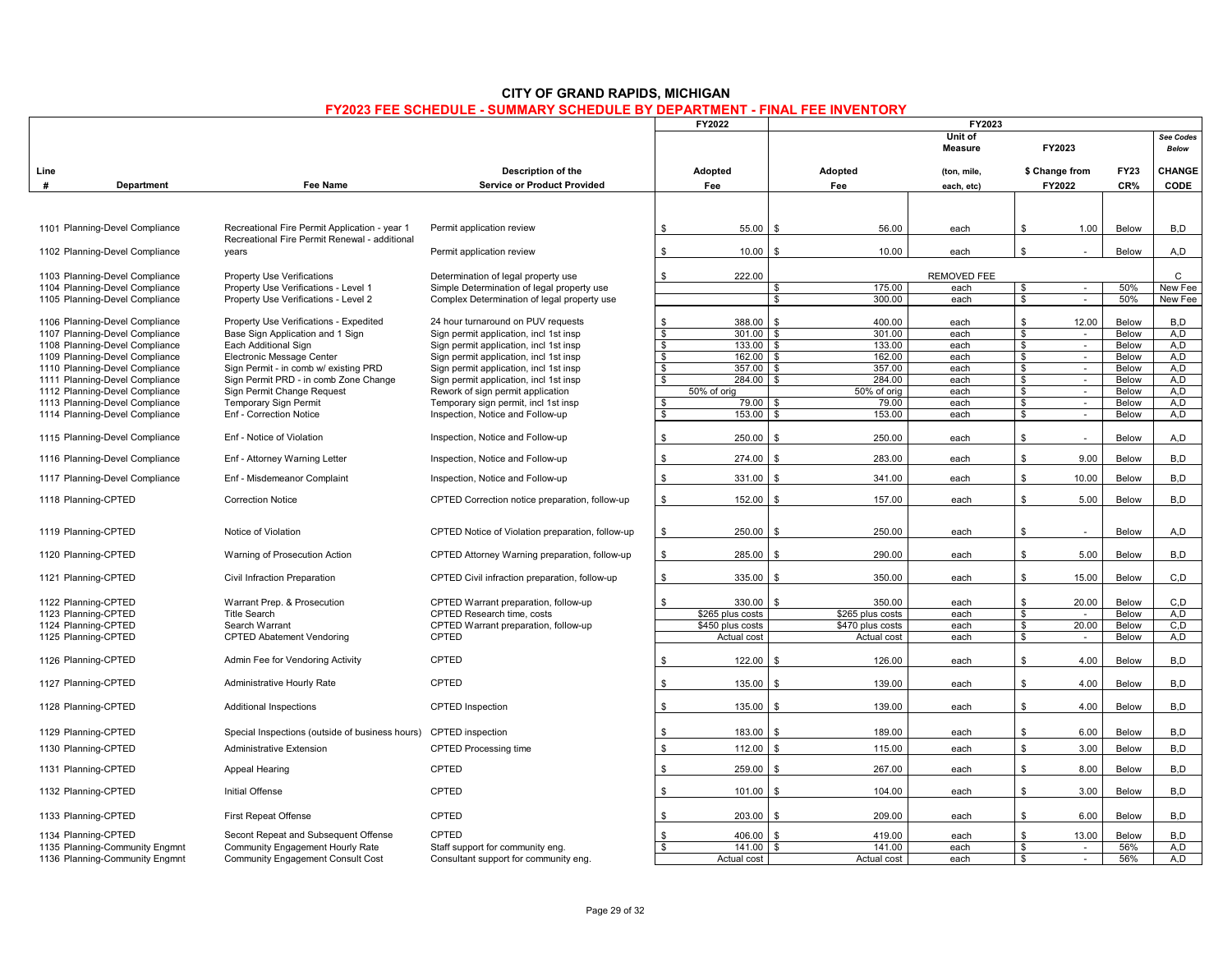|                                            |                                                       |                                                       | FY2022                                 |                        | FY2023                                 |                           |                                   |             |                                |  |
|--------------------------------------------|-------------------------------------------------------|-------------------------------------------------------|----------------------------------------|------------------------|----------------------------------------|---------------------------|-----------------------------------|-------------|--------------------------------|--|
|                                            |                                                       |                                                       |                                        |                        |                                        | Unit of<br><b>Measure</b> | FY2023                            |             | See Codes<br><b>Below</b>      |  |
| Line                                       |                                                       | Description of the                                    | Adopted                                |                        | Adopted                                | (ton, mile,               | \$ Change from                    | <b>FY23</b> | <b>CHANGE</b>                  |  |
| #<br><b>Department</b>                     | <b>Fee Name</b>                                       | <b>Service or Product Provided</b>                    | Fee                                    |                        | Fee                                    | each. etc)                | FY2022                            | CR%         | CODE                           |  |
| 1137 Planning-Community Engmnt             | <b>Community Engagement Consult Admin</b>             | Admin costs for community eng consult                 |                                        | $\overline{10\%}$ cost | 10% cost                               | each                      | -S<br>$\sim$                      | 56%         | A.D                            |  |
| 1138 Planning-Community Engmnt             | <b>Targeted Mailing List</b>                          | Geographically targeted mailing list                  | S.                                     | 53.00                  | 53.00                                  | each                      | $\mathbf{s}$<br>$\sim$            | 56%         | A.D                            |  |
| <b>Planning-Sum</b>                        |                                                       |                                                       |                                        |                        |                                        |                           |                                   | 44.00%      |                                |  |
|                                            |                                                       |                                                       |                                        |                        |                                        |                           |                                   |             |                                |  |
| 1139 Police-Alarms                         | <b>Alarm Permits</b>                                  | Alarm Permits- Yearly Renewals                        | $$5 - $25$                             |                        | $$5 - $25$                             | each                      | $\mathbf{s}$<br>$\sim$            | 100%        | $\overline{A}$                 |  |
| 1140 Police-Alarms                         | <b>Alarm Violations</b>                               | Monthly Alarm Violations                              | \$50-\$200                             |                        | \$50-\$200                             | each                      | $\mathbf{s}$<br>$\sim$            | unk         | Α                              |  |
| 1141 Police-Records                        | <b>Accident Report</b>                                | <b>Accident Report</b>                                | - \$                                   | 5.00                   | 5.00<br>. ድ                            | each                      | $\mathbf{s}$<br>$\sim$            | unk         | $\overline{A}$                 |  |
| 1142 Police-Records                        | <b>Incident Report</b>                                | Incident Report                                       | <b>S</b>                               | 5.00                   | 5.00<br>\$                             | each                      | \$<br>$\sim$                      | unk         | A                              |  |
| 1143 Police-Records                        | Ink Fingerprints (Resident)                           | Ink Fingerprints (Resident)                           | - \$                                   | 15.00                  | 15.00<br>- \$                          | each                      | \$<br>$\sim$                      | 100%        | Α                              |  |
| 1144 Police-Records                        | Ink Fingerprints (Non-Resident)                       | Ink Fingerprints (Non-Resident)                       | -S                                     | 20.00                  | 20.00<br>. ድ                           | each                      | \$.<br>$\sim$                     | 100%        | $\mathsf{A}$                   |  |
| 1145 Police-Records                        | Ink Fingerprints (Additional Card)                    | Ink Fingerprints (Additional Card)                    | \$                                     | 5.00                   | 5.00<br>$\mathbf{\hat{z}}$             | each                      | $\mathbf{\hat{S}}$                | 100%        | A                              |  |
| 1146 Police-Records                        | Livescan Prints (Resident)                            | Livescan Prints (Resident)                            | \$                                     | 61.50                  | 61.50<br>$\mathbf{\hat{z}}$            | each                      | $\mathbf{\hat{S}}$<br>$\sim$      | unk         | A                              |  |
| 1147 Police-Records                        | Livescan Prints (Non-Resident)                        | Livescan Prints (Non-Resident)                        | \$                                     | 66.50                  | 66.50<br>- \$                          | each                      | \$<br>$\sim$                      | unk         | A                              |  |
| 1148 Police-Records                        |                                                       |                                                       | \$                                     | 15.00                  | 15.00<br>$\mathbf{\hat{z}}$            | each                      | \$<br>$\sim$                      | 100%        |                                |  |
|                                            | Livescan Prints (Cpl)                                 | Livescan Prints (Cpl)                                 |                                        |                        |                                        |                           |                                   |             | Α                              |  |
| 1149 Police-Records                        | Photograph                                            | Photograph                                            | \$                                     | 5.00                   | 5.00<br>$\mathbf{\hat{z}}$             | each                      | $\mathbf{s}$<br>$\sim$            | 100%        | $\overline{A}$                 |  |
| 1150 Police-Records                        | <b>Background Check</b>                               | <b>Background Check</b>                               | <b>S</b>                               | 6.00                   | \$<br>6.00                             | each                      | \$<br>$\sim$                      | unk         | A                              |  |
| 1151 Police-Records                        | Precious Metal                                        | <b>Precious Metal</b>                                 | \$                                     | $50.00$ \$             | 50.00                                  | each                      | $\mathbf{s}$<br>$\sim$            | unk         | $\overline{A}$                 |  |
| 1152 Police-Records                        | Sex Offender Registration                             | Sex Offender Registration                             | $\overline{\mathbf{s}}$                | $50.00$ \$             | 50.00                                  | each                      | $\overline{\mathbf{s}}$<br>$\sim$ | unk         | $\overline{A}$                 |  |
| 1153 Police-Records                        | <b>Gun Permit</b>                                     | <b>Gun Permit</b>                                     | $\overline{\mathbf{s}}$                | 5.00                   | 5.00<br>\$                             | each                      | \$<br>$\sim$                      | 100%        | $\overline{A}$                 |  |
| 1154 Police-Records                        | <b>Adoption Letter</b>                                | <b>Adoption Letter</b>                                | \$                                     | 10.00                  | 10.00                                  | each                      | $\mathbf{\hat{S}}$<br>$\sim$      | 100%        | A                              |  |
| 1155 Police-Records                        | <b>Personal Breathalizer Test</b>                     | <b>Personal Breathalizer Test</b>                     | - \$                                   | 5.00                   | 5.00<br>- \$                           | each                      | \$<br>$\sim$                      | 100%        | A                              |  |
|                                            |                                                       |                                                       |                                        |                        |                                        |                           | $\mathbf{\hat{S}}$                |             |                                |  |
| 1156 Police-Records                        | Subpoena                                              | Subpoena                                              | Varies by Request                      |                        | Varies by Request                      | each                      | $\sim$<br>s,                      | unk         | A                              |  |
| 1157 Police-Records                        | Foia Audio Tapes                                      | Foia Audio Tapes                                      | Varies by Request<br>Varies by Request |                        | Varies by Request<br>Varies by Request | each<br>each              | $\sim$                            | unk<br>unk  | $\overline{A}$                 |  |
| 1158 Police-Records                        | Foia Video Tapes                                      | Foia Video Tapes                                      |                                        |                        |                                        |                           | \$<br>$\sim$<br>\$<br>$\sim$      |             | Α                              |  |
| 1159 Police-Records<br>1160 Police-Records | Foia Digital Photo Cd<br>Foia Cd With Interviews, Etc | Foia Digital Photo Cd<br>Foia Cd With Interviews, Etc | Varies by Request                      |                        | Varies by Request                      | each<br>each              | \$<br>$\sim$                      | unk<br>unk  | $\overline{A}$<br>$\mathsf{A}$ |  |
| 1161 Police-Records                        | Foia Polaroid                                         | Foia Polaroid                                         | Varies by Request<br>Varies by Request |                        | Varies by Request<br>Varies by Request | each                      | \$<br>$\sim$                      | unk         | $\overline{A}$                 |  |
| 1162 Police-Records                        | Foia Polaroid 8" X 8" Enlargements                    | Foia Polaroid 8" X 8" Enlarge                         | Varies by Request                      |                        | Varies by Request                      | each                      | $\mathbf{\hat{S}}$<br>$\sim$      | unk         | $\overline{A}$                 |  |
| 1163 Police-Records                        | Foia 35Mm 3" X 5" Or 4" X 6"                          | Foia 35Mm 3" X 5" Or 4" X 6"                          | Varies by Request                      |                        | Varies by Request                      | each                      | -S<br>$\sim$                      | unk         | A                              |  |
| 1164 Police-Records                        | Foia 35Mm 8" X 10"                                    | Foia 35Mm 8" X 10"                                    | Varies by Request                      |                        | Varies by Request                      | each                      | \$.<br>$\sim$                     | unk         | $\mathsf{A}$                   |  |
| Police-Sum                                 |                                                       |                                                       |                                        |                        |                                        |                           |                                   |             |                                |  |
|                                            |                                                       |                                                       |                                        |                        |                                        |                           |                                   |             |                                |  |
| 1165 Refuse Collection                     | Refuse Bags                                           | City Blue Refuse Bags                                 | $\mathbf{s}$                           | 3.00                   | 3.00<br>$\mathbf{\hat{z}}$             | each                      | $\mathbf{s}$<br>$\sim$            | 100%        | $\overline{A}$                 |  |
| 1166 Refuse Collection                     | <b>Refuse Cart Tips</b>                               | Refuse tip fee for 32, 64 or 96 gal cart              |                                        | \$3.15-\$7.40          | \$3.31-\$7.77                          | each                      | $$.15 - $.37$                     | 100%        | C.D                            |  |
| 1167 Refuse Collection                     | Refuse Carts                                          | Purchase of second refuse cart at residence           | \$36.97-\$49.94                        |                        | \$36.97-\$49.94                        | each                      | \$<br>$\overline{\phantom{a}}$    | 100%        | A                              |  |
| 1168 Refuse Collection                     | Yard Bags                                             | City Bags for Yard Waste                              | \$                                     | 2.50                   | 2.50<br>- \$                           | each                      | \$<br>$\sim$                      | 55%         | A,D                            |  |
| 1169 Refuse Collection                     | <b>Bulk Yard Waste Tag</b>                            | Tag for larger bundles of yard waste                  | $\sqrt{3}$                             | 2.50                   | 2.50<br>\$                             | each                      | \$<br>$\sim$                      | 55%         | A.D                            |  |
| 1170 Refuse Collection                     | <b>Yard Cart Tags</b>                                 | Tag for yard waste cart                               | -S                                     | 6.00                   | 6.00<br>. ጽ                            | each                      | \$.<br>$\sim$                     | 55%         | A.D                            |  |
|                                            |                                                       |                                                       |                                        |                        |                                        |                           |                                   |             |                                |  |
| 1171 Refuse Collection                     | <b>Bulk Stickers</b>                                  | Stickers for removal of large/heavy items             | -S                                     | 35.00                  | 35.00<br>$\mathbf{\hat{z}}$            | each                      | $\mathbf{\hat{z}}$<br>$\sim$      | 113%        | A                              |  |
| 1172 Refuse Collection                     | Wood Cutting Fee                                      | Permit to cut/gather wood from 2001 Butterworth       | $\mathbf{s}$                           | 10.00                  | \$<br>10.00                            | day                       | \$<br>$\sim$                      | 100%        | $\overline{A}$                 |  |
| 1173 Refuse Collection                     | <b>Yard Cart Sales</b>                                | Shared cost for yard purchase                         | \$                                     | 27.50                  | 27.50<br>. ጽ                           | each                      | \$<br>$\sim$                      | 55%         | A.D                            |  |
|                                            |                                                       |                                                       |                                        |                        |                                        |                           |                                   |             |                                |  |
| 1174 Refuse Collection                     | Second Attempt Swap Fee-Refuse                        | City completing swap contractor-refuse                | $\mathbf{s}$                           | 20.00                  | 25.00                                  | each                      | $\mathbf{\hat{S}}$<br>5.00        | 100%        | $\mathbf{C}$                   |  |
|                                            |                                                       |                                                       |                                        |                        |                                        |                           |                                   |             |                                |  |
| 1175 Refuse Collection                     | Second Attempt Swap Fee-Recycle                       | City completing swap contractor-recycle               | £.                                     | 20.00                  | 25.00<br>\$                            | each                      | 5.00<br>£.                        | 100%        | $\mathbf{C}$                   |  |
|                                            |                                                       |                                                       |                                        |                        |                                        |                           |                                   |             |                                |  |
| 1176 Refuse Collection                     | <b>Recycle Carts</b>                                  | Purchase of second recycle cart at residence          | \$36.97-\$49.94                        |                        | \$36.97-\$49.94                        | each                      | $\mathbf{s}$<br>$\sim$            | 100%        | A                              |  |
|                                            |                                                       |                                                       |                                        |                        |                                        |                           |                                   |             |                                |  |
| 1177 Refuse Collection                     | Missed Refuse Collection                              | Return collection for documented late set-Refuse      | s.                                     | 25.00                  | 25.00<br>. ድ                           | each                      | $\mathbf{s}$                      | 98%         | A.D                            |  |
|                                            |                                                       |                                                       |                                        |                        |                                        |                           |                                   |             |                                |  |
| 1178 Refuse Collection                     | Missed Recycle Collection                             | Return collection for documented late set-Recycle     | \$                                     | 25.00                  | 25.00                                  | each                      | £.                                | 0.4%        | A.D                            |  |
| 1179 Refuse Collection                     | Replacement Refuse Cart                               | Cart replacement for customer negligence-Refuse       | \$36.97-\$49.94                        |                        | \$36.97-\$49.94                        | each                      | \$<br>$\sim$                      | 98%         | A.D                            |  |
| 1180 Refuse Collection                     | Replacement Recycle Cart                              | Cart replacement for customer negligence-Recycle      | \$36.97-\$49.94                        |                        | \$36.97-\$49.94                        | each                      | $\mathbf{s}$                      | 0.4%        | A.D                            |  |
|                                            |                                                       |                                                       |                                        |                        |                                        |                           |                                   |             |                                |  |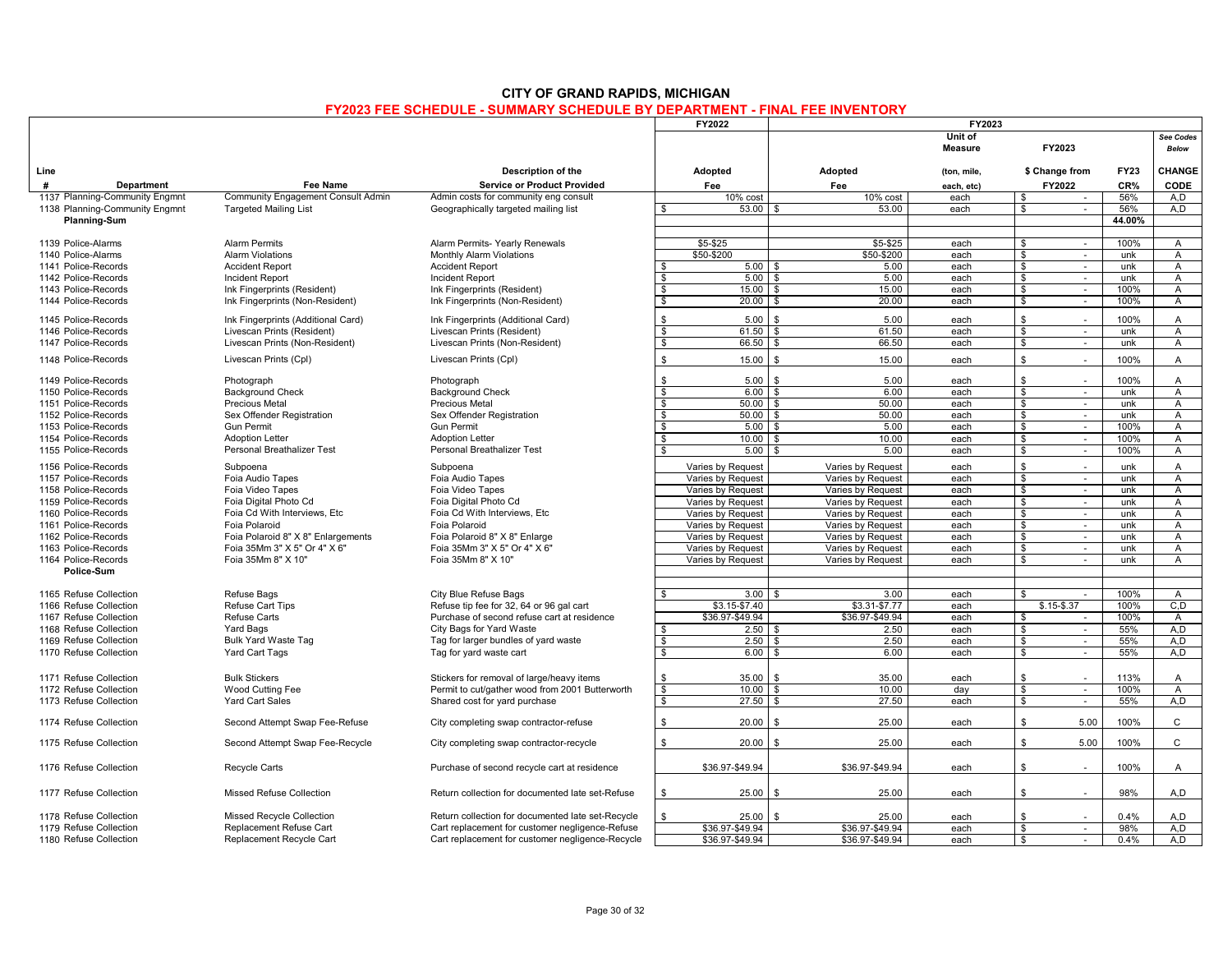|                        |            |                                              |                                                                                              |                               | FY2022              |                    |                       | FY2023             |                         |                          |             |                |
|------------------------|------------|----------------------------------------------|----------------------------------------------------------------------------------------------|-------------------------------|---------------------|--------------------|-----------------------|--------------------|-------------------------|--------------------------|-------------|----------------|
|                        |            |                                              |                                                                                              |                               |                     |                    |                       | Unit of            |                         |                          |             | See Codes      |
|                        |            |                                              |                                                                                              |                               |                     |                    |                       | <b>Measure</b>     |                         | FY2023                   |             | Below          |
| Line                   |            |                                              | Description of the                                                                           |                               | Adopted             |                    | Adopted               | (ton, mile,        |                         | \$ Change from           | <b>FY23</b> | CHANGE         |
| #                      | Department | <b>Fee Name</b>                              | <b>Service or Product Provided</b>                                                           |                               | Fee                 |                    | Fee                   | each, etc)         |                         | FY2022                   | CR%         | CODE           |
|                        |            |                                              |                                                                                              |                               |                     |                    |                       |                    |                         |                          |             |                |
| 1181 Refuse Collection |            | Second Swap in 12 Month Period-Refuse        | Customer requests new Refuse cart size                                                       | \$                            | 20.00               | \$                 | 25.00                 | each               | $\mathbf{s}$            | 5.00                     | 100%        | $\mathbf{C}$   |
|                        |            |                                              |                                                                                              |                               |                     |                    |                       |                    |                         |                          |             |                |
| 1182 Refuse Collection |            | Second Swap in 12 Month Period-Recycle       | Customer request new Recycle cart size                                                       | S.                            | 20.00               |                    | 25.00                 | each               | \$                      | 5.00                     | 16%         | C.D            |
| 1183 Refuse Collection |            | <b>Reinstatement Fee</b>                     | Cart returned to customer after payment                                                      | $\bullet$                     | 30.00               | Я                  | 30.00                 | each               | $\overline{\mathbf{s}}$ | $\sim$                   | 100%        | $\mathsf{A}$   |
|                        |            |                                              |                                                                                              |                               |                     |                    |                       |                    |                         |                          |             |                |
| 1184 Refuse Collection |            | Reinstatement Fee - Recycle                  | Cart returned to customer after payment                                                      | \$                            | 30.00               | \$                 | 30.00                 | each               | \$                      | ×.                       | 100%        | Α              |
|                        |            |                                              |                                                                                              |                               |                     |                    |                       |                    |                         |                          |             |                |
| 1185 Refuse Collection |            | Cart Recovery                                | If asset is not recovered when services are cancelled                                        | <b>S</b>                      | 25.00               |                    | \$25-\$50             | each               |                         | \$0-\$25                 | 100%        | $\mathsf{C}$   |
| 1186 Refuse Collection |            | Extra Bag                                    | Extra bags outside cart for disposal                                                         | \$                            | 1.50                |                    | 1.50                  | each               | $\mathbf{s}$            | $\sim$                   | 100%        | A              |
| 1187 Refuse Collection |            | Inactivity Fee                               | Accounts w cart not used in the last 6 months                                                | $\bullet$                     | 10.00               |                    | 10.00                 | each               | $\overline{\mathbf{s}}$ |                          | 100%        | $\overline{A}$ |
|                        |            |                                              |                                                                                              |                               |                     |                    |                       |                    |                         |                          |             |                |
| 1188 Refuse Collection |            | Move In Move Out                             | Service for large amount of trash that won't fit in carts                                    | $\mathbb{S}$                  | 75.00               | \$                 | 75.00                 | each               | \$                      |                          | 100%        | A              |
| 1189 Refuse Collection |            | Non Resident Yard Waste Domtar-Car           | Non Resident Yard Waste Domtar-Car                                                           | \$                            | 10.00               |                    |                       | <b>REMOVED FEE</b> |                         |                          |             | $\overline{c}$ |
|                        |            |                                              | Non Resident Yard Waste Domtar-Pickup or Car Non Res Yard Waste Domtar-Pickup or Car w/small |                               |                     |                    |                       |                    |                         |                          |             |                |
| 1190 Refuse Collection |            | w/small Trailer                              | Trailer                                                                                      | $\mathbb{S}$                  | 20.00               |                    |                       | <b>REMOVED FEE</b> |                         |                          |             | C              |
|                        |            | Non Resident Yard Waste Domtar-Pickup        | Non Res Yard Waste Domtar-Pickup w/Side Panels                                               |                               |                     |                    |                       |                    |                         |                          |             |                |
| 1191 Refuse Collection |            | w/Side Panels or w/Small Trailer             | or w/Small Trailer                                                                           | \$                            | 40.00               |                    |                       | REMOVED FEE        |                         |                          |             | C              |
|                        |            | Non Resident Yard Waste Domtar-Large Truck   | Non Res Yard Waste Domtar-Large Truck or Large                                               |                               |                     |                    |                       |                    |                         |                          |             |                |
| 1192 Refuse Collection |            | or Large Trailer                             | Trailer                                                                                      | \$                            | 60.00               |                    |                       | <b>REMOVED FEE</b> |                         |                          |             | $\mathsf{C}$   |
| 1193 Refuse Collection |            | Improper Refuse Cart Storage Fee             | Improper Refuse Cart Storage Fee                                                             | \$                            | 25.00               |                    | 25.00                 | each               | \$                      | $\sim$                   | 100%        | A              |
|                        |            |                                              |                                                                                              | $\mathbb{S}$                  | 25.00               | $\mathfrak{L}$     | 25.00                 |                    | \$                      | $\sim$                   | 100%        | $\mathsf{A}$   |
| 1194 Refuse Collection |            | Improper Recycle Cart Storage Fee            | Improper Recycle Cart Storage Fee                                                            |                               |                     |                    |                       | each               |                         |                          |             |                |
| 1195 Refuse Collection |            | <b>Administration Fee</b>                    | Administration of Refuse Violations                                                          | $\bullet$                     | 25.00               | £.                 | 25.00                 | each               | $\overline{\mathbf{s}}$ | $\overline{\phantom{a}}$ | n/a         | A              |
|                        |            |                                              | Monthly fee for servicing 4 yd recycle dumpster 1-                                           |                               |                     |                    |                       |                    |                         |                          |             |                |
| 1196 Refuse Collection |            | Recycle Dumpster Service 4 yd                | 3/week                                                                                       |                               | \$125.00 - \$352.50 |                    | \$93.50 - \$424.25    | monthly            |                         | $($31.50)-$71.75$        | 100%        | $\mathsf{C}$   |
| 1197 Refuse Collection |            | Recycle Dumpster 4yd Extra Tip Fee           | Service fee for requested extra service                                                      | S.                            | $27.50$ \$          |                    | 27.50                 | each               | <b>\$</b>               |                          | 100%        | A              |
|                        |            |                                              | Monthly fee for servicing 4 yd refuse dumpster 1-                                            |                               |                     |                    |                       |                    |                         |                          |             |                |
| 1198 Refuse Collection |            | Refuse Dumpster Service 4 yd                 | 3/week                                                                                       |                               | \$155.00 - \$442.50 |                    | \$147.50 - \$694.00   | monthly            |                         | $($7.5)-$251.50$         | 100%        | C              |
| 1199 Refuse Collection |            | Refuse Dumpster 4yd Extra Tip Fee            | Service fee for requested extra service                                                      | $\mathbf{s}$                  | 35.00               |                    | 35.00                 | each               | \$                      |                          | 100%        | A              |
|                        |            |                                              | Monthly fee for servicing 6yd recycle dumpster 1-                                            |                               |                     |                    |                       |                    |                         |                          |             |                |
| 1200 Refuse Collection |            | Recycle Dumpster Service 6 yd                | 3/week                                                                                       |                               | \$165.00 - \$462.50 |                    | \$128.00 - \$579.50   | monthly            |                         | $($37)-$114$             | 16%         | C, D           |
| 1201 Refuse Collection |            | Recycle Dumpster 6yd Extra Tip Fee           | Service fee for requested extra service                                                      |                               | 35.00               |                    | 35.00                 | each               |                         |                          | 100%        | A              |
|                        |            |                                              | Monthly fee for servicing 6yd refuse dumpster 1-                                             |                               |                     |                    |                       |                    |                         |                          |             |                |
| 1202 Refuse Collection |            | Refuse Dumpster Service 6yd                  | 3/week                                                                                       |                               | \$210.00 - \$597.50 |                    | \$208.75 - \$984.00   | monthly            |                         | $($1.25) - $386.50$      | 100%        | C, D           |
| 1203 Refuse Collection |            | Refuse Dumpster 6yd Extra Tip Fee            | Service fee for requested extra service                                                      | \$                            | 45.00               |                    | 45.00                 | each               | \$                      |                          | 100%        | A              |
| 1204 Refuse Collection |            | Recycle Violation 2+                         | Recycle Violation or Contamination Fee 2 or more                                             | <b>S</b>                      | 120.00              | \$                 | 100.00                | each               | - \$                    | (20.00)                  | 100%        | $\overline{c}$ |
|                        |            |                                              | Monthly fee for servicing 8 yd recycle dumpster 1-                                           |                               |                     |                    |                       |                    |                         |                          |             |                |
| 1205 Refuse Collection |            | Recycle Dumpster Service 8 yd                | 3/week                                                                                       |                               | \$205.00 - \$572.50 |                    | \$164.00 - \$736.50   | monthly            |                         | $($41)-$164$             | 100%        | C              |
| 1206 Refuse Collection |            | Recycle Dumpster 8yd Extra Tip Fee           | Service fee for requested extra service                                                      | \$                            | 42.50               |                    | 42.50                 | each               |                         |                          | 100%        | A              |
|                        |            |                                              | Monthly fee for servicing 8 yd refuse dumpster 1-                                            |                               |                     |                    |                       |                    |                         |                          |             |                |
| 1207 Refuse Collection |            | Refuse Dumpster Service 8 yd                 | 3/week                                                                                       |                               | \$265.00 - \$755.00 |                    | \$271.75 - \$1,276.00 | monthly            |                         | 6.75-521                 | 100%        | C              |
| 1208 Refuse Collection |            | Refuse Dumpster 8yd Extra Tip Fee            | Service fee for requested extra service                                                      | \$                            | 57.50               |                    | 57.50                 | each               | \$                      |                          | 100%        | $\mathsf{A}$   |
| 1209 Refuse            |            | 2nd Attempt Cart Repair- Refuse              | Customer request refuse cart repair, cart not out                                            | s,                            | 15.00               | S                  | 25.00                 | monthly            | \$                      | 10.00                    | 100%        | $\overline{c}$ |
| 1210 Refuse            |            | 2nd Attempt Cart Repair- Recycle             | Customer request recycle cart repair, cart not out                                           | $\bullet$                     | 15.00               | \$                 | 25.00                 | monthly            | \$                      | 10.00                    | 100%        | C              |
|                        |            |                                              |                                                                                              |                               |                     |                    |                       |                    |                         |                          |             |                |
| 1211 Refuse            |            | Special Events-Refuse Carts                  | Refuse Carts for Special Events                                                              | $\mathbf{s}$                  | 15.00               | \$                 | 20.00                 | monthly            | $\mathbf{s}$            | 5.00                     | 80%         | C,D            |
| 1212 Refuse            |            |                                              |                                                                                              | s,                            | 50.00               |                    | 50.00                 | each               | $\overline{\mathbf{s}}$ |                          | 100%        |                |
|                        |            | Special Events-SORT Station                  | <b>SORT Station for Special Events</b>                                                       |                               | 10.00               | £,                 |                       |                    |                         | $\sim$                   | 100%        | A              |
| 1213 Refuse            |            | Special Events-Recycling Carts               | Recycling Carts for Special Events                                                           | \$<br>$\overline{\mathbf{s}}$ |                     |                    | 10.00                 | each               | - \$                    | $\sim$                   |             | $\overline{A}$ |
| 1214 Refuse            |            | Special Events-Compost Carts                 | <b>Compost Carts for Special Events</b>                                                      |                               | 20.00               | $\mathbf{\hat{z}}$ | 20.00                 | each               | $\bullet$               | $\sim$                   | 100%        | A              |
|                        |            | Special Events-Contaminated Recycle or       | Contaminated Recycle or Compost Carts for Special                                            |                               |                     |                    |                       |                    |                         |                          |             |                |
| 1215 Refuse            |            | <b>Compost Carts</b>                         | Events                                                                                       | \$                            | 10.00               | \$                 | 10.00                 | each               | \$                      | ÷.                       | 100%        | Α              |
|                        |            | Special Events - Contamination of Recycle    |                                                                                              |                               |                     |                    |                       |                    |                         |                          |             |                |
| 1216 Refuse            |            | Dumpster                                     | Contaminated RecycleDumpster for Special Events                                              |                               |                     |                    | \$30-\$57.50          | each               | \$                      | ×.                       | 100%        | New Fee        |
|                        |            | Special Events-Additional Cart Disposal      |                                                                                              |                               |                     |                    |                       |                    |                         |                          |             |                |
| 1217 Refuse            |            | Requests                                     | Additional Cart Disposal Requests for Special Events                                         | $\mathbb{S}$                  | 10.00               | \$                 | 15.00                 | each               | $\mathbf{s}$            | 5.00                     | 40%         | C, D           |
|                        |            | Special Events-Cart Delivery Labor (one hour | Cart Delivery Labor (one hour labor for every 1-20                                           |                               |                     |                    |                       |                    |                         |                          |             |                |
| 1218 Refuse            |            | labor for every 1-20 carts)                  | carts) for Special Events                                                                    | $\mathbf{s}$                  | 50.00               | $\mathcal{S}$      | 50.00                 | per hour           | \$                      | $\sim$                   | 100%        | A              |